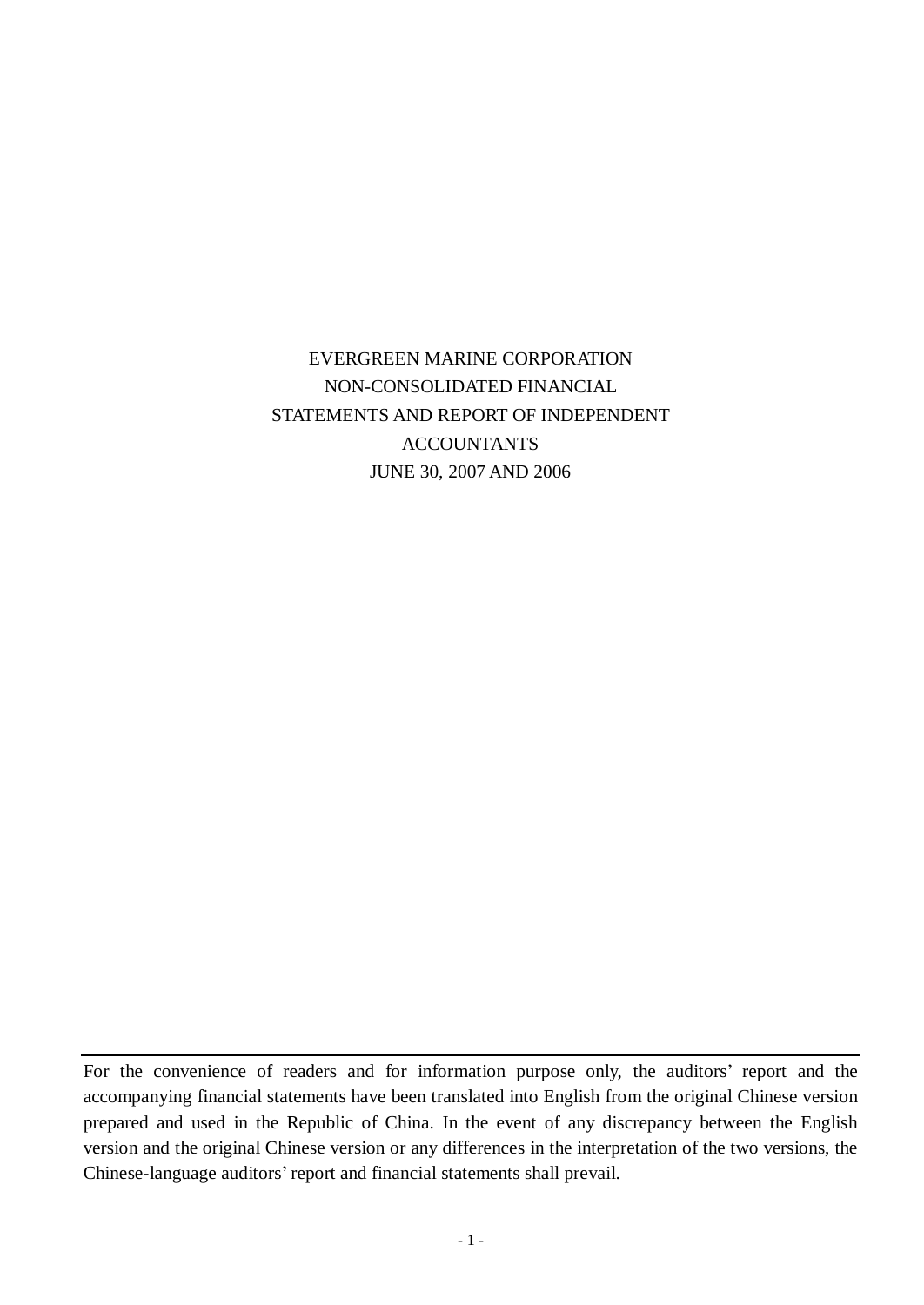# REPORT OF INDEPENDENT ACCOUNTANTS TRANSLATED FROM CHINESE

To the Board of Directors and Stockholders of Evergreen Marine Corporation

We have audited the accompanying balance sheet of Evergreen Marine Corporation (the "Company") as of June 30, 2007, and the related statements of income, of changes in stockholders' equity and of cash flows for the six-month period then ended. These financial statements are the responsibility of the Company's management. Our responsibility is to express an opinion on these financial statements based on our audit. We did not audit the financial statements of all investee companies accounted for under the equity method. These long-term equity investments amounted to 50,455,654 thousand New Taiwan dollars, constituting 60.21% of the total assets as of June 30, 2007, and the related net investment loss was 11,586 thousand New Taiwan dollars for the six-month period then ended. The financial statements of these companies were audited by other auditors whose reports thereon have been furnished to us, and our opinion expressed herein, insofar as it relates to amounts included in the financial statements and information disclosed in Note K relative to these long-term investments, is based solely on the reports of the other auditors. The financial statements of Evergreen Marine Corporation as of and for the six-month period ended June 30, 2006 were audited by other auditors whose report dated August 22, 2006, expressed an unqualified opinion with explanatory paragraph stating that the Company's investment income accounted for under the equity method for the six-month period ended June 30, 2006 was recognized based on the investees' financial statements audited by other auditors.

We conducted our audit in accordance with the "Rules Governing Examination of Financial Statements by Certified Public Accountants" and generally accepted auditing standards in the Republic of China. Those standards require that we plan and perform the audit to obtain reasonable assurance about whether the financial statements are free of material misstatement. An audit includes examining, on a test basis, evidence supporting the amounts and disclosures in the financial statements. An audit also includes assessing the accounting principles used and significant estimates made by management, as well as evaluating the overall financial statement presentation. We believe that our audit and the reports of other auditors provide a reasonable basis for our opinion.

In our opinion, based on our audit and the reports of other auditors, the financial statements referred to above present fairly, in all material respects, the financial position of Evergreen Marine Corporation as of June 30, 2007, and the results of its operations and its cash flows for the six-month period then ended in conformity with the "Rules Governing Preparation of Financial Statements by Securities Issuers", "Business Entity Accounting Law", "Regulations on Business Entity Accounting Handling" and generally accepted accounting principles in the Republic of China.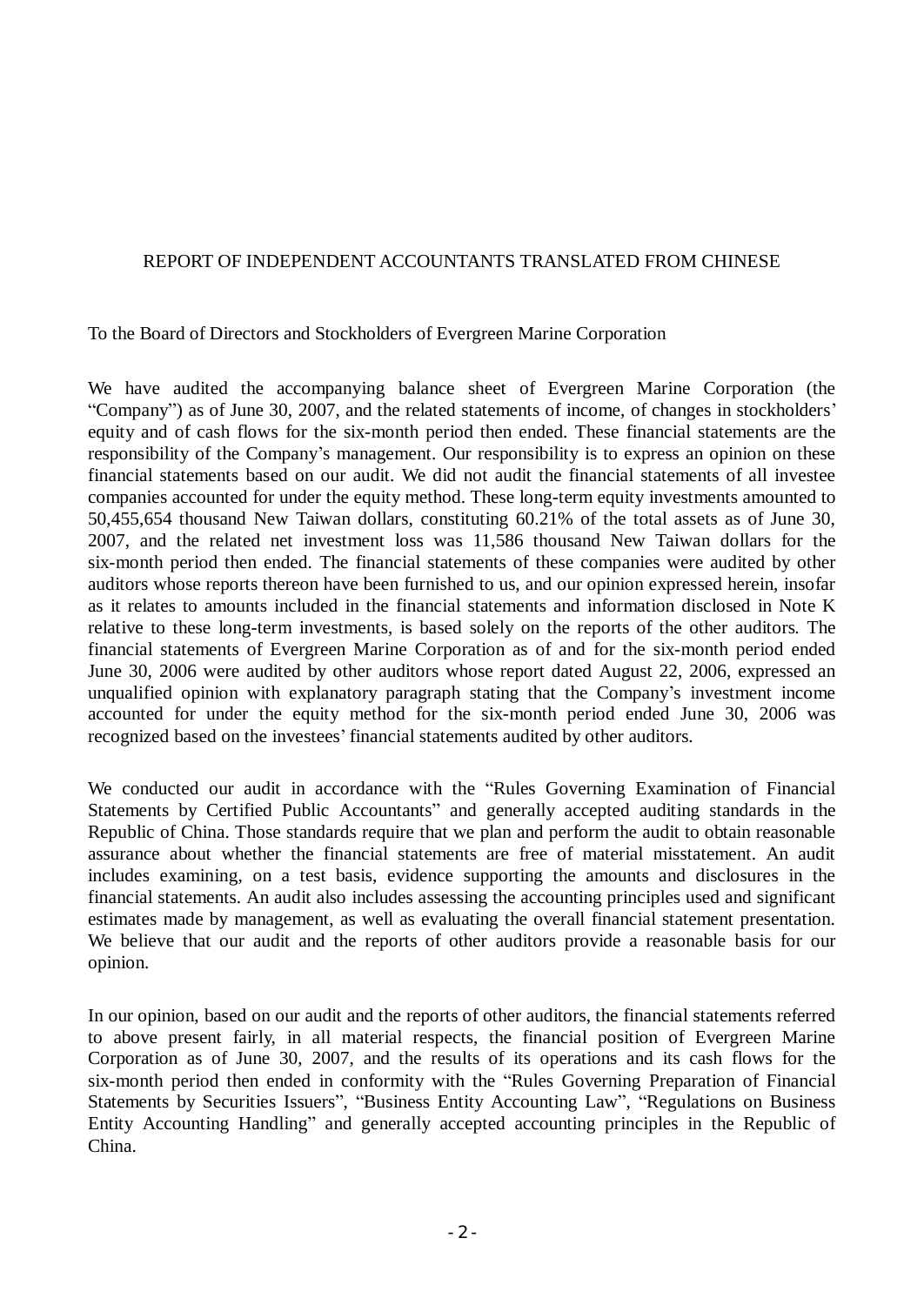As discussed in Note C to the financial statements, effective January 1, 2006, the Company adopted SFAS No. 34, "Accounting for Financial Instruments" and No. 36, "Disclosure and Presentation of Financial Instruments".

We have also reviewed the consolidated financial statements of Evergreen Marine Corporation and its subsidiaries as of and for the six-month period ended June 30, 2007. In our report dated August 23, 2007, we issued an unqualified review report with explanatory paragraph on the consolidated financial statements.

PricewaterhouseCoopers August 23, 2007 Taipei, Taiwan Republic of China

------------------------------------------------------------------------------------------------------------------------------------------------

The accompanying non-consolidated financial statements are not intended to present the financial position and results of operations and cash flows in accordance with accounting principles and practices generally accepted in countries and jurisdictions other than the Republic of China. The standards, procedures and practices utilized in the Republic of China governing the audit of such financial statements may differ from those generally accepted in countries and jurisdictions other than the Republic of China. Accordingly, the accompanying non-consolidated financial statements and report of the independent accountants are not intended for use by those who are not informed about the accounting principles or auditing standards generally accepted in the Republic of China, and their applications in practice.

As the financial statements are the responsibility of the management, PricewaterhouseCoopers cannot accept any liability for the use of, or reliance on, the English translation or for any errors or misunderstandings that may derive from the translation.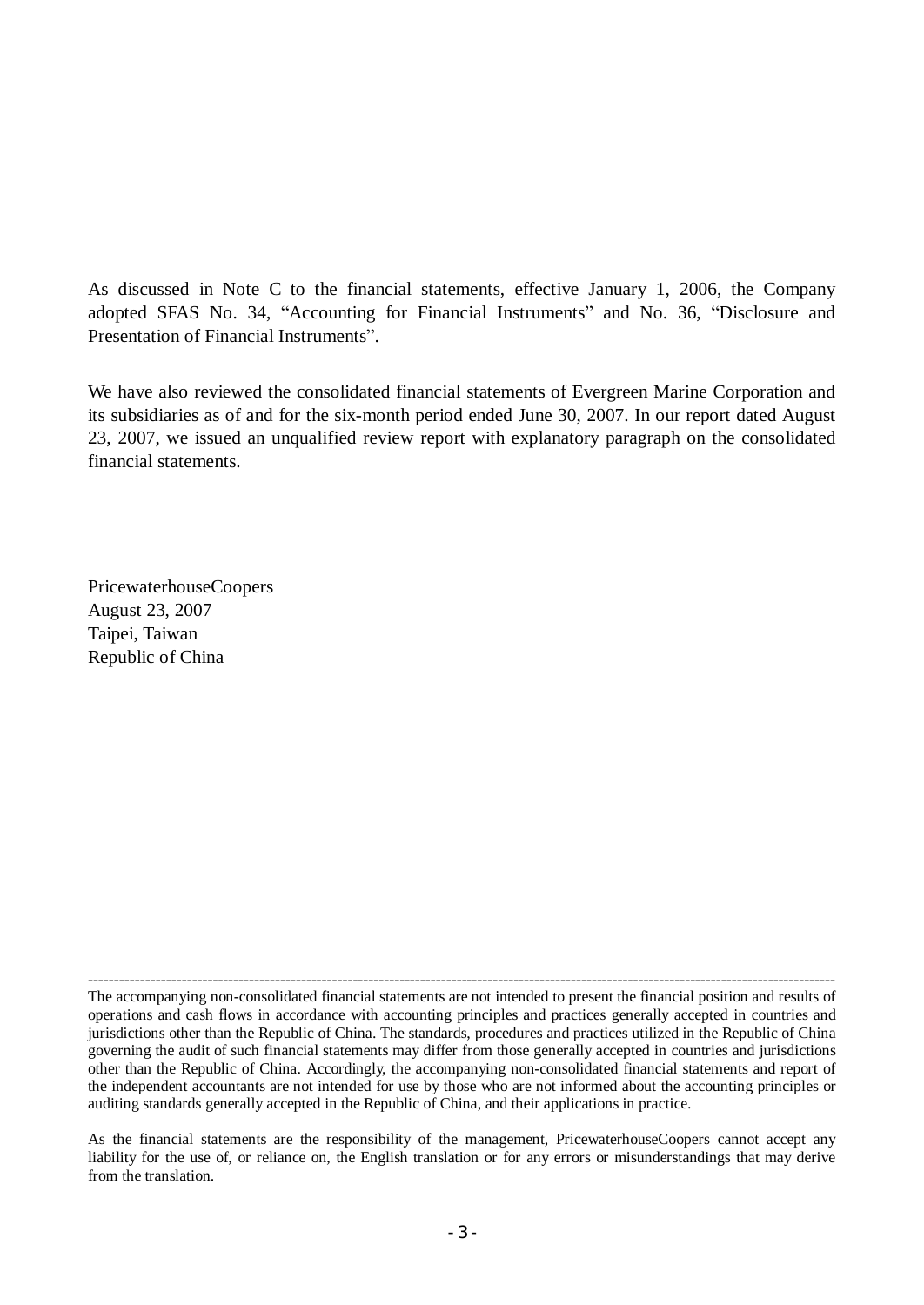#### **(Expressed in Thousands of New Taiwan Dollars) English Translation of Financial Statements Originally Issued in Chinese EVERGREEN MARINE CORPORATION BALANCE SHEETS June 30, 2007 and 2006**

| <b>ASSETS</b>                                                                       | June 30, 2007  | June 30, 2006  | <b>LIABILITIES AND STOCKHOLDERS' EQUITY</b>                                               | June 30, 2007 | June 30, 2006 |
|-------------------------------------------------------------------------------------|----------------|----------------|-------------------------------------------------------------------------------------------|---------------|---------------|
| <b>Current Assets</b>                                                               |                |                | <b>Current Liabilities</b>                                                                |               |               |
| Cash and cash equivalents (Notes C and D1)                                          | \$5.193.139    | \$4,056,072    | Short-term loans (Note D13)                                                               | \$3,194,000   | \$100.000     |
| Financial assets at fair value through profit or loss - current (Notes B, C and D2) | 2,123,633      | 3,728,518      | Financial liabilities at fair value through profit or loss - current (Notes B, C and D14) | 424,469       | 115,912       |
| Held-to-maturity financial assets - current (Notes B, C and D3)                     |                | 25,455         | Notes payable                                                                             | 9,013         | 7,164         |
| Derivative financial assets held for hedging - current (Notes B, C and D4)          |                | 66,820         | <b>Accounts payable</b>                                                                   | 1,902,004     | 2,597,006     |
| Notes receivable, net (Note B)                                                      | 1,384          | 23             | Accounts payable - related parties (Note E)                                               | 549,957       | 1,036,438     |
| Accounts receivable, net (Notes B and D5)                                           | 810,868        | 1,549,630      | Income tax payable (Note B)                                                               | 440,301       | 929,671       |
| Accounts receivable - related parties, net (Notes B, D5 and E)                      | 157,273        | 436,065        | Accrued expenses (Notes B, D15 and E)                                                     | 3,515,199     | 3,043,302     |
| Other receivables (Notes B and D6)                                                  | 561,383        | 307,114        | Other payables (Note D16)                                                                 | 1,003,552     | 5,146,233     |
| Other receivables - related parties (Notes B, D6 and E)                             | 882,196        | 704,610        | Other payables - related parties (Notes D16 and E)                                        |               | 1,251,542     |
| Other financial assets - current (Notes B and D7)                                   | 106,894        | 2,814          | Long-term liabilities due within one year (Notes B and D17)                               | 2,730,000     | 5,231,333     |
| <b>Inventories (Notes B and D8)</b>                                                 | 465,125        | 570,566        | Other current liabilities (Note E)                                                        | 1,184,863     | 1,266,440     |
| Prepaid expense                                                                     | 124,611        | 126,914        | <b>Total Current Liabilities</b>                                                          | 14.953.358    | 20.725.041    |
| <b>Prepayments</b>                                                                  | 11,126         | 376            |                                                                                           |               |               |
| Deferred income tax assets - current (Notes B and D27)                              | 93,626         | 19,785         | Long-Term Liabilities (Note B)                                                            |               |               |
| Restricted assets - current (Note F)                                                | 134.374        | 133,415        | Derivative financial liabilities held for hedging - non current (Notes B, C and D18)      | 7,752         | 16,202        |
| Other current assets (Notes D9 and E)                                               | 3,268,430      | 3,903,786      | Financial liabilities carried at cost - non current (Notes B, C and D19)                  | 9,004         | 9,004         |
| <b>Total Current Assets</b>                                                         | 13,934,062     | 15,631,963     | Corporate bonds payable (Notes B and D20)                                                 | 2,985,488     | 4,624,162     |
|                                                                                     |                |                | Long-term loans (Note D21)                                                                | 3,872,833     | 2,005,667     |
| Funds and Investments (Notes B, C, D10 and E)                                       |                |                | <b>Total Long-Term Liabilities</b>                                                        | 6,875,077     | 6,655,035     |
| Available-for-sale financial assets-non current                                     | 711,860        | 586,680        |                                                                                           |               |               |
| Financial assets carried at cost - non current (Note F)                             | 1,492,397      | 2,182,966      | <b>Other Liabilities</b>                                                                  |               |               |
| Debt investments with no active market-non current                                  | 11,726         | 12,709         | Accrued pension liability (Note B)                                                        | 625.987       | 439.069       |
| Long-term equity investments accounted for under the equity method                  | 58,250,439     | 57,243,081     | Guarantee deposits received                                                               | 285           | 125           |
| Other long-term investments                                                         | 312            | 312            | Deferred income tax liabilities - non-current (Notes B and D27)                           | 1,230,414     | 1,308,382     |
| <b>Total Funds and Investments</b>                                                  | 60,466,734     | 60,025,748     | Deferred credits (Note E)                                                                 | 1,318,868     | 973,247       |
|                                                                                     |                |                | <b>Total Other Liabilities</b>                                                            | 3,175,554     | 2,720,823     |
| Property, Plant and Equipment (Notes B, D11, E and F)                               |                |                |                                                                                           |               |               |
| Land                                                                                | 1,998,859      | 1,998,859      | <b>Total Liabilities</b>                                                                  | 25,003,989    | 30,100,899    |
| <b>Buildings</b>                                                                    | 1,512,002      | 1,511,958      |                                                                                           |               |               |
| Loading/discharging equipment                                                       | 4,391,778      | 4,158,619      | <b>Capital Stock (Note D22)</b>                                                           |               |               |
| Computer equipment                                                                  | 137,096        | 136,181        | Common stock                                                                              | 29,234,827    | 27,251,676    |
| <b>Transportation equipment</b>                                                     | 12,755,055     | 16,214,619     | Stock dividends distributable                                                             |               | 1,907,617     |
| Ships and equipment                                                                 | 5,770,086      | 8,232,438      | <b>Total Capital Stock</b>                                                                | 29,234,827    | 29,159,293    |
| <b>Dock facilities</b>                                                              | 418,813        | 622,238        |                                                                                           |               |               |
| Office equipment                                                                    | 216,017        | 212,393        | <b>Capital Surplus (Note D23)</b>                                                         |               |               |
| <b>Costs and revaluation increments</b>                                             | 27,199,706     | 33,087,305     | Paid-in capital in excess of par - common stock                                           | 3,416,068     | 3,353,601     |
| Less: Accumulated depreciation                                                      | (18, 273, 499) | (23, 261, 529) | Donated capital                                                                           | 372           | 372           |
| <b>Prepayments for equipment</b>                                                    | 215,821        | 475,406        | Long-term investments                                                                     | 1,515,410     | 1,491,189     |
| <b>Total Property, Plant and Equipment, Net</b>                                     | 9,142,028      | 10,301,182     | Others                                                                                    | 6,713         | 6,713         |
|                                                                                     |                |                | <b>Total Capital Surplus</b>                                                              | 4,938,563     | 4,851,875     |
| <b>Intangible Asset</b>                                                             |                |                |                                                                                           |               |               |
| Deferred pension costs (Note B)                                                     | 102,808        | 124,492        | <b>Retained Earnings (Note D24)</b>                                                       |               |               |
|                                                                                     |                |                | Legal reserve                                                                             | 6,484,143     | 6,442,985     |
| <b>Other Assets</b>                                                                 |                |                | <b>Special reserve</b>                                                                    | 957,344       | 957,344       |
| Refundable deposits                                                                 | 36,791         | 39,531         | Unappropriated retained earnings                                                          | 15,091,670    | 14,067,795    |
| Deferred charges (Note B)                                                           | 64.979         | 114.079        | <b>Total Retained Earnings</b>                                                            | 22,533,157    | 21.468.124    |
| Long-term installment receivables (Note D12)                                        | 56,298         | 318,569        |                                                                                           |               |               |
| <b>Total Other Assets</b>                                                           | 158,068        | 472,179        | <b>Equity Adjustments</b>                                                                 |               |               |
|                                                                                     |                |                | Cumulative translation adjustments (Note B)                                               | 2,212,086     | 1.059.074     |
|                                                                                     |                |                | Net loss not recognized as pension cost (Note B)                                          | (521, 237)    | (298, 003)    |
|                                                                                     |                |                | Unrealized gain on available-for-sale financial assets (Notes B and C)                    | 420,604       | 187,717       |
|                                                                                     |                |                | Unrealized gain on cash flow hedge (Notes B and C)                                        | (8,918)       | 33,107        |
|                                                                                     |                |                | Others (Notes B and C)                                                                    | (9, 371)      | (6, 522)      |
|                                                                                     |                |                | <b>Total Equity Adjustments</b>                                                           | 2,093,164     | 975,373       |
|                                                                                     |                |                |                                                                                           |               |               |
|                                                                                     |                |                | <b>Total Stockholders' Equity</b>                                                         | 58,799,711    | 56,454,665    |
|                                                                                     |                |                | <b>Commitments and Contingent Liabilities (Note G)</b>                                    |               |               |
| <b>TOTAL ASSETS</b>                                                                 | \$83,803,700   | \$86,555,564   | TOTAL LIABILITIES AND STOCKHOLDERS' EQUITY                                                | \$83,803,700  | \$86,555,564  |
|                                                                                     |                |                |                                                                                           |               |               |

The accompanying notes are an integral part of these financial statements. See report of independent accountants dated August 23, 2007.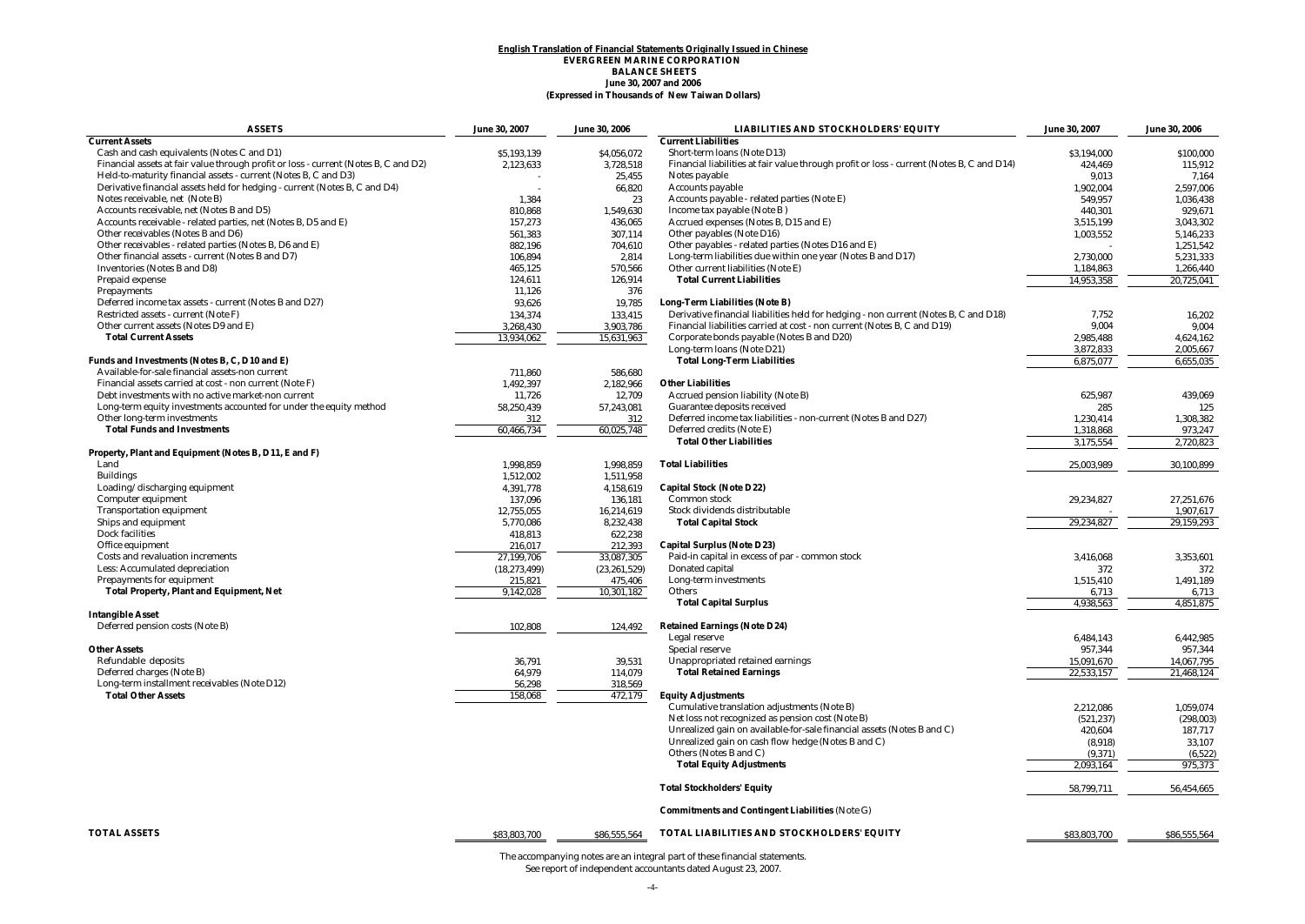### **English Translation of Financial Statements Originally Issued in Chinese EVERGREEN MARINE CORPORATION STATEMENTS OF INCOME For The Six-Month Periods Ended June 30, 2007 and 2006**

| (Expressed in Thousands of New Taiwan Dollars, Except Earnings Per Share Data) |  |  |
|--------------------------------------------------------------------------------|--|--|

|                                                                                   | June 30, 2007        | <b>June 30, 2006</b> |                |
|-----------------------------------------------------------------------------------|----------------------|----------------------|----------------|
| Operating Revenues (Notes B, D25 and E)                                           | \$14,425,051         |                      | \$17,763,761   |
| Operating Costs (Notes D26 and E)                                                 | (12, 335, 149)       |                      | (15, 101, 649) |
| <b>Gross Profit</b>                                                               | 2,089,902            |                      | 2,662,112      |
| Operating Expenses (Notes D26 and E)                                              |                      |                      |                |
| General and administrative expenses                                               | (1,095,080)          |                      | (1, 218, 670)  |
| <b>Operating Profit</b>                                                           | 994,822              |                      | 1,443,442      |
| <b>Non-Operating Income</b>                                                       |                      |                      |                |
| <b>Interest income</b>                                                            | 111,156              |                      | 103,979        |
| Investment income accounted for under the equity method (Notes B and D10)         | 172,153              |                      |                |
| Dividend income                                                                   | 31,762               |                      | 8,872          |
| Gain on disposal of property, plant and equipment (Notes B and E)                 | 499,326              |                      | 168,682        |
| Gain on disposal of investments (Note C)                                          | 139,295              |                      | 86,997         |
| Foreign exchange gain (Note B)                                                    | 104,950              |                      | 5,474          |
| Rent income (Note E)                                                              | 38,228               |                      | 31,435         |
| Gain on valuation of financial liabilities (Note B)                               | 147,031              |                      | 177,339        |
| <b>Others</b>                                                                     | 60,321               |                      | 84,609         |
| <b>Total Non-Operating Income</b>                                                 | 1,304,222            |                      | 667,387        |
| <b>Non-Operating Expenses</b>                                                     |                      |                      |                |
| Interest expense (Note C)                                                         | (103, 632)           |                      | (80, 215)      |
| Investment loss accounted for under the equity method (Notes B and D10)           |                      |                      | (1,761,655)    |
| Loss on disposal of property, plant and equipment (Note B)                        | (436)                |                      | (1,500)        |
| <b>Financing expenses</b>                                                         | (17, 849)            |                      | (26, 503)      |
| Loss on impairment (Note B)                                                       | (119,000)            |                      |                |
| Loss on valuation of financial assets (Note B)                                    | (56, 192)            |                      | (64, 803)      |
| Others                                                                            | (1,014)              |                      | (3,079)        |
| <b>Total Non-Operating Expenses</b>                                               | (298, 123)           |                      | (1,937,755)    |
| Income before Income Tax                                                          | 2,000,921            |                      | 173,074        |
| Income Tax Expense (Notes B and D27)                                              | (371, 209)           |                      | (17, 871)      |
| <b>Income before Cumulative Effect of Changes in Accounting Principles</b>        | 1,629,712            |                      | 155,203        |
| Cumulative Effect of Changes in Accounting Principles (Note C)                    |                      |                      |                |
| (Net of tax benefit of \$50,937)                                                  |                      |                      | (96, 608)      |
| <b>Net Income</b>                                                                 | \$1.629.712          |                      | \$58,595       |
|                                                                                   |                      |                      |                |
| Earnings Per Share (after retroactive adjustments) (in dollars) (Notes B and D28) |                      |                      |                |
| Basic earnings per share                                                          | After tax<br>Pre tax | Pre tax              | After tax      |
| Income before Cumulative Effect of Changes in Accounting Principles               | \$0.69<br>\$0.56     | \$0.06               | \$0.05         |
| <b>Cumulative Effect of Changes in Accounting Principles</b>                      |                      | (0.05)               | (0.03)         |
| <b>Net Income</b>                                                                 | \$0.69<br>\$0.56     | <b>SO.01</b>         | <b>SO.02</b>   |

#### **Diluted earnings per share periodic example 2 Pre tax** After tax After tax After tax After tax After tax After tax After tax After tax After tax After tax After tax After tax After tax After tax After tax After tax Af Income before Cumulative Effect of Changes in Accounting Principles \$0.65 \$0.65 \$0.06 \$0.05 \$0.06 \$0.05 Cumulative Effect of Changes in Accounting Principles  $\frac{1}{80.65}$   $\frac{0.05}{0.53}$   $\frac{0.05}{0.01}$   $\frac{0.03}{0.02}$  (0.03) Net Income \$0.65 \$0.53 \$0.01 \$0.02

The accompanying notes are an integral part of these financial statements. See report of independent accountants dated August 23, 2007.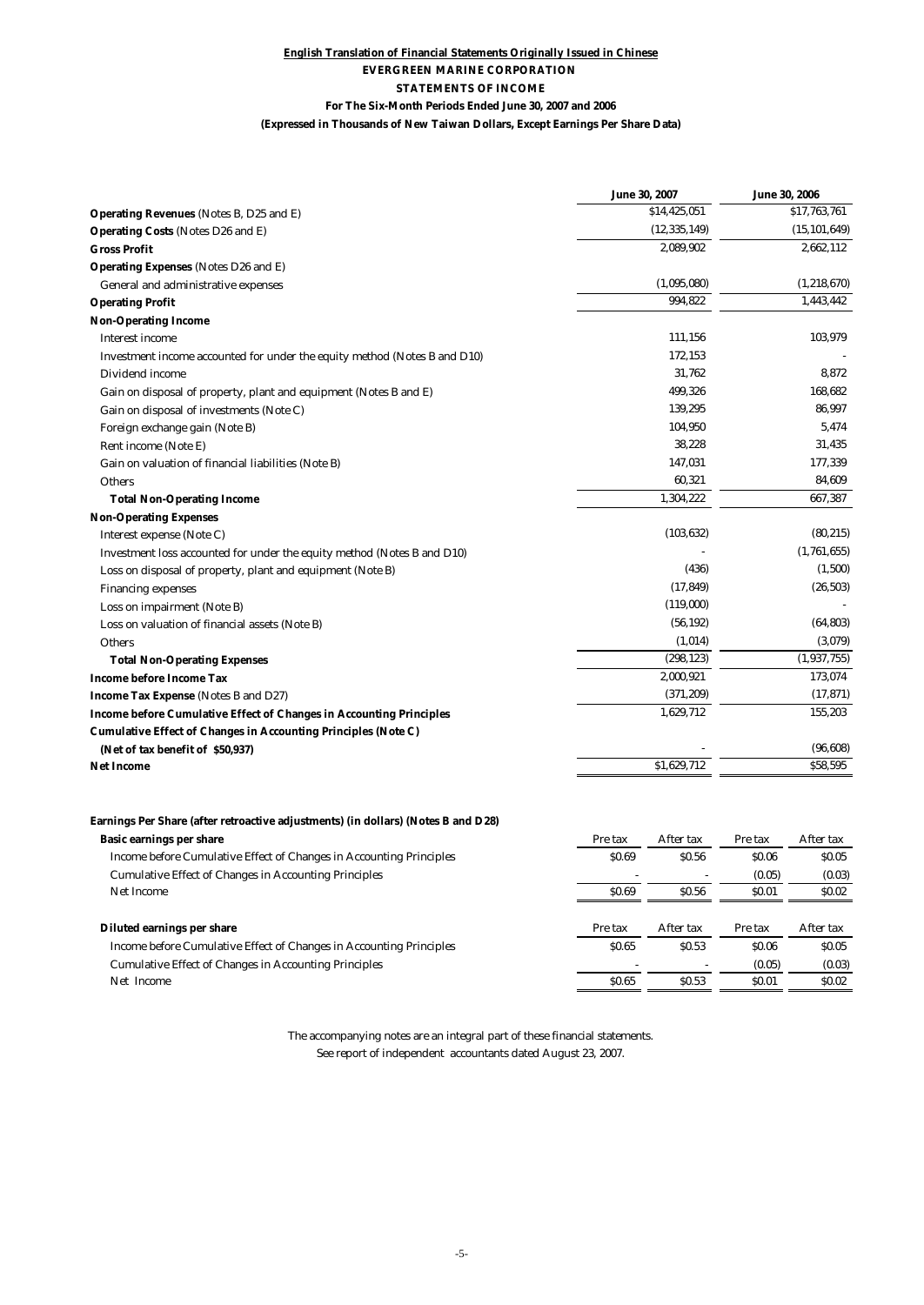#### <u>English Translation of Financial Statements Originally Issued in Chinese</u><br>EVERGREEN MARINE CORPORATION<br>STATEMENTS OF CHANGES IN STOCKHOLDERS' EQUITY **For The Six-Month Periods Ended June 30, 2007 and 2006 (Expressed in Thousands of New Taiwan Dollars)**

#### **Retained Earnings**

|                                                                                                           |              |                        |                |             |                |                 |                    |                      |                 | Unrealized gain Unrealized gain |                  |           |               |
|-----------------------------------------------------------------------------------------------------------|--------------|------------------------|----------------|-------------|----------------|-----------------|--------------------|----------------------|-----------------|---------------------------------|------------------|-----------|---------------|
|                                                                                                           |              |                        |                |             |                | Unappropriated  | Cumulative         | <b>Net Loss not</b>  |                 | on Available-for-               | on               |           |               |
|                                                                                                           | Common       | <b>Stock Dividends</b> | Capital        | Legal       | <b>Special</b> | Retained        | <b>Translation</b> | <b>Recognized as</b> | <b>Deferred</b> | sale Financial                  | <b>Cash flow</b> |           |               |
|                                                                                                           | Stock        | Distributable          | <b>Surplus</b> | Reserve     | Reserve        | <b>Earnings</b> | <b>Adjustments</b> | <b>Pension Cost</b>  | <b>Credits</b>  | <b>Assets</b>                   | hedge            | Others    | <b>Total</b>  |
| Balance, January 1, 2006                                                                                  | \$27,075,246 | $S-$                   | \$4,640,403    | \$5,220,594 | \$957,344      | \$22,189,422    | \$897,009          | \$(298,003)          | \$43,979        | $S-$                            | $S-$             | $S-$      | \$60,725,994  |
| The effect due to first time adoption of the newly released SFAS No. 34                                   |              |                        |                |             |                |                 |                    |                      |                 | 72,213                          | 70,806           | (6,522)   | 136,497       |
| Appropriation of 2005 earnings                                                                            |              |                        |                |             |                |                 |                    |                      |                 |                                 |                  |           |               |
| Legal reserve                                                                                             |              |                        |                | 1,222,391   |                | (1,222,391)     |                    |                      |                 |                                 |                  |           |               |
| <b>Stock dividends</b>                                                                                    |              | 1,907,617              |                |             |                | (1,907,617)     |                    |                      |                 |                                 |                  |           |               |
| Cash dividends                                                                                            |              |                        |                |             |                | (4,905,302)     |                    |                      |                 |                                 |                  |           | (4,905,302)   |
| <b>Bonuses to employees</b>                                                                               |              |                        |                |             |                | (70,000)        |                    |                      |                 |                                 |                  |           | (70.000)      |
| Remuneration to directors and supervisors                                                                 |              |                        |                |             |                | (60, 400)       |                    |                      |                 |                                 |                  |           | (60.400)      |
| Conversion of convertible bonds into common stock                                                         | 176.430      |                        | 206.049        |             |                |                 |                    |                      |                 |                                 |                  |           | 382,479       |
| Adjustments arising from long-term equity investments accounted for under                                 |              |                        |                |             |                |                 |                    |                      |                 |                                 |                  |           |               |
| the equity method                                                                                         |              |                        |                |             |                |                 |                    |                      |                 |                                 |                  |           |               |
| Adjustments on retained earnings due to changes in percentage of shareholding                             |              |                        |                |             |                | (14, 512)       |                    |                      |                 |                                 |                  |           | (14, 512)     |
| Recognition on changes in investees' capital surplus based on                                             |              |                        |                |             |                |                 |                    |                      |                 |                                 |                  |           |               |
| percentage of shareholding                                                                                |              |                        |                |             |                |                 |                    |                      |                 |                                 |                  |           |               |
| Cumulative translation adjustments                                                                        |              |                        |                |             |                |                 | (179, 963)         |                      |                 |                                 |                  |           | (179, 963)    |
| Adjustments on deferred credits and capital surplus                                                       |              |                        | 5.422          |             |                |                 |                    |                      | (43, 979)       |                                 |                  |           | (38, 557)     |
| Unrealized gain on available-for-sale financial assets                                                    |              |                        |                |             |                |                 |                    |                      |                 | 99,181                          |                  |           | 99,181        |
| Unrealized loss on cash flow hedges                                                                       |              |                        |                |             |                |                 |                    |                      |                 |                                 | (4, 857)         |           | (4, 857)      |
| Translation adjustments arising from investees' financial statements denominated                          |              |                        |                |             |                |                 | 342,028            |                      |                 |                                 |                  |           | 342,028       |
| in foreign currencies<br>Unrealized gain on available-for-sale financial assets                           |              |                        |                |             |                |                 |                    |                      |                 | 16,323                          |                  |           | 16,323        |
| Unrealized loss on cash flow hedges                                                                       |              |                        |                |             |                |                 |                    |                      |                 |                                 | (32, 842)        |           | (32, 842)     |
| Net income for the six-month period ended June 30, 2006                                                   |              |                        |                |             |                | 58,595          |                    |                      |                 |                                 |                  |           | 58.595        |
| Balance, June 30, 2006                                                                                    | \$27,251,676 | \$1,907,617            | \$4,851,875    | \$6,442,985 | \$957,344      | \$14,067,795    | \$1,059,074        | \$(298,003)          | $S-$            | \$187,717                       | \$33,107         | S(6, 522) | \$56,454,665  |
|                                                                                                           |              |                        |                |             |                |                 |                    |                      |                 |                                 |                  |           |               |
| Balance, January 1, 2007                                                                                  | \$29,159,293 | -S                     | 4,876,090      | 6,442,985   | 957.344        | 14,420,781      | 1,888,153          | (521, 237)<br>- S    | $S-$            | \$298,864<br>- S                | (199.810)<br>- S | (9.371)   | 57,313,092    |
| Appropriation of 2006 earnings                                                                            |              |                        |                |             |                |                 |                    |                      |                 |                                 |                  |           |               |
| Legal reserve                                                                                             |              |                        |                | 41,158      |                | (41, 158)       |                    |                      |                 |                                 |                  |           |               |
| Cash dividends                                                                                            |              |                        |                |             |                | (877, 045)      |                    |                      |                 |                                 |                  |           | (877, 045)    |
| <b>Bonuses to employees</b>                                                                               |              |                        |                |             |                | (33,620)        |                    |                      |                 |                                 |                  |           | (33.620)      |
| Remuneration to directors and supervisors                                                                 |              |                        |                |             |                | (7,000)         |                    |                      |                 |                                 |                  |           | (7.000)       |
| Conversion of convertible bonds into common stock                                                         | 75.534       |                        | 62,466         |             |                |                 |                    |                      |                 |                                 |                  |           | 138,000       |
| Adjustments arising from long-term equity investments accounted for under                                 |              |                        |                |             |                |                 |                    |                      |                 |                                 |                  |           |               |
| the equity method                                                                                         |              |                        |                |             |                |                 |                    |                      |                 |                                 |                  |           |               |
| Cumulative translation adjustments                                                                        |              |                        | $\overline{7}$ |             |                |                 | 63.946             |                      |                 |                                 |                  |           | 63,946        |
| Capital surplus<br>Unrealized gain on available-for-sale financial assets                                 |              |                        |                |             |                |                 |                    |                      |                 |                                 |                  |           |               |
|                                                                                                           |              |                        |                |             |                |                 |                    |                      |                 | 35,111                          | 318              |           | 35,111<br>318 |
| Unrealized gain on cash flow hedge                                                                        |              |                        |                |             |                |                 |                    |                      |                 |                                 |                  |           |               |
| Translation adjustments arising from investees' financial statements denominated<br>in foreign currencies |              |                        |                |             |                |                 | 259,987            |                      |                 |                                 |                  |           | 259,987       |
| Unrealized gain on available-for-sale financial assets                                                    |              |                        |                |             |                |                 |                    |                      |                 | 86,629                          |                  |           | 86,629        |
| Unrealized gain on cash flow hedges                                                                       |              |                        |                |             |                |                 |                    |                      |                 |                                 | 190,574          |           | 190,574       |
| Net income for the six-month period ended June 30, 2007                                                   |              |                        |                |             |                | 1,629,712       |                    |                      |                 |                                 |                  |           | 1,629,712     |
| Balance, June 30, 2007                                                                                    | \$29,234,827 | $S-$                   | \$4,938,563    | \$6,484,143 | \$957,344      | \$15,091,670    | \$2,212,086        | \$(521, 237)         | $S-$            | \$420,604                       | \$(8,918)        | S(9,371)  | \$58,799,711  |
|                                                                                                           |              |                        |                |             |                |                 |                    |                      |                 |                                 |                  |           |               |

The accompanying notes are an integral part of these financial statements.

See report of independent accountants dated August 23, 2007.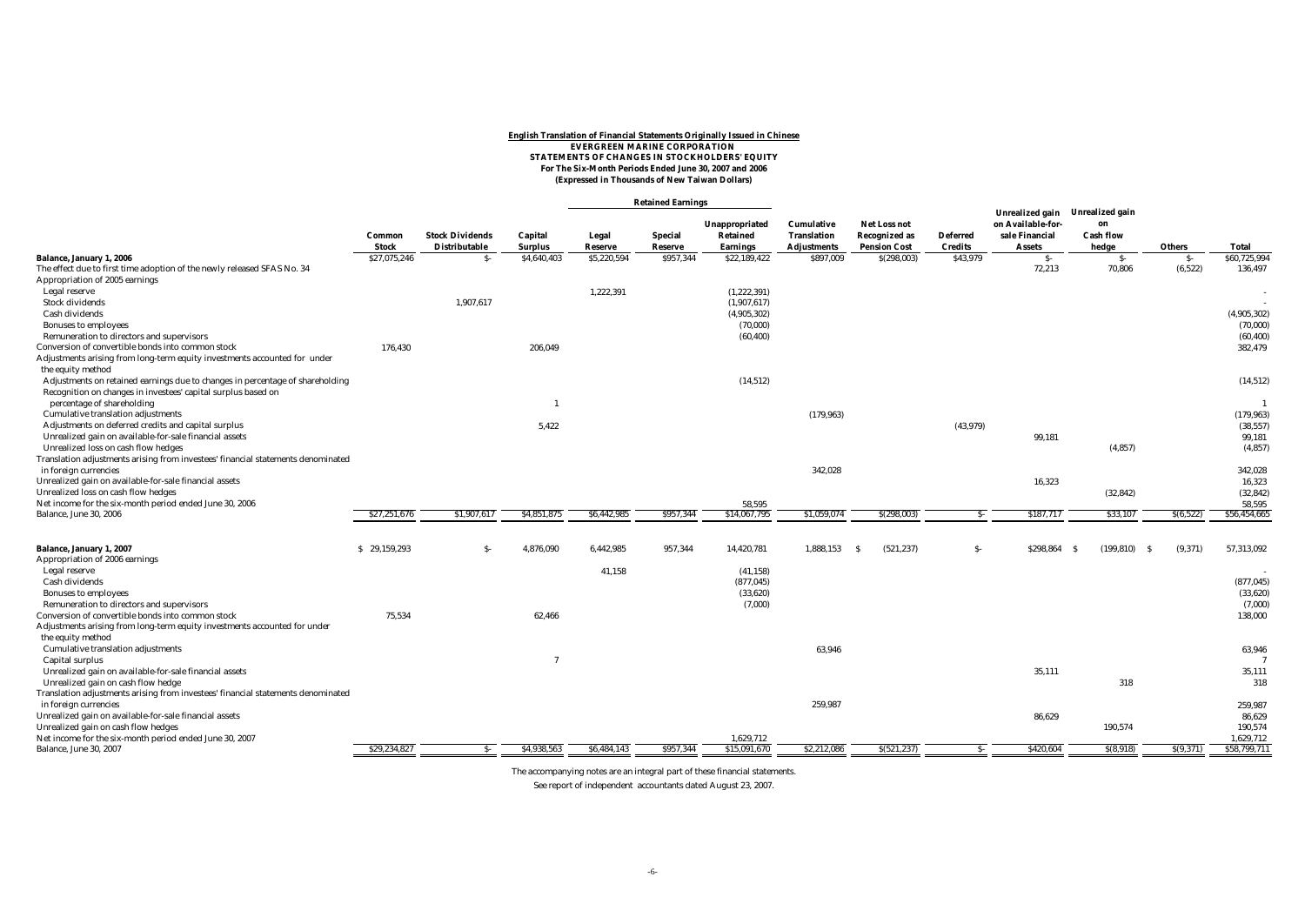#### **(Expressed in Thousands of New Taiwan Dollars) English Translation of Financial Statements Originally Issued in Chinese EVERGREEN MARINE CORPORATION STATEMENTS OF CASH FLOWS For The Six-Month Periods Ended June 30, 2007 and 2006**

|                                                                                                                                                             | <b>June 30, 2007</b> | <b>June 30, 2006</b>    |
|-------------------------------------------------------------------------------------------------------------------------------------------------------------|----------------------|-------------------------|
| <b>Cash Flows from Operating Activities</b>                                                                                                                 |                      |                         |
| Net income                                                                                                                                                  | \$1,629,712          | \$58,595                |
| Adjustments to reconcile net income to net cash provided by operating activities:                                                                           |                      |                         |
| Cumulative effect of changes in accounting principles for financial instruments                                                                             |                      | 96,608                  |
| Depreciation                                                                                                                                                | 569,988              | 524,783                 |
| Amortization                                                                                                                                                | 15,266               | 31,397                  |
| Reclassification of depreciation of dock facilities to operating costs and others<br>Reclassification of amortization of deferred charges to others         | 306,186              | 103,218                 |
|                                                                                                                                                             | 24,060               | 26,788                  |
| Net gain on disposal of property, plant and equipment                                                                                                       | (498, 889)           | (167, 182)              |
| Excess of equity-accounted investment loss over cash dividends<br>Loss on impairment of financial assets carried at cost                                    | 230,453              | 2,296,175               |
|                                                                                                                                                             | 119,000              |                         |
| Gain on disposal of available-for-sale financial assets<br>Interest amortization of financial assets and unrealized exchange gains                          | (2,923)              |                         |
| Interest compensation of convertible bonds                                                                                                                  | (595)                | (1,679)                 |
| Decrease in financial assets and liabilities at fair value through profit or loss                                                                           | (2,226)              | 1,624                   |
| Increase in other financial assets                                                                                                                          | 1,205,355            | 1,202,286               |
| Decrease in notes and accounts receivable                                                                                                                   | (811)                | (2,814)                 |
| Increase in other receivables                                                                                                                               | 504,027              | 522,489                 |
| (Increase) decrease in inventories                                                                                                                          | (96, 040)            | (742, 321)              |
| Decrease in prepaid expenses and prepayments                                                                                                                | (45, 275)            | 75,338                  |
|                                                                                                                                                             | 182,382              | 50,268                  |
| Net decrease (increase) in agent accounts                                                                                                                   | 200,920              | (100, 862)              |
| Increase in agency reciprocal accounts<br>Decrease (increase) in restricted assets                                                                          | (2,119)              | (3,543)                 |
| Increase in other current assets                                                                                                                            | 541                  | (1, 365)                |
|                                                                                                                                                             | (230)                | (8, 381)                |
| Decrease in refundable deposits                                                                                                                             | 507                  | 129,677                 |
| (Decrease) increase in notes and accounts payable<br>Decrease in income tax payable                                                                         | (148, 230)           | 870,179                 |
|                                                                                                                                                             | (212, 662)           | (461, 116)              |
| (Decrease) increase in accrued expenses<br>Decrease in other payables                                                                                       | (364, 503)           | 308,878                 |
|                                                                                                                                                             | (88,098)             | (80, 191)               |
| Decrease in other current liabilities                                                                                                                       | (10, 238)            | (30, 800)               |
| Net change in accrued pension liability                                                                                                                     | 23,042               | 32,118                  |
| Net change in deferred income tax assets / liabilities                                                                                                      | (32, 155)            | (955, 513)              |
| Net effect on taxes due to changes in accounting principles for financial instruments                                                                       |                      | 26,385                  |
| Net effect on taxes due to unrealized gain or loss on cash flow hedge                                                                                       | 63,525               | 10,948                  |
| Net cash provided by operating activities                                                                                                                   | 3,569,970            | 3,811,987               |
| <b>Cash Flows from Investing Activities</b>                                                                                                                 |                      |                         |
| Proceeds from capital reduction of investee                                                                                                                 | 3,408                |                         |
| Acquisition of long-term equity investment accounted for under the equity method<br>Proceeds from sale of available-for-sale financial assets - non current | (180,000)            | (697,906)               |
| Proceeds from sale of financial assets carried at cost - non current                                                                                        | 3,180                |                         |
|                                                                                                                                                             | 581,000              |                         |
| Acquisition of property, plant and equipment<br>Proceeds from disposal of property, plant and equipment                                                     | (394,005)            | (1,610,212)<br>892,660  |
| Increase in deferred charges                                                                                                                                | 472,843              |                         |
| Decrease in long-term receivables                                                                                                                           | (22,529)             | (61,900)                |
| Net cash provided by (used in) investing activities                                                                                                         | 37,569<br>501.466    | 43,958<br>(1, 433, 400) |
| <b>Cash Flows from Financing Activities</b>                                                                                                                 |                      |                         |
| Increase (decrease) in short-term loans                                                                                                                     | 2,360,000            | (1,700,000)             |
| Decrease in short-term bills payable                                                                                                                        |                      | (799, 755)              |
| Decrease in long-term loans                                                                                                                                 | (2,190,500)          | (524,000)               |
| Decrease in corporate bonds payable                                                                                                                         | (2,500,100)          |                         |
| Decrease in guarantee deposits received                                                                                                                     | (230)                |                         |
| Net cash used in financing activities                                                                                                                       | (2,330,830)          | (3,023,755)             |
| Net Increase (Decrease) in Cash and Cash Equivalents                                                                                                        | 1,740,606            | (645, 168)              |
| Cash and Cash Equivalents, Beginning of Period                                                                                                              | 3,452,533            | 4,701,240               |
| Cash and Cash Equivalents, End of Period                                                                                                                    | \$5,193,139          | \$4,056,072             |
| <b>Supplemental Information:</b>                                                                                                                            |                      |                         |
| Interest paid                                                                                                                                               | \$150,177            | \$94,940                |
| Less: Interest capitalized                                                                                                                                  |                      |                         |
| Interest paid, net of interest capitalized                                                                                                                  | \$150,177            | \$94,940                |
| Income tax paid                                                                                                                                             | \$552,501            | $\overline{51,397,165}$ |
| <b>Financing Activities Not Affecting Cash Flows:</b>                                                                                                       |                      |                         |
| Long-term liabilities due within one year                                                                                                                   | \$2,730,000          | \$5,231,333             |
| <b>Capitalization of retained earnings</b>                                                                                                                  | S.                   | \$1,907,617             |
| Conversion of convertible bonds into common stock                                                                                                           | \$138,000            | \$382,479               |
|                                                                                                                                                             |                      |                         |

The accompanying notes are an integral part of these financial statements. See report of independent accountants dated August 23, 2007.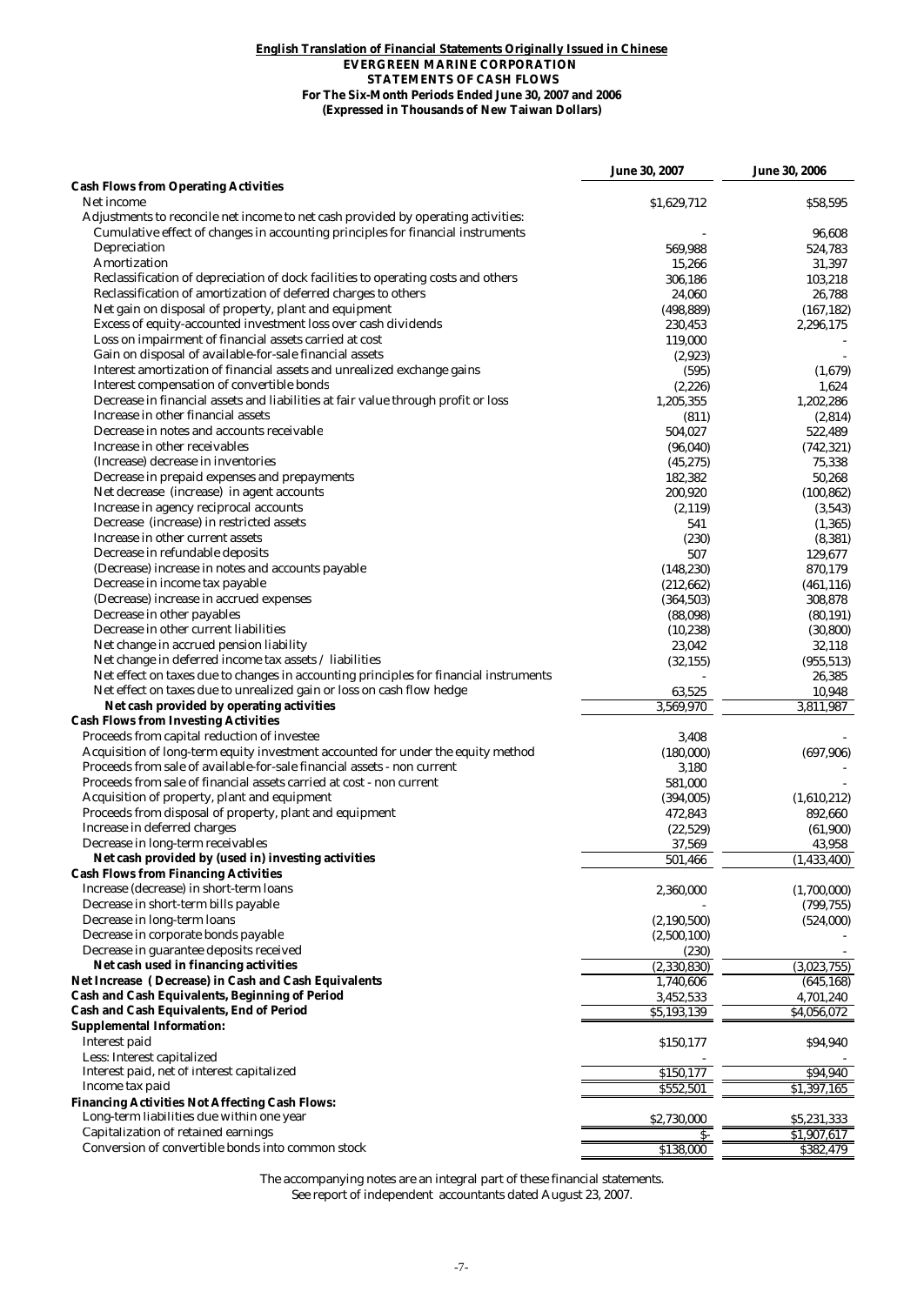# **English Translation of Financial Statements Originally Issued in Chinese**

# **EVERGREEN MARINE CORPORATION Notes to Financial Statements June 30, 2007 and 2006 (Expressed in Thousands of New Taiwan dollars, unless otherwise stated)**

# **A. ORGANIZATION AND OPERATIONS**

- 1. Established on September 25, 1968, Evergreen Marine Corporation (the "Company") is mainly engaged in domestic and international marine transportation, shipping agency services and the distribution of containers.
- 2. The Company was approved by the Securities and Futures Commission (SFC), Ministry of Finance (MOF) (currently known as the Securities and Futures Bureau (SFB), Financial Supervisory Commission, Executive Yuan) to be a public company on November 2, 1982 and was further approved by the SFC to be a listed company on July 6, 1987. The Company's shares have been publicly traded on the Taiwan Stock Exchange since September 21, 1987. The Company had 1,414 and 1,373 employees as of June 30, 2007 and 2006, respectively.

## **B. SUMMARY OF SIGNIFICANT ACCOUNTING POLICIES**

The accompanying financial statements are prepared in conformity with the "Rules Governing Preparation of Financial Statements by Securities Issuers", "Business Entity Accounting Law", "Regulations on Business Entity Accounting Handling" and accounting principles generally accepted in the Republic of China. The Company's significant accounting polices are summarized below:

#### **1. Classification of current and non-current assets and liabilities**

- (1) Current assets are assets generated from operating activities, which are expected to be converted into cash, consumed, or sold during the operating period; held for trading purposes; expected to be converted into cash within one year from the balance sheet date; as well as cash or cash equivalents except those subject to exchange, curtailment or other restrictions due one year after the balance sheet date. All other assets that are not classified as current are non-current assets.
- (2) Current liabilities are liabilities resulting from operating activities, which are expected to be paid off during the operating period; incurred for trading purposes; and expected to be paid back within one year from the balance sheet date. All other liabilities that are not classified as current are non-current liabilities.
- (3) Financial liabilities that expire within 12 months from the balance sheet date which meet the following conditions are classified as non-current liabilities.
	- a.The original contract term exceeds year.
	- b.Intended for long-term refinancing.
	- c.Have completed long-term refinancing and extended the period of liabilities before the balance sheet date, or have the intention to refinance or extend the period of liabilities by one year after balance sheet date.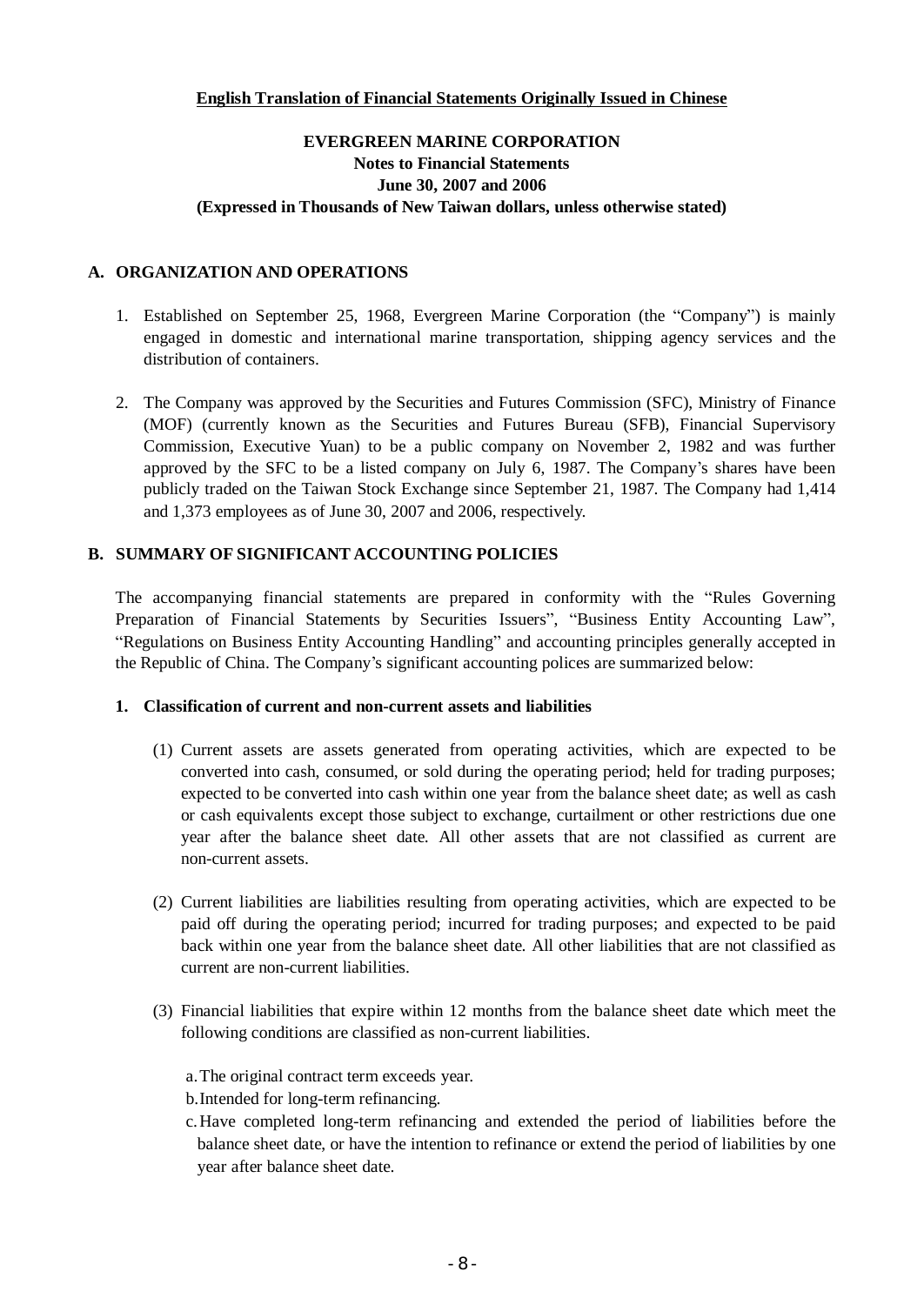# **2. Use of estimates**

- (1) In preparation of the financial statements, the Company makes significant accounting estimates and assumptions in accordance with the generally accepted accounting principles. These estimates and assumptions would affect the amounts of assets and liabilities at the balance sheet date, disclosure of contingent assets and liabilities, and the amounts of revenues and expenses for the accounting period. Actual results could differ from those assumptions and estimates.
- (2) Accrued expenses are recorded at the amounts stated in the original supporting documents. Foreign port charges without supporting documents are estimated based on past records and period-end sailing schedules. Differences between the expenses actually incurred in the following year and the estimated accrued expenses are credited or charged to operating costs or expenses in the following year.

## **3. Cash and cash equivalents**

Cash and cash equivalents are cash, unrestricted bank deposits and short-term investments and highly liquid instruments, which are not significantly affected by fluctuations in interest rates and which can be readily converted into cash.

## **4. Financial assets and financial liabilities**

- (1) In accordance with the SFAS No. 34, "Accounting for Financial Instruments", the Company classified financial assets into categories such as, financial assets at fair value through profit or loss, held-to-maturity financial assets, available-for-sale financial assets, derivative financial assets for hedge, bonds investment in non-active market, and financial assets carried at cost. The Company classified financial liabilities into categories such as, financial liabilities at fair value through profit or loss, derivative financial liabilities for hedge, and financial liabilities carried at cost. Derivative financial instruments that are not designated as effective hedging instruments are classified as financial assets held for trading and financial liabilities held for trading. On initial recognition, financial assets and financial liabilities are measured at fair value. For financial assets and financial liabilities at fair value through profit or loss which are not measured at fair value, transaction costs that are directly attributable to the acquisition or issuance of liability are capitalized. The Company adopted the trade date accounting for regular purchase or sale. The regular purchase or sale refers to the acquisition or sale of financial assets within a period generally accepted in the market or standardized by regulations.
- (2) After the initial recognition of financial assets, the financial assets are remeasured as follows:
	- a.Financial assets at fair value through profit or loss

Financial assets at fair value through profit or loss are classified into financial assets held for trading and financial assets designated as at fair value through profit or loss at inception. Fair value of listed and OTC Securities is based on the closing price at the balance sheet date, while the fair value of mutual funds is based on the net asset value at the balance sheet date.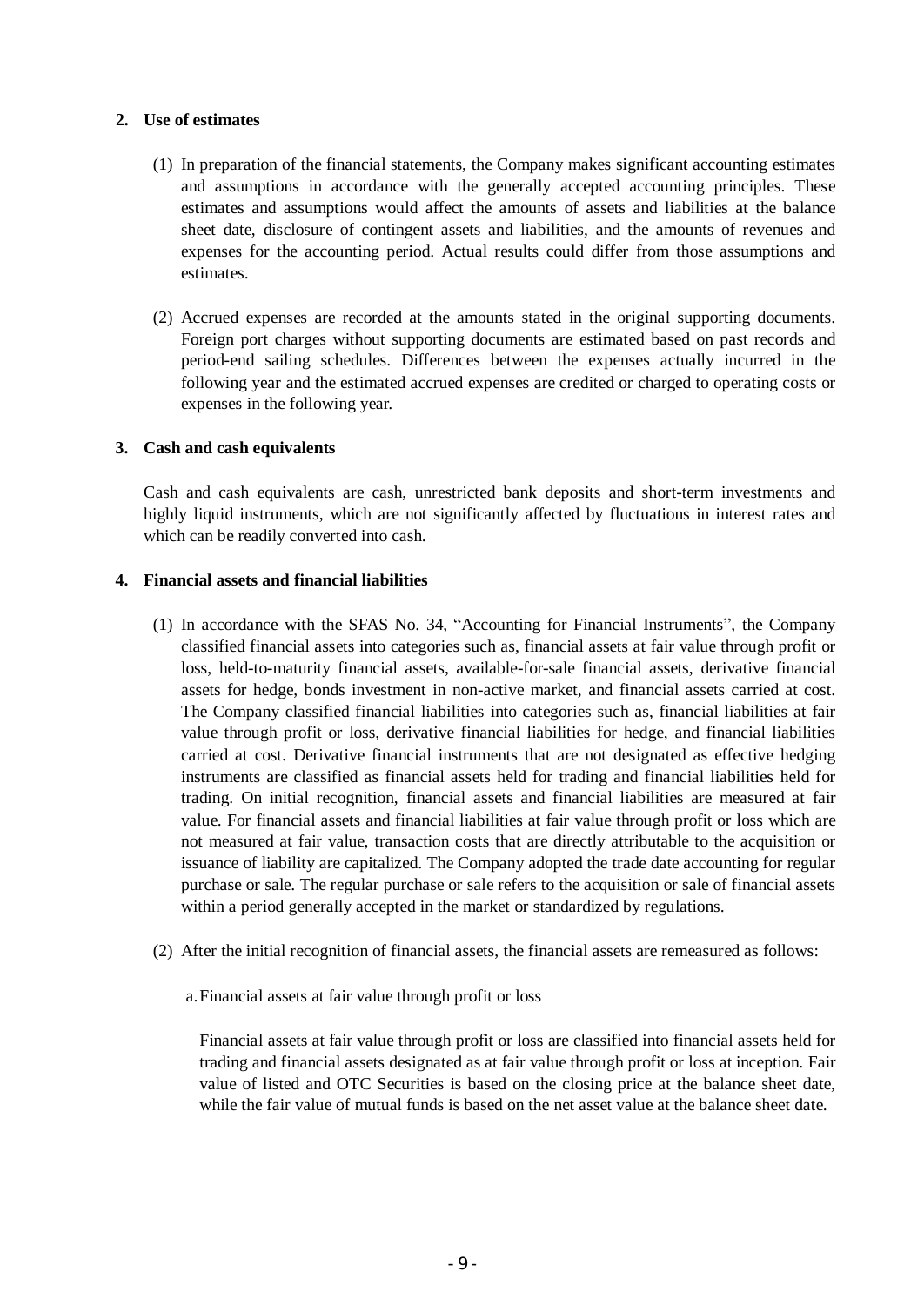#### b. Held-to-maturity financial assets

Held-to-maturity financial assets are financial assets with fixed or determinable payments and a fixed maturity that the Company has positive intent and ability to hold to maturity as held-to-maturity financial assets. On subsequent measurement, held-to-maturity financial assets are carried at amortized cost. Any profits or losses incurred due to changes in fair value are recognized in income statement when recognizing impairments or amortization. The amortised cost is calculated as the amount at which the asset is measured at initial recognition minus any repayments of principal, plus or minus the cumulative amortization using the effective interest rate method of the difference between the initial amount and the maturity amount less any reduction for impairment or uncollectibility. While determining cash flows associated with the financial instruments for calculating the effective interest rate, the Company takes into consideration the contract terms of financial instruments including transaction fees paid or received, premiums or discounts and transaction cost.

c. Debt investments with no active market

Debt investments with no active market are financial assets with fixed or determinable payments that are not quoted in active market. Such assets are carried at amortized cost using the effective interest method. Gains or losses are recognized when such investments are derecognized, impaired, or amortized.

d. Available-for-sale financial assets

Available-for-sale financial assets include assets that are available for sale and all other non-derivative financial assets that do not qualify in any of the three categories of financial assets mentioned above. Available-for-sale financial assets are measured at fair value. All changes in fair value, except impairment losses and foreign exchange rate losses for monetary financial assets, are recognized directly in equity until the asset is derecognized. When the financial asset is derecognized, the cumulative gain or loss that was previously recognized in equity is recognized in profit or loss in the income statement.

e. Derivative financial assets held for hedging purposes

Derivative financial assets held for hedging purposes are those that are designated as effective hedging instrument under hedge accounting. On subsequent measurement, derivative financial assets held for hedging purposes are carried at fair value. The fair value of listed stocks is based on the closing price at the balance sheet date. The fair value of open-ended funds is based on the net asset value at the balance sheet date.

f. Financial assets carried at cost

Financial assets carried at cost are those with fair values that can not be reliably measured and are traded in non-active market without public price, and derivative financial instruments linked to and completed by the financial assets.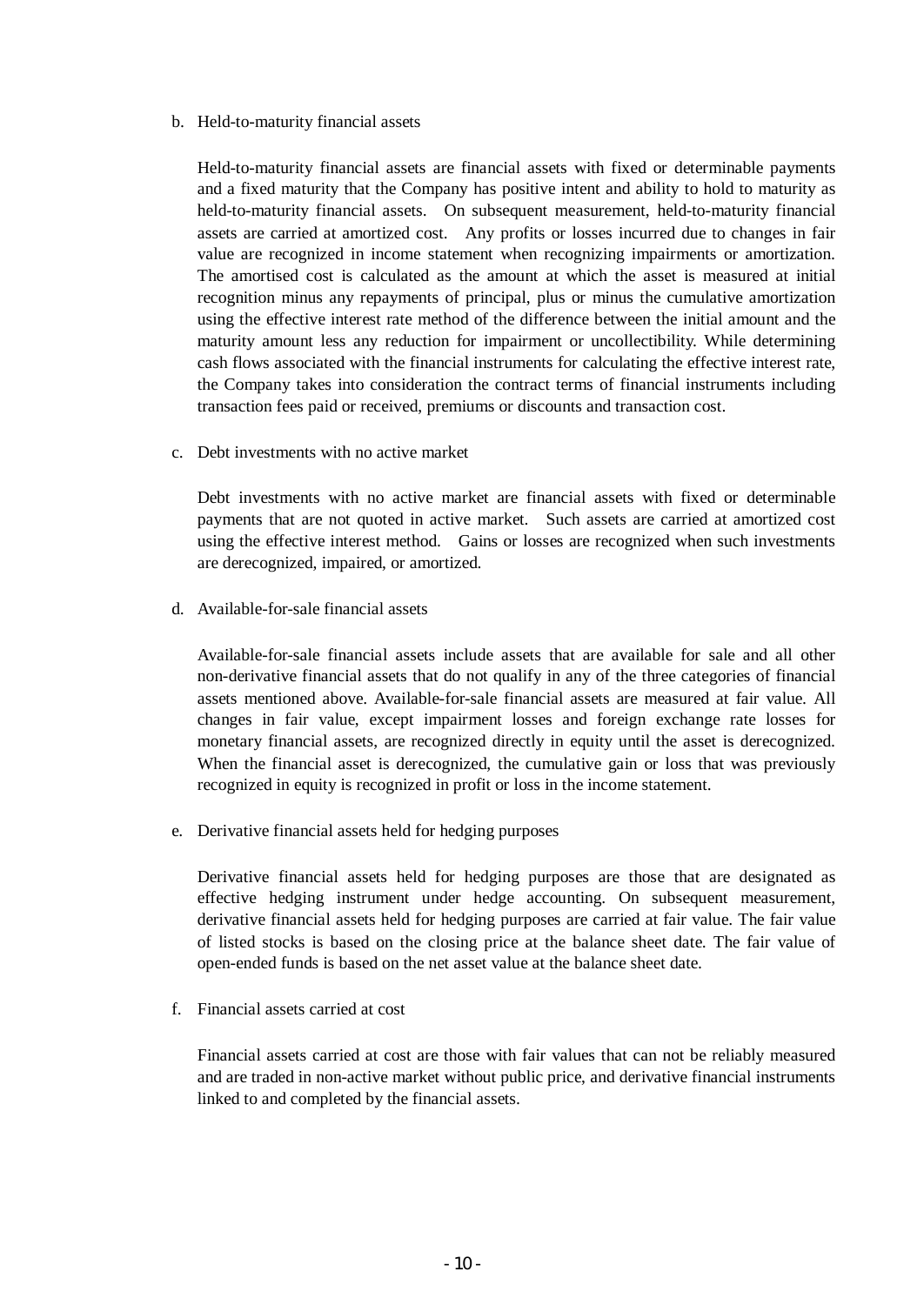(3) The subsequent measurement for financial liabilities is measured at amortized cost. For financial liabilities at fair value through profit or loss and derivatives financial liabilities, the fair value is applied for measurement. For linked derivative financial liabilities that are traded in non-active market without reliable fair value, cost method is applied for measurement. The financial liabilities that are designated as hedging instruments are accounted for using hedge accounting.

## **5. Derecognition of financial assets and liabilities**

- (1) All or part of a financial asset is derecognized when the contractual rights that compose the asset is expired. When all or part of a financial asset is transferred and contractual rights that composes the asset is given up, the cash flow received from the clearing house within a certain limit is treated as sale. When the transfer of financial asset does not qualify as lost of contractual rights, then such transfer of asset is recognized as guaranteed loan. Reacquiring rights of such assets will no longer be accounted as derivative financial assets.
- (2) All or part of a financial liability is derecognized when the obligation specified in the contract binding the financial liability is either discharged, cancelled or expired. Where there has been an exchange between an existing borrower of debt instruments and the Company with substantially different terms, or there has been a substantial modification of the terms of an existing financial liability, then the transaction is accounted for as an extinguishment of the original financial liability and the recognition of a new financial liability. Any gain or loss from extinguishment of the original financial liability is recognized in the income statement.

#### **6. Allowance for doubtful accounts**

The allowance for doubtful accounts is provided based on the collectibility and aging analysis of notes and accounts receivable and other receivables.

# **7. Inventories**

Fuel inventories are physically measured by the crew of each ship and reported back to the Head Office through telegraph for recording purposes at year-end. Valuation of inventories is based on the exchange rate prevailing at the end of the fiscal year.

#### **8. Long-term equity investments accounted for under the equity method**

(1) The equity method is applied where the Company holds more than 20% of the voting shares and can exercise significant influence over the investees. The difference between the investment cost and the stocks' net worth is amortized over five years on a straight-line basis. Effective January 1, 2006, pursuant to the revised Statement of Financial Accounting Standards No. 5 "Long-term Investments in Equity Securities", the difference between initial investments and the stocks' net worth is no longer amortized. The amortized amount can not be reversed. If the investment cost is higher than the stock's net worth, the unamortized amount is recognized as goodwill. If the investment cost is less than the stock's net worth, the unamortized amount is recognized as deferred liability. Any additional difference is recognized in accordance with the guidelines related to amortization of acquisition cost, as stated in the SFAS No. 25. "Business Combination-Purchase Price Accounting". The unrealized revenue which occurred between the Company and its investee or occurred between investees in the period is eliminated.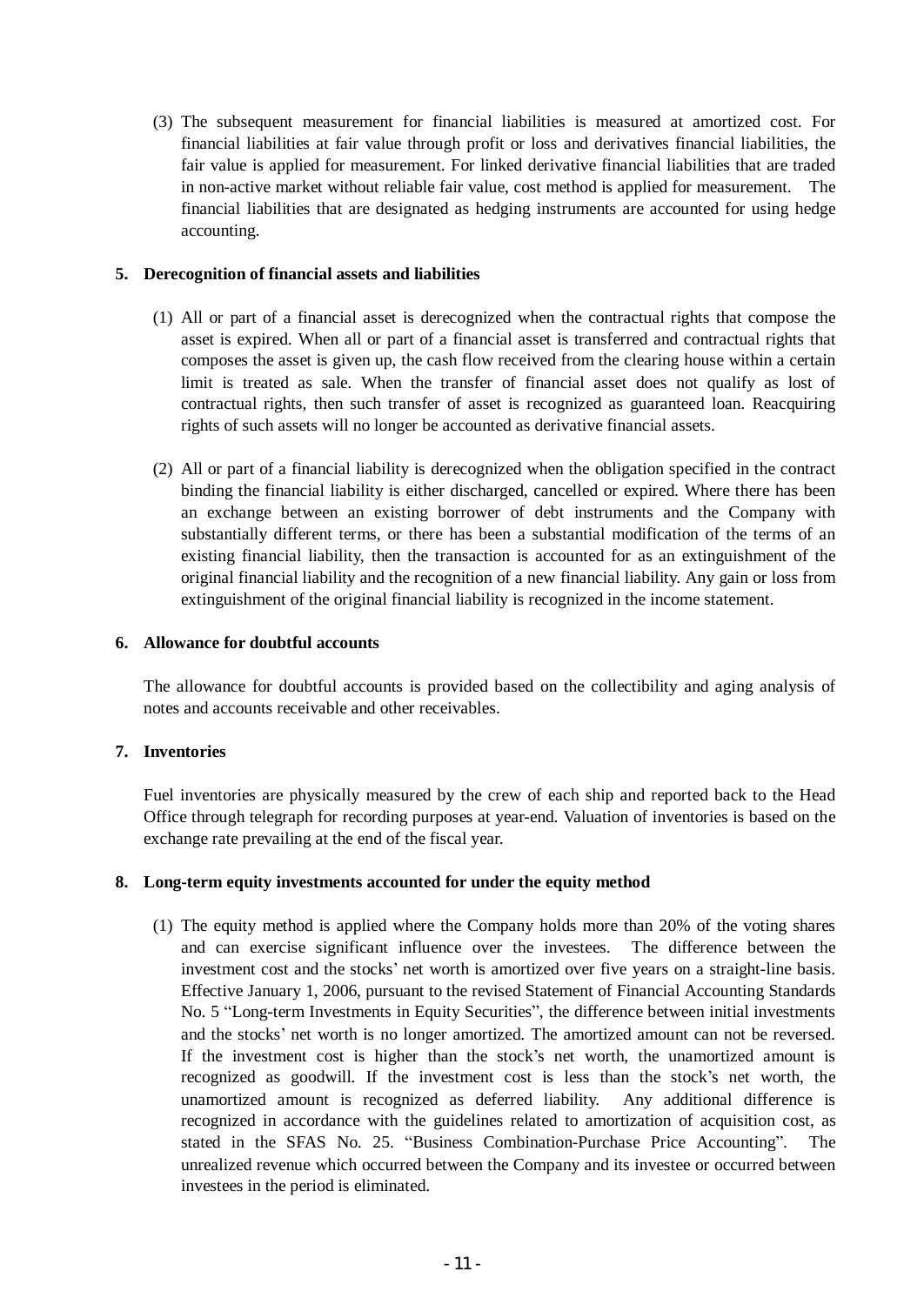- (2) Foreign currency denominated financial statements of overseas subsidiaries and investees are translated into New Taiwan dollars in accordance with the Statement of Financial Accounting Standards (SFAS) No. 14, "Accounting for Foreign Currency Transactions and Translation of Foreign Financial Statements". The translation differences are recorded as "cumulative translation adjustments" under stockholders' equity.
- (3) The Company's consolidated financial statements are prepared in accordance with the SFAS No. 7 "Consolidated Financial Statements". Investee companies of which the Company holds more than 50% voting shares of an investee or the Company holds less than 50% voting shares of an investee, but has effective control over the investee are included in the consolidated financial statements.

## **9. Property, plant and equipment**

- (1) Property, plant and equipment are stated at cost plus capitalized interest and less accumulated depreciation and impairment. Expenditures incurred on major improvements or renewals that will increase the efficiency or prolong the useful lives of the assets are capitalized. Other expenditures related to regular maintenance and repairs are expensed as incurred. Gains or losses on disposal of property, plant and equipment are credited or charged to non-operating income in the year of disposal.
- (2) Depreciation is calculated on a straight-line basis according to the respective assets' useful lives regulated by the Ministry of Finance plus one year for salvage value.
- (3) For ships and equipment that are still in use after expiration of their useful life, depreciation is provided based on the original method and the reassessed useful life and salvage value. For other assets that are still in use after expiration of their useful life, depreciation is provided based on the original method to the extent that the salvage value falls below \$3,000. Where impairment loss is recognized, property, plant and equipment shall be depreciated over their remaining useful life based on their carrying value adjusted for the impairment loss.

#### **10. Asset impairment**

(1) Pursuant to SFAS No. 35, the Company assesses indicators for impairment for all its assets within the scope of SFAS No. 35 at each balance sheet date. If impairment indicators exist, the Company shall then compare the carrying amount with the recoverable amount of the assets or the cash-generating unit ("CGU") and write down the carrying amount to the recoverable amount where applicable. Recoverable amount is the higher of fair value less costs to sell and the value in use. For previously recognized losses, the Company shall assess, on each balance sheet date, whether there is any indication that the impairment loss may no longer exist or may have decreased. If there is any such indication, the Company is required to recalculate the recoverable amount of the asset. If the recoverable amount increases as a result of the increase in the estimated service potential of the assets, the Company shall reverse the impairment loss to the extent that the carrying amount after the reversal would not exceed the carrying amount that would have been determined (net of amortization or depreciation) had no impairment loss been recognized for the assets in prior years. Impairment loss (reversal) is classified as non-operating losses/ (income).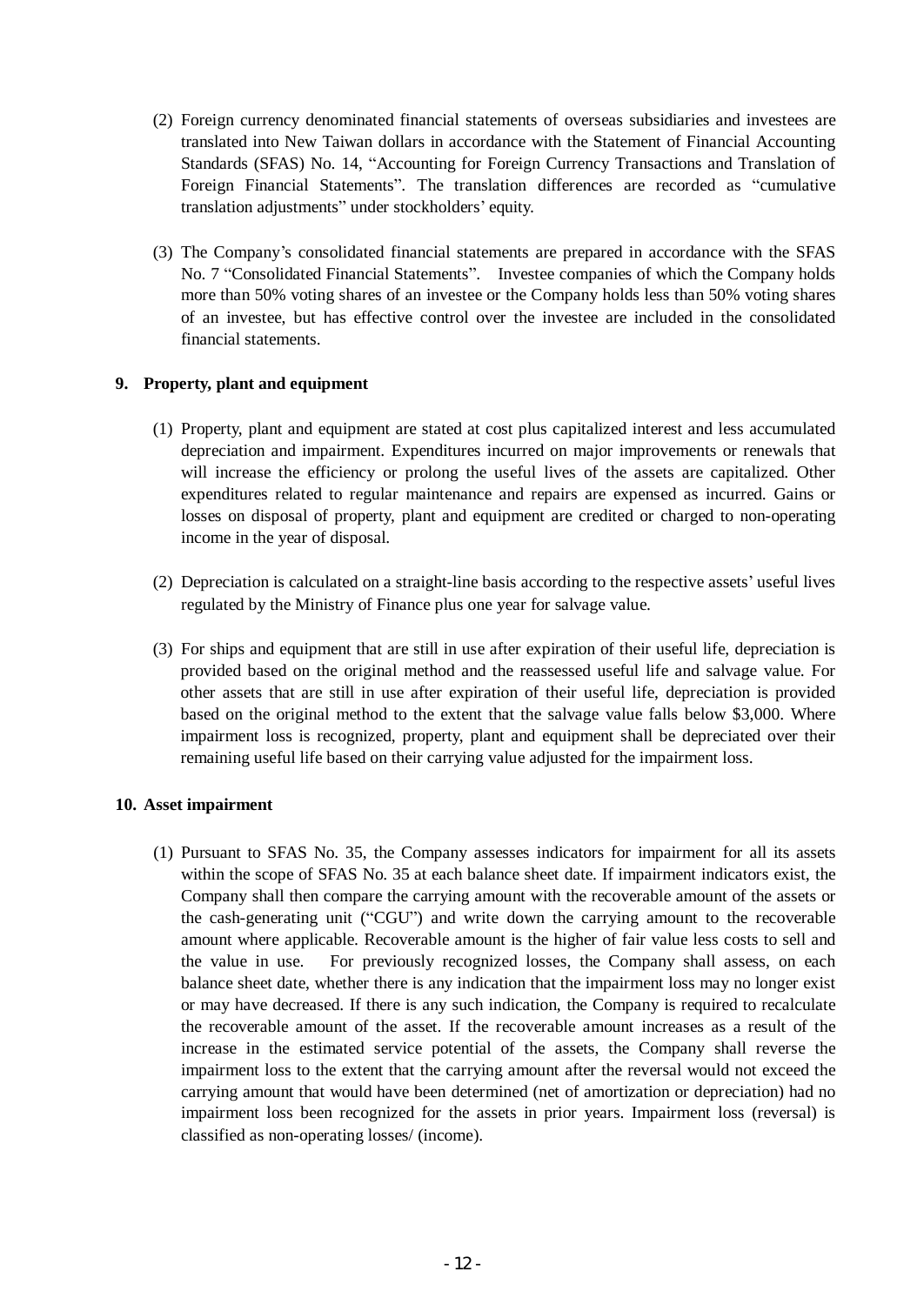- (2) The Company assesses the financial assets whether there is any objective evidence of impairment within the scope of SFAS No. 35 at each balance sheet date. Impairment calculation and recognition for financial assets with different valuation model is as follows:
	- a. Financial assets carried at amortized cost

When there is an objective evidence of impairment for financial assets carried at amortized cost, the impairment value is measured as the difference between the carrying amount and the present value of the expected future cash flows discounted at the original effective rate. The carrying amount of the financial assets is reduced through an allowance account, and impairment loss is recognized as profit or loss for the period. If, in a subsequent period, the amount of the impairment loss decreases, and the amount of the impairment loss is clearly due to an event occurring after the initial recognition of impairment, the previously recognized impairment loss shall be reversed through allowance account. However, the carrying value of financial assets shall not be higher than the amortized cost of unrecognized impairment after reversal. The reversed amount shall be recognized in the income statement.

b. Financial assets carried at cost

When there is an objective evidence of impairment for investments in unquoted equity instruments, the impairment loss is recognized as loss for the period. The amount for impairment loss is measured as the difference between the asset's carrying amount and the present value of the estimated cash flows discounted at the financial asset's effective interest rate at the time. Reversal of impairment loss recognized is not allowed for these assets.

c. Available-for-sale financial assets

When there is an objective evidence of impairment for available-for-sale financial assets, the cumulative net loss that had been recognized from equity is removed and recognized in profit or loss for the period. The amount to be recognized for impairment is the difference between the acquisition cost (minus principal recovered and any adjustments to amortization) and the current fair value or the recoverable amount with further deduction of the remaining amount of such financial assets after impairment loss has been deducted. The recovery values of available-for-sale financial assets are based on the present value of the expected future cash flows discounted at the similar original effective interest rate. If, in a subsequent period, the amount of the impairment loss decreases, such deduction in the amount of impairment loss for available-for-sale equity instruments can not be recognized in the income statement, but rather as adjustments in equity. However, if the subsequent decrease in the amount of the impairment loss is clearly due to an event occurring after the initial recognition of impairment, the previously recognized impairment loss can be reversed through profit or loss.

# **11. Deferred charges**

Deferred charges refer to the expenses incurred for decoration, issuance of corporate bonds, computer software and cable installation. The expenses incurred for decoration are amortized on a straight-line basis over five years, expenses incurred for issuance of corporate bonds are amortized over the issuance period, expenses incurred for issuance of convertible bonds are amortized over the period from the issuance date to the expiry date of the redemption rights and the remaining are amortized over 2-3 years.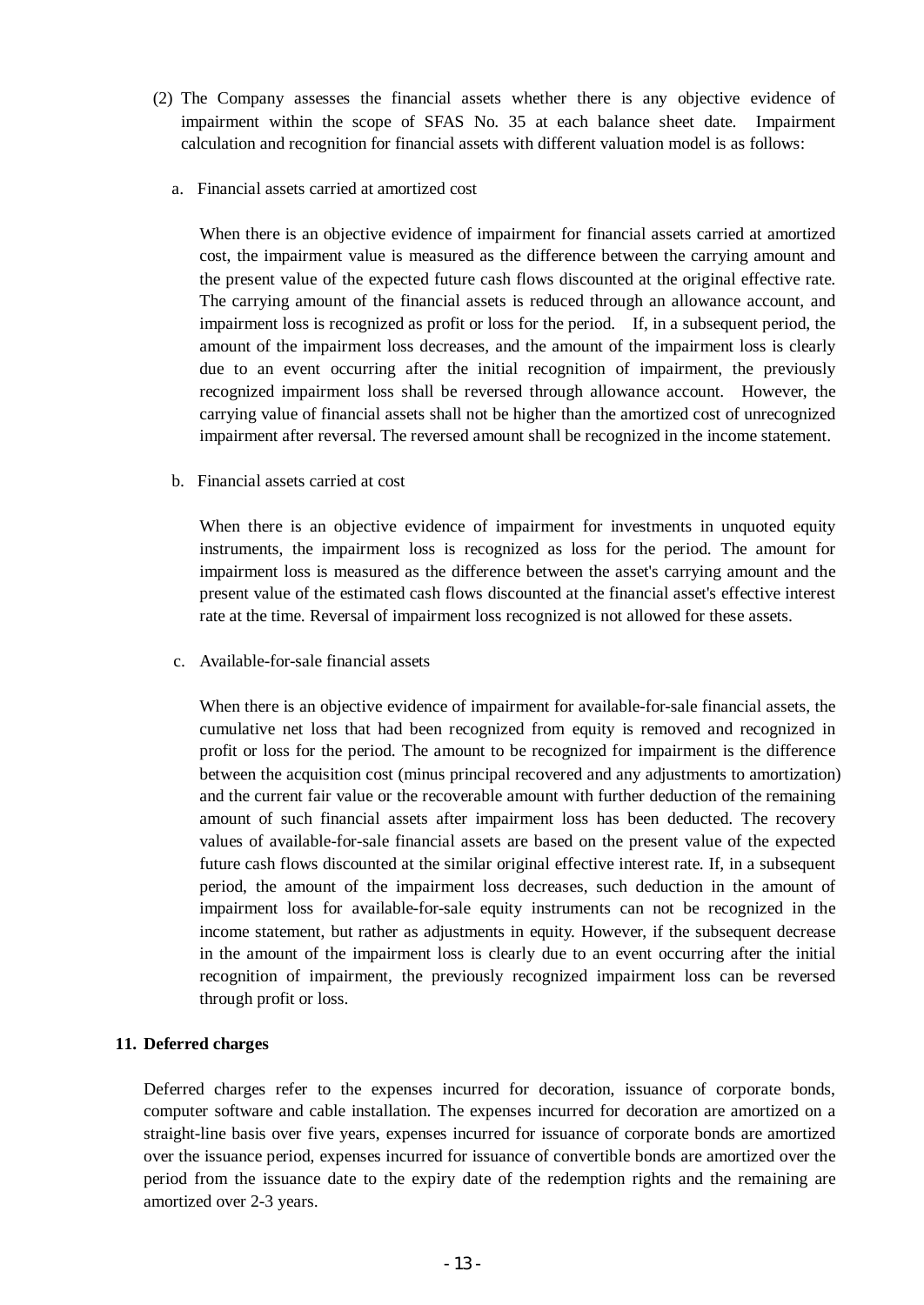## **12. Convertible bonds**

- (1) Pursuant to the newly issued SFAS No. 36 "Disclosure and Presentation of Financial Instruments", the equity component of the compound financial instrument issued before the effective date (January 1, 2006) should not be separated from such compound instrument. In accordance with guideline stated in the Letter Chi-Mi-Tze No. 78 (95) issued by the Accounting Research and Development Foundation, the embedded derivative instrument that is not composed by equity should be separated with the main contract after judgment, the issuer does not have to separate the derivative component, but must continuously recognize interest compensation and premium or discount. The Company used same accounting method for corporate bonds issued before January 1, 2006. The difference between the issue price and face value of convertible corporate bonds is accounted for as premium or discount which is required to be amortized over the period from the date of issuance to maturity date in accordance with the interest method. Premium or discount on convertible corporate bonds with redemption options is required to be amortized over the period from the date of issuance to the expiry date of the redemption right. The excess of the redemption price over the face value of the convertible bonds is recognized as liability on interest compensation under the interest method during the period from the date of issuance to the expiry date of the redemption right.
- (2) Conversion of convertible bonds is accounted for by the book value method. The unamortized premium or discount, issuance cost, accrued interest payable, interest payable by the bondholders, liability on interest compensation and the face value of the bonds are netted on the date of conversion, and the resulting net amount is reversed accordingly. The excess of the net amount over the par value of the converted stock is recorded as capital surplus.
- (3) Where the bondholders do not exercise the redemption option before it expires, the interest compensation is amortized according to the interest method over the period from the date following the expiry date of the redemption option to the maturity date of the bonds. Where the market price of the stocks that can be converted from the convertible bonds on the expiry date of the redemption option exceeds the redemption price, the interest compensation recognized is reclassified to capital surplus.

#### **13. Pensions**

- (1) The Company's pension plan applies to all permanent employees. For the first fifteen years of service, two points are rewarded for each year of service. For service period exceeding 15 years, one point is rewarded for each additional year of service with a maximum of 45 points allowed. Pensions paid upon retirement are based on the service period and the average monthly salary of the last six months prior to the approval of retirement. The Company's staff retirement and relief scheme has been revised several times and was approved by the Taipei City Government. The main purpose of the revision is to allow the employees transferred to related companies to apply for pensions as retired employees.
- (2) Pursuant to the letter (91) Fu-Lao-2-Tze 09132271100 issued by the Taipei City Government on May 22, 2002 and the letter (91) Cai-Pei-Kuo-Shui-Shen-1-Tze 091003376 issued by the Taipei National Tax Administration Ministry of Finance (TNTA) on May 31, 2002, the Company revised the contribution rate for pension fund from 10.76% of the total monthly salary to 8.25% starting from March 2002. Pursuant to the letter (92) Bei-Shi-Lao-2-Tze 09232103200 issued by the Taipei City Government and the letter (92) Cai-Pei-Kuo-Shui-Shen-1-Tze 0920046375 issued by the TNTA on May 13, 2003, the contribution rate for pension fund was revised again from 8.25% of the total monthly salary to 9.6% starting from April 2003. The pension fund is deposited with the Central Trust of China in an exclusive account.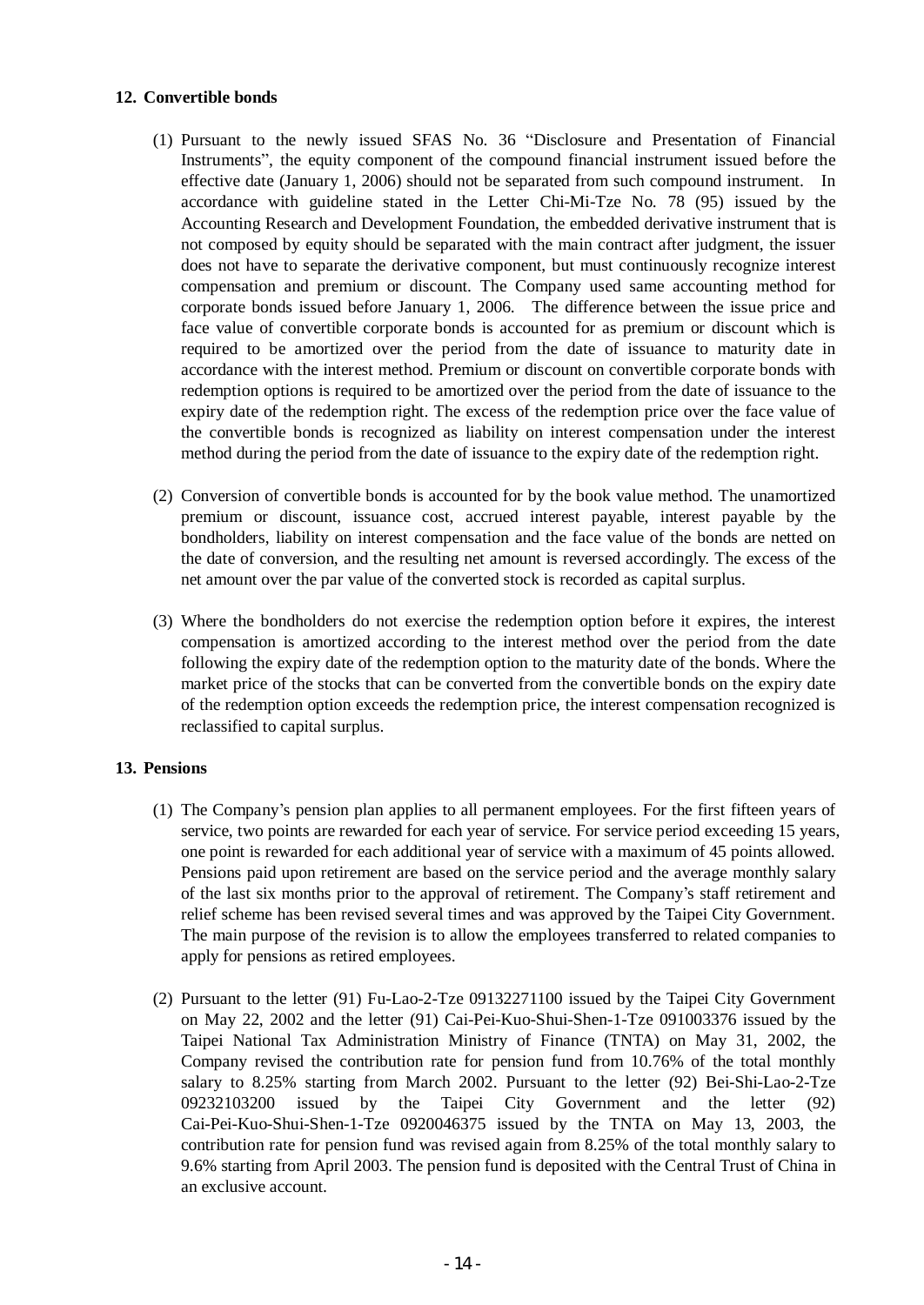- (3) The Labor Pension Act ("the Act"), which adopts a defined contribution scheme, took effect from July 1, 2005. In accordance with the Act, employees of the Company may elect to be subject to either the Act, and maintain their seniority before the enforcement of the Act, or the pension mechanism of the Labor Standards Law. For employees subject to the Act, the Company shall make monthly contributions to the employees' individual pension accounts on a basis no less than 6% of the employees' monthly wages.
- (4) In accordance with the SFAS No. 18, "Accounting for Pension", the Company has recognized pension costs based on the actuarial report since 1995. Under the defined benefit pension scheme, net periodic pension cost is contributed based on the actuarial report, which includes current service cost, interest cost, expected rate of return on plan assets, and amortization of unrecognized net transition assets. The part of accumulated benefit obligation which exceeds fair value of pension fund is recorded as minimum pension liability on the balance sheet. Unrecognized net transition assets and net benefit obligation are amortized on a straight-line basis over 15 years. Prior service cost and gain or loss is amortized over the average remaining service period on a straight-line basis. While preparing interim financial statements, the amount of minimum pension liability is adjusted by the difference between net periodic pension cost and contribution. Under the defined benefit pension scheme, contribution is recognized in the year when the expenditures are incurred. The amount of the minimum pension liability does not have to be re-evaluated. In accordance with the SFAS No. 23 "Presentation and Disclosure for Interim Financial Reports", information related to pension is not disclosed.

#### **14. Revenue recognition**

Recognition of revenues is accounted for in accordance with the SFAS No. 32, "Accounting for Revenue Recognition".

#### **15. Income taxes**

- (1) Projected income tax is estimated based on the expected taxable income for the current year. Difference between the estimated tax and the actual tax paid is recorded as an adjustment to income tax expense for the current year. An additional 10% tax is levied on unappropriated retained earnings, which is recorded as income tax expense in the year the tax is levied.
- (2) Inter-period and intra-period income taxes are allocated in accordance with the SFAS No. 22, "Accounting for Income Taxes". Income tax effects arising from taxable temporary differences are recognized as deferred income tax liabilities. Income tax effects arising from deductible temporary differences, loss carryforwards and income tax credits are recognized as deferred income tax assets and a valuation allowance is provided based on the expected realizability of the deferred income tax assets. In accordance with the "Statute of Income Basic Tax Amount", effective January 1, 2006, the estimated basic tax amount payable in the future is considered by the Company in evaluating the realizability of deferred income tax assets.
- (3) Income tax credits are accounted for in accordance with the SFAS No. 12, "Accounting for Income Tax Credits" and are recognized in the year the related expenditures are incurred.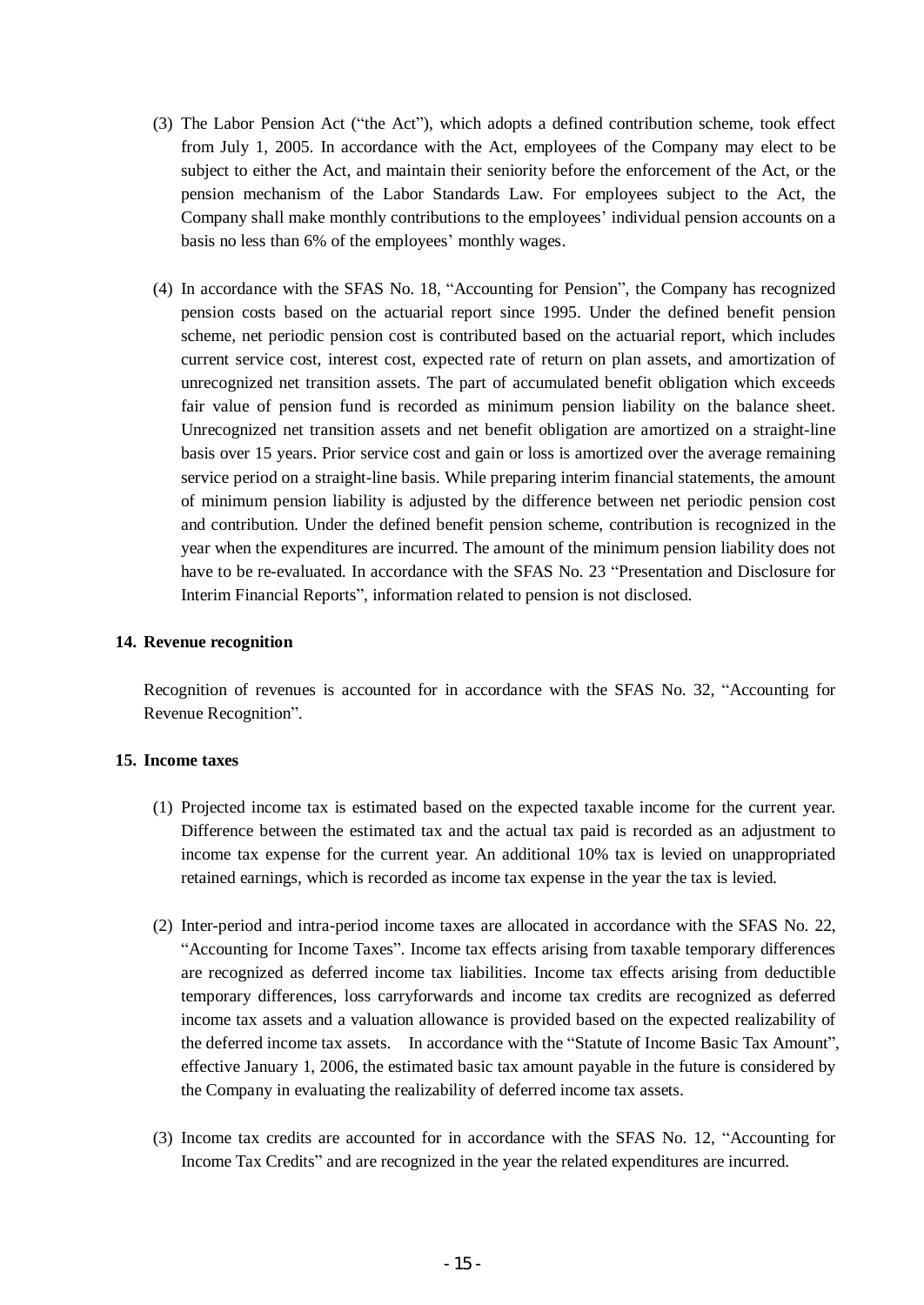#### **16. Basic (diluted) earnings per share**

Basic earnings per share is calculated based on the net income (loss) attributed to common stockholders and the weighted-average number of common shares outstanding during the period. Any capital increase (reduction) through cash infusion (withdrawal), treasury stock transactions or other factors that would cause a change in the number of outstanding shares are incorporated in the calculation on a weighted-average basis according to the circulation period. Adjustments are made retroactively to the weighted-average number of outstanding shares if there is any increase (decrease) in the number of outstanding shares which does not result in changes in the stockholders' percentage of equity interest. Where the effective dates of the above-mentioned events fall between the balance sheet date and the issue date of the financial statements, retroactive adjustments are also required. For the purpose of calculating diluted earnings per share, it is assumed that the convertible bonds are converted into the common stock on the date of issuance of the bonds, and the weighted-average number of outstanding shares is adjusted for the dilutive effect of the convertible bonds.

#### **17. Foreign currency transactions**

(1) Exchange of foreign currency transactions

Transactions of non-derivative financial instruments denominated in foreign currencies are recorded in New Taiwan dollars translated using the exchange rate on the date of the transaction. Any gain or loss incurred due to different exchange rate applied at the time of the actual exchange or settlement is recognized in the income statement for the current period. The carrying amounts of foreign currency denominated assets and liabilities at the balance sheet date are translated at the exchange rate on that date. In addition, any resulting foreign exchange rate gains or losses are recognized in the income statement for the current period. However, for equity instruments classified under available-for-sale financial assets, foreign exchange rate gain or loss is recognized as an adjustment in equity. Equity instruments accounted for by the cost method are measured at the historical exchange rate on the transaction date. For foreign currency denominated long term investments which are accounted for by the equity method, the measurement is based on the equity reported in the financial statements of the investee companies prepared in foreign currencies adjusted for translations. Foreign exchange rate gain or loss is then recognized as changes in cumulative translation adjustments under equity.

(2) Currency translation basis for foreign subsidiaries

The foreign currency financial statements of the subsidiaries accounted for under the equity method are translated into New Taiwan dollars. All assets and liabilities are translated by the exchange rate at the balance sheet date. Except for the beginning retained earnings which is translated by the exchange rate at the end of prior year, all other equity accounts are translated by the historical rate. The accounts in income statement are translated by the average exchange rate. The difference between the translated amount and the initial cost is recorded as "cumulative translation adjustment" under stockholders' equity.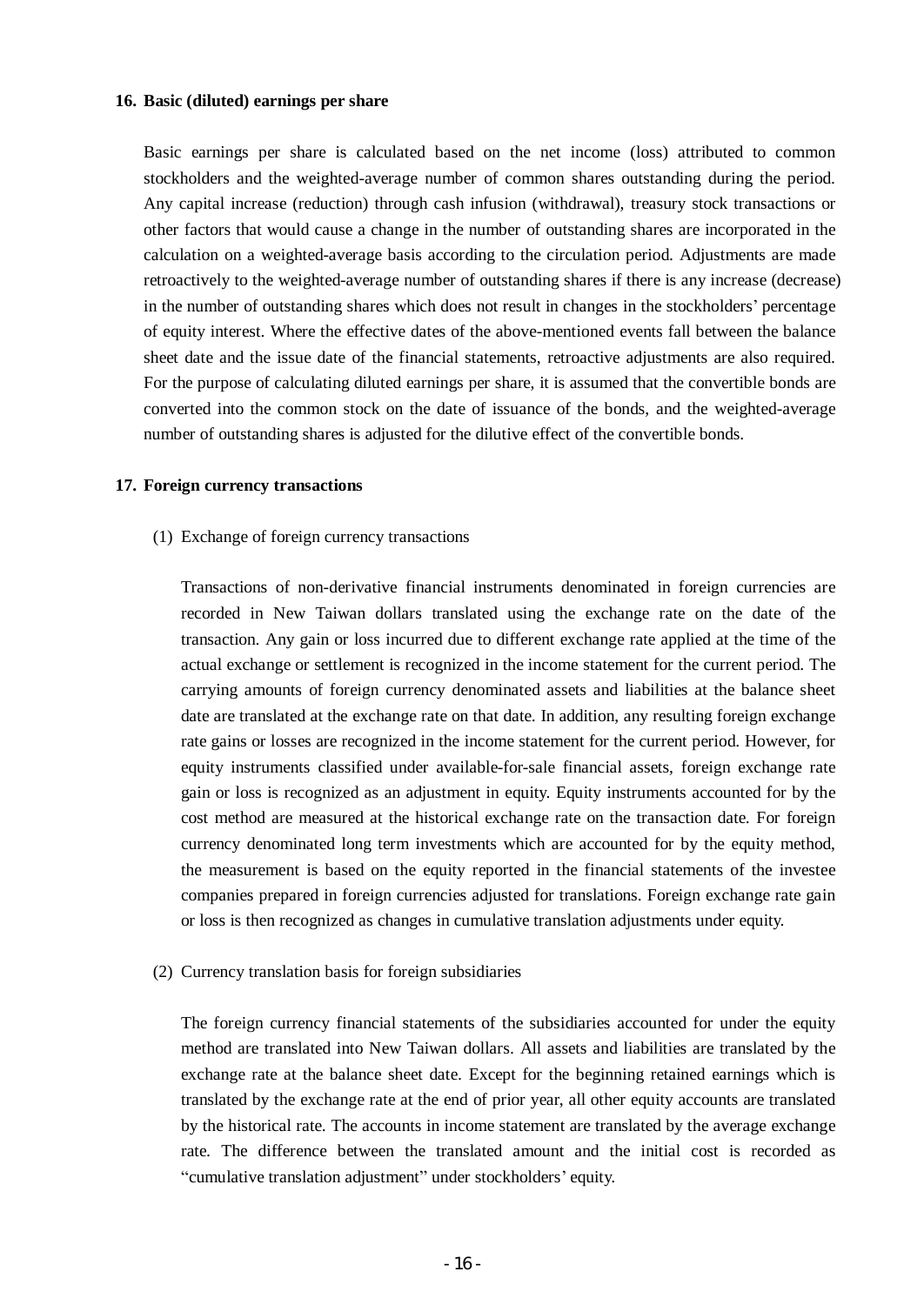#### **18. Derivative financial instruments and hedge trading**

- (1) Oil swap and interest rate swap are utilized to hedge against fluctuations in interest rates and oil prices. The initial recognization and subsequent valuation of derivative financial instruments are carried at fair value. The assets are recognized for positive fair values, the liabilities are recognized for negative fair value.
- (2) The changes in fair value of derivatives are recognized in the income statement when such instrument does not qualify for hedge accounting.

Hedge relationship is classified into following three categories:

- a. Fair value hedges: to mitigate the risk of changes in the fair value of a recognized asset or liability or unrecognized commitment.
- b. Cash flow hedges: to mitigate the risk of volatility in cash flow. The volatility is attributable to a recognized asset or liability (such as all or some future interest payments on variable rate debt) or a highly probable forecast transaction that might affect profit or loss.
- c. Hedge of net investment in a foreign operation: to mitigate the risk of the exchange rate fluctuations associated with net investment in a foreign operation.

The Company used cash flow hedge to avoid the exchange risk arising from existing commitments.

- (3) The hedging relationship, management and strategy are documented at the beginning of a designated hedge. The hedge instruments, related hedge items or transactions and identification of hedged risk, and the method for measuring the hedge effectiveness, are also documented. The Company expects that the hedge could offset the volatility of fair value and cash flow during the period under hedge. The Company also assesses the effectiveness of hedge, and makes sure the hedge is highly effective during the period.
- (4) In the case where the hedge trading meets the criteria of hedge accounting, the accounting for hedging is set forth below:
	- a. Fair value hedge

The fair value hedge is used to mitigate the risk of a fair value change of the recognized assets or liabilities, unrecognized commitment, or designated part of such items, which could arise from certain specific risk and affect income. In a fair value hedge, the gain or loss on the hedged items arising from hedged risks are recognized in the income statement. The gain or loss on derivative financial instruments measured at fair value on the subsequent measurement is also recognized in the income statement.

For the fair value hedge associated with hedged items that are initially measured at amortized cost, the adjustment is amortized under effective interest method by the budging period and recognized in the income statement. The amortization begins either when the adjustment is recognized or when hedge accounting ceases to apply.

For the unrecognized commitment that is designated as a hedge item, the cumulative fair value changes due to hedged risk are classified as assets or liabilities and recognized in the income statement.

The Company discontinues hedge accounting when the hedging instrument is settled, sold, terminated or exercised, no longer qualifies for hedge since it does not meet the criteria of hedge relationship, or when the Company decides to revoke the designation.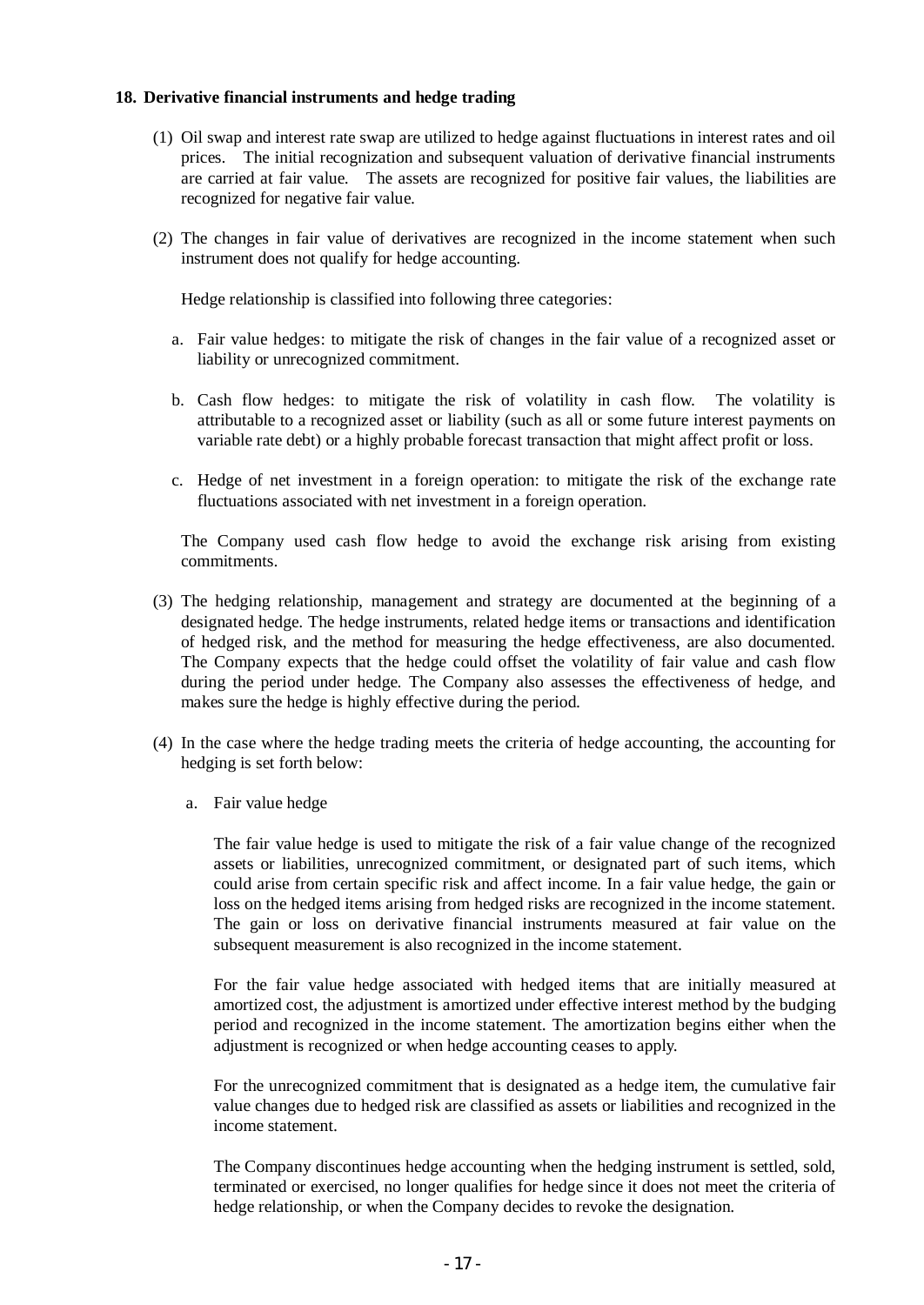b. Cash flow hedge

Cash flow hedge avoids risk of volatility in cash flow arising from specific risks associated with recognized assets or liabilities, or highly expected transaction which will affect income statement. The gain or loss that is attributable to effective hedge is recognized in equity directly and that is attributable to ineffective hedge is recognized in income statement.

In the case where the expected transaction being hedged is likely to result in the recognition of financial assets or financial liabilities, the gain or loss previously recognized directly as adjustments in equity is to be transferred to income statement as profit or loss in the period when such assets or liabilities affect net income. In other case where the expected transaction under hedge is likely to result in the recognition of non-financial assets or non-financial liabilities, the gain or loss previously recognized directly as adjustments in equity for such hedging instrument is treated as valuation adjustments to the book value of such assets or liabilities.

When the occurrence of the expected transaction is deemed unlikely, the accumulated profit or loss previously recognized as adjustments in equity is recognized as profit or loss for the period. When hedging instruments are matured, sold, terminated or executed, or when the Company cancelled designated hedging instruments under initial recognition, the accumulated amount previously recognized directly as adjustments in equity remains in equity as an adjustment item when such expected transaction do occur. However, when such expected transaction is not likely to occur, the accumulated amount is recognized in current income.

c. Hedge of net investment in a foreign operation

Accounting for hedge of net investment in a foreign operation is similar to accounting for cash flow hedge. The hedge instruments are recognized directly in equity when deemed effective and recognized in the income statement when deemed ineffective. Cumulative gains or losses recognized as adjustments in equity are transferred to income statement upon disposal of foreign operation.

# **C. CHANGES IN ACCOUNTING PRINCIPLES**

- 1. Effective January 1, 2006, the Company adopted the Statement of Financial Accounting Standards (SFAS) No. 34, "Accounting for Financial Instruments" and SFAS No. 36, "Presentation and Disclosure of Financial Instruments". All financial instruments on hand as of the effective date are recognized according to the following:
	- (1) Transaction which was designated as a hedge prior to the effective date

For designated hedge transaction prior to the effective date which does not qualify for conditions of an effective hedge accounting is no longer applicable since the effective date. No retroactive adjustment is required for prior year accounting and relative SFAS is to be complied with.

(2) Accounting for derivative instruments

The Company recognizes all derivative financial instruments either as assets or liabilities at fair value. With the exception of those designated as hedging instruments, the difference between the carrying value and the fair value of all derivative financial instruments is recognized as cumulative effect of changes in accounting principles.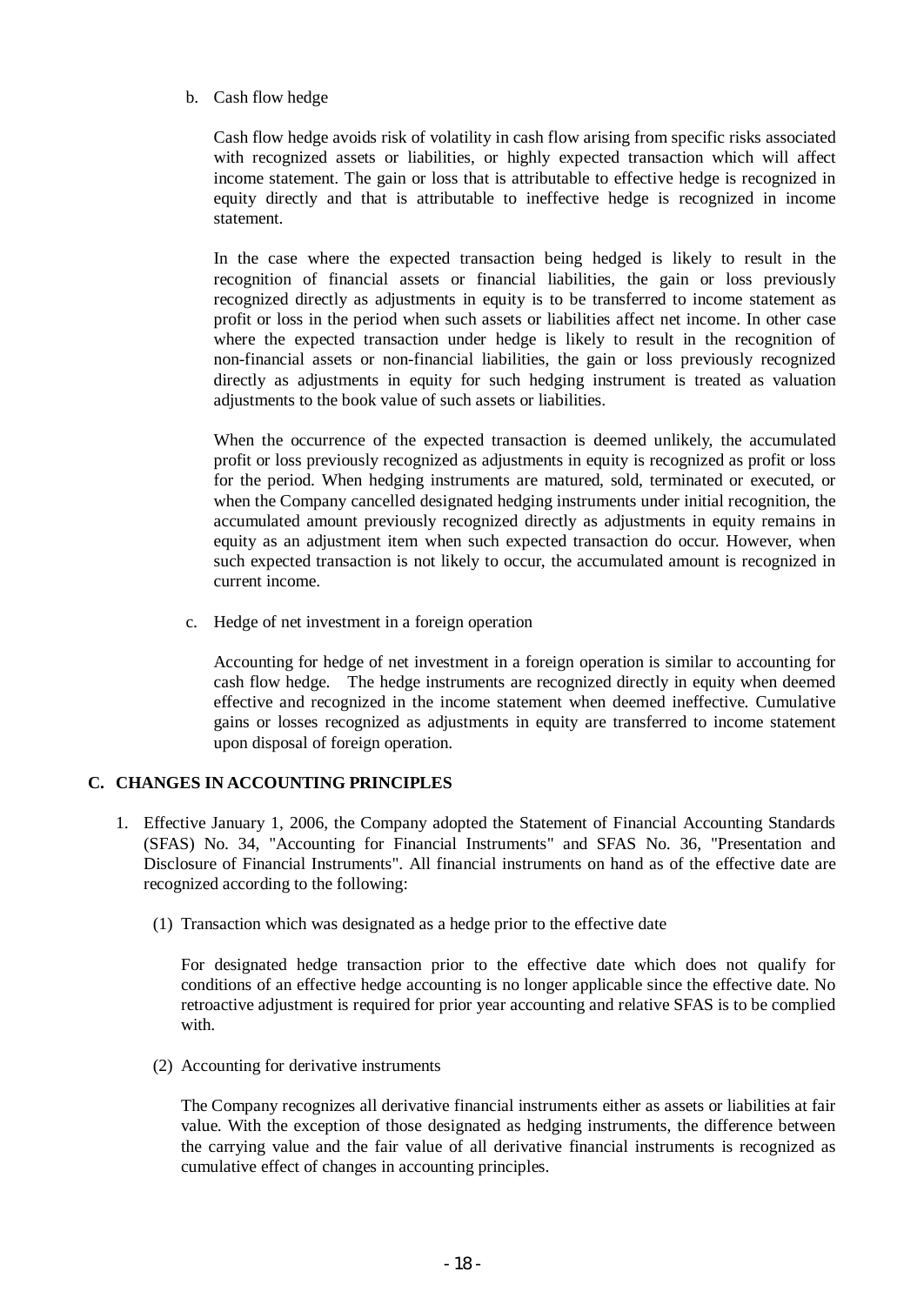(3) Accounting for financial instruments at fair value through profit or loss and amortized cost

The Company reclassified its financial assets and financial liabilities at fair value and amortized cost according to appropriated categories as of the effective date and measured each at fair value and amortized cost, respectively. Difference between the carrying value and the fair value of the financial instruments at fair value through profit or loss is recognized as cumulative effect of changes in accounting principles. Difference between the carrying value and the fair value of the financial instruments either measured at amortized cost or classified under the available-for-sale financial instruments, and the derivatives which are associated with cash flow hedge or net investment hedge for foreign operation are recognized directly in equity.

(4) Accounting for cash flow hedge

The Company reclassified the deferred income and loss incurred for cash flow hedge before the effective date that still qualify for conditions of an effective hedge since effective date to adjustment item in equity.

(5) Accounting for the non-monetary assets denominated in foreign currency

The Company revalues the costs of its non-monetary assets denominated in foreign currencies originally carried at costs using the prevailing exchange rate at the trade date. Cumulative loss originally recognized in equity is then transferred to other financial assets.

The effects of the above changes in accounting principles on the financial statements of the Company for the six-month period ended June 30, 2006 are set forth as follows:

|                                                                       | Recognized as Cumulative     |            |                           |               |  |
|-----------------------------------------------------------------------|------------------------------|------------|---------------------------|---------------|--|
|                                                                       | Effect of Changes in         |            | Recognized as Adjustments |               |  |
|                                                                       | <b>Accounting Principles</b> |            | in Equity                 |               |  |
|                                                                       | Pre tax                      | After tax  | Pre tax                   | After tax     |  |
| Financial assets at fair value through<br>profit or loss-current      | \$81,120                     | \$74,891   | $\mathsf{S}$ -            | $\frac{2}{3}$ |  |
| Derivative financial assets held for<br>hedging-current               |                              |            | 169,983                   | 127,487       |  |
| Available-for-sale financial<br>assets-non current                    |                              |            | 72,213                    | 72,213        |  |
| Held-to-maturity financial assets-non<br>current                      |                              |            | 3,799                     | 2,849         |  |
| Debt investment with no active<br>market-non current                  |                              |            | (367)                     | (367)         |  |
| Financial liabilities at fair value<br>through profit or loss-current | (228, 665)                   | (171, 499) |                           |               |  |
| Derivative financial liabilities held<br>for hedging-non current      |                              |            | (75, 574)                 | (56, 681)     |  |
| Financial liabilities accounted for by<br>the cost method-non current |                              |            | (9,004)                   | (9,004)       |  |
| Total                                                                 | \$(147,545)                  | \$(96,608) | \$161,050                 | \$136,497     |  |
| Effect to EPS: (In dollars)                                           |                              |            |                           |               |  |
| <b>Basic EPS</b>                                                      | \$(0.05)                     | \$(0.03)   |                           |               |  |
| <b>Diluted EPS</b>                                                    | \$(0.05)                     | \$(0.03)   |                           |               |  |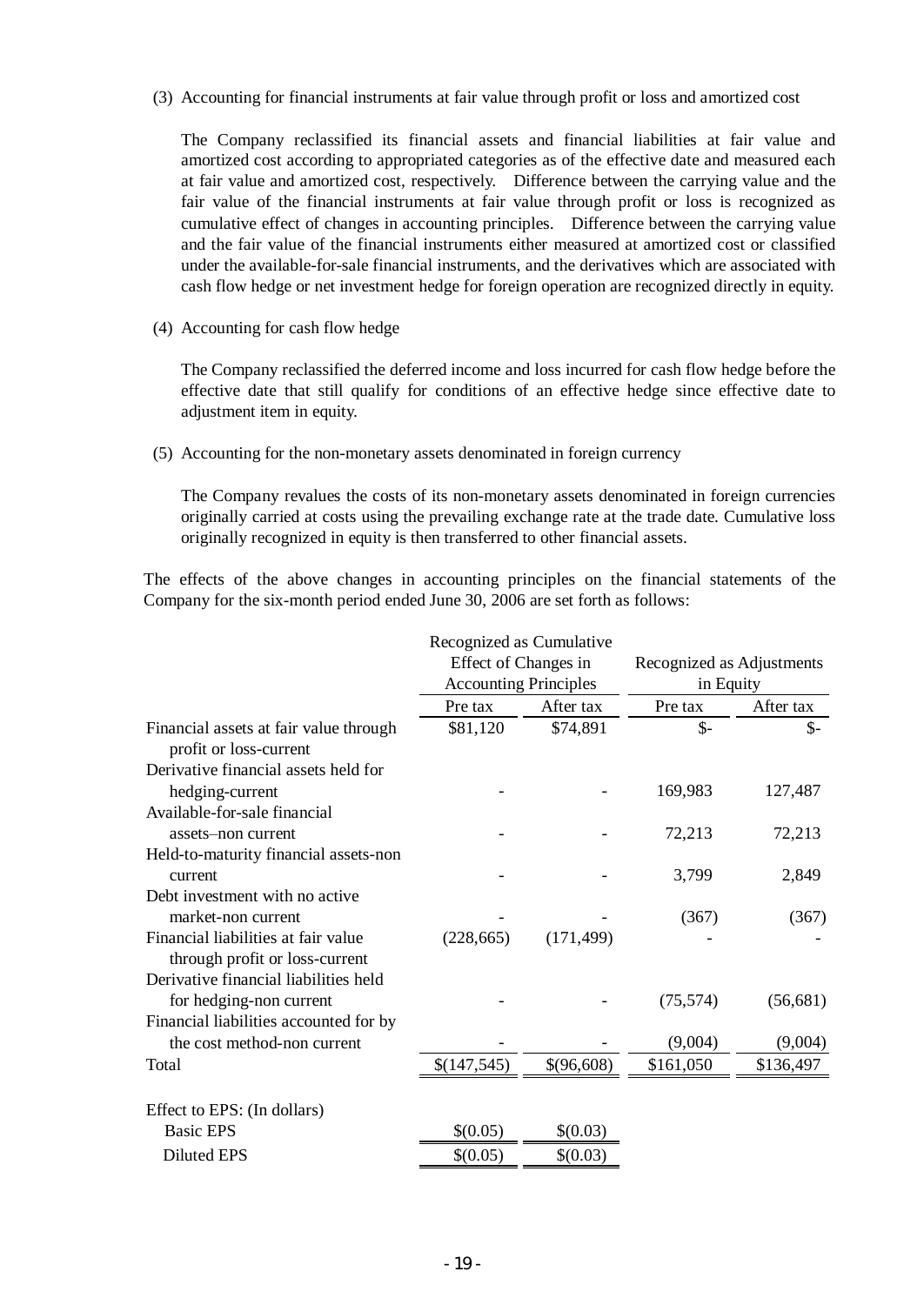- 2. The difference between initial investment and the net worth of investees' equity for long-term investments under equity method was amortized on a straight line basis over 5 years. Pursuant to the newly revised SFAS No. 5, "Accounting for Long-Term Investment in Equity Securities", effective January 1, 2006, such difference is recognized in accordance with the guidelines related to amortization of acquisition costs, as stated in SFAS No. 25 "Business combination-Purchase Price Accounting". Difference attributable to goodwill is no longer amortized. Such changes in accounting principles had no effect on net income and EPS for the six-month period ended June 30, 2006.
- 3. Effective January 1, 2007, the Company adopted the Statement of Financial Accounting Standards (SFAS) No. 37, "Accounting for Intangible Assets". Such change in accounting principle had no effect on net income, EPS and total assets as of and for the six-month period ended June 30, 2007.

# **D. DETAILS OF SIGNIFICANT ACCOUNTS**

#### **1. Cash and cash equivalents**

|                                             | June 30, 2007 | June 30, 2006 |
|---------------------------------------------|---------------|---------------|
| Cash                                        | \$16,650      | \$11,017      |
| Checking accounts                           | 36,912        | 30,666        |
| Demand deposits                             | 8,655         | 4,401         |
| Foreign currency deposits                   | 1,676,392     | 1,148,128     |
| Time deposits (New Taiwan dollars)          | 2,664,952     | 7,800         |
| Time deposits (foreign currencies)          | 810,233       | 1,610,055     |
| Cash equivalents - reverse repurchase bonds |               | 1,262,000     |
| Less: Unrealized foreign exchange loss      | (20, 655)     | (17,995)      |
| Net                                         | \$5,193,139   | \$4,056,072   |

- (1) The interest rates on the above time deposits for the six-month periods ended June 30, 2007 and 2006 ranged from 0.52% to 5.25% and 2.06% to 5.37%, respectively.
- (2) The interest rate on the reverse repurchase bonds for the six-month period ended June 30, 2006 ranged from 1.42% to 1.49%.

#### **2. Financial assets at fair value through profits or loss**

|                                     | June 30, 2007 | June 30, 2006 |
|-------------------------------------|---------------|---------------|
| Financial assets held for trading:  |               |               |
| Bond investments                    | \$-           | \$3,948       |
| Equity securities                   | 67,210        | 99,741        |
| Beneficiary certificates            | 1,463,541     | 3,038,713     |
| Interest rate swap (IRS)            | 34,454        | 30,694        |
| Currency exchange swap (CCS)        | 11,424        |               |
| Oil swap                            | 16,033        |               |
| Foreign exchange rate option        | 319           |               |
| Structural financial instruments    | 542,040       | 576,645       |
| Equity-linked financial instruments | 24,475        | 49,796        |
| Subtotal                            | 2,159,496     | 3,799,537     |
| Less: Valuation adjustment          | (35, 863)     | (71, 019)     |
| Net                                 | \$2,123,633   | \$3,728,518   |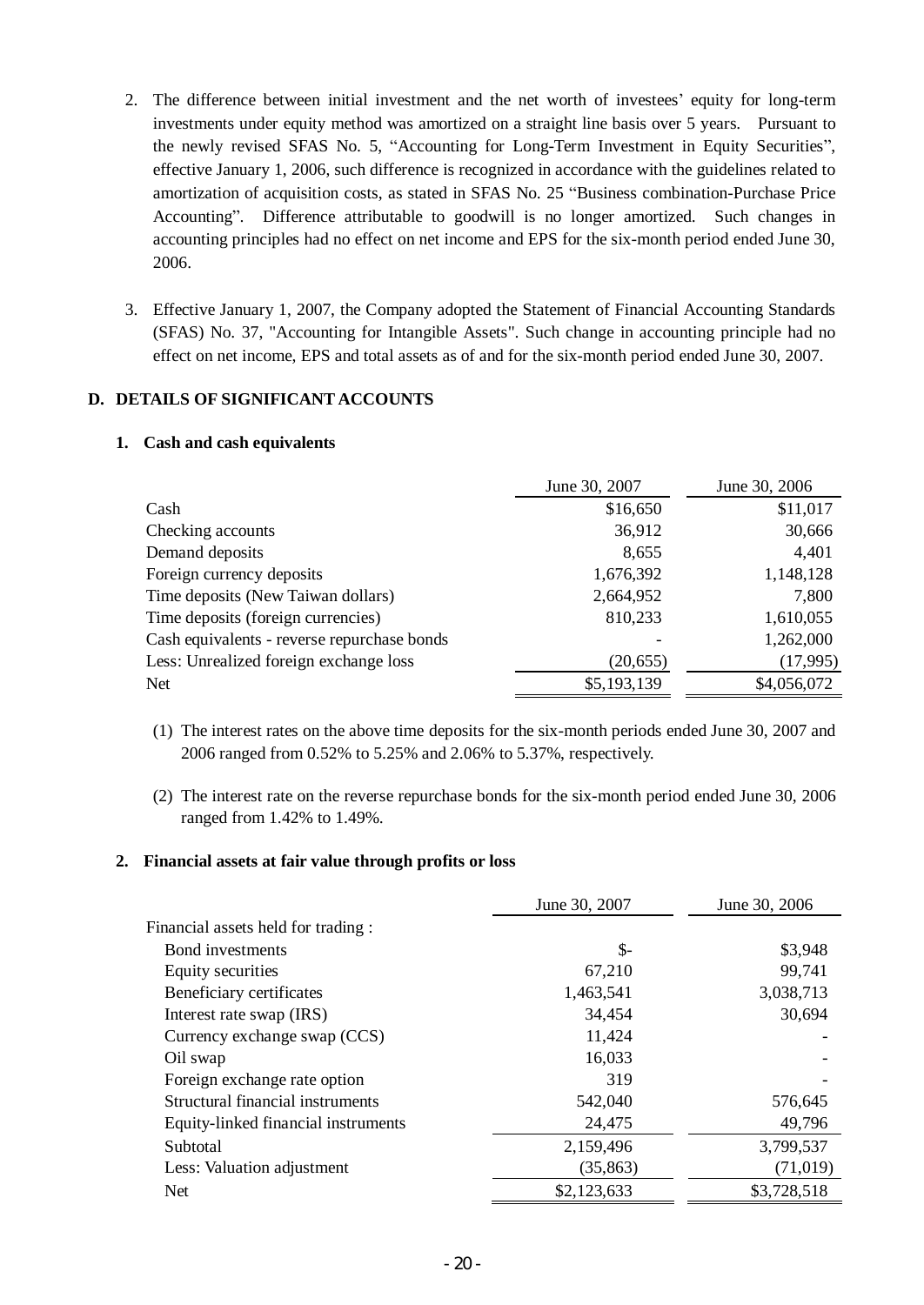- (1) Effective January 1, 2006, the above financial assets are classified as financial assets held for trading. Under the SFAS No. 34 "Accounting for Financial Instruments", the fair value recognition method resulted in a favorable cumulative effect of changes in accounting principles of \$74,891 (after tax) which was included in the net income for the six-month period ended June 30, 2006.
- (2) As of June 30, 2007 and 2006, the outstanding interest rate swap contracts are set forth below: In thousand dollars

|                        | June 30, 2007    |                          | June 30, 2006         |                  |          |  |
|------------------------|------------------|--------------------------|-----------------------|------------------|----------|--|
| <b>Contract Period</b> | Notional         | Carrying                 | Contract period       | <b>Notional</b>  | Carrying |  |
|                        | Amount           | Value                    |                       | Amount           | Value    |  |
| 08.27.03~08.27.07      | <b>USD5,000</b>  | \$2,660                  | 08.27.03~08.27.07     | <b>USD5,000</b>  | \$7,474  |  |
| 05.28.04~09.16.07      | <b>USD1,400</b>  | 737                      | 05.26.04~09.16.07     | <b>USD4,000</b>  | 1,661    |  |
| $05.07.04 - 05.07.07$  | <b>USD10,000</b> | -                        | 05.07.04~05.07.07     | <b>USD10,000</b> | 6        |  |
| 08.27.03~08.27.07      | <b>USD7,500</b>  | 4,013                    | 08.27.03~08.27.07     | <b>USD7,500</b>  | 11,255   |  |
| $03.18.05 - 03.18.09$  | <b>USD10,000</b> | 7,323                    | $03.16.04 - 03.16.09$ | <b>USD10,000</b> | 2,894    |  |
| 05.07.04~05.07.07      | <b>USD10,000</b> | $\overline{\phantom{0}}$ | 05.07.04~05.07.07     | <b>USD10,000</b> | 554      |  |
| $03.16.05 - 03.16.09$  | <b>USD15,000</b> | 10,192                   | $03.16.04 - 03.16.09$ | <b>USD15,000</b> | 4,022    |  |
| 07.02.04~07.02.09      | USD25,000        | 9,312                    | $04.26.05 - 04.26.10$ | <b>USD25,000</b> | 2,828    |  |
| 08.19.03~08.19.08      | NTD500,000       | 191                      |                       |                  |          |  |
| $11.18.03 - 11.18.08$  | <b>USD20,000</b> | 26                       |                       |                  |          |  |
| Total                  |                  | \$34,454                 |                       |                  | \$30,694 |  |

(3) As of June 30, 2007 and 2006, the outstanding currency exchange swap contracts are set forth below:

#### In thousand dollars

|                        | June 30, 2007      |                   | June 30, 2006   |                    |                   |  |  |
|------------------------|--------------------|-------------------|-----------------|--------------------|-------------------|--|--|
| <b>Contract Period</b> | Notional<br>Amount | Carrying<br>Value | Contract period | Notional<br>Amount | Carrying<br>Value |  |  |
| 09.14.06~09.14.07      | <b>USD3,000</b>    | \$2,434           |                 |                    | $\mathcal{S}$ -   |  |  |
| $03.22.07 - 12.20.07$  | <b>USD3,000</b>    | 164               |                 |                    |                   |  |  |
| $03.20.07 - 12.06.07$  | <b>USD3,000</b>    | 381               |                 |                    |                   |  |  |
| 04.27.07~05.03.08      | <b>USD3,000</b>    | 3,473             |                 |                    |                   |  |  |
| $06.28.07 - 12.28.08$  | <b>USD3,000</b>    | 4,972             |                 |                    |                   |  |  |
| Total                  |                    | \$11,424          |                 |                    |                   |  |  |

(4) As of June 30, 2007 and 2006, the outstanding oil swap contracts are set forth below:

In thousand dollars

|     |                         | June 30, 2007  | June 30, 2006 |                          |                |          |
|-----|-------------------------|----------------|---------------|--------------------------|----------------|----------|
|     | Contract                | Notional       | Carrying      | Contract                 | Notional       | Carrying |
|     | Period                  | Quantity (Ton) | Value         | Period                   | Quantity (Ton) | Value    |
| Oil | Swap $09.06 \sim 02.09$ | 7,692          | \$16,033      | $\overline{\phantom{0}}$ |                | S-       |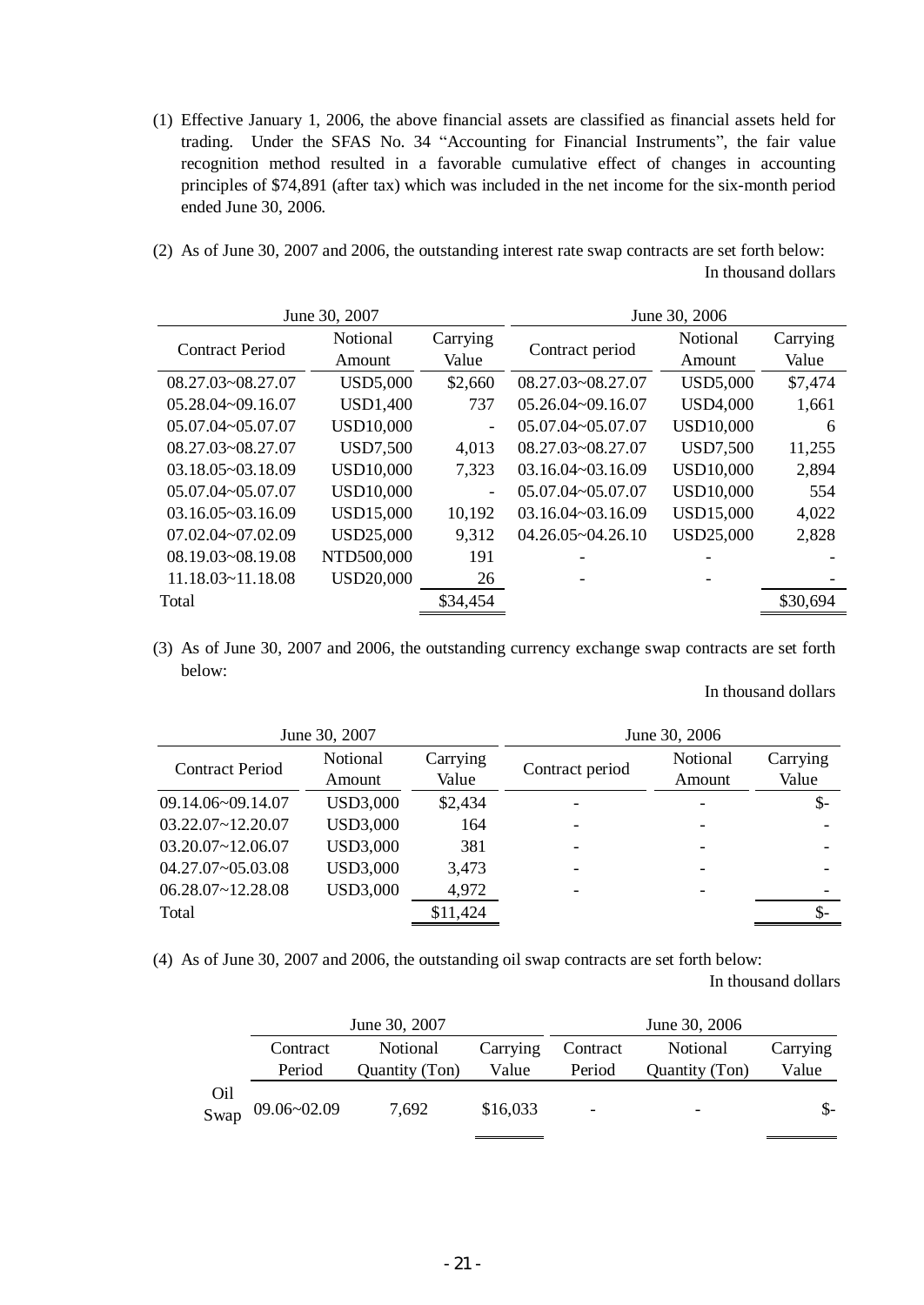(5) As of June 30, 2007 and 2006, the outstanding foreign exchange rate swap contracts are set forth below:

In thousand dollars

|                        | June 30, 2007      |                   | June 30, 2006   |                    |                   |  |
|------------------------|--------------------|-------------------|-----------------|--------------------|-------------------|--|
| <b>Contract Period</b> | Notional<br>Amount | Carrying<br>Value | Contract period | Notional<br>Amount | Carrying<br>Value |  |
| $06.08.07 - 07.20.07$  | USD17.000          | \$319             | -               | -                  |                   |  |

(6) As of June 30, 2007 and 2006, the contracts of structural financial instruments and equity-linked notes are set forth below:

In thousand dollars

|                      | June 30, 2007   |                | June 30, 2006 |                |  |  |
|----------------------|-----------------|----------------|---------------|----------------|--|--|
|                      | Notional        |                | Notional      |                |  |  |
|                      | Amount          | Carrying Value | Amount        | Carrying Value |  |  |
| Structural financial | USD12,230/      | \$532,484      | USD16,000/    | \$554,074      |  |  |
| instruments          | JPY508,150      |                | NTD50,000     |                |  |  |
| Equity-linked notes  | NTD20,500/      | 24,544         | NTD50,000     | 49,943         |  |  |
|                      | <b>HKD1,000</b> |                |               |                |  |  |
| Total                |                 | \$557,028      |               | \$604,017      |  |  |

(7) As of June 30, 2007 and 2006, the above financial instruments were not pledged as collateral for issuance of commercial papers.

#### **3. Held–to-maturity financial assets-current**

|                                      | June 30, 2007 | June 30, 2006 |
|--------------------------------------|---------------|---------------|
| Bond investments due within one year |               | \$25,455      |

Please refer to Note D.10 for details of the above bond investments.

#### **4. Derivative financial assets for hedging-current**

|                   | June 30, 2007      |                              |                          | June 30, 2006      |                              |                   |
|-------------------|--------------------|------------------------------|--------------------------|--------------------|------------------------------|-------------------|
|                   | Contract<br>Period | Notional<br>Amount<br>(tons) | Carrying<br>Value        | Contract<br>Period | Notional<br>Amount<br>(tons) | Carrying<br>Value |
| Oil Swap          |                    |                              | $S-$                     | 02.06-07.06        | 5,000                        | \$9,613           |
| $^{\prime\prime}$ |                    |                              |                          | 02.06-07.06        | 5,000                        | 9,291             |
| $\prime\prime$    |                    |                              | $\overline{\phantom{a}}$ | 02.06-07.06        | 5,000                        | 9,659             |
| $^{\prime\prime}$ |                    |                              | $\overline{\phantom{a}}$ | 04.06-09.06        | 15,000                       | 28,604            |
| $^{\prime\prime}$ |                    |                              |                          | 02.06-07.06        | 5,000                        | 9,653             |
| Total             |                    |                              | \$-                      |                    |                              | \$66,820          |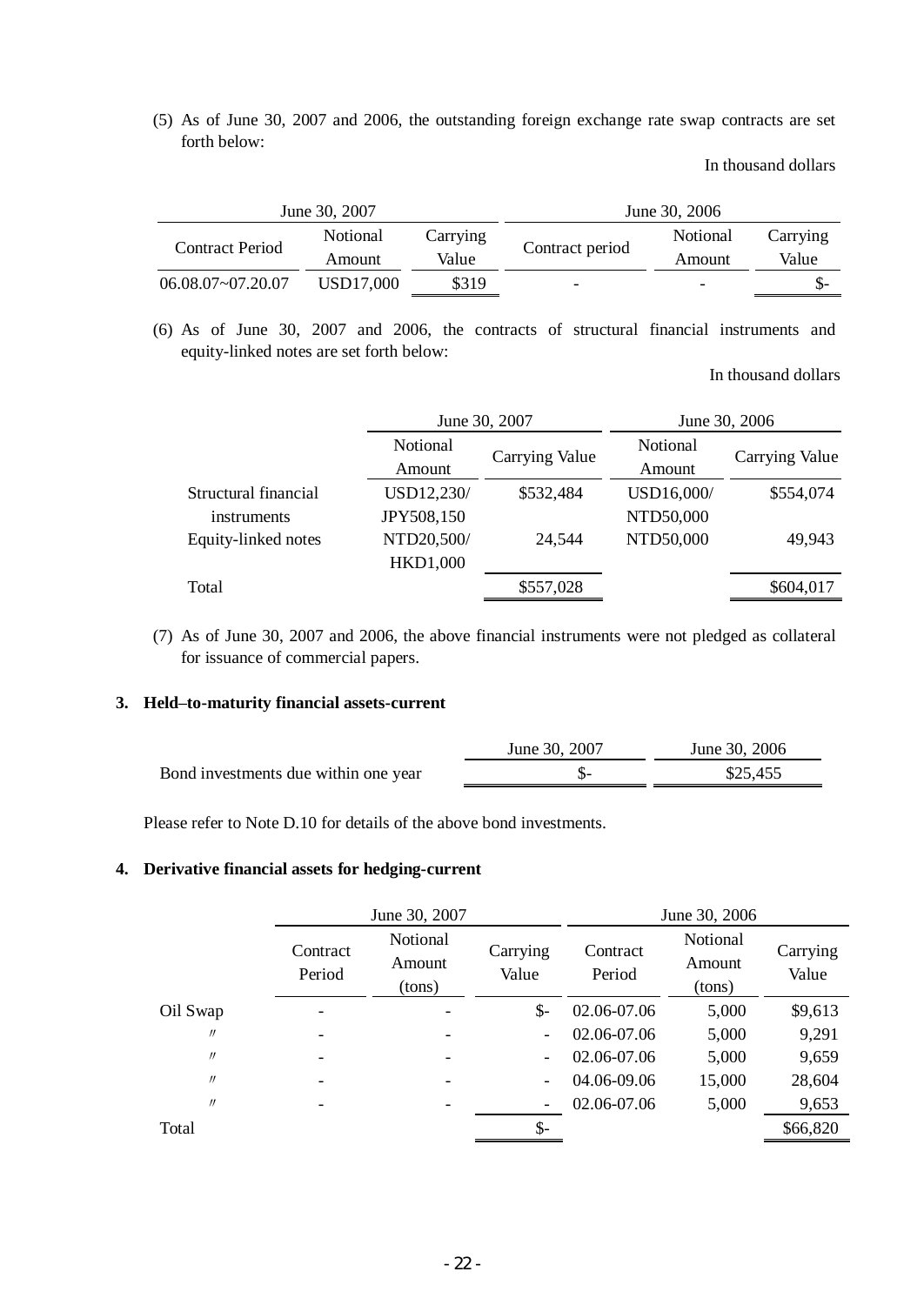- (1) Effective January 1, 2006, the Company recorded those that qualify as effective hedging instrument under the SFAS No. 34 "Accounting for Financial Instruments" at fair value resulting in a favorable unrealized gain of \$127,487 (after tax) which was recognized under equity and was not included in the net income for the six-month period ended June 30, 2006.
- (2) For details on risk management and hedging strategy of the above oil swap, please refer to Note J.

#### **5. Accounts receivable, net**

|                                        | June 30, 2007 | June 30, 2006 |
|----------------------------------------|---------------|---------------|
| Non-related parties                    | \$816,713     | \$1,532,451   |
| Less: unrealized foreign exchange loss | (4,268)       | 18,756        |
| Less: allowance for doubtful accounts  | (1,577)       | (1,577)       |
| Subtotal                               | 810,868       | 1,549,630     |
| Related parties                        | 157,273       | 436,065       |
| Net                                    | \$968,141     | \$1,985,695   |

## **6. Other receivables**

|                                                      | June 30, 2007 | June 30, 2006 |
|------------------------------------------------------|---------------|---------------|
| Non-related parties                                  |               |               |
| Accrued income                                       | \$9,804       | \$2,794       |
| Tax refund receivable                                | 19,130        | 47,595        |
| Accounts receivable from disposal of investment      | 180,008       | 50,477        |
| Current portion of long-term installment receivables | 256,049       | 59,521        |
| Others                                               | 96,392        | 146,727       |
| Subtotal                                             | 561,383       | 307,114       |
| Related parties                                      |               |               |
| Dividend receivable                                  | 388,856       | 531,770       |
| <b>Others</b>                                        | 493,340       | 172,840       |
| Subtotal                                             | 882,196       | 704,610       |
| Total                                                | \$1,443,579   | \$1,011,724   |

Please refer to Note D12 for details regarding the current portion of long-term installment receivables.

#### **7. Other financial assets – current**

**8. Inventories** 

|                           | June 30, 2007 | June 30, 2006 |
|---------------------------|---------------|---------------|
| Future transaction margin | \$106,894     | \$2,814       |
| <b>Inventories</b>        |               |               |
|                           | June 30, 2007 | June 30, 2006 |
| Fuel                      | \$465,125     | \$570,566     |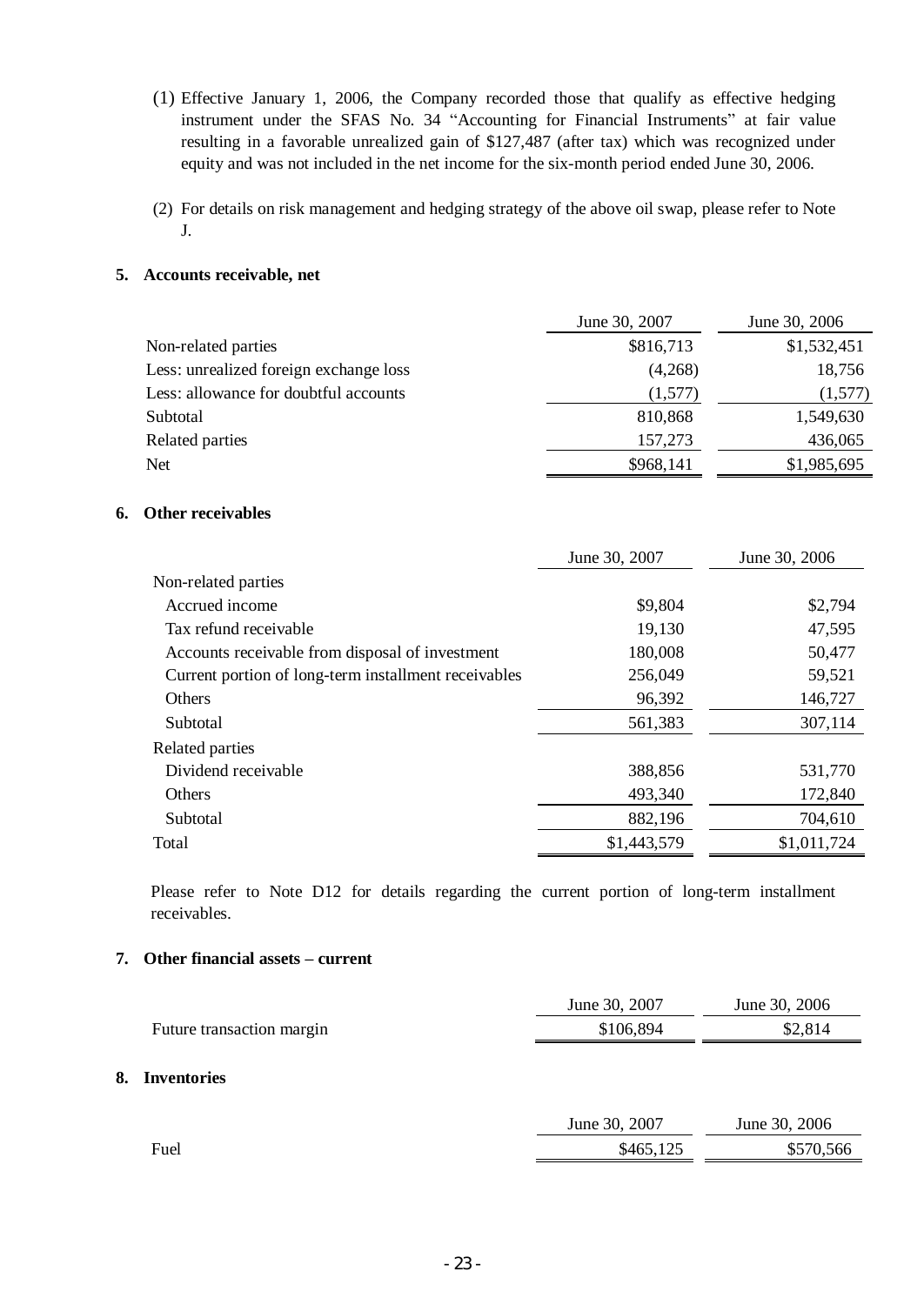#### **9. Other current assets**

|                            | June 30, 2007 | June 30, 2006 |
|----------------------------|---------------|---------------|
| Agency accounts            | \$3,130,755   | \$3,833,158   |
| Agency reciprocal accounts | 36,773        | 29,248        |
| Temporary debits           | 100.902       | 41.380        |
| Total                      | \$3,268,430   | \$3,903,786   |
|                            |               |               |

#### (1) Agency accounts

The Company has entered into agreements with foreign agents to deal with the port formalities related to foreign ports such as arrival and departure of ships, cargo loading, discharging and forwarding, collection of freight and payment of expenses incurred with foreign ports. The above transactions are booked in the agency accounts.

(2) Agency reciprocal accounts

The Company has been appointed by Evergreen International S.A., Greencompass Marine S.A., Italia Marittima S.P.A. and Hatsu Marine Limited as their agent to pay the petty cash required by their vessels, crew salaries and insurance premiums in Taiwan. The above transactions are booked in the agency reciprocal accounts.

#### **10. Long-term investments**

|                                           | June 30, 2007 | June 30, 2006 |
|-------------------------------------------|---------------|---------------|
| Available-for-sale financial assets –     | \$711,860     | \$586,680     |
| non current                               |               |               |
| Financial assets carried at cost –        | 1,492,397     | 2,182,966     |
| non current                               |               |               |
| Debt investment with no active market-    | 11,726        | 12,709        |
| non current                               |               |               |
| Long-term equity investment accounted for | 58,250,439    | 57,243,081    |
| under the equity method                   |               |               |
| Other long-term investment                | 312           | 312           |
| Total                                     | \$60,466,734  | \$60,025,748  |

(1) Available-for-sale financial assets - non current:

|                              | June 30, 2007 |               | June 30, 2006 |           |
|------------------------------|---------------|---------------|---------------|-----------|
|                              |               |               |               | Ownership |
|                              | Amount        | Ownership (%) | Amount        | (96)      |
| Central Reinsurance Corp.    | \$490,801     | 8.45          | \$490,801     | 8.45      |
| Fubon Financial Holding Co., |               |               |               |           |
| Ltd.                         | 7,087         | 0.04          | 7,344         | 0.04      |
| Subtotal                     | 497,888       |               | 498,145       |           |
| Plus: valuation adjustment   | 213,972       |               | 88,535        |           |
| Total                        | \$711,680     |               | \$586,680     |           |
|                              |               |               |               |           |

a. Effective January 1, 2006, the Company classified the above financial assets as available-for-sale financial assets-non-current at fair value according to the SFAS No. 34 "Accounting for Financial Instruments" resulting in a favorable unrealized gain of \$72,213 (after tax) which was recognized under equity and was not included in the net income for the six-month period ended June 30, 2006.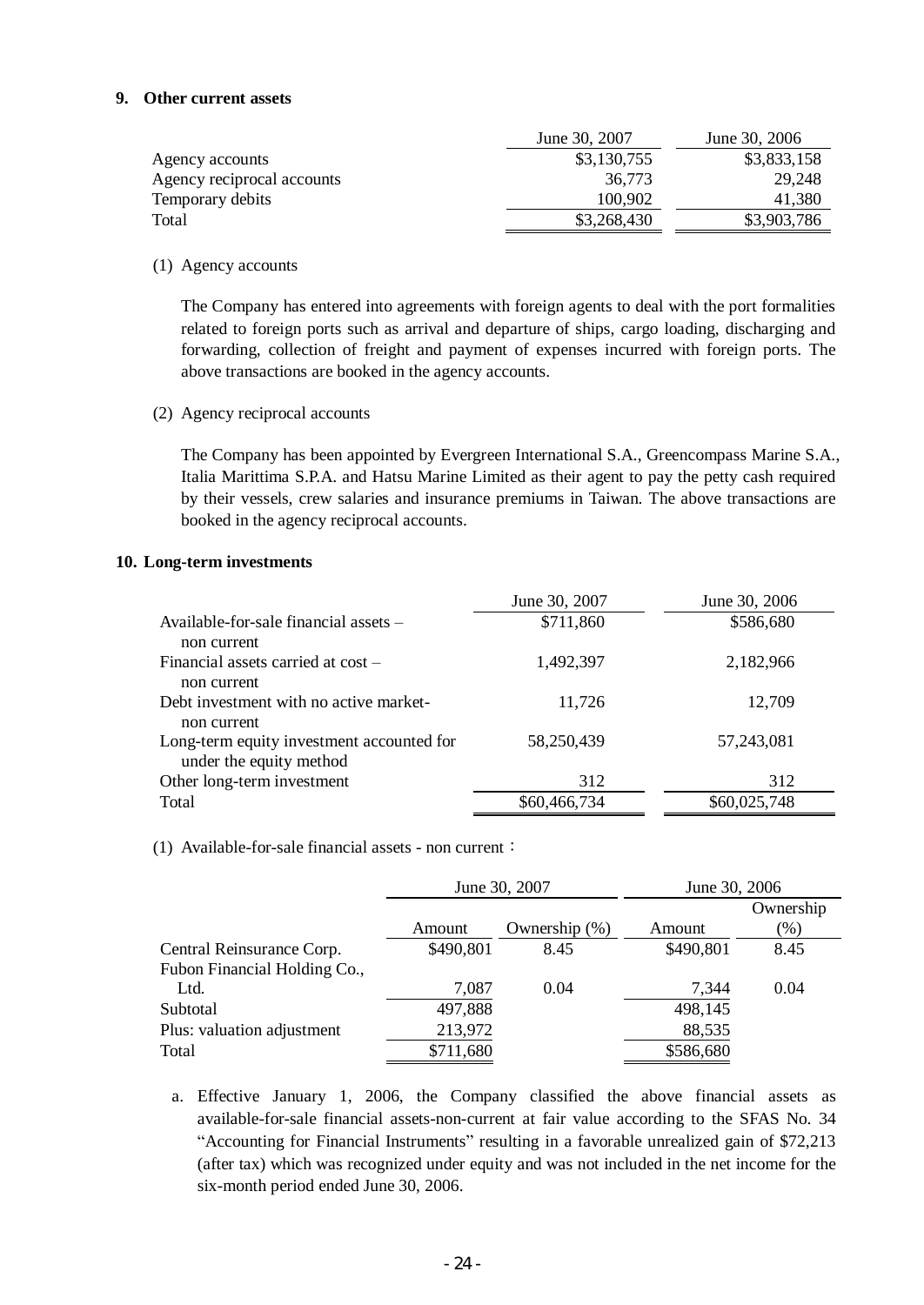b. As of June 30, 2007 and 2006, the above financial assets were not pledged as collateral.

|                                                                                                                                       |                                |            | June 30, 2007     |                         |                 |
|---------------------------------------------------------------------------------------------------------------------------------------|--------------------------------|------------|-------------------|-------------------------|-----------------|
|                                                                                                                                       |                                | Face Value | Period            | Interest<br>rate $(\%)$ | Amount          |
| <b>Container Terminal</b><br>Development<br><b>Bonds</b><br>Add: Unrealized<br>exchange gain<br>Total<br>Less: due within one<br>year | KRW750,000<br>thousand dollars |            | 11.26.99~11.26.06 | 8.00                    | $\mathcal{S}$ - |
| Due over one year                                                                                                                     |                                |            |                   |                         | $\mathcal{S}$ - |
|                                                                                                                                       |                                |            | June 30, 2006     |                         |                 |
|                                                                                                                                       |                                | Face Value | Period            | Interest<br>rate $(\%)$ | Amount          |
| <b>Container Terminal</b><br>Development<br><b>Bonds</b>                                                                              | <b>KRW</b><br>thousand dollars | 750,000    | 11.26.99~11.26.06 | 8.00                    | \$20,472        |
| Add: Unrealized<br>exchange gain                                                                                                      |                                |            |                   |                         | 4,983           |
| Total                                                                                                                                 |                                |            |                   |                         | 25,455          |
| Less: due within one<br>year                                                                                                          |                                |            |                   |                         | (25, 455)       |
| Due over one year                                                                                                                     |                                |            |                   |                         | $\frac{1}{2}$   |

(2) Held-to-maturity financial assets – non current

- a. Effective January 1, 2006, the Company classified the above financial assets as held-tomaturity financial assets - non-current which were adjusted at the prevailing exchange rate on effective date under the SFAS No. 34 "Accounting for Financial Instruments". Such adjustment resulted in a favorable unrealized gain of \$2,849 (after tax) which was recognized under equity and was not included in the net income for the six-month period ended June 30, 2006.
- b. As of June 30, 2007 and 2006, the above financial assets were not pledged as collateral.
- (3) Financial assets carried at cost non current:

|                                    | June 30, 2007 |           | June 30, 2006  |           |
|------------------------------------|---------------|-----------|----------------|-----------|
|                                    |               | Ownership |                | Ownership |
|                                    | Amount        | $(\%)$    | Amount         | $(\%)$    |
| Non-listed securities              |               |           |                |           |
| Top Logis Inc.                     | \$22,100      | 14.79     | $\mathbb{S}$ - |           |
| Power World Fund Inc.              | 14,603        | 5.68      | 27,272         | 5.68      |
| Fubon Securities Finance Co., Ltd. | 190,322       | 4.93      | 190,322        | 4.93      |
| Linden Technologies, Inc.          | 15,372        | 2.53      | 15,372         | 2.53      |
| Taiwan HSR Consortium              | 1,250,000     | 2.51      | 1,250,000      | 2.53      |
| Taiwan Fixed Network Co., Ltd.     |               |           | 700,000        | 1.08      |
| Well Long Information Co., Ltd.    |               | 0.14      |                | 0.14      |
| Total                              | \$1,492,397   |           | \$2,182,966    |           |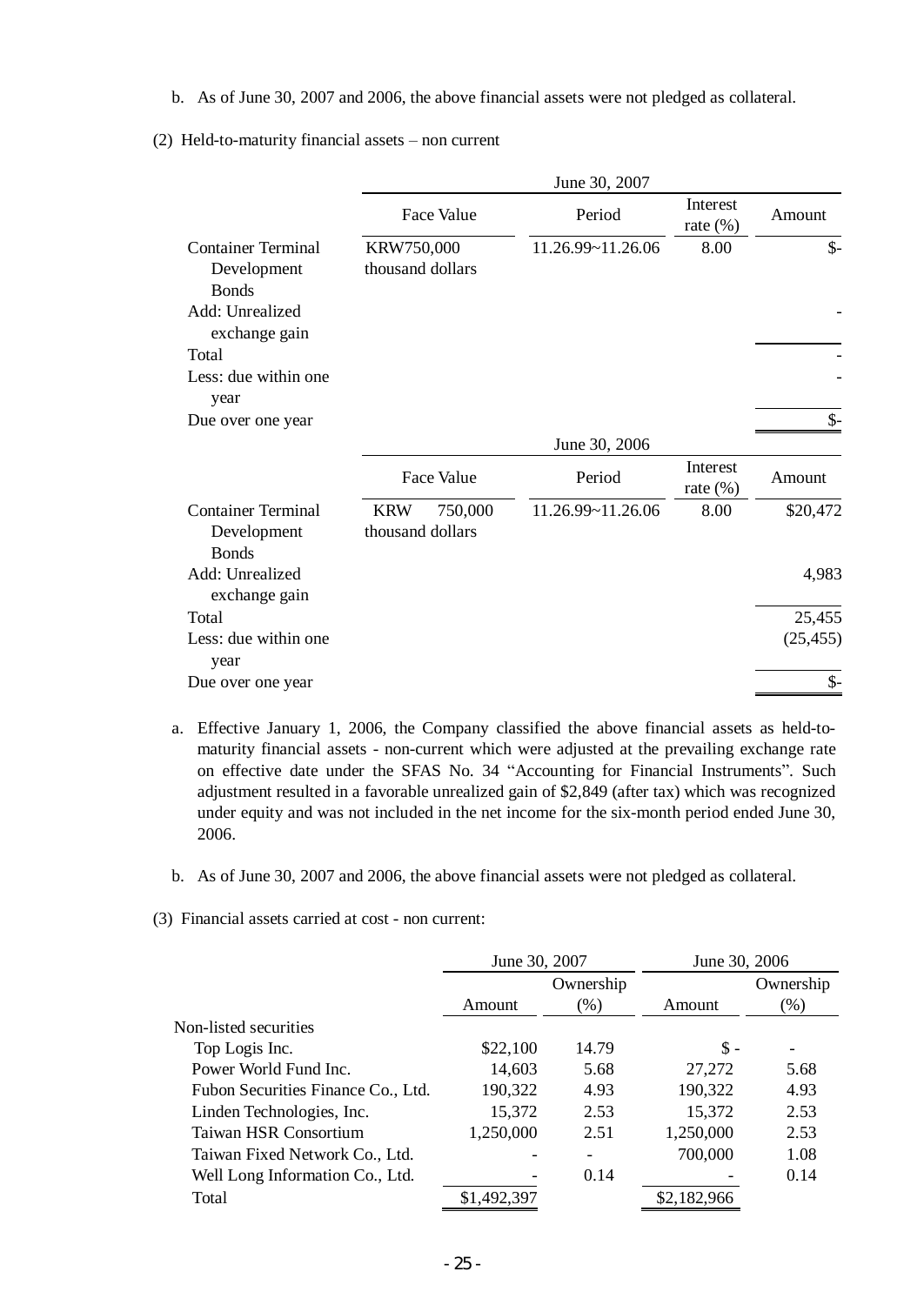- a. In April 2007 and July 2006, Power World Fund Inc. (PWF) reduced its capital at a conversion rate of 18.93% and 33.93%, respectively. The amount returned to the stockholders was \$10 (in dollars) par value per share. As a result of the capital reduction, the proceeds received by the Company based on its proportionate equity interest in PWF were \$3,408 and \$9,261, respectively, and the carrying amount of the Company's investment in PWF was written down by \$3,408 and \$9,261, respectively. No gain or loss was incurred.
- b. In April 2007, Taishin International Electrity Co., Ltd. purchased publicly shares of Taiwan Fixed Network Co. Ltd. The Company sold all its shares of Taiwan Fixed Network based on the purchase price of \$8.3 per share. The Company's investment cost was \$700,000, and the purchase price was \$581,000. As a result, a realized impairment loss of \$119,000 was recognized for the six-month period ended June 30, 2007.
- c. On October 4, 2006, the Company's Board of Directors passed a resolution to participate in the issuance of common stocks for cash by Top Logis Inc. and acquired 962 thousand common shares and 1,502 thousand preferred shares at \$2.01 and \$0.4 (in dollars) per share, respectively, resulting to a total investment of \$22,100 which is recorded under financial assets carried at cost.
- d. As of June 30, 2007 and 2006, the above financial assets were not pledged as collateral.

|                                   |             | Coupon | June 30, | June $30$ , |
|-----------------------------------|-------------|--------|----------|-------------|
| Item                              | Period      | rate   | 2007     | 2006        |
| Convertible Bond – Tuntex         | $03.10.05-$ | $0\%$  | \$11,384 | \$12,030    |
| (Thailand) Public Company Limited | 03.10.13    |        |          |             |
| Add: unrealized exchange gain     |             |        | 342      | 679         |
| Total                             |             |        | \$11,726 | \$12,709    |

(4) Debt investment with no active market:

- a. In 1997, the Company purchased US\$180 thousand of the convertible bonds issued by Tuntex (Thailand) Public Company Limited (Tuntex). As Tuntex encountered financial difficulties, it defaulted at maturity of the bonds. Accordingly, the Company fully recognized the losses on the bonds in 2001. Tuntex subsequently filed an application to the court for corporate restructuring and reached a consensus with the creditors to reissue the abovementioned bonds. The convertible bonds allocated to the Company were recorded at their face value of THB15,737 thousand (NT\$12,581 thousand), and the Company recognized \$12,581 income under "non-operating income – others" for the six-month period ended June 30, 2006.
- b. Effective January 1, 2006, the Company reclassified the above financial assets as Bond investments with no active market - non-current which was also restated at amortized cost and adjusted by the prevailing exchange rate on the effective date under the SFAS No. 34 "Accounting for Financial Instruments". Such adjustment resulted in an unfavorable unrealized loss of \$367 (after tax) which was recognized under equity and was not included in the net income for the six-month period ended June 30, 2006.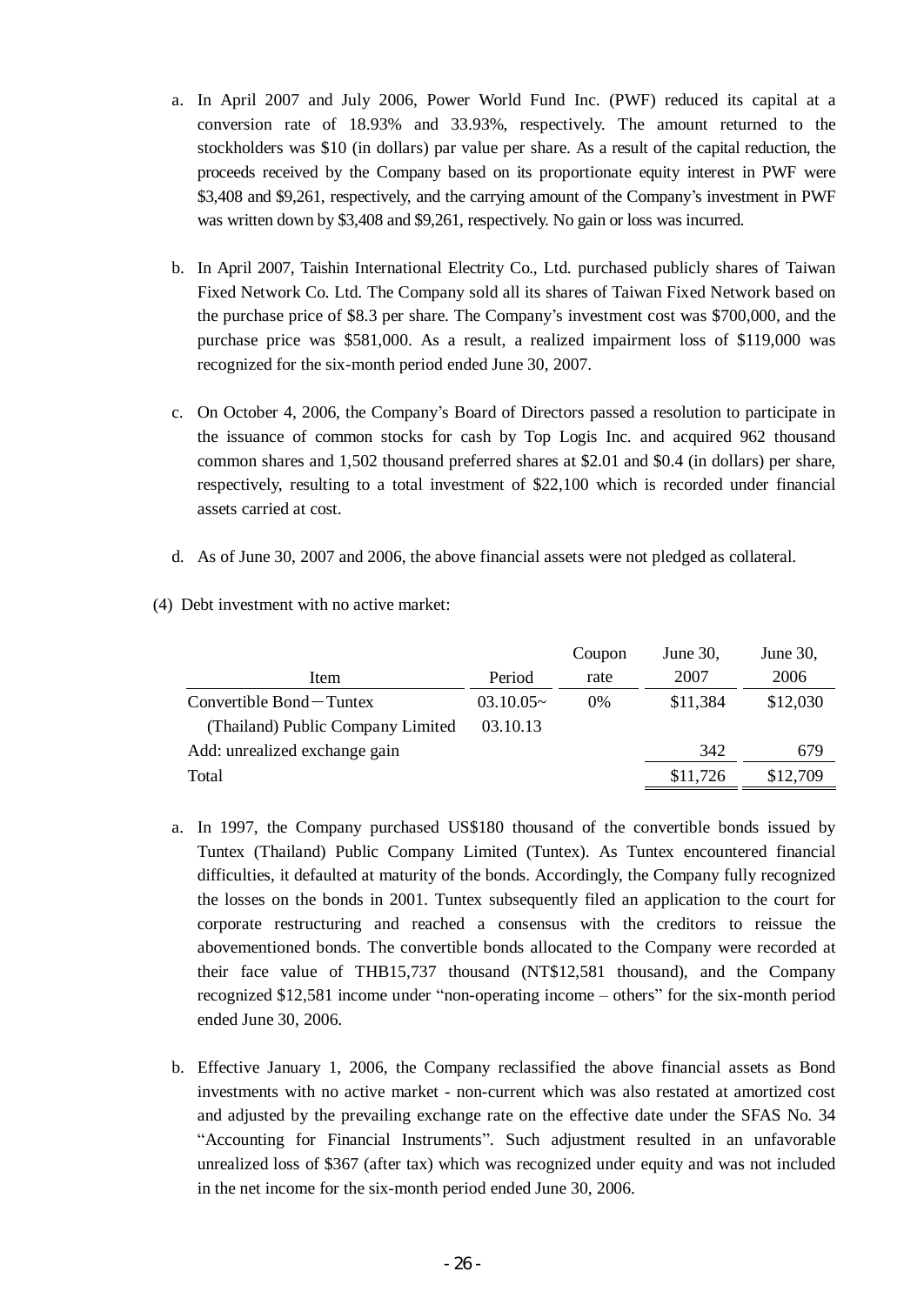- c. For stock conversion right of the above convertible bonds, please refer to Note D.19.
- d. As of June 30, 2007 and 2006, the above financial asset was not pledged as collateral.
- (5) Long-term investment under equity method:

|                                         | June 30, 2007 |           | June 30, 2006 |           |
|-----------------------------------------|---------------|-----------|---------------|-----------|
|                                         |               | Ownership |               | Ownership |
|                                         | Amount        | (% )      | Amount        | $(\% )$   |
| Peony Investment S.A.                   | \$41,291,153  | 100.00    | \$40,115,161  | 100.00    |
| Taiwan Terminal Service Co., Ltd.       | 69,839        | 55.00     | 77,051        | 55.00     |
| Charng Yang Development Co., Ltd.       | 445,474       | 40.00     | 415,336       | 40.00     |
| Evergreen International Storage and     | 7,396,154     | 39.74     | 7,271,653     | 39.74     |
| <b>Transport Corporation</b>            |               |           |               |           |
| <b>Evergreen Security Corporation</b>   | 53,576        | 31.25     | 46,240        | 31.25     |
| EVA Airways Co.                         | 8,665,451     | 19.37     | 9,163,493     | 20.02     |
| Port<br>Container<br>Terminal<br>Taipei | 328,792       | 20.00     | 151,870       | 20.00     |
| Corporation                             |               |           |               |           |
| Toplogis Technology Corporation         |               |           | 2,277         | 25.00     |
| Total                                   | \$58,250,439  |           | \$57,243,081  |           |

a. The initial cost of investments and investment gain (loss) recognized for equity accounted investees of the Company are listed as follows:

|                                                        | 2007            |             | 2006            |               |
|--------------------------------------------------------|-----------------|-------------|-----------------|---------------|
|                                                        | Initial<br>Cost | Gain (Loss) | Initial<br>Cost | Gain (Loss)   |
| Peony Investment S.A.                                  | \$15,502,739    | \$291,687   | \$15,502,739    | \$(1,661,330) |
| Taiwan Terminal Service Co., Ltd.                      | 55,000          | 4,651       | 55,000          | 7,086         |
| Charng Yang Development Co., Ltd.                      | 320,000         | 18,576      | 320,000         | 13,340        |
| Evergreen International Storage and                    | 4,753,514       | 180,522     | 4,753,514       | 57,881        |
| <b>Transport Corporation</b>                           |                 |             |                 |               |
| <b>Evergreen Security Corporation</b>                  | 25,000          | 5,190       | 25,000          | 5,412         |
| EVA Airways Co.                                        | 9,267,879       | (327,039)   | 9,267,879       | (180,909)     |
| Taipei<br>Port<br>Container<br>Terminal<br>Corporation | 340,000         | (1, 434)    | 160,000         | (1,349)       |
| <b>Toplogis Technology Corporation</b>                 |                 |             | 10,000          | (1,786)       |
| Total                                                  | \$30,264,132    | \$172,153   | \$30,094,132    | \$(1,761,655) |

For The Six-Month Periods Ended June 30,

b. The investment income recognized for the above investees accounted for under the equity method was based on their financial statements audited by independent auditors for the corresponding periods except for Taiwan Terminal Service Co., Ltd., Evergreen International Storage and Transport Corporation and Taipei Port Container Terminal Corporation. For the six-month periods ended June 30, 2007 and 2006, investment income of \$172,153 and investment loss of \$1,761,655 was recognized, respectively.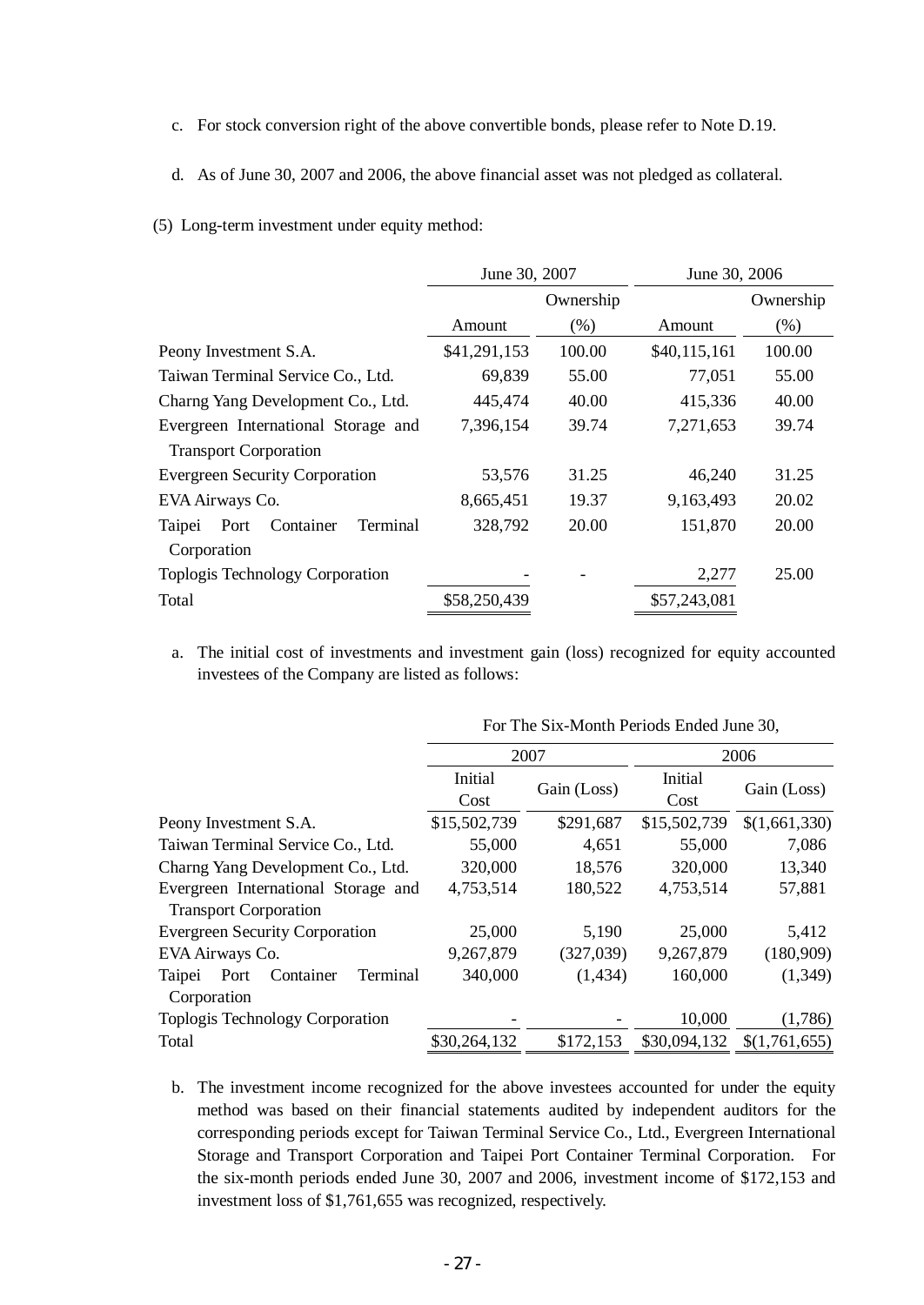- c. On March 1, 2006, the Company's Board of Directors passed a resolution for the Company to infuse additional cash in EVA Airways Co. as a shareholder. The Company subscribed 58,159 thousand shares at \$12 (in dollars) per share amounting to \$697,906. The ownership decreased to 19.37% after the additional cash infusion. Therefore, the retained earnings decreased by \$14,511. As of June 30, 2007 and 2006, percentage of ownership was 19.37% and 20.02%, respectively.
- d. On October 4, 2006, the Company's Board of Directors passed a resolution to sell all shareholdings in Toplogis Technology Corporation at \$2.1 (in dollars) per share. With a disposal price of \$2,100 and a carrying value of \$2,254, the Company incurred an investment loss of \$154.
- e. On April 19, 2007, the Company's Board of Directors passed a resolution for the Company to infuse additional cash in Taipei Port Container Terminal Corporation as a shareholder. The Company subscribed 18,000 thousand shares at \$10 (in dollars) per share amounting to \$180,000. As of June 30, 2007 and 2006, percentage of ownership was 20%.
- f. As of June 30, 2007 and 2006, the above long-term equity investments were not pledged as collateral.
- (6) Other long-term investment

|                                            | June 30, 2007 | June 30, 2006 |
|--------------------------------------------|---------------|---------------|
| Membership fee and service charges paid to |               |               |
| Marshall golf country club                 | \$312         | \$312         |

# **11. Property, plant and equipment, net**

|                               | June 30, 2007 |                 |                |
|-------------------------------|---------------|-----------------|----------------|
|                               |               | Accumulated     |                |
|                               | Cost          | Depreciation    | <b>Balance</b> |
| Land                          | \$1,998,859   | $\mathcal{S}$ - | \$1,998,859    |
| <b>Buildings</b>              | 1,512,002     | 396,119         | 1,115,883      |
| Loading/discharging equipment | 4,391,778     | 3,034,110       | 1,357,668      |
| Computer equipment            | 137,096       | 91,865          | 45,231         |
| Transportation equipment      | 12,755,055    | 10,472,458      | 2,282,597      |
| Ships and equipment           | 5,770,086     | 4,123,595       | 1,646,491      |
| Dock facilities               | 418,813       |                 | 418,813        |
| Office equipment              | 216,017       | 155,352         | 60,665         |
| Subtotal                      | 27,199,706    | 18,273,499      | 8,926,207      |
| Prepayments for equipment     | 215,821       |                 | 215,821        |
| Total                         | \$27,415,527  | \$18,273,499    | \$9,142,028    |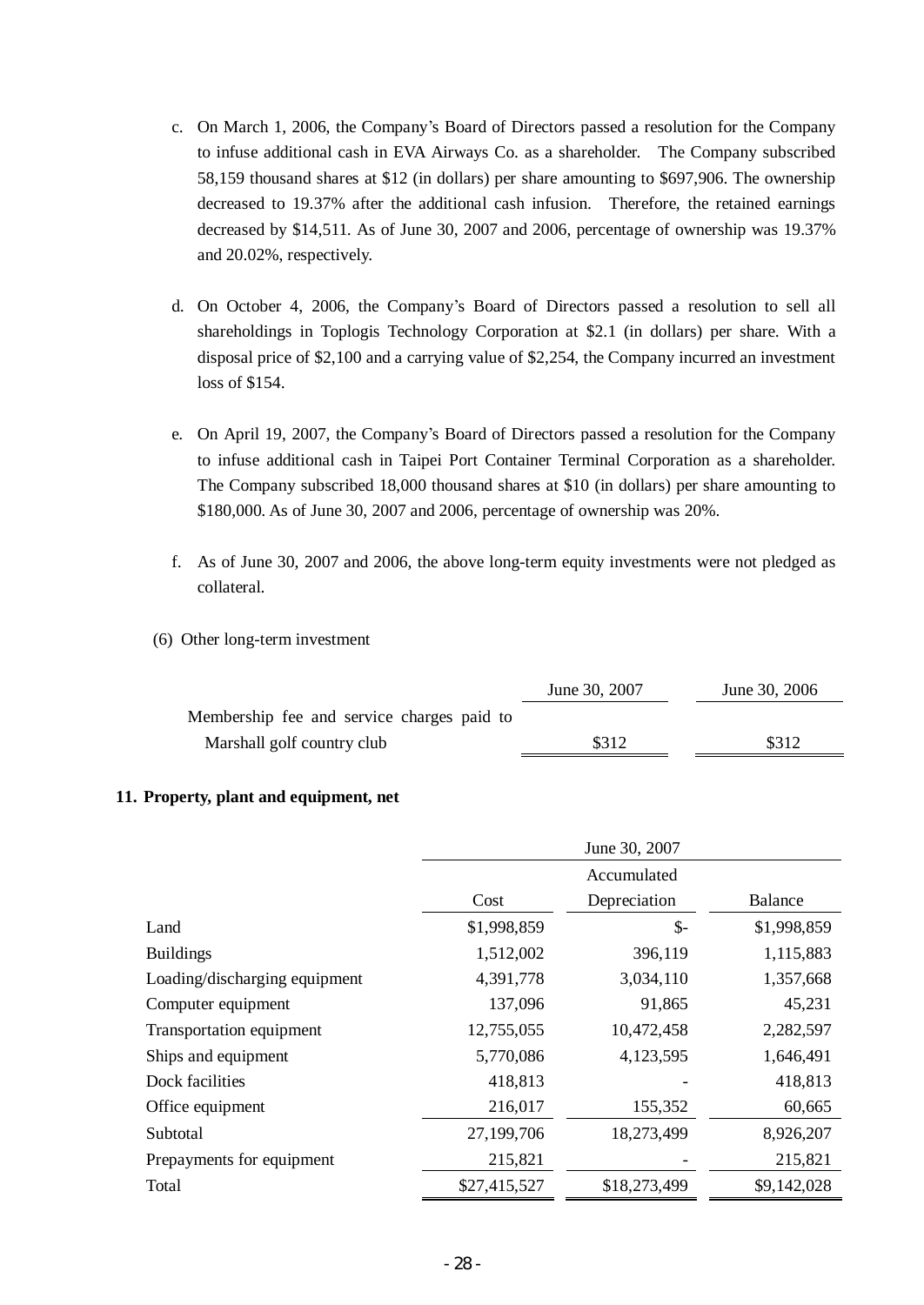|                               | June 30, 2006 |              |              |
|-------------------------------|---------------|--------------|--------------|
|                               |               | Accumulated  |              |
|                               | Cost          | Depreciation | Balance      |
| Land                          | \$1,998,859   | \$-          | \$1,998,859  |
| <b>Buildings</b>              | 1,511,958     | 366,385      | 1,145,573    |
| Loading/discharging equipment | 4,158,619     | 2,795,066    | 1,363,553    |
| Computer equipment            | 136,181       | 70,749       | 65,432       |
| Transportation equipment      | 16,214,619    | 13,755,176   | 2,459,443    |
| Ships and equipment           | 8,232,438     | 6,126,745    | 2,105,693    |
| Dock facilities               | 622,238       |              | 622,238      |
| Office equipment              | 212,393       | 147,408      | 64,985       |
| Subtotal                      | 33,087,305    | 23,261,529   | 9,825,776    |
| Prepayments for equipment     | 475,406       |              | 475,406      |
| Total                         | \$33,562,711  | \$23,261,529 | \$10,301,182 |

- (1) Please refer to Note E for details on the related party transactions associated with property, plant and equipment and Note F for details on assets pledged as collateral.
- (2) All the aforementioned ships and equipment have been insured based on the market value of each vessel or the requirement of the creditor banks. As of June 30, 2007 and 2006, the insurance coverage amounted to USD101,000 thousand and USD87,500 thousand, respectively. In addition, the ships were covered by the protection and indemnity insurance with GARD. The indemnity amounts were unlimited except for oil pollution which was limited to USD 8 billion and USD 10 billion as of June 30, 2007 and 2006, respectively.
- (3) The Company's loading/discharging equipment has been covered by the general insurance for construction machinery with insurance coverage amounting to \$2,008,896 and \$1,813,055 as of June 30, 2007 and 2006, respectively. The fire insurance coverage for office equipment was \$1,335,715 and \$1,383,185 as of June 30, 2007 and 2006, respectively. Container facilities were insured with full coverage amounting to USD234,725 thousand and USD260,612 thousand as of June 30, 2007 and 2006, respectively.
- (4) The Company entered into a construction agreement with Kaohsiung Harbor Bureau to complete the extension project of Pier No. 116 of Kaohsiung Harbor. The Company is entitled to use the pier free of charge for 16 years commencing from the date of completion. Upon expiration of the 16-year period, the Company is obliged to return the pier to the Bureau but has the priority to lease the pier. The construction project was reclassified to dock facilities upon its completion on January 1, 1992, and is amortized on a straight-line basis over 16 years with the amortization charged to loading/discharging expenses.
- (5) The Company entered into a construction agreement with Kaohsiung Harbor Bureau to complete the extension project of Piers No. 79~81 of Kaohsiung Harbor. The Company is entitled to use the piers free of charge for 10 years commencing from the date of completion. Upon expiration of the 10-year period, the Company is obliged to return the piers to the Bureau but has the priority to lease the piers. The construction project was reclassified to dock facilities upon its completion in the beginning of 2000, and is amortized on a straight-line basis over 10 years with the amortization charged to loading/discharging expenses.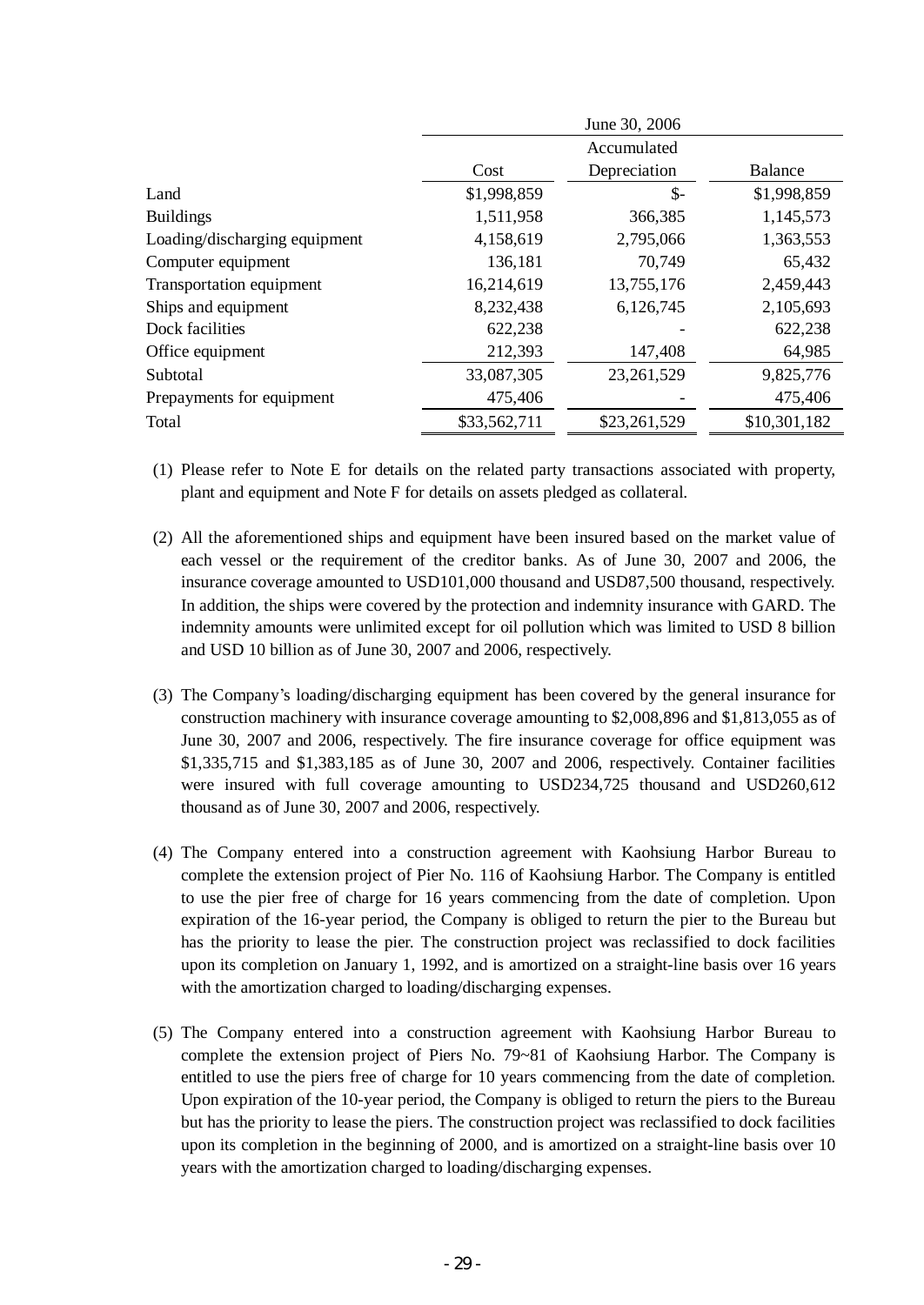## **12. Long-term installment receivables**

|                                        | June 30, 2007 | June 30, 2006 |
|----------------------------------------|---------------|---------------|
| Receivables from sales of vessels      | \$328,902     | \$403,864     |
| Less: Unrealized foreign exchange loss | (16, 555)     | (25,774)      |
| Total                                  | 312,347       | 378,090       |
| Less: Current portion                  | (256, 049)    | (59, 521)     |
| Long-term installment receivables, net | \$56,298      | \$318,569     |

- (1) The above installment receivables were derived from the sale of four vessels, GLEE, GLOW, GRUP and GALT, in 2001 and 2002 with a total price of USD54,648 thousand. The interest charged on the receivables is LIBOR (London InterBank Offered Rate) plus 1.5%. As of June 30, 2007 and 2006, the accrued amount of the receivables was USD9,511 thousand and USD11,676 thousand, respectively.
- (2) As of June 30, 2007, details of the long-term installment receivables to be collected in the following years are as follows (expressed in thousand dollars):

| Expiration    | Amount           |  |
|---------------|------------------|--|
| Within 1 year | <b>USD 7,797</b> |  |
| $1 - 2$ years | 1,143            |  |
| $2-3$ years   | 571              |  |
| Total         | USD 9,511        |  |

#### **13. Short-term loans**

| Creditor          | Contract<br>Type | <b>Contract Period</b> | June 30,<br>2007 | June 30,<br>2006 |
|-------------------|------------------|------------------------|------------------|------------------|
| <b>First Bank</b> | Credit Loan      | $06.25.07 - 07.02.07$  | \$85,000         | $\mathcal{S}$ -  |
| <b>First Bank</b> | Credit Loan      | 06.30.06~07.03.06      |                  | 100,000          |
| Taishin Bank      | Credit Loan      | $06.27.07 - 07.03.07$  | 700,000          |                  |
| Hua Nan Bank      | Credit Loan      | $06.26.07 - 07.02.07$  | 300,000          |                  |
| Jihsun Bank       | Credit Loan      | 06.05.07~07.02.07      | 300,000          |                  |
| Tcb-bank          | Credit Loan      | $06.26.07 - 07.02.07$  | 29,000           |                  |
| Tokyo-Mitsubishi  | Credit Loan      | $06.29.07 - 07.11.07$  | 365,000          |                  |
| Tokyo-Mitsubishi  | Credit Loan      | $06.27.07 - 07.06.07$  | 248,000          |                  |
| Tokyo-Mitsubishi  | Credit Loan      | 06.28.07~07.09.07      | 339,000          |                  |
| Tokyo-Mitsubishi  | Credit Loan      | 06.28.07~07.02.07      | 28,000           |                  |
| Taipei Fubon      | Credit Loan      | $06.29.07 - 07.06.07$  | 500,000          |                  |
| Mizuho Bank       | Credit Loan      | 06.29.07~07.09.07      | 300,000          |                  |
| Total             |                  |                        | \$3,194,000      | \$100,000        |

As the above short-term loans were all credit loans, none of them was secured with collaterals. The interest rate was 2.20%~2.5% and 1.62% for the six-month periods ended June 30, 2007 and 2006, respectively.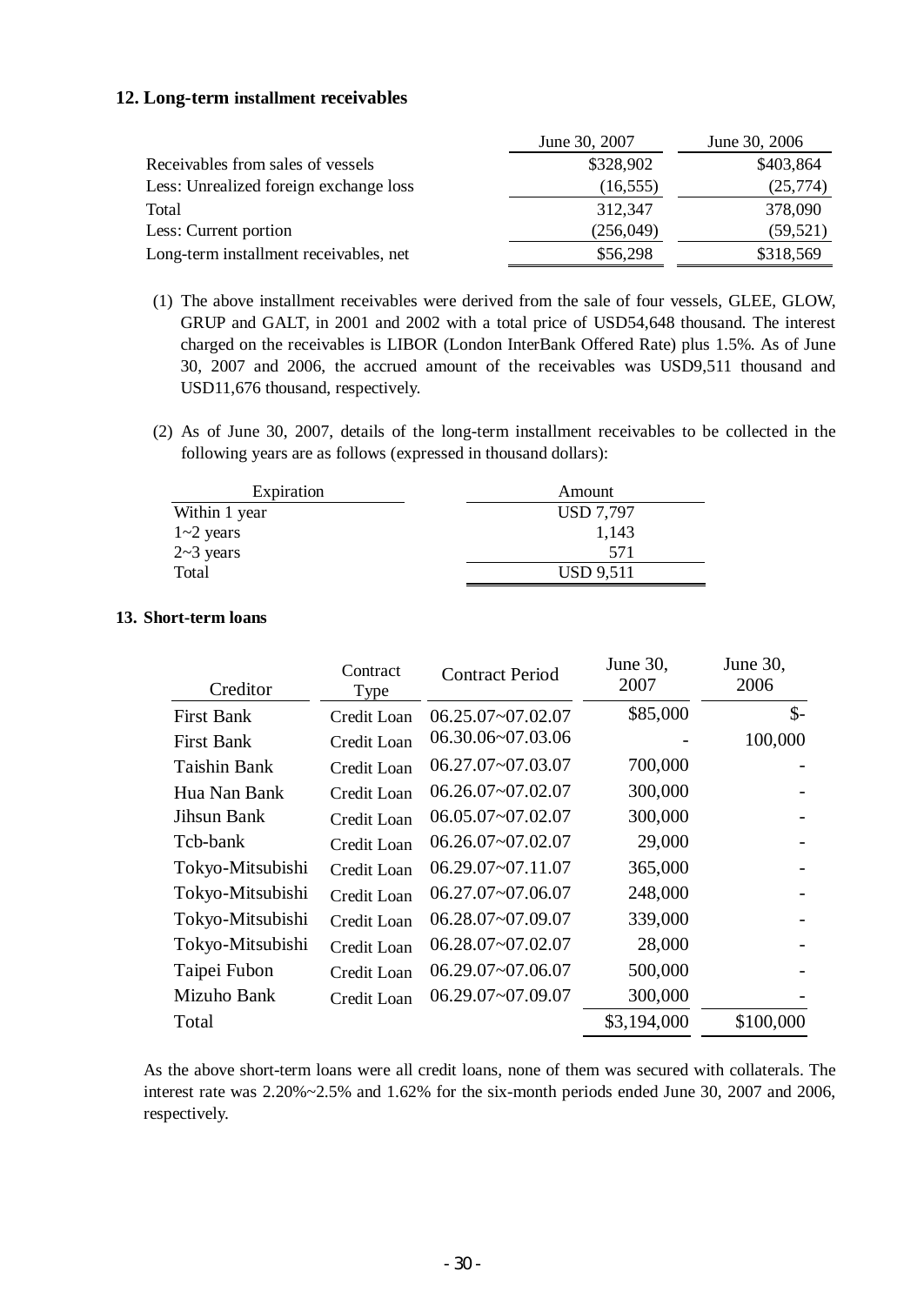# **14. Financial liabilities at fair value through profit or loss - current**

Financial liabilities for trading:

|                               |                 | June 30, 2007   |           |                                | June 30, 2006    |                |
|-------------------------------|-----------------|-----------------|-----------|--------------------------------|------------------|----------------|
|                               |                 | Notional        |           |                                | Notional         |                |
|                               | Contract        | Amount/         | Carrying  | Contract                       | Amount/          | Carrying       |
|                               | Period          | Unit (ton)      | Value     | Period                         | Unit (ton)       | Value          |
| <b>IRS</b>                    | 07.23.02~       | NTD62,500       | \$260     | 07.23.02~                      | NTD187,500       | \$1,808        |
|                               | 07.23.07        |                 |           | 07.23.07                       |                  |                |
| $\ensuremath{\mathnormal{H}}$ | 07.17.03~       | NTD500,000      | 15,954    | $11.18.03-$                    | <b>USD20,000</b> | 105            |
|                               | 07.17.08        |                 |           | 11.18.08                       |                  |                |
| $\ensuremath{\mathnormal{H}}$ |                 |                 |           | 07.17.03~                      | NTD500,000       | 30,308         |
|                               |                 |                 |           | 07.17.08                       |                  |                |
| $\label{eq:1} \mathcal{W}$    |                 |                 |           | 06.30.04~                      | USD25,000        | 3,974          |
|                               |                 |                 |           | 07.02.09                       |                  |                |
| $\ensuremath{\mathnormal{H}}$ |                 |                 |           | $05.05.05\sim$                 | USD25,000        | 2,482          |
|                               |                 |                 |           | 05.05.10<br>$08.19.03\text{-}$ | NTD500,000       | 8,289          |
| $\prime\prime$                |                 |                 |           | 08.19.08                       |                  |                |
| Subtotal                      |                 |                 | 16,214    |                                |                  | 46,966         |
|                               |                 |                 |           |                                |                  |                |
| Oil Swap                      | $02.07 - 01.09$ |                 | 15,116    | $04.05 - 06.07$                |                  | 4              |
| $^{\prime\prime}$             | $03.07 - 02.09$ |                 | 25,690    | $07.04 - 06.07$                |                  | 7              |
| $\prime$                      | $03.07 - 02.09$ |                 | 30,210    |                                |                  |                |
| $\ensuremath{\mathnormal{H}}$ | $07.07 - 12.07$ |                 | 30,631    |                                |                  |                |
|                               | $07.07 - 12.07$ |                 | 520       |                                |                  |                |
| Subtotal                      |                 |                 | 102,167   |                                |                  | 11             |
|                               |                 |                 |           |                                |                  |                |
|                               |                 | June 30, 2007   |           |                                | June 30, 2006    |                |
|                               |                 | Notional        |           |                                | Notional         |                |
|                               | Contract        | Amount/         | Carrying  | Contract                       | Amount/          | Carrying       |
|                               | Period          | Unit (ton)      | Value     | Period                         | Unit (ton)       | Value          |
| FX Option                     | $06.06.07-$     | JPY2,200,000    | 280       | $09.25.01-$                    | JPY1,920,000     | $\overline{2}$ |
|                               | 07.26.07        |                 |           | 12.13.06                       |                  |                |
|                               | $05.05.04-$     | EUR50,000       | 24,109    | $05.05.04-$                    | EUR25,000        | 37,740         |
| $\ensuremath{\mathnormal{H}}$ | 05.05.09        |                 |           | 05.05.09                       |                  |                |
|                               | $10.04.01 -$    |                 |           | $10.04.01-$                    | USD37,235        | 7,120          |
| $\label{eq:1} \mathcal{W}$    | 12.08.11        | USD527,000      | 115,451   | 03.12.08                       |                  |                |
| Subtotal                      |                 |                 | 139,840   |                                |                  | 44,862         |
| <b>CCS</b>                    | $01.07 - 01.08$ | <b>USD2,000</b> | 8,509     | 09.03~03.07                    | <b>USD6,250</b>  | 12,247         |
| $\prime\prime$                | 03.07~03.08     | <b>USD2,000</b> | 27,025    | 09.03~03.07                    | <b>USD2,500</b>  | 6,826          |
| $\ensuremath{\mathnormal{H}}$ | 04.07~04.08     | <b>USD3,000</b> | 2,357     |                                |                  |                |
| $\prime\prime$                | 04.07~07.08     | <b>USD3,000</b> | 9,195     |                                |                  |                |
| $\prime\prime$                | $05.07 - 11.07$ | <b>USD3,000</b> | 6,303     |                                |                  |                |
| $\prime\prime$                | 06.07~04.09     | <b>USD3,000</b> | 110,014   |                                |                  |                |
| $\prime\prime$                | $05.07 - 05.08$ | <b>USD3,000</b> | 2,845     |                                |                  |                |
| Subtotal                      |                 |                 | 166,248   |                                |                  | 24,073         |
| Total                         |                 |                 | \$424,469 |                                |                  |                |
|                               |                 |                 |           |                                |                  | \$115,912      |

(1) Effective January 1, 2006, the Company classified the above financial instruments at fair value under the SFAS No. 34 "Accounting for Financial Instruments" resulting in an unfavorable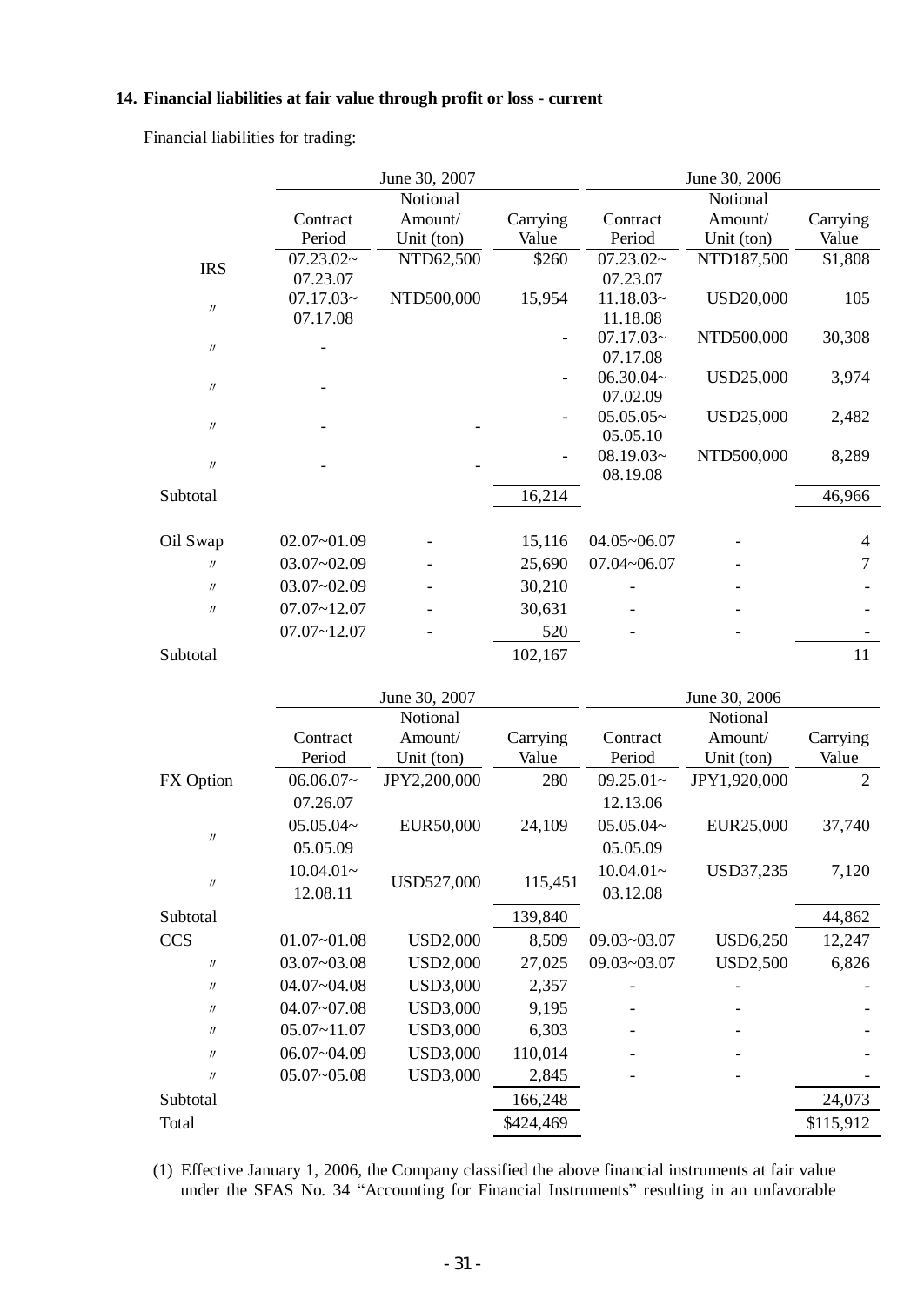cumulative effect of changes in accounting principles of \$171,499 (after tax) and was included in the net income for the six-month period ended June 30, 2006.

(2) For the disclosure of interest rate risk, credit risk and fair value of the above derivative financial liabilities, please refer to Note J.

#### **15. Accrued expenses**

|                                       | June 30, 2007 | June 30, 2006 |
|---------------------------------------|---------------|---------------|
| Accrued expenses                      | \$142,866     | \$214,162     |
| Estimated accrued expenses            | 3,362,285     | 2,807,999     |
| Add: Unrealized foreign exchange loss | 10,048        | 21.141        |
| Total                                 | \$3,515,199   | \$3,043,302   |

The estimated accrued expenses represent the estimated expenses to be incurred with the foreign agents and on the agency services rendered by the Company to the foreign marine transportation companies. The estimated accrued expenses as of December 31, 2006 were \$3,724,730, of which \$2,209,766 was reversed as of June 30, 2007, constituting 59.33% of the estimated amount. The estimated accrued expenses as of December 31, 2005 were \$2,544,448, of which \$2,192,499 was reversed as of June 30, 2006, constituting 86.17% of the estimated amount.

#### **16. Other payables**

|                                    | June 30, 2007 | June 30, 2006 |
|------------------------------------|---------------|---------------|
| Non-related parties                |               |               |
| Accrued expenses                   | \$2,604       | \$4,096       |
| Dividends payable                  | 905,136       | 4,931,356     |
| Remuneration to directors and      |               |               |
| supervisors and bonus to employees | 40,620        | 130,400       |
| <b>Others</b>                      | 55,192        | 80,381        |
| Subtotal                           | 1,003,552     | 5,146,233     |
| Related party                      |               |               |
| Payables on equipment              |               | 1,251,542     |
| Total                              | \$1,003,552   | \$6,397,775   |
|                                    |               |               |

#### **17. Long-term liabilities due within one year**

|                         | June 30, 2007 | June 30, 2006 |
|-------------------------|---------------|---------------|
| Corporate bonds payable | \$1,500,000   | \$4,000,000   |
| Long-term bank loans    | 1.230.000     | 1,231,333     |
| Total                   | \$2,730,000   | \$5,231,333   |

#### **18. Derivative financial liabilities for hedging – non current**

|                   | June 30, 2007      |            |                          | June 30, 2006  |            |          |
|-------------------|--------------------|------------|--------------------------|----------------|------------|----------|
|                   | Contract           | Notional   | Carrying                 | Contract       | Notional   | Carrying |
|                   | period             | amount     | value                    | period         | amount     | value    |
| <b>IRS</b>        | 06.03.03           | NTD300,000 | \$4,646                  | $06.03.03\sim$ | NTD300,000 | \$9,180  |
|                   | 06.03.08           |            |                          | 12.03.08       |            |          |
| $^{\prime\prime}$ | $06.05.03\text{-}$ | NTD200,000 | 3,106                    | $06.03.03\sim$ | NTD200,000 | 6,136    |
|                   | 06.05.08           |            |                          | 12.05.08       |            |          |
| $^{\prime\prime}$ |                    |            | $\overline{\phantom{a}}$ | $08.27.02\sim$ | NTD120,000 | 886      |
|                   |                    |            |                          | 06.27.07       |            |          |
| Total             |                    |            | \$7,752                  |                |            | \$16,202 |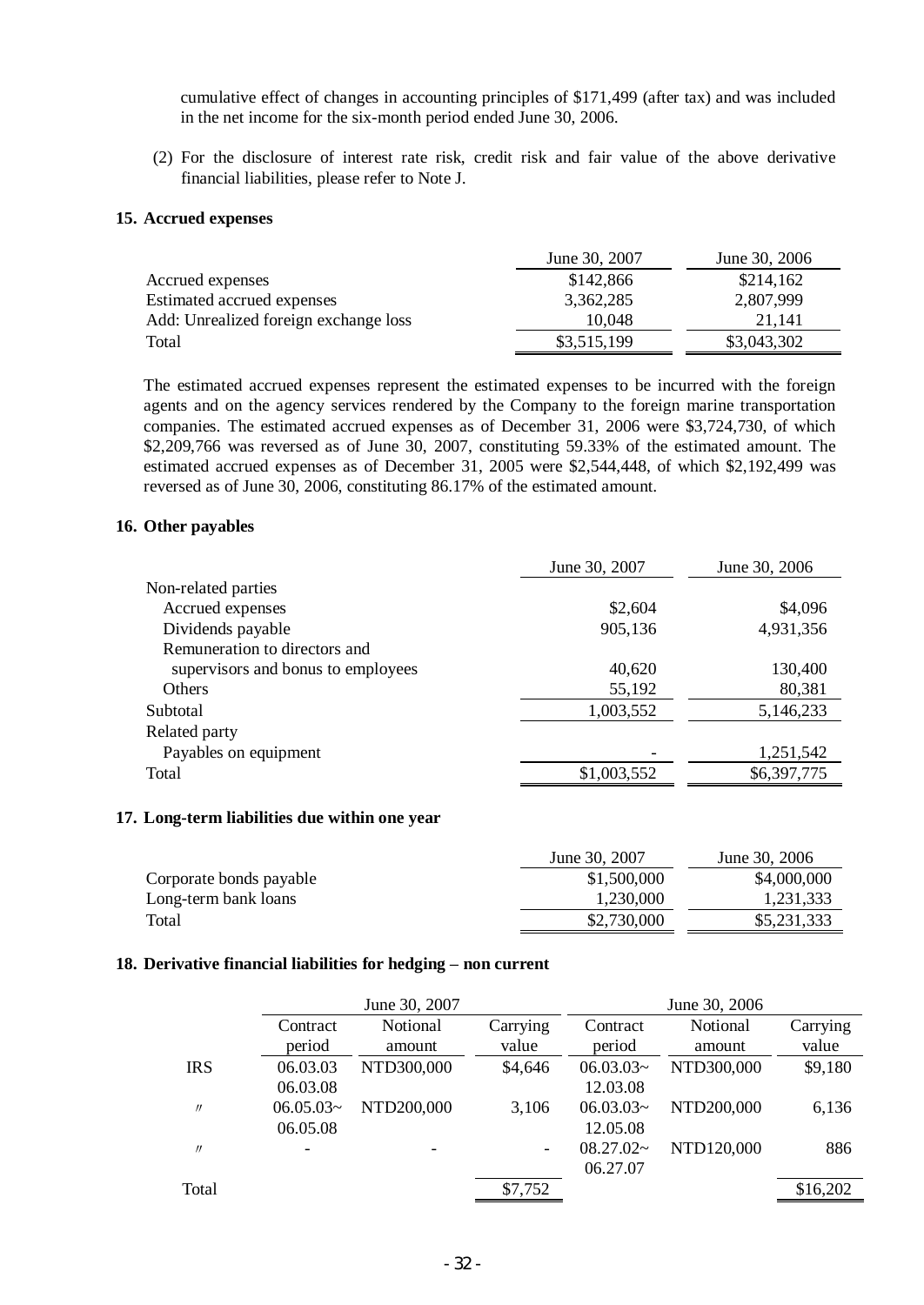- (1) Effective January 1, 2006, the Company recorded those that qualify as effective hedging instrument under the SFAS No. 34 "Accounting for Financial Instruments" at fair value resulting in an unfavorable loss of \$56,681 (after tax) which was recognized under equity and was not included in the net income for the six-month period ended June 30, 2006.
- (2) For the disclosure of interest rate risk, credit risk and fair value of the above derivative financial liabilities, please refer to Note J.

#### **19. Financial liabilities carried at cost - non current**

|                  |                          | Conversion |               |               |
|------------------|--------------------------|------------|---------------|---------------|
|                  | Item                     | date       | June 30, 2007 | June 30, 2006 |
| Stock conversion | Tuntex (Thailand) Public |            |               |               |
| Right            | Company Limited          | 03.10.13   | \$9,004       | \$9,004       |

The above financial liability is the embedded stock conversion right obtained by the Company through acquisition of convertible corporate bond issued by Tuntex (Thailand) Public Company Limited (TUNTEX) during the first quarter of 2005. As stated in the terms of the agreement, TUNTEX can choose either to pay back by cash at face value of corporate bonds (THB15,737 thousand dollars) or convert to stock on the maturity date. On initial acquisition, such transaction was not recorded separately; however, in accordance with the SFAS No. 34 "Accounting for Financial Instruments" effective January 1, 2006, the initial acquisition amount of convertible bonds was discounted at the effective interest rate, resulting in a present value of THB 11,263 thousand (converted into NTD 9,004 thousand dollars). As a result, an unfavorable unrealized loss of \$9,004 ( after tax) was recognized in equity, and was not included in the net income for the six-month period ended June 30, 2006, and subsequently measured at cost using the historical exchange rate.

#### **20. Corporate bonds payable**

|                                    | June 30, 2007   | June 30, 2006 |
|------------------------------------|-----------------|---------------|
| Eighth secured corporate bonds     | $\mathcal{S}$ - | \$1,500,000   |
| Ninth secured corporate bonds      |                 | 1,000,000     |
| Tenth secured corporate bonds      |                 | 1,500,000     |
| Eleventh secured corporate bonds   | 1,500,000       | 1,500,000     |
| First unsecured convertible bonds  | 1,634,300       | 1,634,400     |
| Second unsecured convertible bonds | 1,343,800       | 1,481,800     |
| Add: Accrued interest compensation | 7,388           | 7,962         |
| Subtotal                           | 4,485,488       | 8,624,162     |
| Less: Current portion              | (1,500,000)     | (4,000,000)   |
| Non-current portion                | \$2,985,488     | \$4,624,162   |

- (1) Please refer to Schedules  $1 \sim 2$  for details of the terms on the above corporate bonds.
- (2) On January 12, 2004, the Company issued its first unsecured domestic convertible bonds (referred herein as the "Bonds") at face value, totaling \$4 billion. The major terms on the issuance are set forth below:
	- a. Period: 5 years (January 12, 2004 to January 11, 2009)
	- b. Coupon rate: 0% per annum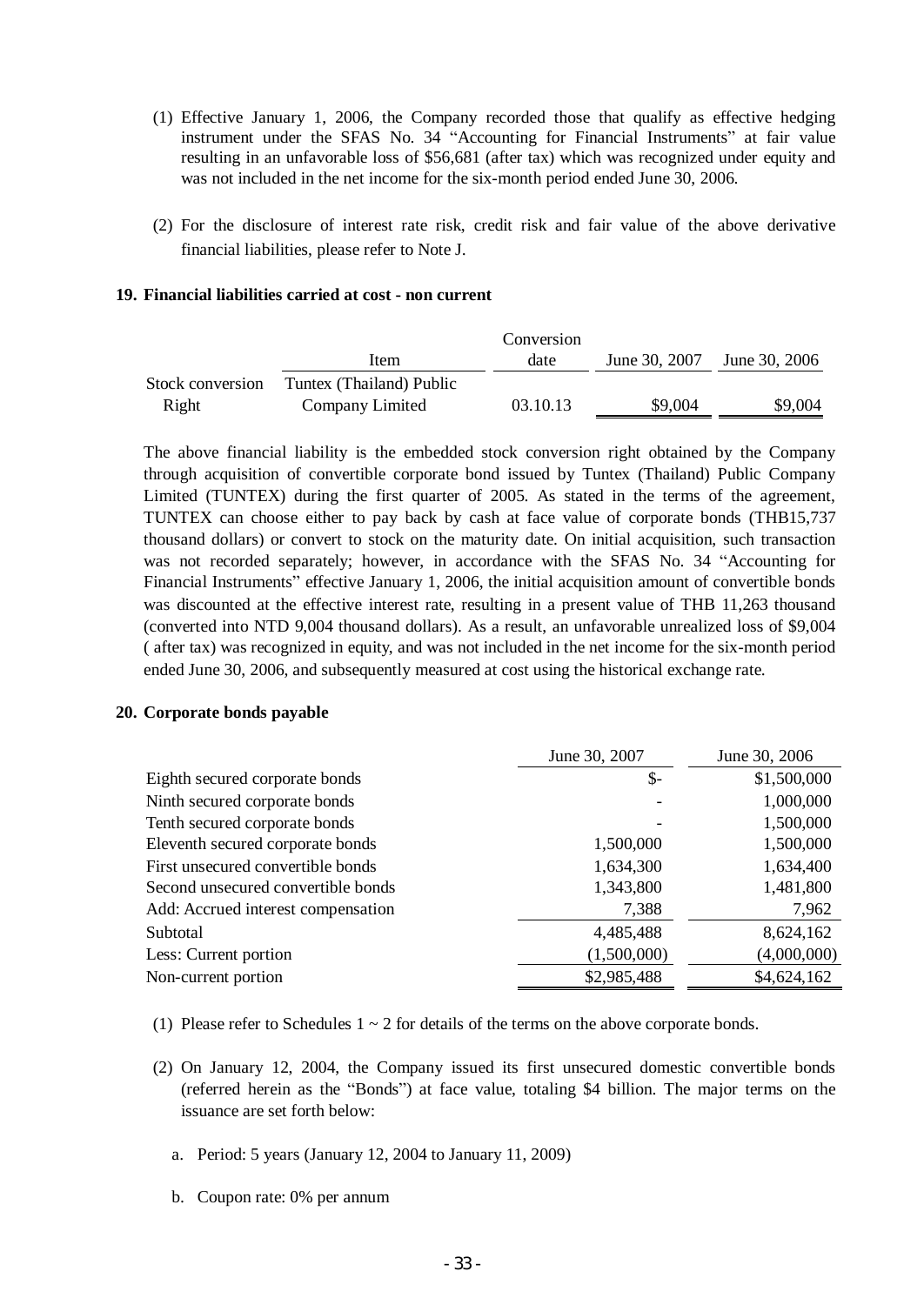c. Principal repayment and interest payment

Unless the Bonds are redeemed, repurchased, resold, converted or deregistered before maturity, or other events occur due to regulatory reasons, the principal of the Bonds shall be repaid in lump sum by cash at maturity based on the face value of the Bonds.

d. Collaterals

The Bonds are unsecured. However, if the Company subsequently issues other convertible bonds secured with collaterals, the rights of the bondholders to claim their credits and the collaterals are set at the same rank as the holders of the convertible bonds issued subsequently.

- e. Redemption of the Company's option
	- (a) During the period from 3 months after the issuance of the Bonds to 40 days before the maturity of the Bonds, if the closing price of the Company's common stock at the Taiwan Stock Exchange is equal to or more than 50% of the conversion price for a period of 30 consecutive trading days, the Company may redeem 100% of the outstanding bonds in cash at the redemption price calculated based on the predetermined yield rate on redemption within 30 trading days after the abovementioned 30 consecutive trading days. The yield rate on redemption is 0.20% per annum during the period from 3 months to 3 years after the Bonds' issuance. During the period from 3 years after the Bonds' issuance to 40 days before the maturity of the Bonds, the Bonds are redeemable at their face value.
	- (b) During the period from 3 months after the issuance of the Bonds to 40 days before the maturity of the Bonds, if the total amount of the Bonds outstanding after the conversion by the bondholders is less than \$400 million (10% of the total issued amount), the Company may redeem the outstanding bonds in cash in accordance with the terms stated in Paragraph (a) above.
	- (c) When the Company issues its redemption notice, if the bondholders do not reply before the effective redemption date, the Company may convert the bonds held by those bondholders into common stock at the conversion price in effect at the expiration of the notice period.
- f. Redemption of the bondholders' option

During the period from 30 days before the 3-year maturity of the Bonds to the date of maturity, the bondholders may require the Company to redeem their bonds in cash at the face value plus interest compensation (i.e. 100.60% of the face value with a yield rate of 0.20% per annum).

- g. Terms on conversion
	- (a) Conversion period

The bondholders may convert the Bonds into the Company's common stock during the period from 3 months after the Bonds are issued to 10 days before the maturity of the Bonds.

The bondholders are prohibited from exercising their conversion right during the period from 3 trading days before the announcement of cash or stock dividends to the date of distribution of the cash or stock dividends.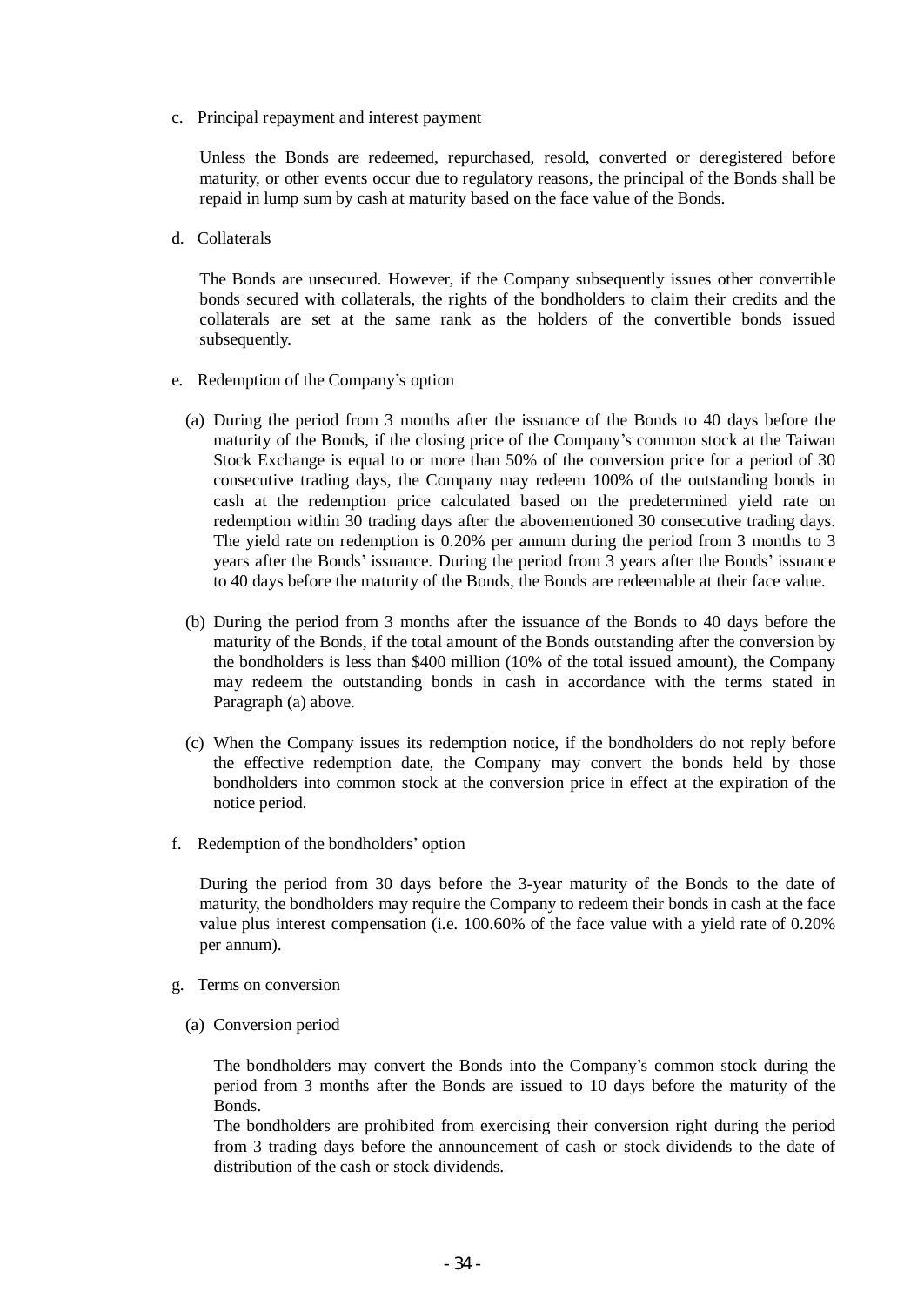### (b) Conversion price

The conversion price is the lowest of the three average closing prices of the Company's common stock during the 10, 15 and 20 trading days before October 3, 2003 multiplied by 115%. If any cash or stock dividends are distributed before October 3, 2003, the closing price used in the computation of the conversion price must be adjusted for the effect of the dividend distribution. If any cash or stock dividends are distributed during the period from the date on which the conversion price is set to the date on which the Bonds are converted, the conversion price is required to be adjusted in accordance with the adjusting formula specified in the bond agreement. The conversion price at the issuance of the Bonds was set at \$28.60 (in dollars). On June 30, 2007, the adjusted conversion price was \$21.85 (in dollars).

## h. Others

(a) Entitlement to cash dividends

The bondholders who request to convert the Bonds on a date which is more than 3 trading days before the announcement of cash dividends are entitled to the cash dividends resolved by the stockholders in the current year.

The bondholders who request to convert the Bonds 3 trading days before the announcement of cash dividends or later are not entitled to the cash dividends resolved by the stockholders in the current year, but are entitled to the cash dividends resolved by the stockholders in the following year.

- (b) The affiliated companies of the Company may subscribe the Bonds, but do not have the right to convert the Bonds into the Company's common stock.
- (3) On September 6, 2004, the Company issued its second unsecured domestic convertible bonds (referred herein as the "Second Bonds") at face value, totaling \$4.5 billion. The major terms on the issuance are set forth below:
	- a. Period: 5 years (September 6, 2004 to September 5, 2009)
	- b. Coupon rate: 0% per annum
	- c. Principal repayment and interest payment

Unless the Second Bonds are redeemed, repurchased, resold, converted or deregistered before maturity, or other events occur due to regulatory reasons, the principal of the Second Bonds shall be repaid in lump sum by cash at maturity based on the face value of the Second Bonds.

d. Collaterals

The Second Bonds are unsecured. However, if the Company subsequently issues other convertible bonds secured with collaterals, the rights of the holders of the Second Bonds to claim their credits and the collaterals are set at the same rank as the holders of the convertible bonds issued subsequently.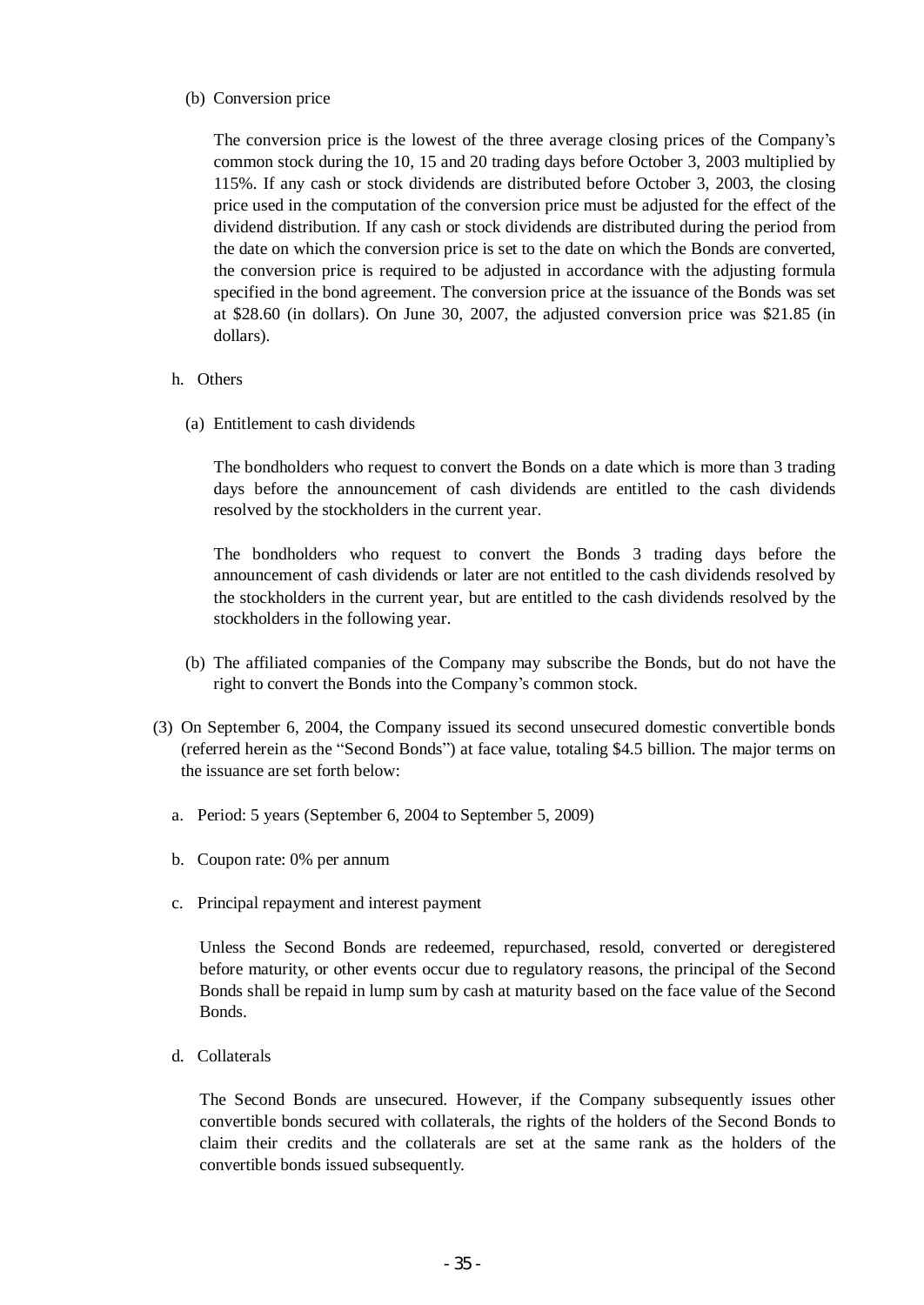- e. Redemption of the Company's option
	- (a) During the period from 3 months after the Second Bonds are issued to 40 days before the maturity of the Second Bonds, if the closing price of the Company's common stock at the Taiwan Stock Exchange is equal to or more than 50% of the conversion price for a period of 30 consecutive trading days, the Company may redeem the outstanding bonds in cash at the face value of the Second Bonds within 30 trading days after the abovementioned 30 consecutive trading days.
	- (b) During the period from 3 months after the Second Bonds are issued to 40 days before the maturity of the Second Bonds, if the total amount of the Second Bonds outstanding after the conversion by the bondholders is less than \$450 million (10% of the total issued amount), the Company may redeem the outstanding bonds at their face value any time during the 40 days before the maturity of the Second Bonds.
	- (c) When the Company issues its redemption notice, if the bondholders do not reply before the effective redemption date, the Company may convert the bonds held by those bondholders into common stock at the conversion price in effect at the expiration of the notice period.
- f. Redemption of the bondholders' option

During the period from 30 days before the 3.5-year maturity of the Second Bonds to the date of maturity, the bondholders may require the Company to redeem their bonds in cash at the face value.

- g. Terms on conversion
	- (a) Conversion period

The bondholders may convert the Second Bonds into the Company's common stock during the period from 1 month after the Second Bonds are issued to 10 days before the maturity of the Second Bonds.

The bondholders are prohibited from exercising their conversion right during the period from 3 trading days before the announcement of cash or stock dividends to the date of distribution of the cash or stock dividends.

(b) Conversion price

The conversion price can be any of the three average closing prices of the Company's common stock during the 1, 3 and 5 trading days before August 24, 2004 multiplied by 103%. If any cash or stock dividends are distributed before August 24, 2004, the closing price used in the computation of the conversion price must be adjusted for the effect of the dividend distribution. If any cash or stock dividends are distributed during the period from the date on which the conversion price is set to the date on which the Second Bonds are converted, the conversion price is required to be adjusted in accordance with the adjusting formula specified in the bond agreement. The conversion price at the issuance of the Second Bonds was set at \$28.50 (in dollars). On June 30, 2007, the adjusted conversion price was \$18.27 (in dollars).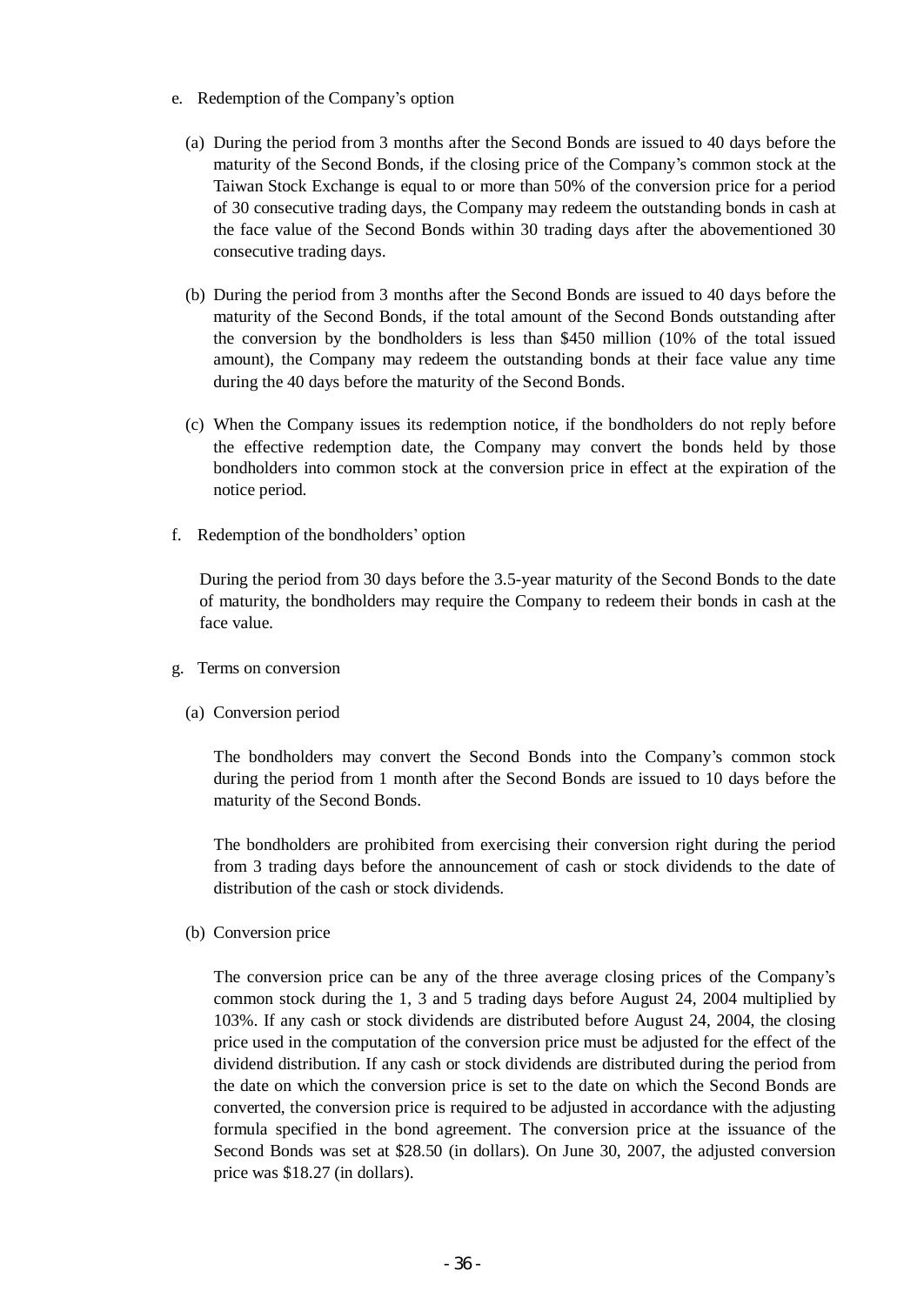### h. Entitlement to cash dividends

The bondholders who request to convert the Second Bonds during the period from January 1 of the current year to any date which is more than 3 trading days before the announcement of cash or stock dividends are entitled to the cash or stock dividends resolved by the stockholders in the current year. Conversion of the Second Bonds is prohibited during the period from 3 trading days before the announcement of cash or stock dividends to the ex-dividend date.

The bondholders who request to convert the Second Bonds during the period from the date following the ex-dividend date to December 31 of the current year are not entitled to the cash or stock dividends resolved by the stockholders in the current year, but are entitled to the cash or stock dividends resolved by the stockholders in the following year.

 $J_{\text{rms}}$  20

 $J_{\text{min}}$  20

## **21. Long-term loans**

## Long-term bank loans:

|                              |                   |                          | JUIIU JU,   | $J$ unt $J_{\rm U}$ |
|------------------------------|-------------------|--------------------------|-------------|---------------------|
| Creditor                     | Type              | Period                   | 2007        | 2006                |
| <b>Bank of Taiwan</b>        | Secured           | 12.17.02 - 08.06.07      | $S-$        | \$297,000           |
| n                            | n                 | $06.30.06 - 06.30.09$    | 1,066,666   | 1,600,000           |
| $\prime\prime$               | Unsecured         | $06.20.07 - 05.04.12$    | 519,500     |                     |
| $^{\prime\prime}$            | n                 | $09.29.06 - 09.29.09$    | 1,666,667   |                     |
| The Export-Import Bank of    | n                 | $08.27.02 - 08.27.07$    |             | 120,000             |
| the Republic of China        |                   |                          |             |                     |
| <b>Bank of East Asia</b>     | $^{\prime\prime}$ | $01.23.06 - 01.23.09$    | 300,000     | 300,000             |
| Calyon Corporate and         | $^{\prime\prime}$ | $06.06.03 - 06.06.08$    |             | 500,000             |
| <b>Investment Bank</b>       |                   |                          |             |                     |
|                              | $\prime\prime$    | 06.06.03~09.29.08        | 500,000     |                     |
| <b>First Commercial Bank</b> | n                 | 06.23.06~07.23.06        |             | 300,000             |
| Industrial Bank of Taiwan    | n                 | $11.11.03 \sim 11.11.07$ | 30,000      | 120,000             |
| China Development            | $^{\prime\prime}$ | 06.29.07~06.29.09        | 1,000,000   |                     |
| <b>Industry Bank</b>         |                   |                          |             |                     |
| <b>Cathay United Bank</b>    | $^{\prime\prime}$ | $12.22.06 - 12.22.11$    | 20,000      |                     |
| Total                        |                   |                          | 5,102,833   | 3,237,000           |
| Less: Current portion        |                   |                          | (1,230,000) | (1,231,333)         |
| Non-current portion          |                   |                          | \$3,872,833 | \$2,005,667         |
|                              |                   |                          |             |                     |

The interest rate ranged between 2.18%~3.3605% and 2.075%~2.475% for the six-month periods ended June 30, 2007 and 2006, respectively. Please refer to Note F for details of the collaterals pledged for the above long-term loans.

## **22. Capital stock**

(1) As of June 30, 2007 and 2006, the Company's authorized capital was \$36,000,000 and \$33,000,000, respectively, and the paid-in capital was \$29,234,827 and \$27,251,676, respectively, divided into 2,923,483 thousand and 2,725,168 thousand shares of common stocks, respectively, with a par value of \$10 per share.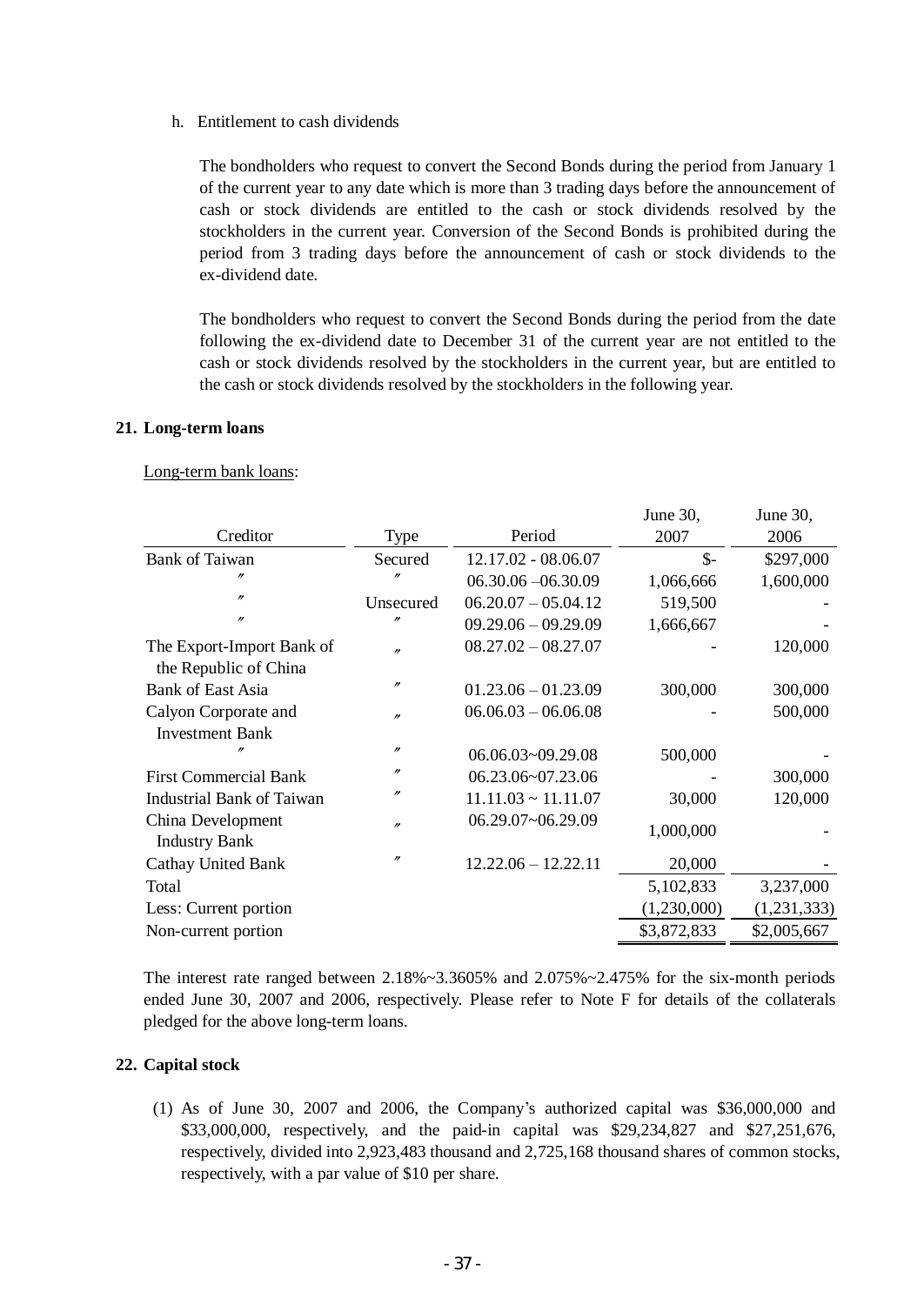- (2) On June 23, 2006, the Company's stockholders resolved to increase capital by capitalizing \$1,907,617 of retained earnings. Accordingly, 190,762 thousand new shares were issued with a par value of \$10 per share. The Company's capital stock after the capital increase amounted to \$29,159,293. The capital increase was approved by the Financial Supervisory Commission of Executive Yuan on July 12, 2006 as per Letter Jin-Kuan-Zheng-(1)-Zi No. 0950130032 with the effective capital increase date set on August 20, 2006.
- (3) Details of the common stock converted from the unsecured domestic convertible bonds issued by the Company for the six-month periods ended June 30, 2007 and 2006 are set forth below:

|                                    | For The Six-Month Periods Ended June 30, |          |               |           |  |
|------------------------------------|------------------------------------------|----------|---------------|-----------|--|
|                                    | 2007                                     |          | 2006          |           |  |
|                                    | No. of Shares                            |          | No. of Shares |           |  |
|                                    | (in '000)                                | Amount   | (in '000)     | Amount    |  |
| First unsecured convertible bonds  |                                          | $S-$     |               | $S-$      |  |
| Second unsecured convertible bonds | 7,553                                    | 75,534   | 17.643        | 176,430   |  |
| Total                              | 7,553                                    | \$75,534 | 17,643        | \$176,430 |  |

## **23. Capital surplus**

Under the Company Law, capital surplus arising from share issue premium and endowments received can be capitalized when the Company does not incur losses, provided that the annual amount capitalized shall not exceed 10% of the Company's paid-in capital. The remainder can only be used to offset losses. Additionally, pursuant to the Securities and Exchange Law and the Company Law, capitalization of the capital surplus is not allowed until the following year after the capital surplus is registered. Moreover, capital surplus shall not be used to cover losses unless the legal reserve is insufficient.

# **24. Appropriation of retained earnings and dividend policy**

(1) The sections of the Company's Articles of Incorporation applicable to the appropriation of the 2005 earnings are as follows:

According to Article 26 of the Company's Articles of Incorporation, if there is any profit for a fiscal year, the Company shall first make provision for income tax, and cover prior years' losses, then appropriate 10% of the residual amount as legal reserve. Dividends shall be proposed by the Board of Directors and resolved by the stockholders. Bonuses paid to employees shall be at least 1% of the total distributed amount and the remuneration paid to the directors and supervisors shall not exceed 5% of the total distribution amount. The Company is currently at the stable growth stage. To facilitate future expansion plans, distribution to stockholders shall be in the form of both cash and stocks with proportions at 0%~50% and 100%~50%, respectively. To maintain the Company's earnings per share at a certain level and in consideration of the impact of stock dividends on the Company's financial performance, the proportions of cash and estimated earnings per share for the year in which the dividends are distributed decrease by more than 20% compared to prior year. The Company can also adjust the cash and stock dividends with proportions at 100%~50% and 0%~50%, respectively, based on the Company's financial situation.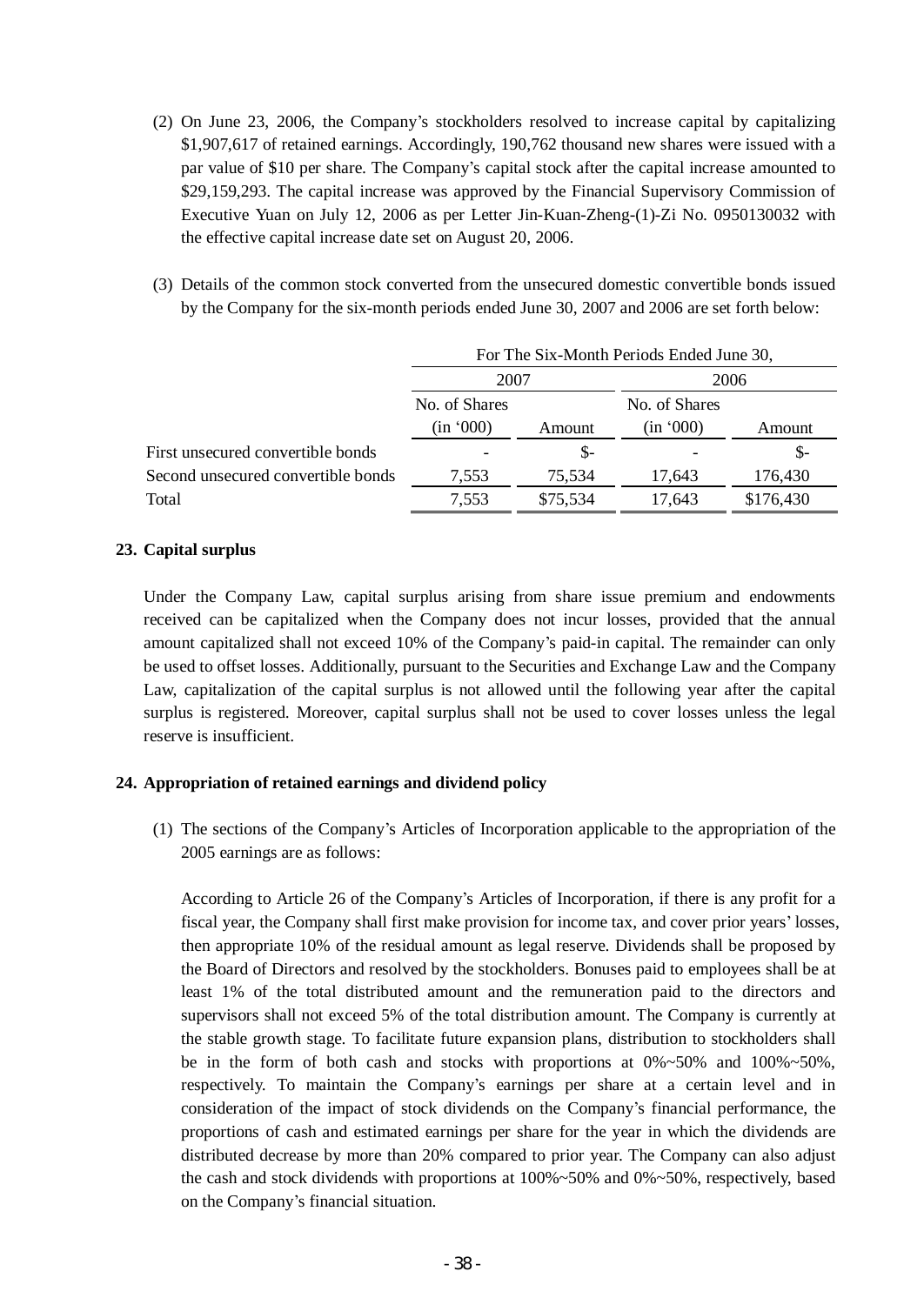(2) On June 23, 2006, the Company's board of directors resolved to amend the Company's policy on dividends and distribution of earnings effective 2006. The newly revised policies are as follows:

According to Article 26 of the Company's Articles of Incorporation, if there is any profit for a fiscal year, the Company shall first make provision for income tax, and cover prior years' losses, then appropriate 10% of the residual amount as legal reserve. Dividends shall be proposed by the Board of Directors and resolved by the stockholders. Bonuses paid to employees shall be at least 0.5% of the total distributed amount and the remuneration paid to the directors and supervisors shall not exceed 5% of the total distributed amount. The Company is currently at the stable growth stage. In order to facilitate future expansion plans, dividends to stockholders are distributed mutually in the form of both cash and stocks with the basic principle that the ratio of cash dividends to total stock dividends shall not be lower than 10%.

(3) Legal reserve

Pursuant to the Company Law, the Company is required to set aside 10% of its annual after-tax net income as legal reserve until the balance of such reserve equals the Company's paid-in capital. Utilization of the legal reserve is limited to offsetting deficits and capital increase. Appropriation of the legal reserve as cash dividends is prohibited.

(4) Special reserve

If there is any negative stockholders' equity item recorded by the Company, such as unrealized loss on the decline in market value of long-term equity investments and cumulative translation adjustments, the Company is required to set aside an amount equal to the amount of the negative stockholders' equity item as special reserve from the after-tax net income. If the negative stockholders' equity items are subsequently reversed, an amount not exceeding the reversed amount can be appropriated from the special reserve.

(5) Appropriation of the 2006 and 2005 earnings as resolved by the stockholders on June 27, 2007 and June 23, 2006, respectively, is set forth below:

|                                              | <b>Appropriated Earnings</b> |             | Dividend Per Share<br>(in dollars) |        |
|----------------------------------------------|------------------------------|-------------|------------------------------------|--------|
|                                              | 2006                         | 2005        | 2006                               | 2005   |
| Cash dividends to common<br>stockholders     | \$877,045                    | \$4,905,302 | \$0.30                             | \$1.80 |
| Stock dividends to common<br>stockholders    |                              | 1,907,617   |                                    | 0.70   |
| Cash bonus to employees                      | 33,620                       | 70,000      |                                    |        |
| Remuneration to directors<br>and supervisors | 7,000                        | 60,400      |                                    |        |

(6) Information relating to the appropriation of the Company's 2006 earnings as proposed by the Board of Directors and resolved by the stockholders in 2007 is published on the "Market Observation Post System" at the website of the Taiwan Stock Exchange.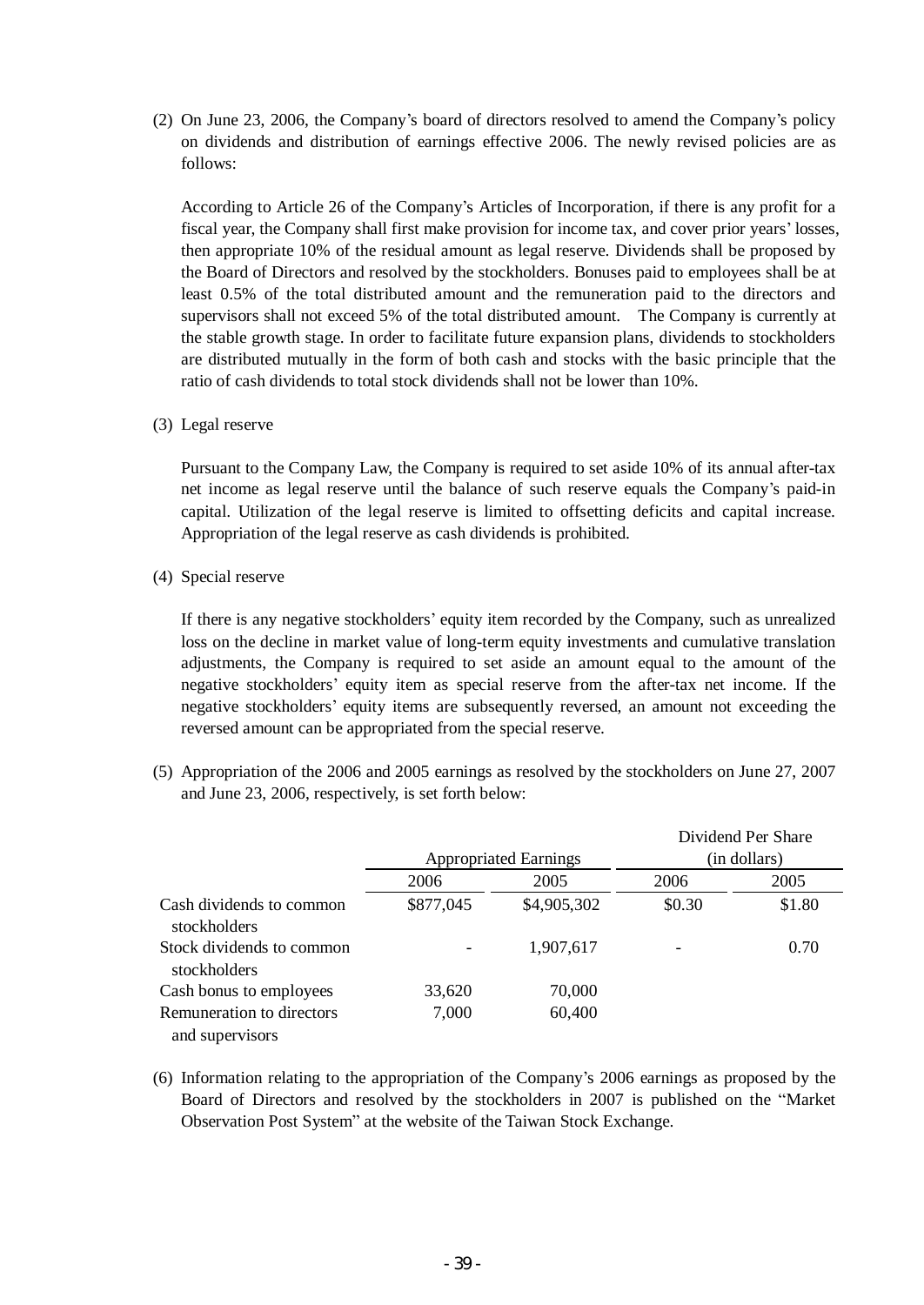# **25. Operating revenues**

|                                             | For The Six-Month Periods Ended June 30, |              |  |
|---------------------------------------------|------------------------------------------|--------------|--|
|                                             | 2007                                     | 2006         |  |
| Marine freight income                       | \$13,694,113                             | \$16,093,362 |  |
| Ship rental income                          | 411,041                                  | 1,257,576    |  |
| Commission income and Agency service income | 141,747                                  | 154,086      |  |
| Others                                      | 178,150                                  | 258,737      |  |
| Total                                       | \$14,425,051                             | \$17,763,761 |  |

# **26. Expenses relating to employment, depreciation and amortization**

Expenses relating to employment, depreciation and amortization for the six-month periods ended June 30, 2007 and 2006 disclosed by function are as follows:

|                            | For The Six-Month Period Ended June 30, 2007 |                 |           |  |
|----------------------------|----------------------------------------------|-----------------|-----------|--|
|                            | Operating                                    | Operating       |           |  |
|                            | Costs                                        | <b>Expenses</b> | Total     |  |
| Employment                 |                                              |                 |           |  |
| Salaries and wages         | \$172,427                                    | \$418,050       | \$590,477 |  |
| Labor and health insurance | 8,304                                        | 26,881          | 35,185    |  |
| Pension                    | 26,574                                       | 42,000          | 68,574    |  |
| <b>Others</b>              | 11,370                                       | 14,405          | 25,775    |  |
| Total                      | \$218,675                                    | \$501,336       | \$720,011 |  |
| Depreciation               | \$204,005                                    | \$365,983       | \$569,988 |  |
| Amortization               | \$306,186                                    | \$15,266        | \$321,452 |  |

|                            | For The Six-Month Period Ended June 30, 2006 |                 |           |  |
|----------------------------|----------------------------------------------|-----------------|-----------|--|
|                            | Operating                                    | Operating       |           |  |
|                            | Costs                                        | <b>Expenses</b> | Total     |  |
| Employment                 |                                              |                 |           |  |
| Salaries and wages         | \$241,839                                    | \$473,243       | \$715,082 |  |
| Labor and health insurance | 12,905                                       | 25,380          | 38,285    |  |
| Pension                    | 36,831                                       | 47,911          | 84,742    |  |
| <b>Others</b>              | 15,541                                       | 17,789          | 33,330    |  |
| Total                      | \$307,116                                    | \$564,323       | \$871,439 |  |
| Depreciation               | \$122,041                                    | \$402,742       | \$524,783 |  |
| Amortization               | \$103,218                                    | \$31,397        | \$134,615 |  |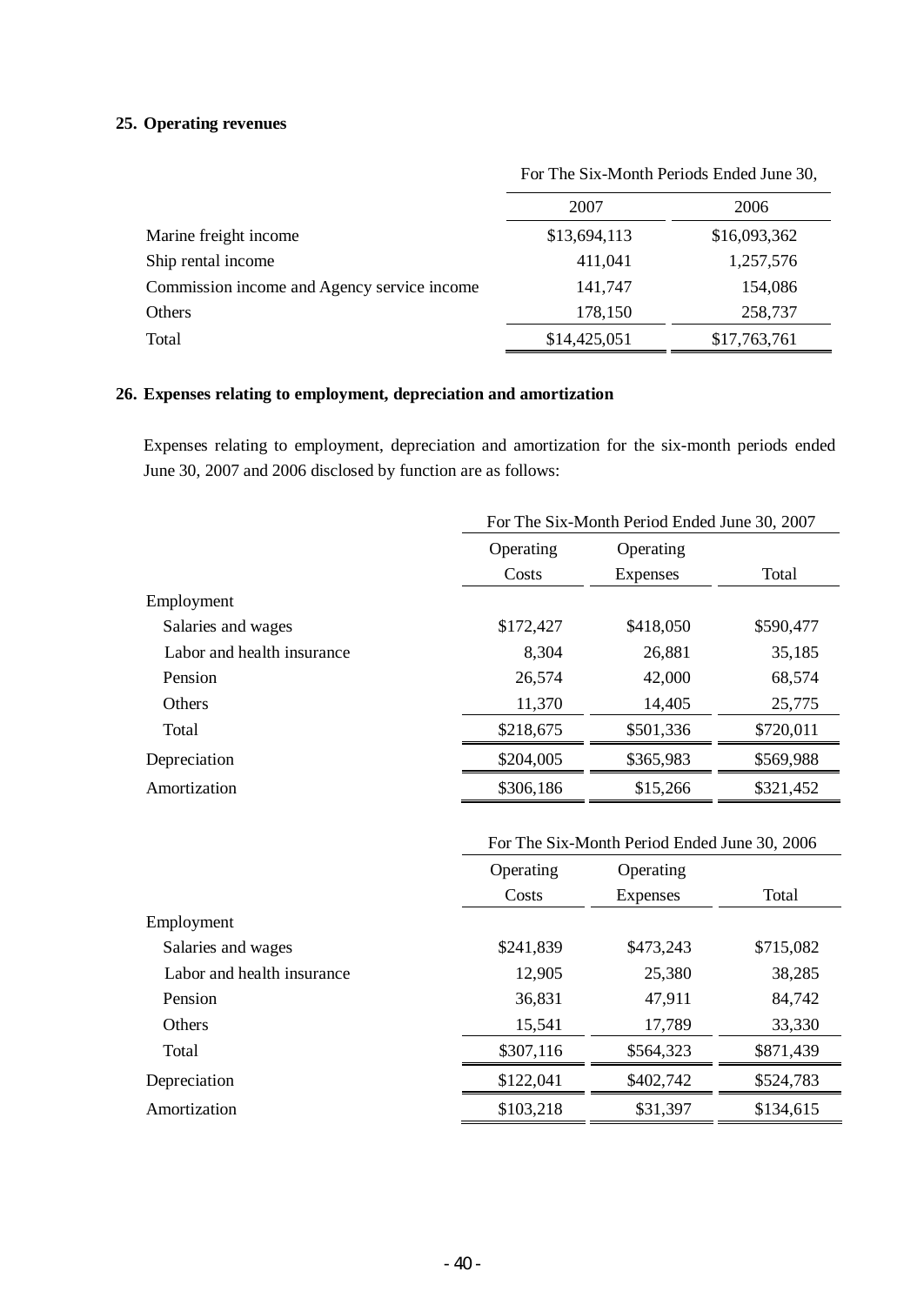# **27. Income tax**

(1) The income tax comprises the following:

|                                                                                     | For The Six-Month Periods Ended June 30, |               |  |
|-------------------------------------------------------------------------------------|------------------------------------------|---------------|--|
|                                                                                     | 2007                                     | 2006          |  |
| Income tax expense – current period                                                 | \$446,345                                | \$602,213     |  |
| Add: 10% tax on unappropriated retained earnings                                    |                                          | 405,820       |  |
| Tax-exempt investment income                                                        | (2,111)                                  | (72, 789)     |  |
| Separate income tax expense                                                         | 58                                       |               |  |
| Adjustments for changes in tax estimates                                            | (104, 453)                               | 807           |  |
| Net change in deferred income tax liabilities /assets                               | (32, 155)                                | (955, 513)    |  |
| Income tax interest from cumulative effect of changes in                            |                                          |               |  |
| accounting principles                                                               |                                          | 50,937        |  |
| Income tax effect arising from equity adjustments                                   | 63,525                                   | (13,604)      |  |
| Income tax expense                                                                  | \$371,209                                | \$17,871      |  |
| (2) Deferred income tax assets and liabilities                                      |                                          |               |  |
|                                                                                     | June 30, 2007                            | June 30, 2006 |  |
| a. Total deferred income tax liabilities                                            | \$(1,519,860)                            | \$(1,526,589) |  |
| b. Total deferred income tax assets                                                 | \$384,209                                | \$239,099     |  |
| c. Valuation allowance on deferred income tax                                       |                                          |               |  |
| Assets                                                                              | \$(1,137)                                | \$(1,107)     |  |
| d. Temporary differences resulting in deferred income<br>tax assets or liabilities: |                                          |               |  |
| Equity-accounted investment income                                                  | \$(6,054,655)                            | \$(6,039,537) |  |
| Foreign dividends                                                                   |                                          | 3,255         |  |
| Unrealized foreign exchange loss                                                    | 40,231                                   | 139,830       |  |
| Unrealized investment loss                                                          | 1,300                                    | 1,300         |  |
| Unrealized expenses and losses                                                      | 3,247                                    | 3,129         |  |
| Pension expense                                                                     | 130,670                                  | 67,656        |  |
| <b>Bad debts</b>                                                                    | 508                                      |               |  |
| Loss on valuation of financial assets                                               |                                          | 22,917        |  |
| Gain on valuation of financial assets                                               | (24,788)                                 |               |  |
| Loss on valuation of financial liabilities                                          | 358,551                                  | 53,149        |  |
| Gain on valuation of financial assets for hedging                                   |                                          | (66, 820)     |  |
| Loss on valuation of financial liabilities for hedging                              | 7,752                                    | 16,202        |  |
| Deferred income on disposal of shipping equipment                                   | 994,579                                  | 648,958       |  |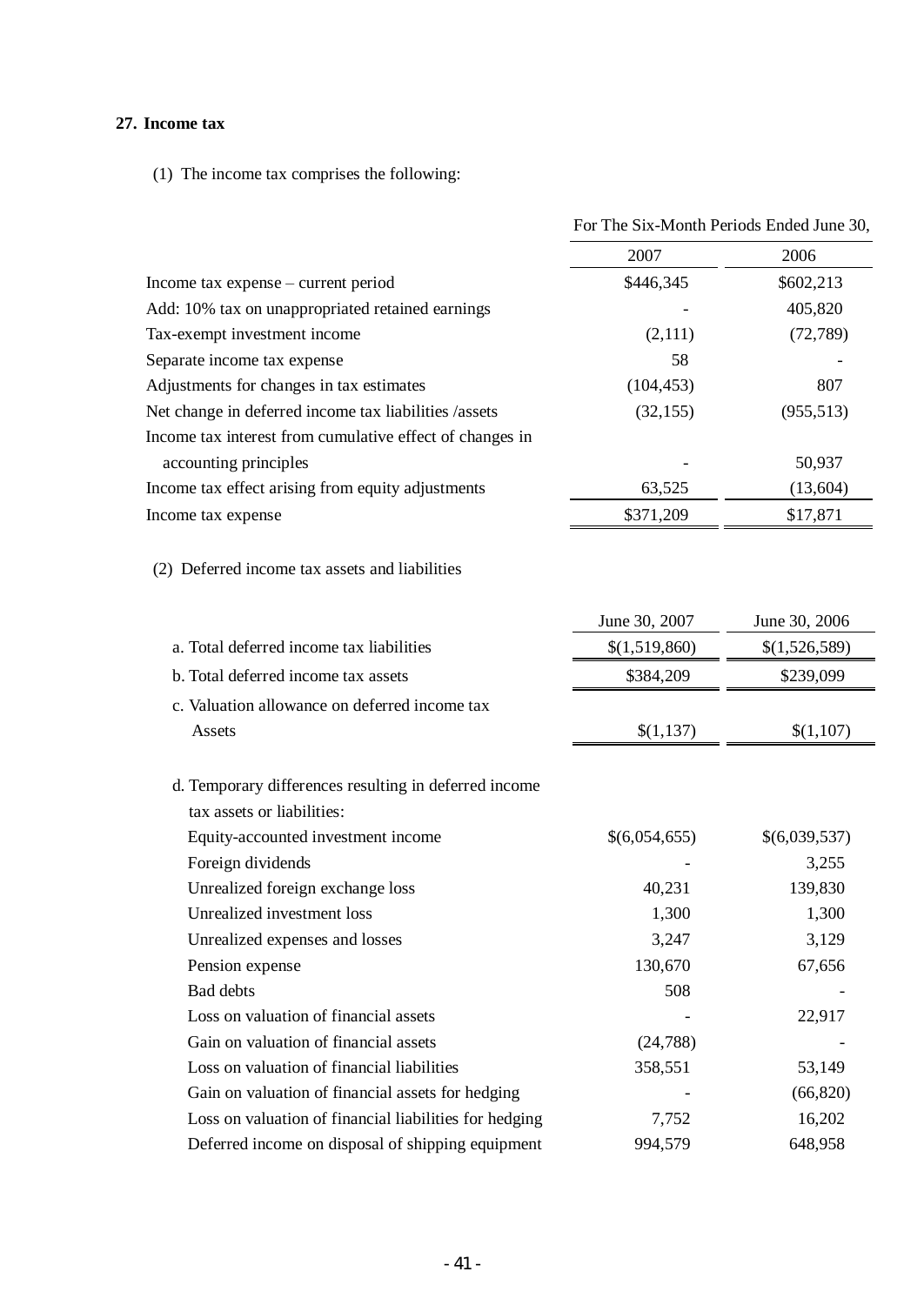|                                                     | June 30, 2007 | June 30, 2006 |
|-----------------------------------------------------|---------------|---------------|
| e. Deferred income tax assets – current             | \$99,822      | \$36,490      |
| Valuation allowance - current                       |               |               |
| Deferred income tax assets – current, net           | 99,822        | 36,490        |
| Deferred income tax liabilities – current           | (6,196)       | (16,705)      |
| Net of deferred income tax assets and               |               |               |
| liabilities – current                               | \$93,262      | \$19,785      |
|                                                     |               |               |
| f. Deferred income tax assets - non-current         | \$284,387     | \$201,502     |
| Valuation allowance - non-current                   | (1, 137)      | (1,107)       |
| Deferred income tax assets - non-current, net       | 283,250       | 201,502       |
| Deferred income tax liabilities - non-current       | (1,513,664)   | (1,509,884)   |
| Net of deferred income tax assets and liabilities – |               |               |
| non-current                                         | \$(1,230,414) | \$(1,308,382) |

(3) The Company's income tax returns through 2004 have been assessed by the National Tax Administration (NTA).

|                                                | June 30, 2007 | June 30, 2006 |
|------------------------------------------------|---------------|---------------|
| Balance of imputation tax credit account (ICA) | \$2,163,820   | \$1,907,546   |
|                                                |               |               |
|                                                | 2006          | 2005          |
| Tax credit rate for individual stockholders    | 24.45%        | 11.98%        |
|                                                |               |               |
| (5) Unappropriated retained earnings           |               |               |
|                                                | June 30, 2007 | June 30, 2006 |
| 1997 and before                                | \$5,570,596   | \$5,570,596   |
| 1998 and onwards                               | 7,891,362     | 8,453,117     |
| Total                                          | \$13,461,958  | \$14,023,712  |

The unappropriated retained earnings represents the accumulated unappropriated retained earnings accounted for in accordance with the Business Entity Accounting Law. Net income for the six-month periods ended June 30, 2007 and 2006 was not included.

### **28. Earnings per share**

(1) Basic earnings per share:

(4) Imputation tax credit

|                                            | For The Six-Month Periods Ended June 30, |             |            |           |
|--------------------------------------------|------------------------------------------|-------------|------------|-----------|
|                                            | 2007                                     |             | 2006       |           |
|                                            | Pre Tax                                  | After Tax   | Pre Tax    | After Tax |
| Income before cumulative effect of changes |                                          |             |            |           |
| in accounting principles                   | \$2,000,921                              | \$1,629,712 | \$173,074  | \$155,203 |
| Cumulative effect of changes in accounting |                                          |             |            |           |
| principles                                 |                                          | -           | (147, 545) | (96, 608) |
| Net income                                 | \$2,000,921                              | \$1,629,712 | \$25,529   | \$58,595  |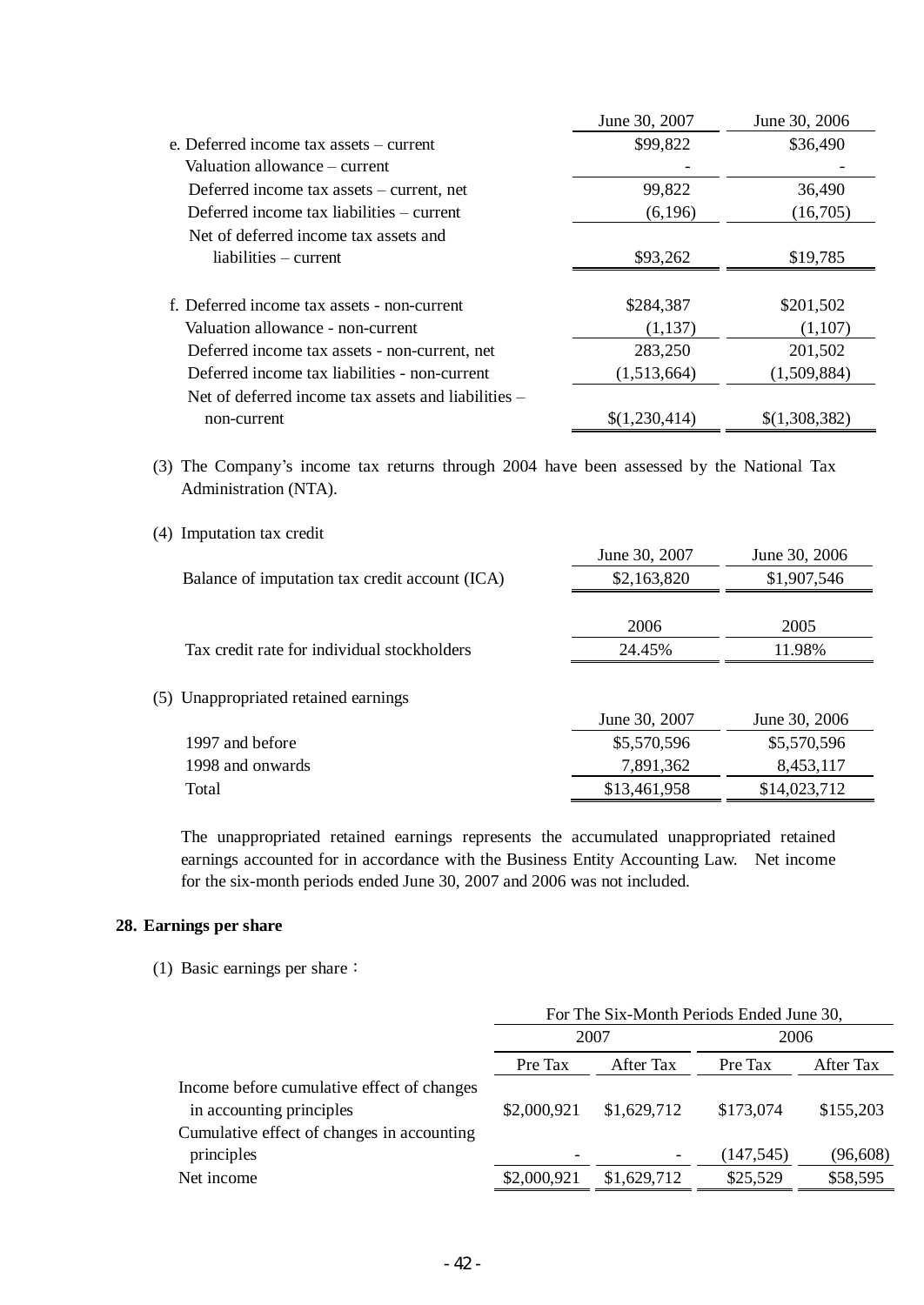|                                             | For The Six-Month Periods Ended June 30, |           |           |           |
|---------------------------------------------|------------------------------------------|-----------|-----------|-----------|
|                                             | 2007                                     |           | 2006      |           |
|                                             | Pre tax                                  | After tax | Pre tax   | After tax |
| (In thousand shares)                        |                                          |           |           |           |
| Beginning balance of shares outstanding     | 2,915,929                                | 2,915,929 | 2,707,525 | 2,707,525 |
| Capitalization of retained earnings in 2006 |                                          |           |           |           |
| $(0.07$ per share)                          |                                          |           | 190,154   | 190,154   |
| Common stock converted from convertible     |                                          |           |           |           |
| <b>bonds</b>                                | 4,031                                    | 4,031     | 8,968     | 8,968     |
| Weighted-average number of shares           |                                          |           |           |           |
| outstanding                                 | 2,919,960                                | 2,919,960 | 2,906,647 | 2,906,647 |
| Basic earnings per share (in dollars)       |                                          |           |           |           |
| Income before cumulative effect of          |                                          |           |           |           |
| changes in accounting principles            | \$0.69                                   | \$0.56    | \$0.06    | \$0.05    |
| Cumulative effect of changes in             |                                          |           |           |           |
| accounting principles                       |                                          |           | (0.05)    | (0.03)    |
| Net income                                  | \$0.69                                   | \$0.56    | \$0.01    | \$0.02    |

(2) Diluted earnings per share:

For The Six-Month Periods Ended June 30,

|                                                                                                                        | 2007        |             | 2006                 |                      |
|------------------------------------------------------------------------------------------------------------------------|-------------|-------------|----------------------|----------------------|
|                                                                                                                        | Pre tax     | After tax   | Pre tax              | After tax            |
| Income before cumulative effect of changes<br>in accounting principles<br>Dilutive effect of potential common stock to | \$2,000,921 | \$1,629,712 | \$173,074            | \$155,203            |
| be converted from unsecured domestic<br>convertible bonds                                                              | 792         | 594         | 1,937                | 1,859                |
| Diluted income before cumulative effect of<br>changes in accounting principles                                         | 2,001,713   | 1,630,306   | 175,011              | 157,602              |
| Cumulative effect of changes in accounting<br>principles                                                               |             |             | (147, 545)           | (96, 608)            |
| Net income after dilutive effect                                                                                       | \$2,001,713 | \$1,630,306 | \$27,466             | \$60,454             |
| (In thousand shares)                                                                                                   |             |             |                      |                      |
| Beginning balance of shares outstanding<br>Capitalization of retained earnings in 2006<br>$(0.07$ per share)           | 2,915,929   | 2,915,929   | 2,707,525<br>201,675 | 2,707,525<br>201,675 |
| Common stock converted from convertible<br>bonds                                                                       | 7,553       | 7,553       | 17,643               | 17,643               |
| Potential common stock to be converted from<br>unsecured domestic convertible bonds                                    | 148,349     | 148,349     | 155,906              | 155,906              |
| Weighted-average number of shares<br>outstanding                                                                       | 3,071,831   | 3,071,831   | 3,082,749            | 3,082,749            |
| Diluted earnings per share (in dollars)<br>Income before cumulative effect of changes<br>in accounting principles      | \$0.65      | \$0.53      | \$0.06               | \$0.05               |
| Cumulative effect of changes in accounting<br>principles                                                               |             |             | (0.05)               | (0.03)               |
| Net income                                                                                                             | \$0.65      | \$0.53      | \$0.01               | \$0.02               |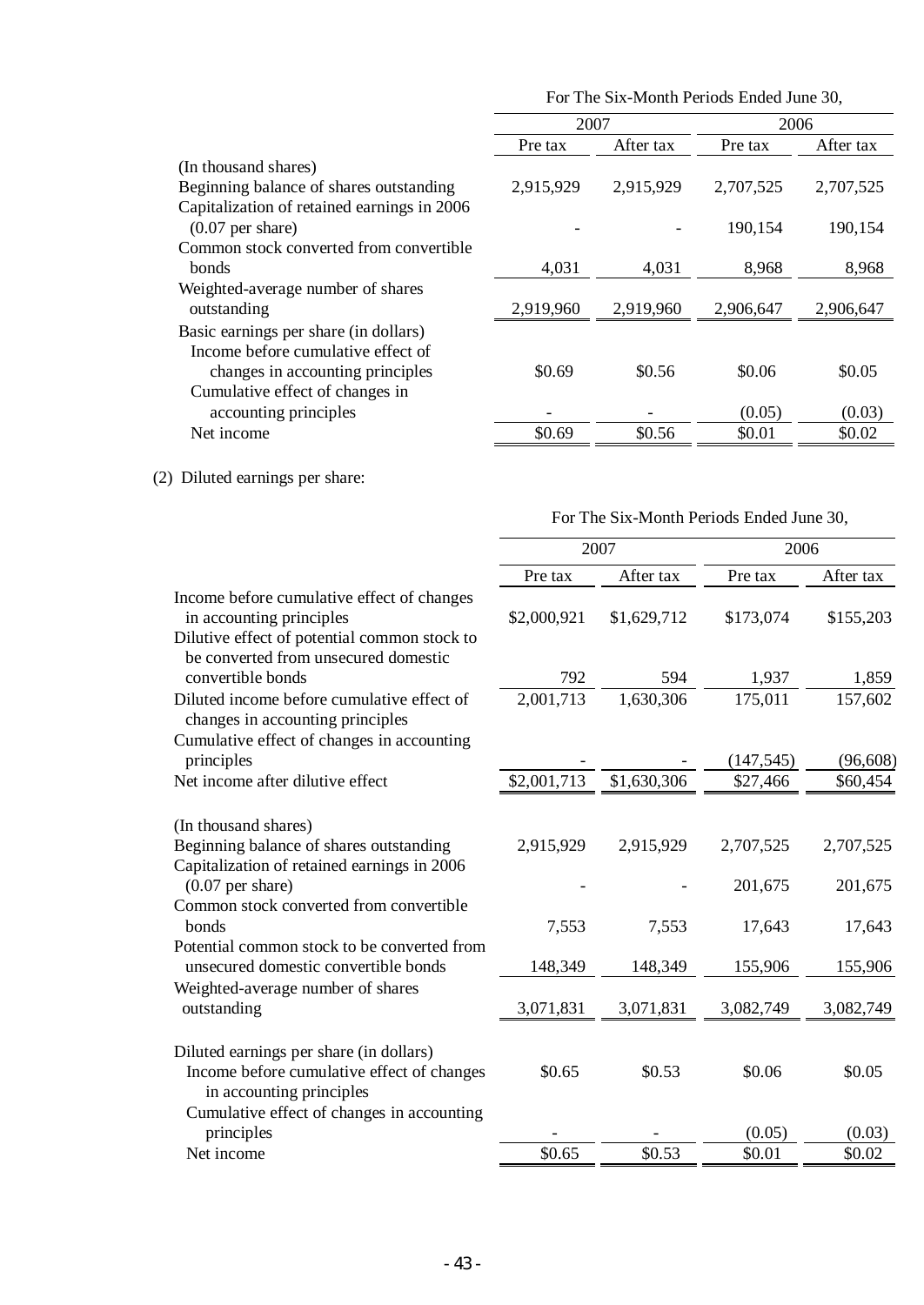# **E. RELATED PARTY TRANSACTIONS**

| <b>Related Party</b>                                              | Relationship with the Company                  |
|-------------------------------------------------------------------|------------------------------------------------|
| Evergreen International S.A. (EIS)                                | Major stockholder of the Company               |
| Taiwan Terminal Services Co., Ltd. (TTSC)                         | Subsidiary of the Company                      |
| Peony Investment S.A. (Peony)                                     | Subsidiary of the Company                      |
| Evergreen International Storage and Transport                     | Investee accounted for under the equity method |
| Corporation (EITC)                                                |                                                |
| EVA Airways Corporation (EVA)                                     | Investee accounted for under the equity method |
| Evergreen Security Corporation (ESRC)                             | Investee accounted for under the equity method |
| Charng Yang Development Co., Ltd. (CYD)                           | Investee accounted for under the equity method |
| Evergreen International Corporation (EIC)                         | Investee of the Company's major stockholder    |
| Evergreen State Transport Co., Ltd.                               | Investee of the Company's major stockholder    |
| (Evergreen State)                                                 |                                                |
| Evergreen Star Transport Co., Ltd. (Evergreen Star)               | Investee of the Company's major stockholder    |
| Evergreen Airline Service Corporation (EAS)                       | Investee of the Company's major stockholder    |
| Shenzhen Greentrans Transportation Co., Ltd.<br>(SGTC)            | Indirect subsidiary of the Company             |
| Vigor Enterprise S.A. (Vigor)                                     | Indirect subsidiary of the Company             |
| Clove Holding Ltd. (Clove)                                        | Indirect subsidiary of the Company             |
| Evergreen Marine (UK) Limited (EMU)                               | Indirect subsidiary of the Company             |
| (Formerly Hatsu Marine Limited)                                   |                                                |
| PT. Multi Bina Transport (MBT)                                    | Indirect subsidiary of the Company             |
| PT. Multi Bina Pura International (MBPI)                          | Indirect subsidiary of the Company             |
| Greencompass Marine S.A. (GMS)                                    | Indirect subsidiary of the Company             |
| Evergreen Heavy Industrial Co., (Malaysia) Sdn.<br>Bhd. (EHIC(M)) | Indirect subsidiary of the Company             |
| Shanghai Jifa Logistics Co., Ltd. (SJL)                           | <b>Investee of Peony</b>                       |
| Ningbo Victory Container Co., Ltd. (NVC)                          | <b>Investee of Peony</b>                       |
| Qingdao Evergreen Container Storage and                           | Investee of Peony                              |
| Transportation Co., Ltd. (QECT)                                   |                                                |
| Island Equipment LLC (Island)                                     | <b>Investee of Peony</b>                       |
| Whitney Equipment LLC (Whitney)                                   | <b>Investee of Peony</b>                       |
| Hemlock Equipment LLC (Hemlock)                                   | <b>Investee of Peony</b>                       |
| Taranto Container Terminal S.P.A. (TCT)                           | <b>Investee of Peony</b>                       |
| Italia Marittima S.P.A (ITS)                                      | <b>Investee of Peony</b>                       |
| Evergreen Container Terminal (Thailand) (ECTT)                    | <b>Investee of Peony</b>                       |
| Colon Container Terminal S.A. (CCT)                               | <b>Investee of Peony</b>                       |
| PT. Evergreen Shipping Agency (Indonesia) (EMI)                   | <b>Investee of Peony</b>                       |
| Evergreen Shipping Agency (Thailand) Co., Ltd.                    | <b>Investee of Peony</b>                       |
| (EGT)                                                             |                                                |
| Evergreen Shipping Agency (Singapore) Pte. Ltd.<br>(EGS)          | Investee of Peony                              |
| Evergreen Shipping Agency (Korea) Corporation<br>(EGK)            | Investee of Peony                              |
| Evergreen Shipping Agency (India) Pvt. Ltd. (EGI)                 | Investee of Peony                              |
| Gaining Enterprise S.A. (GESA)                                    | Investee of EITC                               |

# **1. Names of the related parties and their relationship with the Company**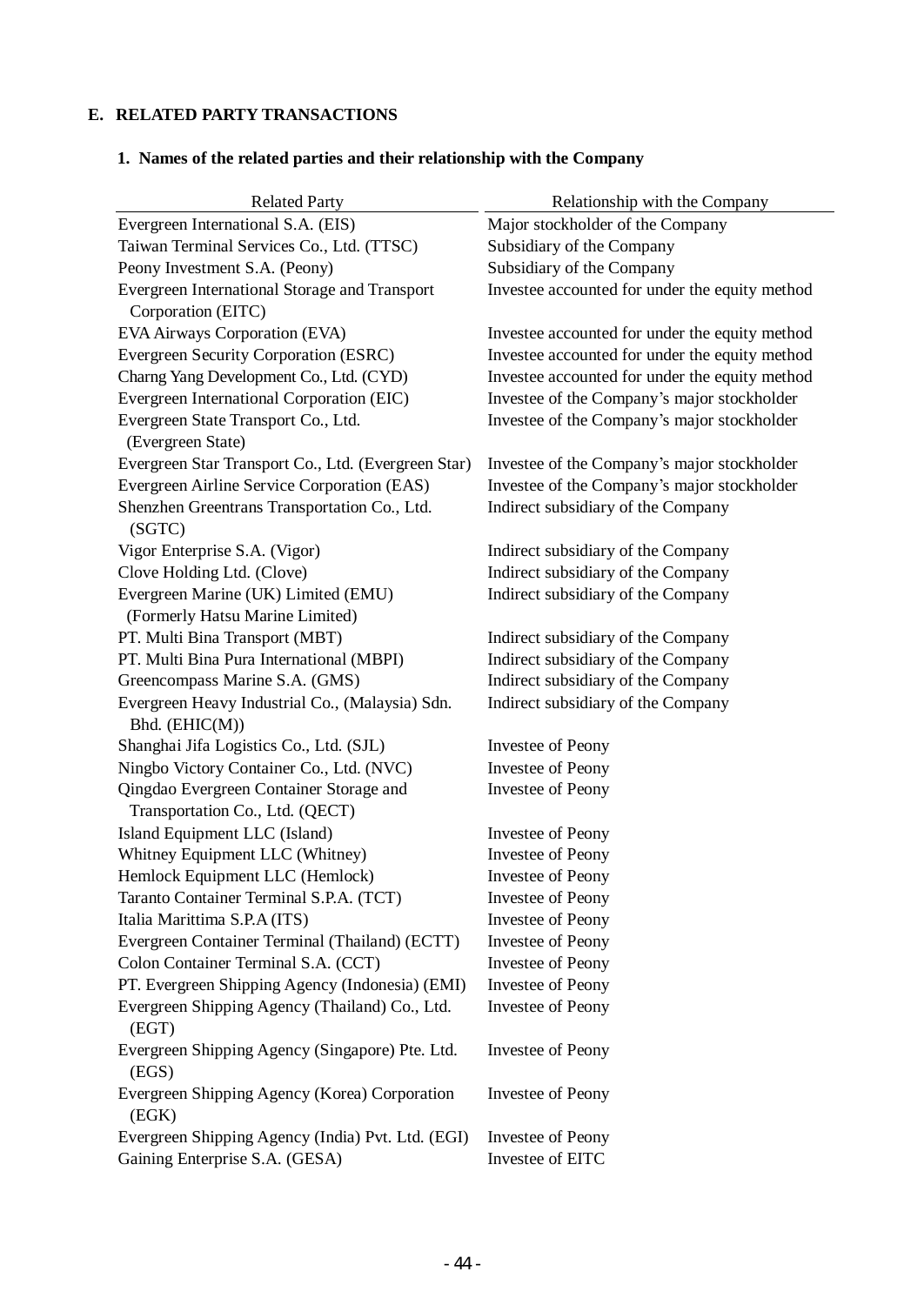# **2. Significant transactions with related parties**

(1) Operating revenues from related parties

|             | For The Six-Month Period<br>Ended June 30, 2007 |            | For The Six-Month Period<br>Ended June 30, 2006 |            |
|-------------|-------------------------------------------------|------------|-------------------------------------------------|------------|
|             |                                                 | % of Total |                                                 | % of Total |
|             |                                                 | Operating  |                                                 | Operating  |
|             | Amount                                          | Revenues   | Amount                                          | Revenues   |
| <b>EITC</b> | \$51,540                                        | 0.36       | \$46,654                                        | 0.26       |
| <b>EIC</b>  | 886,490                                         | 6.14       |                                                 |            |
| <b>EVA</b>  | 25                                              |            |                                                 |            |
| <b>TTSC</b> | 1,589                                           | 0.01       |                                                 |            |
| <b>ITS</b>  | 133,827                                         | 0.93       | 974,752                                         | 5.49       |
| <b>EMU</b>  | 57,369                                          | 0.40       | 405,491                                         | 2.28       |
| <b>GMS</b>  | 143,123                                         | 0.99       | 54,430                                          | 0.31       |
| <b>EIS</b>  | 53,691                                          | 0.37       | 38,188                                          | 0.21       |
| <b>GESA</b> | 12,260                                          | 0.09       | 10,676                                          | 0.06       |
| Total       | \$1,339,914                                     | 9.29       | \$1,530,191                                     | 8.61       |

The terms on the above transactions with related parties are not materially different from those with non-related parties.

(2) Expenditures on services rendered by related parties

|             | For The Six-Month Period |                 | For The Six-Month Period |            |
|-------------|--------------------------|-----------------|--------------------------|------------|
|             | Ended June 30, 2007      |                 | Ended June 30, 2006      |            |
|             |                          | % of Total      |                          | % of Total |
|             |                          | Operating       |                          | Operating  |
|             |                          | Costs and       |                          | Costs and  |
|             | Amount                   | <b>Expenses</b> | Amount                   | Expenses   |
| <b>EITC</b> | \$416,040                | 3.10            | \$479,691                | 2.94       |
| EIC         | 184456                   | 1.37            | 240,861                  | 1.48       |
| <b>TTSC</b> | 370,700                  | 2.76            | 333,839                  | 2.05       |
| <b>ESRC</b> | 22,173                   | 0.16            | 22,999                   | 0.14       |
| EAS         | 980                      | 0.01            | 3,583                    | 0.02       |
| <b>EVA</b>  | 2,505                    | 0.02            | 5,462                    | 0.03       |
| <b>GESA</b> | 893,215                  | 6.65            | 885,682                  | 5.43       |
| <b>ITS</b>  | 294,305                  | 2.19            | 98,052                   | 0.60       |
| <b>EMU</b>  | 266,623                  | 1.99            | 445,900                  | 2.73       |
| <b>GMS</b>  | 214,245                  | 1.60            | 496,488                  | 3.04       |
| <b>EIS</b>  | 57,723                   | 0.43            | 58,342                   | 0.36       |
| EMI         | 24,387                   | 0.18            | 26,098                   | 0.16       |
| <b>EGT</b>  | 24,364                   | 0.18            | 27,473                   | 0.17       |
| <b>EGS</b>  | 11,561                   | 0.09            | 13,727                   | 0.08       |
| EGK         | 7,136                    | 0.05            | 10,992                   | 0.07       |
| Total       | \$2,790,413              | 20.78           | \$3,149,189              | 19.30      |

The terms on the above transactions with related parties are not materially different from those with non-related parties.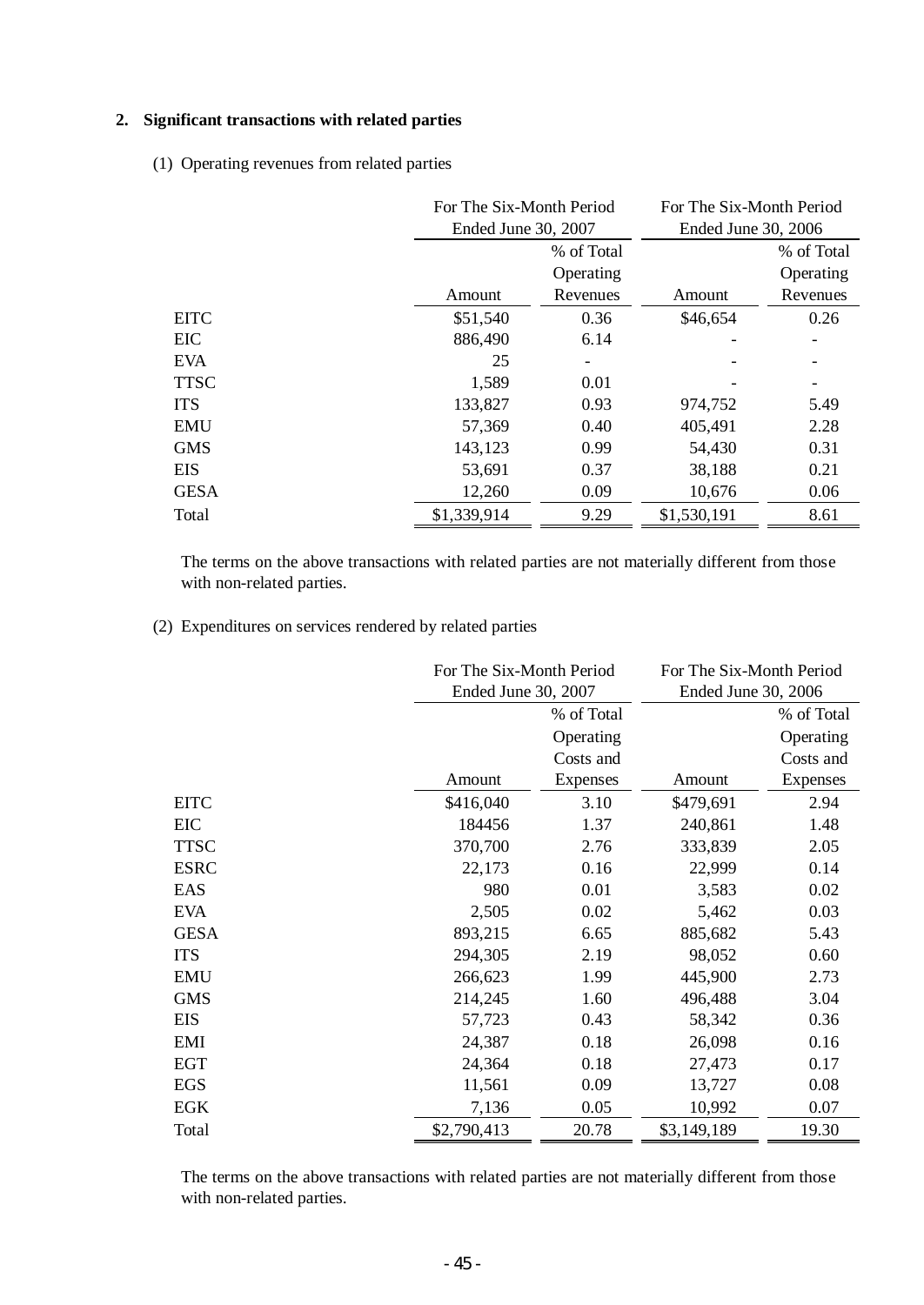#### (3) Asset transactions

a. Acquisitions of property, plant and equipment

|                   | Items                     | June 30, 2007 | June 30, 2006 |
|-------------------|---------------------------|---------------|---------------|
| <b>EITC</b>       | Ships and equipments-CRWN | \$ -          | \$409,986     |
| $\prime$          | Ships and equipments-CHRT |               | 397,589       |
| $^{\prime\prime}$ | Ships and equipments-CNCT |               | 423,852       |
| $\prime$          | Ships and equipments-CRNA |               | 412,643       |
| $^{\prime\prime}$ | Ships and equipments-CNCD |               | 415,047       |
| <b>ESRC</b>       | Office equipment          |               | 620           |
| Total             |                           | S             | \$2,059,737   |

- (a) In order to coordinate adjustments for routes and fleet of ships, the Company's Board of Directors resolved to acquire the Uni-Crown, the Uni-Chart, the Uni-Concert, the Uni-Corona, and the Uni-Concord from related party-EITC, at a total price of USD63,800 thousand. As of December 31, 2006, the ships were delivered and payments were made in full.
- (b) The EITC is accounted for under the equity method. According to the regulation, unrealized gain from the above acquisition is eliminated proportionately to the percentage of shareholding. As of June 30, 2007, the unrealized gain amounted to \$205,861 and was recorded as deduction in long-term investment.
- b. Sales of property, plant and equipment

|                   |                           | For The Six-Month Period |                          | For The Six-Month Period |           |
|-------------------|---------------------------|--------------------------|--------------------------|--------------------------|-----------|
|                   |                           | Ended June 30, 2007      |                          | Ended June 30, 2006      |           |
|                   |                           |                          | Gain on                  |                          | Gain on   |
|                   | Items                     | Price                    | disposal                 | Price                    | disposal  |
| <b>GMS</b>        | Ships and equipments-GRTH | $\frac{1}{2}$            | $\mathbb{S}^-$           | \$261,480                | \$233,980 |
| $^{\prime\prime}$ | Ships and equipments-GNTL | $\overline{\phantom{a}}$ | -                        | 228,207                  | 209,621   |
| $\prime$          | Ships and equipments-GRDN | $\overline{\phantom{a}}$ | $\overline{\phantom{0}}$ | 228,382                  | 212,207   |
| <b>ESRC</b>       | Office equipment          | 48                       | 2                        |                          |           |
| Total             |                           | \$48                     | \$2                      | \$718,069                | \$655,808 |
|                   |                           |                          |                          |                          |           |

- (a) In order to coordinate adjustments for routes and fleet of ships, on March 1, 2006, the Company's board of directors resolved to sell the Ever-Growth, the Ever-Gentle, the Ever-Garden, the Ever-Gifted, and the Ever-Govern to indirect subsidiary-Greencompass Marine S.A. for a total price of USD 37,000 thousand. The GRTH, the GNTL, the GRDN, the GIFT, and the GOVN were delivered and full payments were received as of December 31, 2006.
- (b) The Company has effective control over GMS which is accounted for under the equity method. According to the regulation, all unrealized gain from the transaction is eliminated. As of June 30, 2007, the unrealized gain of \$994,579 was recorded as other liabilities-deferred debts.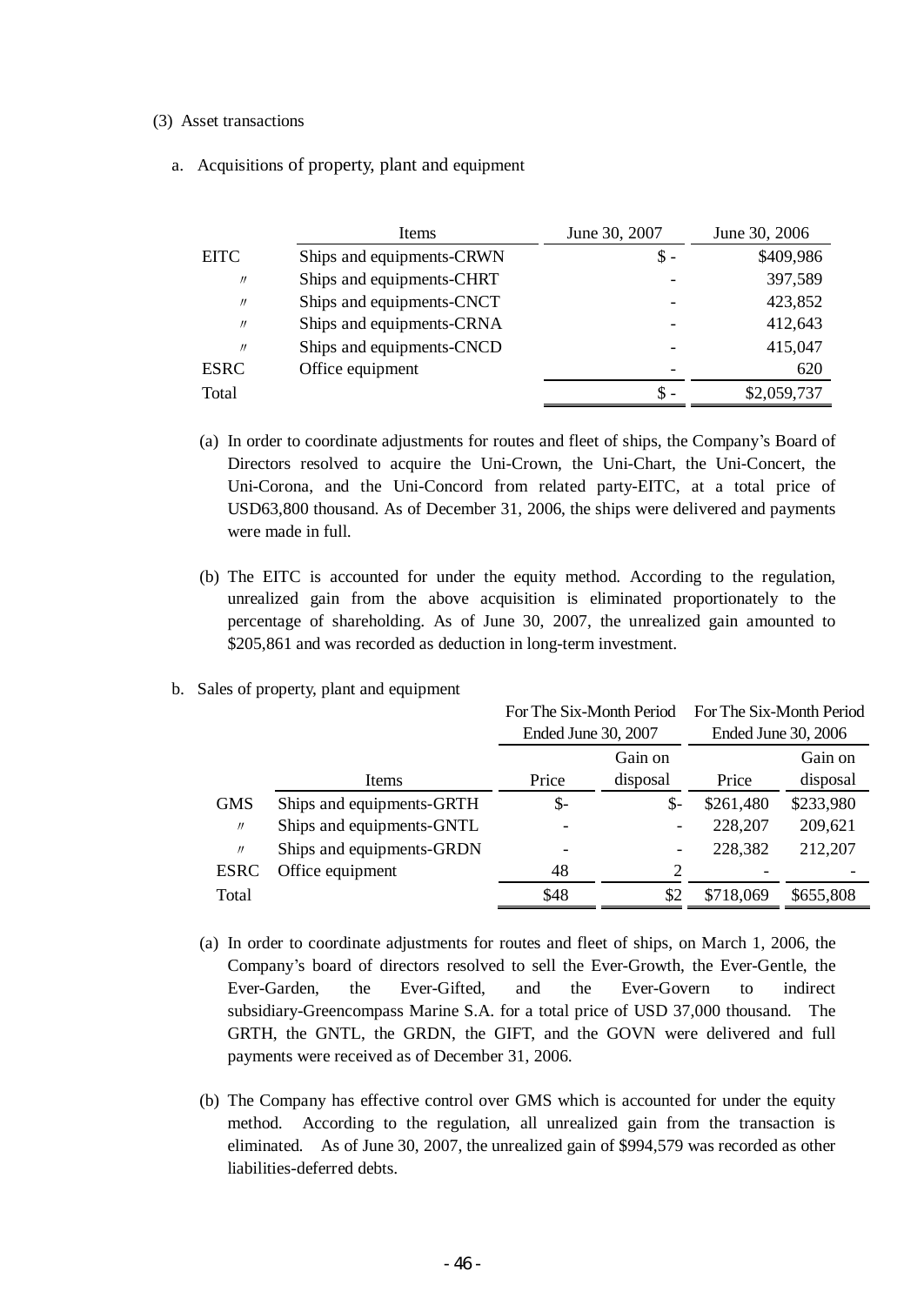### (4) Leases

a. Rental income (recorded as non-operating income) generated from the operating premises and parking lots leased to the related parties are as follows:

|                |                       |          | For The Six-Month Period For The Six-Month Period |          |                     |
|----------------|-----------------------|----------|---------------------------------------------------|----------|---------------------|
|                |                       |          | Ended June 30, 2007                               |          | Ended June 30, 2006 |
|                |                       |          | % of Total                                        |          | % of Total          |
|                |                       |          | Rental                                            |          | Rental              |
|                | <b>Lease Property</b> | Amount   | Income                                            | Amount   | Income              |
| <b>EIC</b>     | Office buildings      | \$36,205 | 94.71                                             | \$30,169 | 95.97               |
| $\prime\prime$ | Transportation        | 842      | 2.20                                              |          |                     |
|                | equipment             |          |                                                   |          |                     |
| <b>EVA</b>     | Parking lots          | 144      | 0.38                                              | 144      | 0.46                |
| <b>ESRC</b>    | Parking lots          | 48       | 0.12                                              | 144      | 0.46                |
| Total          |                       | \$37,239 | 97.41                                             | \$30,457 | 96.89               |

b. Rent expenses (recorded as general and administrative expenses) incurred for operating premises and parking lots leased from the related parties are as follows:

|             |                    |          | For The Six-Month Period For The Six-Month Period |          |                     |
|-------------|--------------------|----------|---------------------------------------------------|----------|---------------------|
|             |                    |          | Ended June 30, 2007                               |          | Ended June 30, 2006 |
|             |                    |          | % of Total                                        |          | % of Total          |
|             |                    |          | Rental                                            |          | Rental              |
|             | Leasehold Property | Amount   | Expenses                                          | Amount   | <b>Expenses</b>     |
| EIC         | Office buildings   | \$18,378 | 95.20                                             | \$18,478 | 93.06               |
| <b>EITC</b> | Office building    | 608      | 3.15                                              | 677      | 3.41                |
| <b>EVA</b>  | Parking lots       | 314      | 1.62                                              | 685      | 3.45                |
| Total       |                    | \$19,299 | 99.97                                             | \$19,840 | 99.92               |

c. Rent expenses incurred for the vessels and slot leased from the related parties are recorded under direct operating costs. Details are set forth below:

|             | For The Six-Month Period<br>Ended June 30, 2007 |                      |             | For The Six-Month Period<br>Ended June 30, 2006 |
|-------------|-------------------------------------------------|----------------------|-------------|-------------------------------------------------|
|             |                                                 | % of Total           |             | % of Total                                      |
|             |                                                 | <b>Vessel Rental</b> |             | <b>Vessel Rental</b>                            |
|             | Amount                                          | Expenses             | Amount      | <b>Expenses</b>                                 |
| <b>ITS</b>  | \$255,211                                       | 9.68                 | \$21,446    | 0.70                                            |
| <b>HML</b>  | 266,455                                         | 10.11                | 37,925      | 1.25                                            |
| <b>GMS</b>  | 245,564                                         | 9.31                 | 505,348     | 16.63                                           |
| <b>EIS</b>  | 57,774                                          | 2.19                 | 58,346      | 1.92                                            |
| <b>GESA</b> | 895,405                                         | 33.96                | 890,756     | 29.31                                           |
| <b>EITC</b> | 315,499                                         | 11.97                | 390,632     | 12.85                                           |
| Total       | \$2,035,908                                     | 77.22                | \$1,904,453 | 62.66                                           |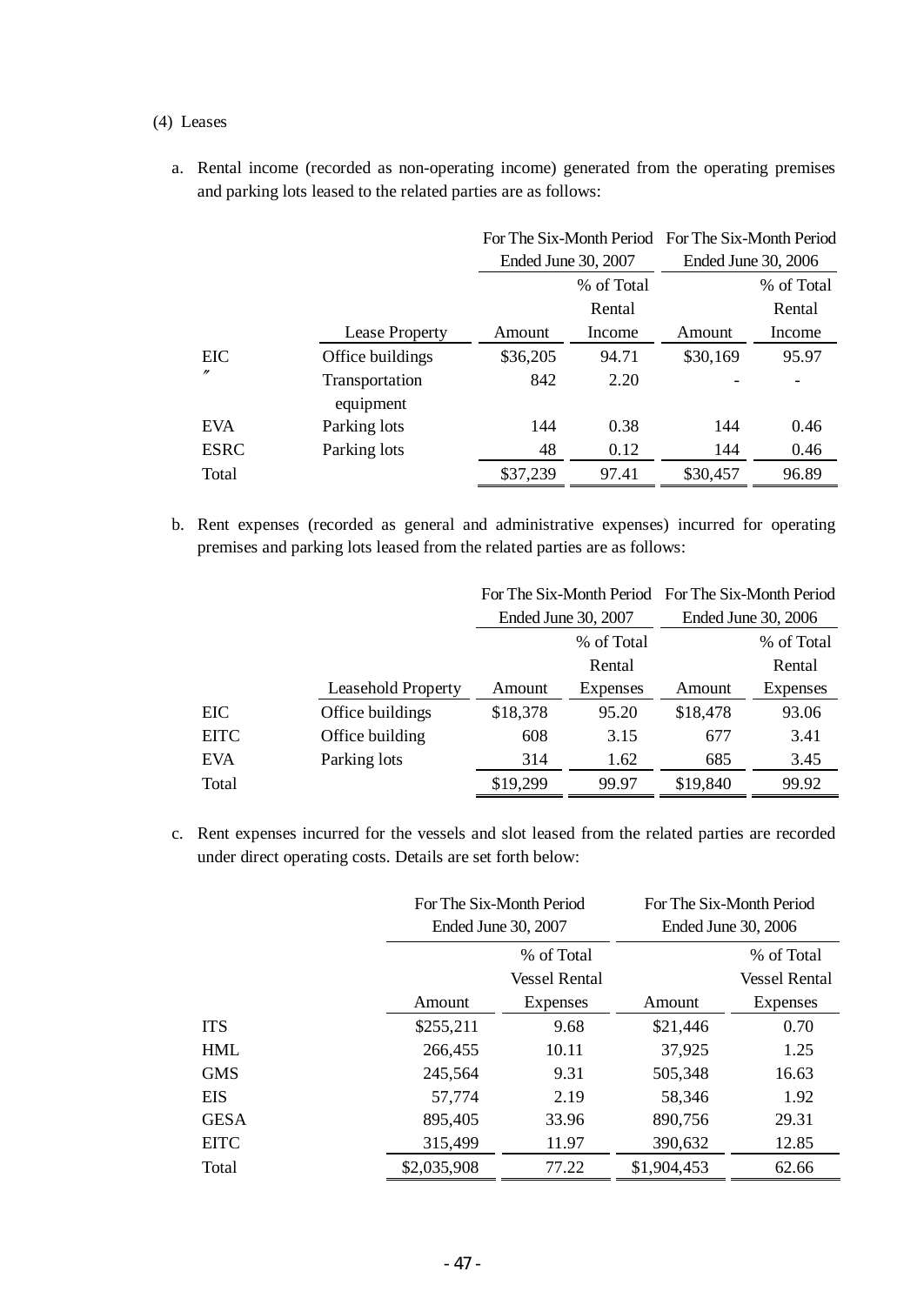(5) Receivables from and payables to related parties

The receivables from and payables to related parties bear no interest, and are set forth as follows:

| % of Account<br>% of Account<br><b>Balance</b><br><b>Balance</b><br>Amount<br>Amount<br><b>Accounts receivable</b><br><b>EIC</b><br>\$73,157<br>7.61<br>\$92,175<br>4.64<br><b>ITS</b><br>27,567<br>2.85<br>212,229<br>10.69<br><b>EITC</b><br>24,827<br>24,480<br>1.23<br>2.56<br><b>GMS</b><br>2.05<br>19,816<br>10,392<br>0.52<br><b>EIS</b><br>7,230<br>0.36<br>0.75<br>7,111<br><b>EMU</b><br>4,676<br>0.48<br>87,722<br>4.42<br><b>GESA</b><br>0.10<br>1,956<br>16.30<br>\$436,065<br>Total<br>\$157,273<br>21.96<br>Other receivables<br>$\mathcal{S}$ -<br><b>EIS</b><br>\$466,627<br>32.33<br><b>EITC</b><br>381,664<br>26.44<br>387,080<br>38.26<br>EIC<br>17,818<br>164,575<br>1.23<br>16.27<br><b>CYD</b><br>7,200<br>0.50<br><b>ITS</b><br>6,465<br>0.45<br>1,487<br>0.10<br>0.21<br><b>CCT</b><br>2,102<br><b>ECTT</b><br>432<br>0.03<br><b>TTSC</b><br>270<br>0.02<br>439<br>0.04<br>150,206<br><b>EVA</b><br>33<br>14.85<br>200<br>0.01<br>Other<br>208<br>0.02<br>Total<br>\$882,196<br>61.11<br>\$704,610<br>69.65<br><b>Accounts payable</b><br><b>EITC</b><br>\$9,815<br>\$11,222<br>0.46<br>0.27<br><b>TTSC</b><br>40,885<br>1.67<br>48,656<br>1.34<br>EIC<br>13,659<br>1,940<br>0.05<br>0.56<br><b>ESRC</b><br>3,884<br>0.16<br>0.04<br>1,454<br>1,222<br>EVA<br>225<br>0.01<br>0.03<br><b>ITS</b><br>365,181<br>20,455<br>0.56<br>14.89<br><b>GMS</b><br>4,180<br>0.17<br>46,514<br>767,872<br><b>EMU</b><br>1.89<br>21.13<br><b>EIS</b><br>184,484<br>63,948<br>2.61<br>5.08<br>Others<br>259<br>0.01<br>540<br>0.01<br>Total<br>\$549,957<br>22.43<br>\$1,036,438<br>28.51<br>Accrued expenses<br>$\mathcal{S}$ -<br>0.46<br><b>EIC</b><br>\$14,005<br>Other payables |             | June 30, 2007   |  | June 30, 2006 |       |  |
|------------------------------------------------------------------------------------------------------------------------------------------------------------------------------------------------------------------------------------------------------------------------------------------------------------------------------------------------------------------------------------------------------------------------------------------------------------------------------------------------------------------------------------------------------------------------------------------------------------------------------------------------------------------------------------------------------------------------------------------------------------------------------------------------------------------------------------------------------------------------------------------------------------------------------------------------------------------------------------------------------------------------------------------------------------------------------------------------------------------------------------------------------------------------------------------------------------------------------------------------------------------------------------------------------------------------------------------------------------------------------------------------------------------------------------------------------------------------------------------------------------------------------------------------------------------------------------------------------------------------------------------------------------------------------------------------|-------------|-----------------|--|---------------|-------|--|
|                                                                                                                                                                                                                                                                                                                                                                                                                                                                                                                                                                                                                                                                                                                                                                                                                                                                                                                                                                                                                                                                                                                                                                                                                                                                                                                                                                                                                                                                                                                                                                                                                                                                                                |             |                 |  |               |       |  |
|                                                                                                                                                                                                                                                                                                                                                                                                                                                                                                                                                                                                                                                                                                                                                                                                                                                                                                                                                                                                                                                                                                                                                                                                                                                                                                                                                                                                                                                                                                                                                                                                                                                                                                |             |                 |  |               |       |  |
|                                                                                                                                                                                                                                                                                                                                                                                                                                                                                                                                                                                                                                                                                                                                                                                                                                                                                                                                                                                                                                                                                                                                                                                                                                                                                                                                                                                                                                                                                                                                                                                                                                                                                                |             |                 |  |               |       |  |
|                                                                                                                                                                                                                                                                                                                                                                                                                                                                                                                                                                                                                                                                                                                                                                                                                                                                                                                                                                                                                                                                                                                                                                                                                                                                                                                                                                                                                                                                                                                                                                                                                                                                                                |             |                 |  |               |       |  |
|                                                                                                                                                                                                                                                                                                                                                                                                                                                                                                                                                                                                                                                                                                                                                                                                                                                                                                                                                                                                                                                                                                                                                                                                                                                                                                                                                                                                                                                                                                                                                                                                                                                                                                |             |                 |  |               |       |  |
|                                                                                                                                                                                                                                                                                                                                                                                                                                                                                                                                                                                                                                                                                                                                                                                                                                                                                                                                                                                                                                                                                                                                                                                                                                                                                                                                                                                                                                                                                                                                                                                                                                                                                                |             |                 |  |               |       |  |
|                                                                                                                                                                                                                                                                                                                                                                                                                                                                                                                                                                                                                                                                                                                                                                                                                                                                                                                                                                                                                                                                                                                                                                                                                                                                                                                                                                                                                                                                                                                                                                                                                                                                                                |             |                 |  |               |       |  |
|                                                                                                                                                                                                                                                                                                                                                                                                                                                                                                                                                                                                                                                                                                                                                                                                                                                                                                                                                                                                                                                                                                                                                                                                                                                                                                                                                                                                                                                                                                                                                                                                                                                                                                |             |                 |  |               |       |  |
|                                                                                                                                                                                                                                                                                                                                                                                                                                                                                                                                                                                                                                                                                                                                                                                                                                                                                                                                                                                                                                                                                                                                                                                                                                                                                                                                                                                                                                                                                                                                                                                                                                                                                                |             |                 |  |               |       |  |
|                                                                                                                                                                                                                                                                                                                                                                                                                                                                                                                                                                                                                                                                                                                                                                                                                                                                                                                                                                                                                                                                                                                                                                                                                                                                                                                                                                                                                                                                                                                                                                                                                                                                                                |             |                 |  |               |       |  |
|                                                                                                                                                                                                                                                                                                                                                                                                                                                                                                                                                                                                                                                                                                                                                                                                                                                                                                                                                                                                                                                                                                                                                                                                                                                                                                                                                                                                                                                                                                                                                                                                                                                                                                |             |                 |  |               |       |  |
|                                                                                                                                                                                                                                                                                                                                                                                                                                                                                                                                                                                                                                                                                                                                                                                                                                                                                                                                                                                                                                                                                                                                                                                                                                                                                                                                                                                                                                                                                                                                                                                                                                                                                                |             |                 |  |               |       |  |
|                                                                                                                                                                                                                                                                                                                                                                                                                                                                                                                                                                                                                                                                                                                                                                                                                                                                                                                                                                                                                                                                                                                                                                                                                                                                                                                                                                                                                                                                                                                                                                                                                                                                                                |             |                 |  |               |       |  |
|                                                                                                                                                                                                                                                                                                                                                                                                                                                                                                                                                                                                                                                                                                                                                                                                                                                                                                                                                                                                                                                                                                                                                                                                                                                                                                                                                                                                                                                                                                                                                                                                                                                                                                |             |                 |  |               |       |  |
|                                                                                                                                                                                                                                                                                                                                                                                                                                                                                                                                                                                                                                                                                                                                                                                                                                                                                                                                                                                                                                                                                                                                                                                                                                                                                                                                                                                                                                                                                                                                                                                                                                                                                                |             |                 |  |               |       |  |
|                                                                                                                                                                                                                                                                                                                                                                                                                                                                                                                                                                                                                                                                                                                                                                                                                                                                                                                                                                                                                                                                                                                                                                                                                                                                                                                                                                                                                                                                                                                                                                                                                                                                                                |             |                 |  |               |       |  |
|                                                                                                                                                                                                                                                                                                                                                                                                                                                                                                                                                                                                                                                                                                                                                                                                                                                                                                                                                                                                                                                                                                                                                                                                                                                                                                                                                                                                                                                                                                                                                                                                                                                                                                |             |                 |  |               |       |  |
|                                                                                                                                                                                                                                                                                                                                                                                                                                                                                                                                                                                                                                                                                                                                                                                                                                                                                                                                                                                                                                                                                                                                                                                                                                                                                                                                                                                                                                                                                                                                                                                                                                                                                                |             |                 |  |               |       |  |
|                                                                                                                                                                                                                                                                                                                                                                                                                                                                                                                                                                                                                                                                                                                                                                                                                                                                                                                                                                                                                                                                                                                                                                                                                                                                                                                                                                                                                                                                                                                                                                                                                                                                                                |             |                 |  |               |       |  |
|                                                                                                                                                                                                                                                                                                                                                                                                                                                                                                                                                                                                                                                                                                                                                                                                                                                                                                                                                                                                                                                                                                                                                                                                                                                                                                                                                                                                                                                                                                                                                                                                                                                                                                |             |                 |  |               |       |  |
|                                                                                                                                                                                                                                                                                                                                                                                                                                                                                                                                                                                                                                                                                                                                                                                                                                                                                                                                                                                                                                                                                                                                                                                                                                                                                                                                                                                                                                                                                                                                                                                                                                                                                                |             |                 |  |               |       |  |
|                                                                                                                                                                                                                                                                                                                                                                                                                                                                                                                                                                                                                                                                                                                                                                                                                                                                                                                                                                                                                                                                                                                                                                                                                                                                                                                                                                                                                                                                                                                                                                                                                                                                                                |             |                 |  |               |       |  |
|                                                                                                                                                                                                                                                                                                                                                                                                                                                                                                                                                                                                                                                                                                                                                                                                                                                                                                                                                                                                                                                                                                                                                                                                                                                                                                                                                                                                                                                                                                                                                                                                                                                                                                |             |                 |  |               |       |  |
|                                                                                                                                                                                                                                                                                                                                                                                                                                                                                                                                                                                                                                                                                                                                                                                                                                                                                                                                                                                                                                                                                                                                                                                                                                                                                                                                                                                                                                                                                                                                                                                                                                                                                                |             |                 |  |               |       |  |
|                                                                                                                                                                                                                                                                                                                                                                                                                                                                                                                                                                                                                                                                                                                                                                                                                                                                                                                                                                                                                                                                                                                                                                                                                                                                                                                                                                                                                                                                                                                                                                                                                                                                                                |             |                 |  |               |       |  |
|                                                                                                                                                                                                                                                                                                                                                                                                                                                                                                                                                                                                                                                                                                                                                                                                                                                                                                                                                                                                                                                                                                                                                                                                                                                                                                                                                                                                                                                                                                                                                                                                                                                                                                |             |                 |  |               |       |  |
|                                                                                                                                                                                                                                                                                                                                                                                                                                                                                                                                                                                                                                                                                                                                                                                                                                                                                                                                                                                                                                                                                                                                                                                                                                                                                                                                                                                                                                                                                                                                                                                                                                                                                                |             |                 |  |               |       |  |
|                                                                                                                                                                                                                                                                                                                                                                                                                                                                                                                                                                                                                                                                                                                                                                                                                                                                                                                                                                                                                                                                                                                                                                                                                                                                                                                                                                                                                                                                                                                                                                                                                                                                                                |             |                 |  |               |       |  |
|                                                                                                                                                                                                                                                                                                                                                                                                                                                                                                                                                                                                                                                                                                                                                                                                                                                                                                                                                                                                                                                                                                                                                                                                                                                                                                                                                                                                                                                                                                                                                                                                                                                                                                |             |                 |  |               |       |  |
|                                                                                                                                                                                                                                                                                                                                                                                                                                                                                                                                                                                                                                                                                                                                                                                                                                                                                                                                                                                                                                                                                                                                                                                                                                                                                                                                                                                                                                                                                                                                                                                                                                                                                                |             |                 |  |               |       |  |
|                                                                                                                                                                                                                                                                                                                                                                                                                                                                                                                                                                                                                                                                                                                                                                                                                                                                                                                                                                                                                                                                                                                                                                                                                                                                                                                                                                                                                                                                                                                                                                                                                                                                                                |             |                 |  |               |       |  |
|                                                                                                                                                                                                                                                                                                                                                                                                                                                                                                                                                                                                                                                                                                                                                                                                                                                                                                                                                                                                                                                                                                                                                                                                                                                                                                                                                                                                                                                                                                                                                                                                                                                                                                |             |                 |  |               |       |  |
|                                                                                                                                                                                                                                                                                                                                                                                                                                                                                                                                                                                                                                                                                                                                                                                                                                                                                                                                                                                                                                                                                                                                                                                                                                                                                                                                                                                                                                                                                                                                                                                                                                                                                                |             |                 |  |               |       |  |
|                                                                                                                                                                                                                                                                                                                                                                                                                                                                                                                                                                                                                                                                                                                                                                                                                                                                                                                                                                                                                                                                                                                                                                                                                                                                                                                                                                                                                                                                                                                                                                                                                                                                                                |             |                 |  |               |       |  |
|                                                                                                                                                                                                                                                                                                                                                                                                                                                                                                                                                                                                                                                                                                                                                                                                                                                                                                                                                                                                                                                                                                                                                                                                                                                                                                                                                                                                                                                                                                                                                                                                                                                                                                |             |                 |  |               |       |  |
|                                                                                                                                                                                                                                                                                                                                                                                                                                                                                                                                                                                                                                                                                                                                                                                                                                                                                                                                                                                                                                                                                                                                                                                                                                                                                                                                                                                                                                                                                                                                                                                                                                                                                                |             |                 |  |               |       |  |
|                                                                                                                                                                                                                                                                                                                                                                                                                                                                                                                                                                                                                                                                                                                                                                                                                                                                                                                                                                                                                                                                                                                                                                                                                                                                                                                                                                                                                                                                                                                                                                                                                                                                                                |             |                 |  |               |       |  |
|                                                                                                                                                                                                                                                                                                                                                                                                                                                                                                                                                                                                                                                                                                                                                                                                                                                                                                                                                                                                                                                                                                                                                                                                                                                                                                                                                                                                                                                                                                                                                                                                                                                                                                |             |                 |  |               |       |  |
|                                                                                                                                                                                                                                                                                                                                                                                                                                                                                                                                                                                                                                                                                                                                                                                                                                                                                                                                                                                                                                                                                                                                                                                                                                                                                                                                                                                                                                                                                                                                                                                                                                                                                                |             |                 |  |               |       |  |
|                                                                                                                                                                                                                                                                                                                                                                                                                                                                                                                                                                                                                                                                                                                                                                                                                                                                                                                                                                                                                                                                                                                                                                                                                                                                                                                                                                                                                                                                                                                                                                                                                                                                                                | <b>EITC</b> | $\mathcal{S}$ - |  | \$1,251,542   | 19.56 |  |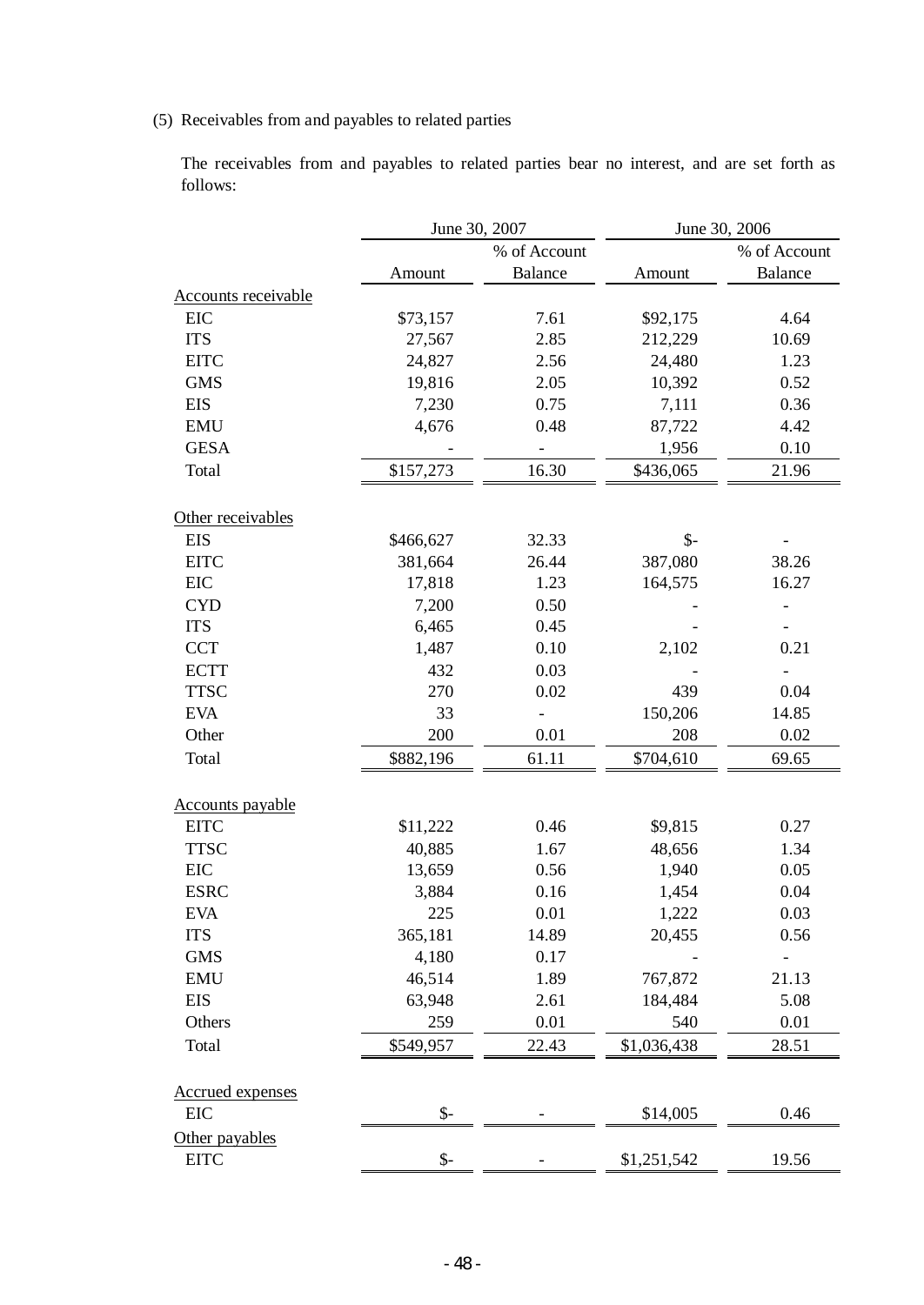## **3. Endorsements and guarantees for related parties**

|                |            | June 30, 2007 |            | June 30, 2006 |
|----------------|------------|---------------|------------|---------------|
| <b>GMS</b>     | <b>USD</b> | 838,806       | <b>USD</b> | 206,932       |
| Peony          | <b>USD</b> | 212,600       | <b>USD</b> |               |
| <b>TCT</b>     | <b>USD</b> | 77,981        | <b>EUR</b> | 48,479        |
| <b>EMU</b>     | <b>USD</b> | 605,719       | <b>USD</b> | 517,347       |
| <b>CCT</b>     | <b>USD</b> | 53,000        | <b>USD</b> | 16,518        |
| Whitney        | <b>USD</b> | 12,000        | <b>USD</b> | 7,848         |
| <b>Hemlock</b> | <b>USD</b> |               | <b>USD</b> | 41,278        |
| <b>ITS</b>     | <b>USD</b> | 10,000        | <b>USD</b> |               |

Endorsements and guarantees issued by the Company for its related parties are as follows: (expressed in thousand dollars)

## **4. Significant contracts with related parties**

- (1) The Company has entered into an agreement with EIC for various consulting services on business management, computer information, and shipping affairs. Except for payments made on behalf of the Company which are charged on actual amounts, the remaining fees are charged on an hourly basis or by cost plus method. The contract took effect on July 1, 1996 and continues to be in effect unless terminated.
- (2) The Company has entered into an agency agreement with EIC. Under the agreement, EIC acts as the Company's agent for cargo forwarding and freight collection since 2002. As of June 30, 2007 and 2006, the amount receivable under the agency agreement was \$73,157 and \$92,175, respectively.
- (3) The Company has entered into an agreement with ESRC. Under the agreement, ESRC shall provide security service in the Taipei office, Kaohsiung office, and container yards. The service fees for Taipei office, Kaohsiung office and container yards were \$940 and \$1,614 for the six-month periods ended June 30, 2007 and 2006, respectively. The fees are paid monthly. For long-term contracts, please refer to Note G.
- (4) The Company has entered into agency agreements with its related parties to manage petty cash required by their vessels, and payments of native crew salaries and insurance premiums in Taiwan. The transactions are recorded under "agency reciprocal accounts". As of June 30, 2007 and 2006, the debit balances of the accounts are as follows:

|             | June 30, 2007 | June 30, 2006 |
|-------------|---------------|---------------|
| <b>EIS</b>  | \$10,721      | \$8,175       |
| <b>GMS</b>  | 15,367        | 12,274        |
| <b>GESA</b> | 5,158         | 3,945         |
| <b>EMU</b>  | 5,527         | 4,854         |
| Total       | \$36,773      | \$29,248      |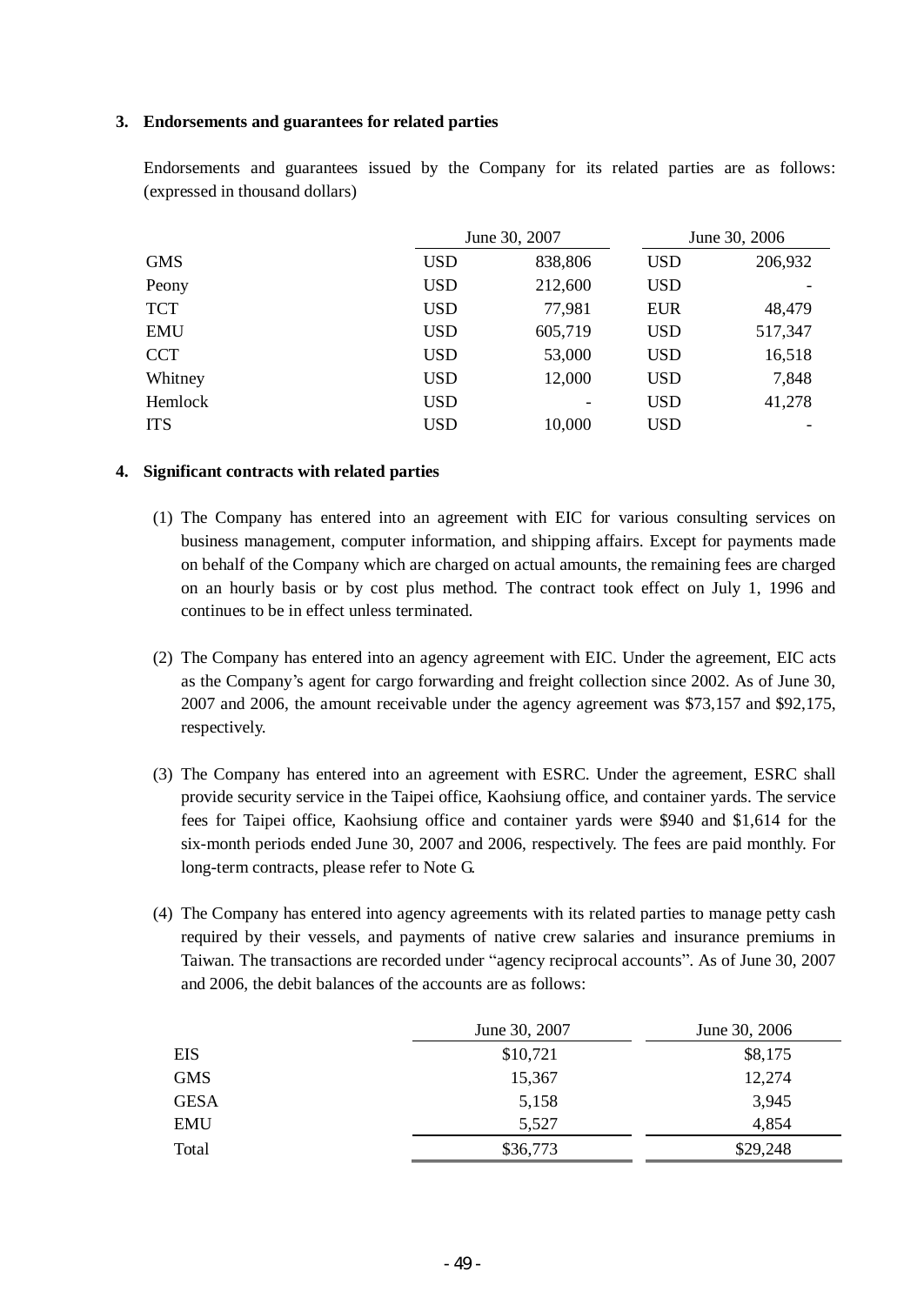(5) The Company has entered into agency agreements with its related parties, whereby the related parties act as the Company's overseas agents to deal with the port formalities related to foreign ports, such as arrival and departure of the Company's ships, cargo stevedoring and forwarding, freight collection and payment of expenses incurred in foreign ports. The transactions are recorded under "agency accounts". As of June 30, 2007 and 2006, the balances of the accounts are as follows:

|             | June 30, 2007 | June 30, 2006 |
|-------------|---------------|---------------|
| <b>GMS</b>  | \$877,558     | \$492,546     |
| EIC         | 4,348         | 91,264        |
| <b>GESA</b> | 18,215        |               |
| <b>ITS</b>  | 1,383,581     | 1,305,157     |
| EMI         | 17,547        | 38,527        |
| EGT         | 51,319        | 49,618        |
| EGI         | 68,259        |               |
| <b>EGS</b>  |               | 1,312         |
| Total       | \$2,420,827   | \$1,978,154   |

a. Debit balances of agency accounts

b. Credit balances of agency accounts

|             | June 30, 2007 | June 30, 2006 |
|-------------|---------------|---------------|
| EIS         | \$549,254     | \$293,334     |
| <b>GESA</b> |               | 31,790        |
| <b>EMU</b>  | 74,611        | 76,600        |
| <b>EGS</b>  | 6,972         |               |
| EGK         | 10,270        |               |
| EGI         |               | 42,863        |
| Total       | \$641,107     | \$444,587     |

(6) The Company has been commissioned by its related parties to manage their vessel affairs. The management fees are charged monthly and are recorded as operating revenues. Details of the management fees recognized for the six-month periods ended June 30, 2007 and 2006 are as follows:

|             | For The Six-Month Period | For The Six-Month Period |
|-------------|--------------------------|--------------------------|
|             | Ended June 30, 2007      | Ended June 30, 2006      |
| <b>EITC</b> | \$47,406                 | \$46,654                 |
| <b>EIS</b>  | 53,691                   | 38,188                   |
| <b>GMS</b>  | 65,847                   | 54,430                   |
| <b>ITS</b>  | 639                      |                          |
| <b>EMU</b>  | 34,604                   | 24,846                   |
| <b>GESA</b> | 12,260                   | 10,676                   |
| Total       | \$214,447                | \$174,794                |

(7) Please refer to Note G for details of the agreements entered into by the Company with EITC, GESA, GMS, ITS and EIS relating to the long-term leases of ships.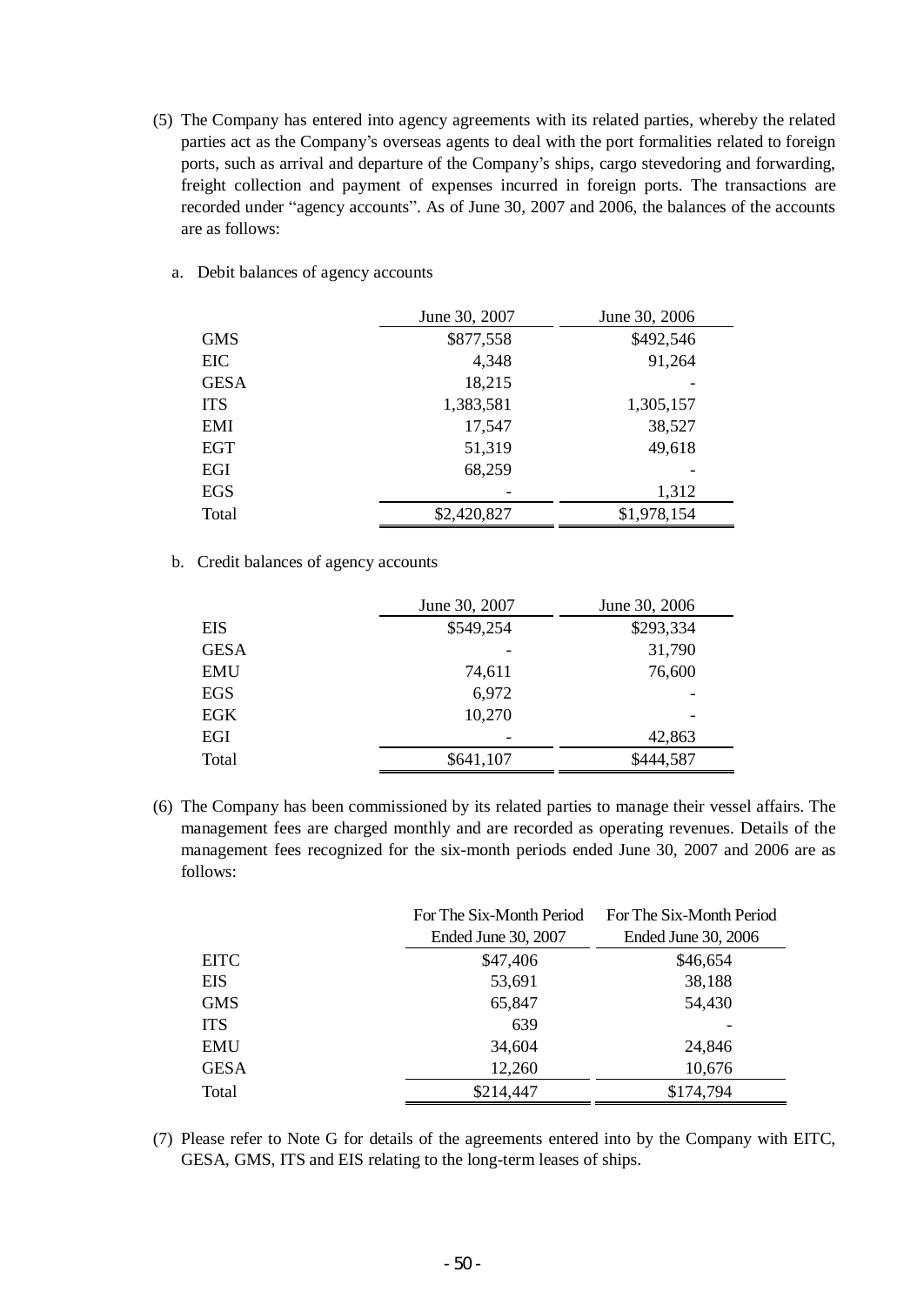# **F. PLEDGED ASSETS**

## **1. Restricted assets - current**

|                   |               | Carrying Value |                                  |                   |
|-------------------|---------------|----------------|----------------------------------|-------------------|
|                   | June 30, 2007 | June 30, 2006  | Pledgee                          | Purpose           |
| Time deposits     | \$130,000     | \$130,000      | Kaohsiung Harbor Bureau          | Performance       |
|                   |               |                |                                  | guarantee         |
| $^{\prime\prime}$ | 1,995         | 1,715          | Central Trust of China           | $^{\prime\prime}$ |
| $^{\prime\prime}$ | 1,220         | 1,050          | Military – Finance<br>Department | $^{\prime\prime}$ |
| $^{\prime\prime}$ | 600           | 600            | Kaohsiung Customs Bureau         | $^{\prime\prime}$ |
| $^{\prime\prime}$ | 559           | 50             | Directorate General of           | $^{\prime\prime}$ |
|                   |               |                | Customs                          |                   |
| Total             | \$134,374     | \$133,415      |                                  |                   |

## **2. Property, plant and equipment**

|                             | Carrying Value |               |                   |
|-----------------------------|----------------|---------------|-------------------|
|                             | June 30, 2007  | June 30, 2006 | Purpose           |
| Land                        | \$1,800,093    | \$1,800,093   | Long-term loans   |
| <b>Buildings</b>            | 929,853        | 955,577       | $^{\prime\prime}$ |
| Transportation<br>equipment | -              | 258,731       | $^{\prime\prime}$ |
| Total                       | \$2,729,946    | \$3,014,401   |                   |

# **G. COMMITMENTS AND CONTINGENT LIABILITIES**

1. Details of the stand-by letters of credit issued by the banks on behalf of the Company are as follows: (expressed in thousand dollars)

| . iuarantor            | June 30, 2007 |       | June 30, 2006 |
|------------------------|---------------|-------|---------------|
| <b>Bank of America</b> | JSD           | 5,000 | 5,000         |

2. Endorsements and guarantees issued by the Company are as follows: (expressed in thousand dollars)

| Companies receiving guarantees |            | June 30, 2007 |            | June 30, 2006 |
|--------------------------------|------------|---------------|------------|---------------|
| <b>GMS</b>                     | <b>USD</b> | 838,806       | <b>USD</b> | 206,932       |
| Peony                          | USD        | 212,600       | <b>USD</b> |               |
| <b>TCT</b>                     | USD        | 77,981        | <b>USD</b> | 48,479        |
| <b>EMU</b>                     | <b>USD</b> | 605,719       | <b>USD</b> | 517,347       |
| <b>CCT</b>                     | <b>USD</b> | 53,000        | <b>USD</b> | 16,518        |
| Whitney                        | <b>USD</b> | 12,000        | <b>USD</b> | 7,848         |
| <b>Hemlock</b>                 | USD        |               | <b>USD</b> | 41,278        |
| <b>ITS</b>                     | USD        | 10,000        | USD        |               |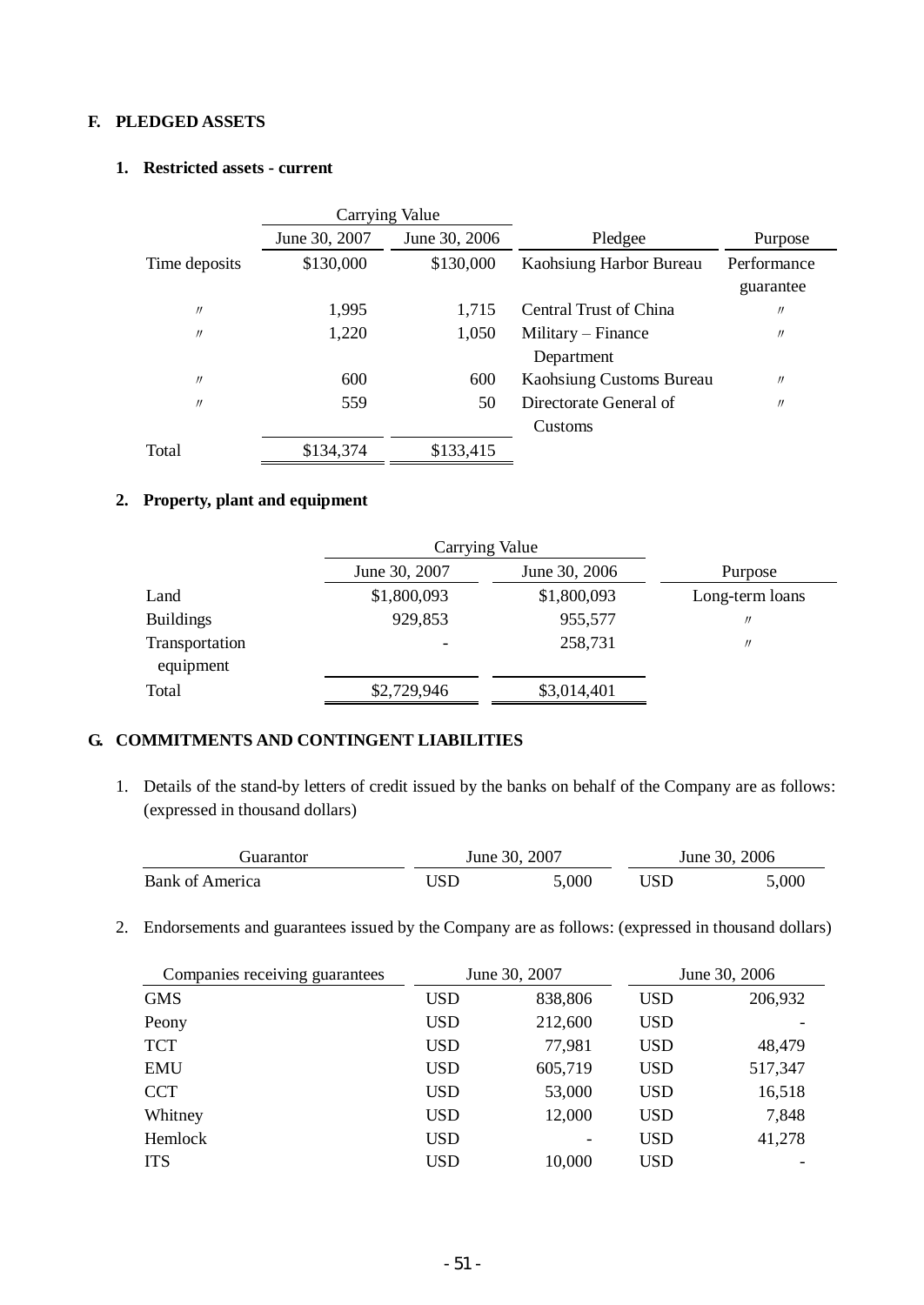- 3. A former stockholder of the Company sold some of its shares through issuance of global depository receipts (GDRs). The issuance of GDRs was approved by the SEC on June 19, 1996 as per Letter (85) Tai-Cai-Zheng (1) No. 35410. On August 2, 1996, the GDRs were approved by the UK governing authority to be listed on the London Stock Exchange and were issued in Asia, Europe and the US. The initial number of units issued was 5,449,592, representing 54,495,920 shares of the Company's common stock at \$50.50 (in dollars) per share, and the number of supplementary units issued was 817,438. In total, the number of units issued was 6,267,030, representing 62,670,300 shares of the Company's common stock at \$50.50 (in dollars) per share, and the GDRs issued amounted to USD115 million. Another 2,053,122 units, representing 20,531,279 shares of the Company's common stock, were issued during the period from 1997 to June 30, 2007. As of June 30, 2007, 7,798,710 units were redeemed and 521,442 units were outstanding, representing 5,214,479 shares of the Company's common stock.
- 4. As of June 30, 2007, the medium-term loan facilities granted by the financial institutions with the resolution from the Board of Directors to finance the Company's purchase of new containers and general working capital requirement was \$21,953,141 and the unutilized credits was \$15,713,641.
- 5. As of June 30, 2007, details of the loading and discharging equipment acquired to support the operations of the No. 4 and No. 5 Container terminal at Kaohsiung Harbor were as follows: (expressed in thousand dollars)

| Item     | <b>Contract Amount</b> |       | <b>Amount Paid</b> |       | <b>Amount Accrued</b> |       |
|----------|------------------------|-------|--------------------|-------|-----------------------|-------|
| Forklift | ISD                    | 773   | USD                | 412   | ISD                   | 361   |
| Freezer  | USD                    | 8.101 | USD                | 3.716 | USD                   | 4.385 |

6. As of June 30, 2007, the estimated amounts of rent payable in the following years under the long-term lease agreements entered into by the Company for the rental of ships and equipment are as follows:

|              | Amount                |
|--------------|-----------------------|
| Lessor       | (in thousand dollars) |
| <b>EITC</b>  | <b>USD</b><br>3,312   |
| <b>GESA</b>  | 178,138               |
| <b>GMS</b>   | 9,191                 |
| <b>ESI</b>   | 28,785                |
| <b>KSG</b>   | 1,003                 |
| <b>PMSA</b>  | 1,540                 |
| <b>OSIC</b>  | 1,540                 |
| <b>OMTC</b>  | 2,738                 |
| <b>HERM</b>  | 2,387                 |
| <b>PANAG</b> | 25,557                |
| <b>ELEPH</b> | 3,826                 |
| Total        | <b>USD 258,017</b>    |

- 7. As of June 30, 2007, the estimated amounts of security service in the following years under the long-term contract that the Company entered into with ESRC is \$48,409 thousand.
- 8. As of June 30, 2007 and 2006, the guaranteed notes issued by the Company for loans borrowed amounted to \$3,079,588 and \$7,256,408, respectively.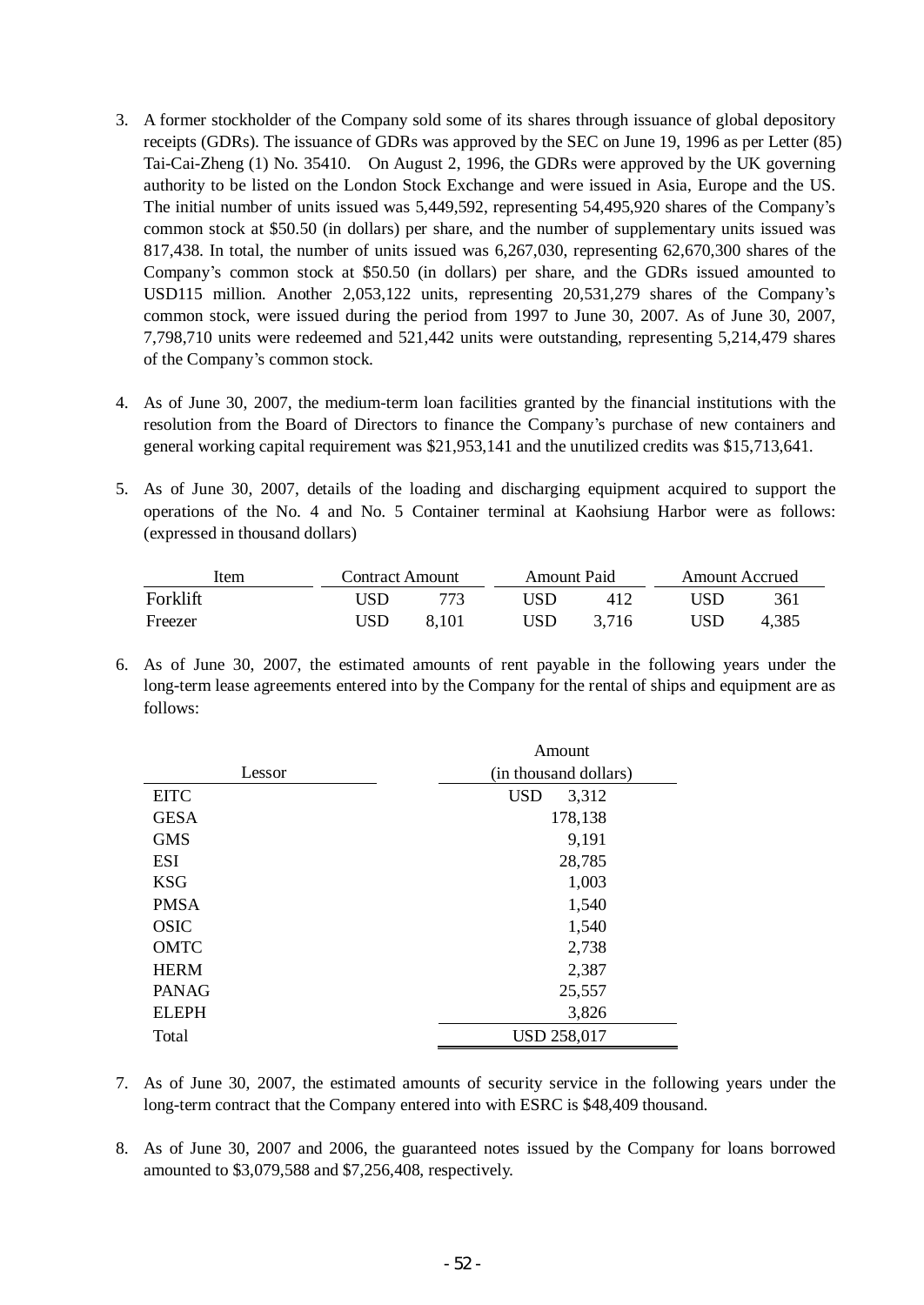# **H. SIGNIFICANT DISASTER LOSSES**

None.

# **I. SIGNIFICANT SUBSEQUENT EVENTS**

None.

# **J. OTHERS**

## 1. Fair-value information of financial instruments:

In thousand

|                                                               | June 30, 2007  |             | June 30, 2006  |             |
|---------------------------------------------------------------|----------------|-------------|----------------|-------------|
| Non-derivative financial instruments                          | Carrying value | Fair value  | Carrying value | Fair value  |
| Assets:                                                       |                |             |                |             |
| Cash and cash equivalents                                     | \$5,193,139    | \$5,193,139 | \$4,056,072    | \$4,056,072 |
| Notes and accounts receivable                                 | 2,157,055      | 2,157,055   | 2,937,921      | 2,937,921   |
| Financial assets at fair value through profit or loss         |                |             |                |             |
| Bonds investments                                             |                |             | 3,575          | 3,575       |
| <b>Equity securities</b>                                      | 70,308         | 70,308      | 79,446         | 79,446      |
| Beneficiary certificate                                       | 1,434,067      | 1,434,067   | 3,010,786      | 3,010,786   |
| Held-to-maturity financial assets-current                     |                |             | 25,455         | 25,455      |
| Other financial assets-current                                | 106,894        | 106,894     | 2,814          | 2,814       |
| Restricted assets-current                                     | 134,374        | 134,374     | 133,415        | 133,415     |
| Available-for-sale financial assets-non current               | 711,860        | 711,860     | 586,680        | 586,680     |
| Financial assets carried at cost-non current                  | 1,492,397      | 1,492,397   | 2,182,966      | 2,182,966   |
| Debt investments with no active market-non<br>current         | 11,726         | 11,726      | 12,709         | 12,709      |
| Long-term receivable including current portion                | 312,347        | 312,347     | 378,090        | 378,090     |
| Refundable deposit                                            | 36,791         | 36,791      | 39,531         | 39,531      |
| Liabilities:                                                  |                |             |                |             |
| Short-term debts                                              | 3,194,000      | 3,194,000   | 100,000        | 100,000     |
| Short-term bills payable                                      | 7,420,026      | 7,420,026   | 14,011,356     | 14,011,356  |
| Notes and accounts payable                                    | 4,485,488      | 4,485,488   | 8,624,162      | 8,624,162   |
| Corporate bonds payable<br>(including)<br>current<br>portion) |                |             |                |             |
| Long-term loans (including current portion)                   | 5,102,833      | 5,102,833   | 3,237,000      | 3,237,000   |
| Guarantee deposits received                                   | 285            | 285         | 125            | 125         |
| Derivative financial instruments                              |                |             |                |             |
| Assets:                                                       |                |             |                |             |
| Interest rate swap (IRS)                                      | 34,454         | 34,454      | 30,694         | 30,694      |
| Cross currency swap (CCS)                                     | 11,424         | 11,424      |                |             |
| Oil swap                                                      | 16,033         | 16,033      | 66,820         | 66,820      |
| Foreigner exchange option (FX Option)                         | 319            | 319         |                |             |
| Structural and equity-linked financial instruments            | 557,028        | 557,028     | 604,017        | 604,017     |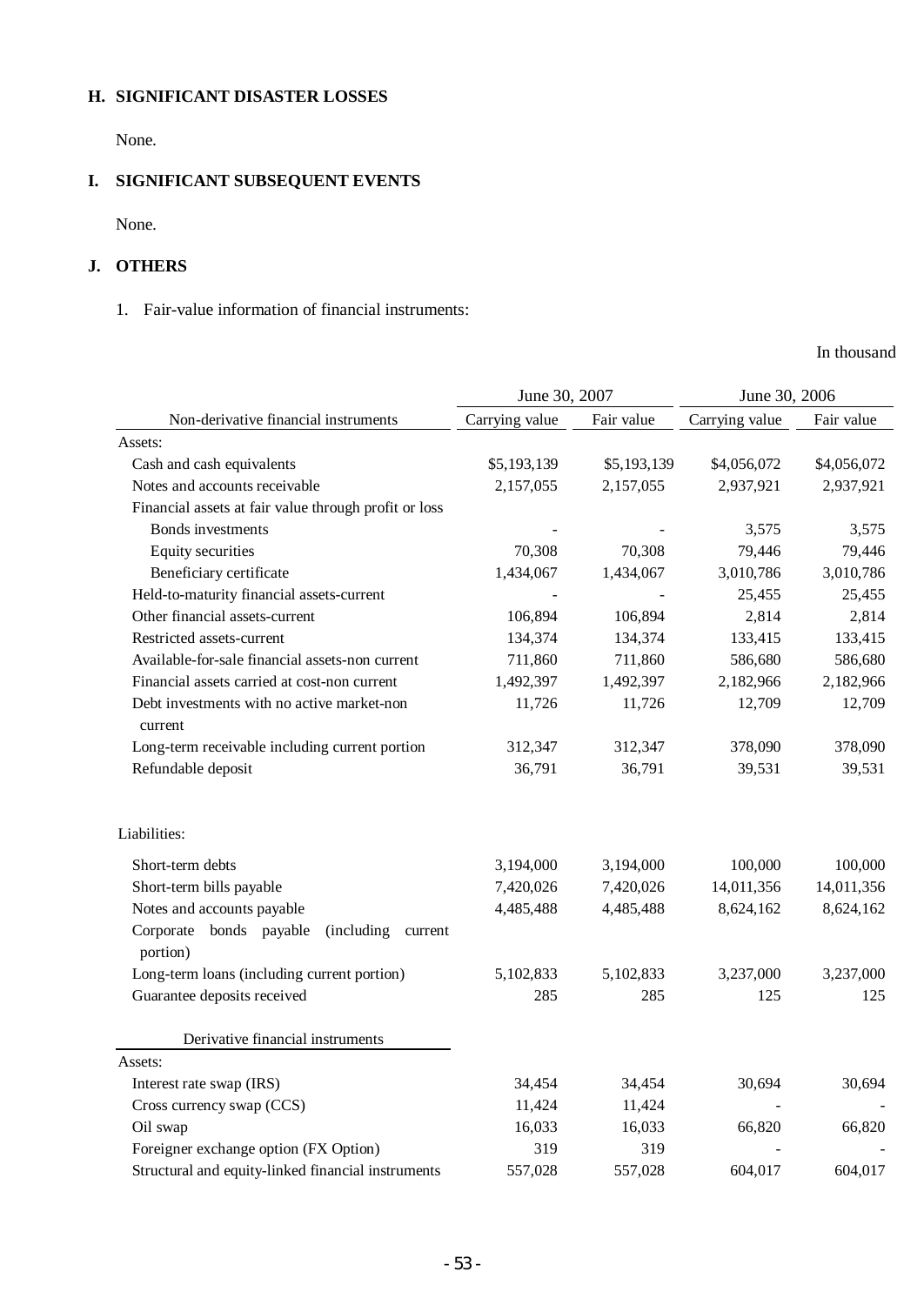| Derivative financial instruments      | June 30, 2007 |         | June 30, 2006 |        |
|---------------------------------------|---------------|---------|---------------|--------|
| Liabilities:                          |               |         |               |        |
| Interest rate swap (IRS)              | 23.966        | 23,966  | 63,168        | 63,168 |
| Cross currency swap (CCS)             | 166,248       | 166.248 | 24,073        | 24,073 |
| Foreigner exchange option (FX Option) | 139,840       | 139.840 | 44.862        | 44,862 |
| Oil swap                              | 102,167       | 102.167 | 11            | 11     |
| Convention right of stock             | 9.004         | 9.004   | 9.004         | 9.004  |

- 2. The following summarizes the methods and assumptions used in estimating the fair value of financial instruments:
	- a. The fair values of short-term financial instruments were determined using their carrying value because of the short maturities of these instruments. This method applies to cash and cash equivalents, notes and accounts receivable (payable), refundable deposits, other financial assets, restricted assets, short-term debts, short-term bills payable and guarantee deposits received.
	- b. For financial assets at fair value through profit or loss and available-for-sale financial assets with quoted market price available in an active market, the fair value is determined using the quoted market price. When there is no quoted market price for reference, a substitute valuation technique is used to measure the fair value which incorporates all factors that market participants would consider in making estimations and assumptions for setting a price and wherein such information is available to the Company.
	- c. Held-to-maturity financial assets are those with fixed or determinable payments and a fixed time-to-maturity which the Company has positive intent and ability to hold. Upon measurement, held-to-maturity financial assets are carried at amortised cost. Any profits or losses incurred due to changes in fair value should be recognized in the income statement when the financial asset is derecognized, impaired or amortized.
	- d. Financial assets carried at the cost, consists of unlisted stocks or those not actively traded in an active market. Their fair value could not be measured reliably; hence, such instruments are measured at cost in compliance with applicable accounting standards. For debt investments with no active market, the carrying value is used to estimate its fair value when there is no market price for reference.
	- e. Long-term accounts receivable are interest-bering financial assets with floating interest rate, thus the carrying value is close to the fair value.
	- f. Fair values of long-term loans are estimated based on the present values of future cash flows. For bank loans associated with floating interest rate, the carrying value represents its fair value.
	- g. Fair values of corporate bonds payable are determined as the quoted market prices when available. When the quoted market prices are not available, fair values are estimated based on financial information or other information.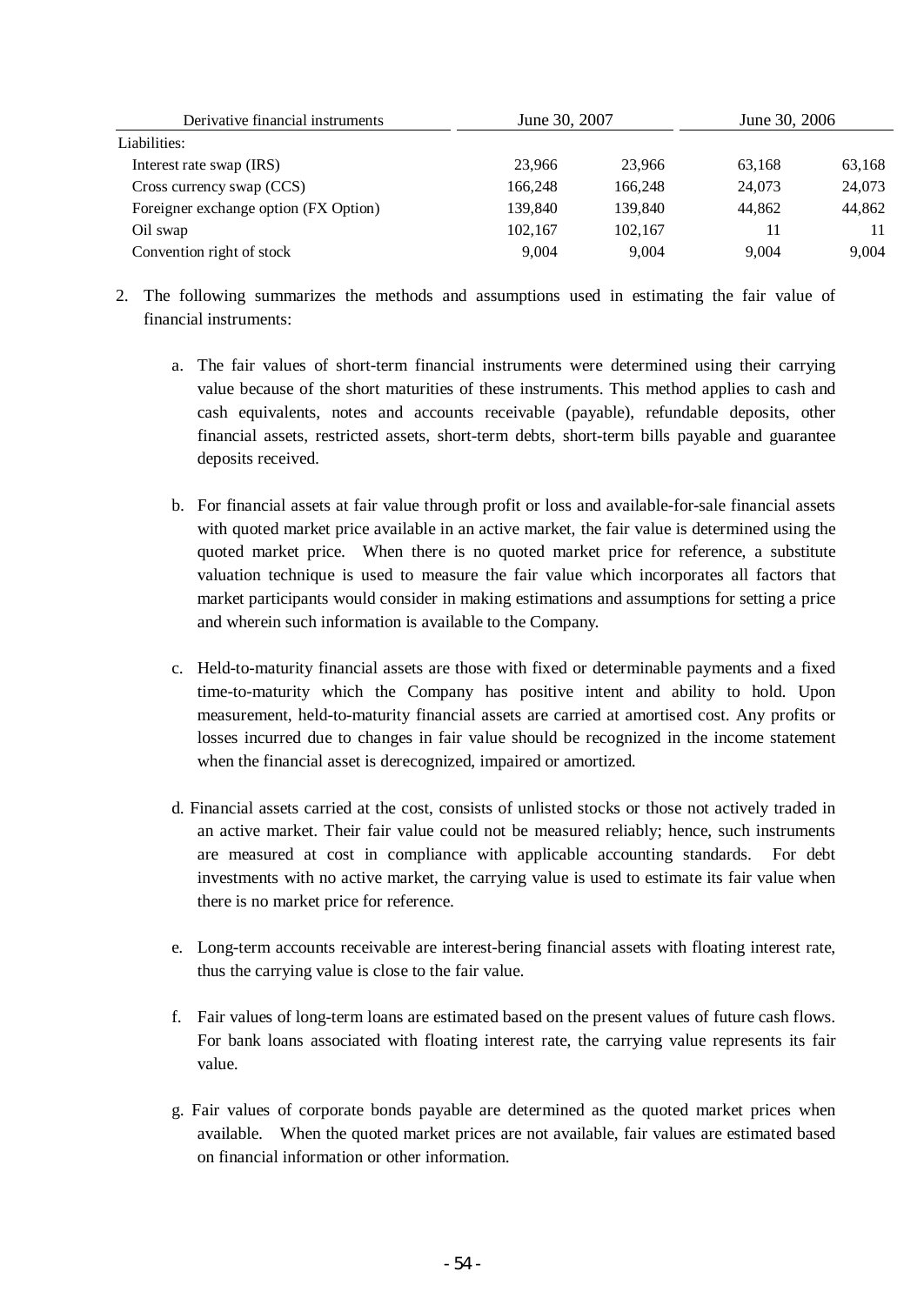- h. Financial liabilities carried at costs are equity-linked instruments which are to be settled with equity instruments with no quoted market prices or with fair values that can not be reliably measured. Such instruments are measured at costs in accordance to the rules stipulated in the "Guidelines for Preparation of Financial Statements by Securities Issuers".
- i. The fair values of derivative financial instruments, except for corporate bonds payable are determined based on the estimated amounts to be received or paid if the Company terminates the contract on the balance sheet date. Unrealized gains or losses arising from unsettled contracts are generally included. Ask price form counterparties are available for reference in setting fair values for the Company's derivative financial instruments.
- 3. The fair value of financial assets and liabilities either determined with the quoted market price in the active market or estimated using valuation methods are as follows:

|                                         | Quoted market price |                | Fair value based on estimates |             |  |
|-----------------------------------------|---------------------|----------------|-------------------------------|-------------|--|
|                                         | June 30,            | June 30,       | June 30,                      | June 30,    |  |
| Non-derivative financial instruments    | 2007                | 2006           | 2007                          | 2006        |  |
| Assets:                                 |                     |                |                               |             |  |
| Cash and cash equivalents               | \$-                 | $\mathsf{S}$ - | \$5,193,139                   | \$4,056,072 |  |
| Notes and accounts receivable           |                     |                | 2,157,055                     | 2,937,921   |  |
| Financial assets held for trading       |                     |                |                               |             |  |
| <b>Bond</b> investments                 |                     | 3,575          |                               |             |  |
| Equity securities                       | 70,308              | 79,446         |                               |             |  |
| Beneficiary certificate                 | 1,434,067           | 3,010,786      |                               |             |  |
| Held-to-maturity financial              |                     |                |                               | 24,455      |  |
| assets-current                          |                     |                |                               |             |  |
| Other financial assets-current          |                     |                | 106,894                       | 2,814       |  |
| Restricted assets-current               |                     |                | 134,374                       | 133,415     |  |
| Available-for-sale financial assets-non | 711,860             | 586,680        |                               |             |  |
| current                                 |                     |                |                               |             |  |
| Financial assets carried at cost-non    |                     |                | 1,492,397                     | 2,182,966   |  |
| current                                 |                     |                |                               |             |  |
| Debt investments with no active         |                     |                | 11,726                        | 12,709      |  |
| market-non current                      |                     |                |                               |             |  |
| Long-term receivable including          |                     |                | 312,347                       | 378,090     |  |
| current portion                         |                     |                |                               |             |  |
| Refundable deposit                      |                     |                | 36,791                        | 39,531      |  |
|                                         |                     |                |                               |             |  |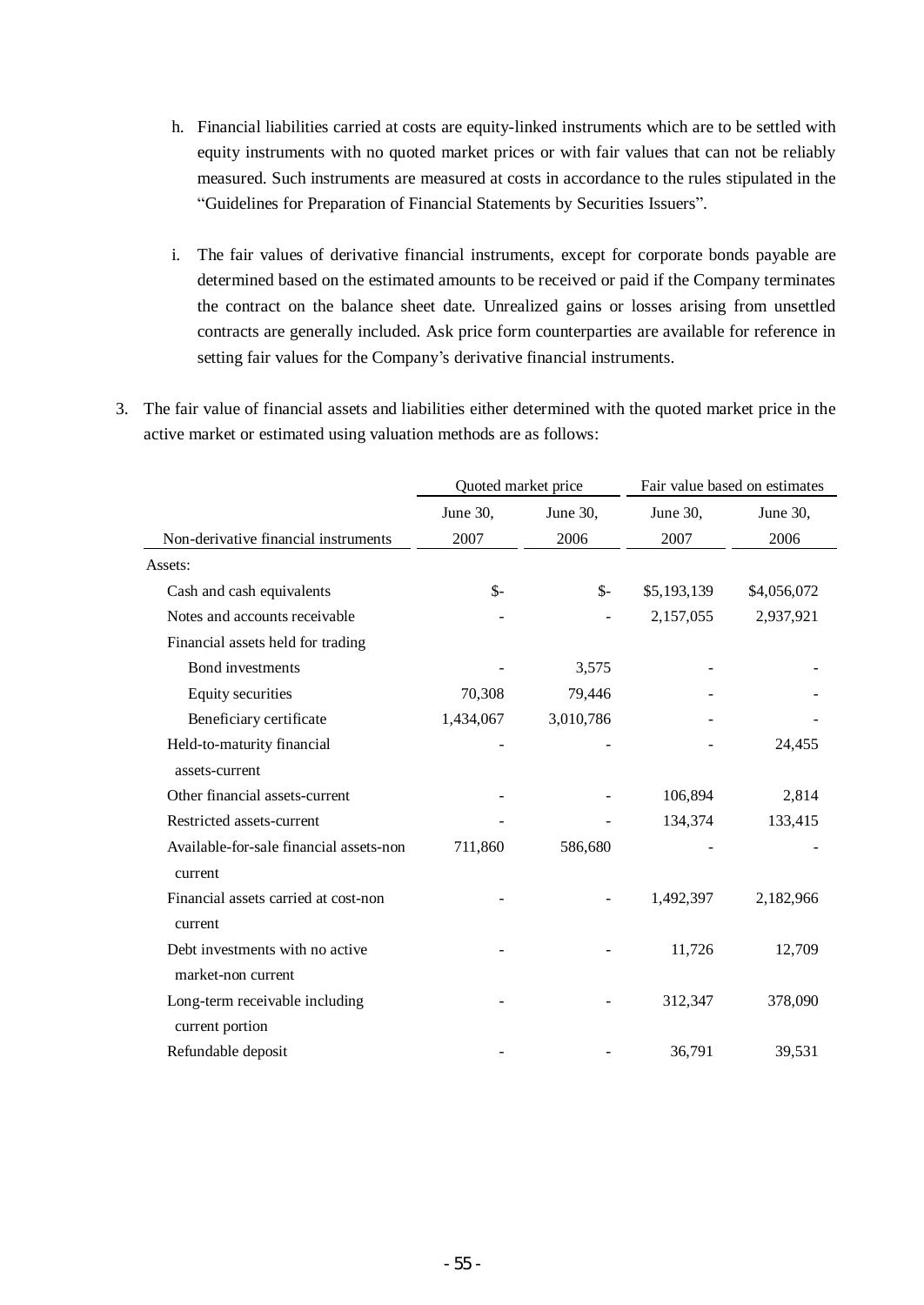|                                                        | Quoted market price |          | Fair value based on estimates |            |
|--------------------------------------------------------|---------------------|----------|-------------------------------|------------|
|                                                        | June 30,            | June 30, | June 30,                      | June 30,   |
| Non-derivative financial instruments                   | 2007                | 2006     | 2007                          | 2006       |
| Liabilities:                                           |                     |          |                               |            |
| Short-term debts                                       |                     |          | 3,194,000                     | 100,000    |
| Notes and accounts payable                             |                     |          | 7,420,026                     | 14,011,356 |
| Corporate bonds payable (including<br>current portion) |                     |          | 4,458,488                     | 8,624,162  |
| Long-term loans (including current<br>portion)         |                     |          | 5,102,833                     | 3,237,000  |
| Guarantee deposits received                            |                     |          | 285                           | 125        |
| Derivative financial instruments<br>Assets:            |                     |          |                               |            |
| Interest rate swap (IRS)                               |                     |          | 34,454                        | 30,694     |
| Cross currency swap (CCS)                              |                     |          | 11,424                        |            |
| Oil swap                                               |                     |          | 16,033                        | 66,820     |
| Foreign exchange option (FX Option)                    |                     |          | 319                           |            |
| Structural and equity-linked financial<br>instruments  |                     |          | 557,028                       | 604,017    |
| Liabilities:                                           |                     |          |                               |            |
| Interest rate swap (IRS)                               |                     |          | 23,966                        | 63,168     |
| Cross currency swap (CCS)                              |                     |          | 166,248                       | 24,073     |
| Foreign exchange option (FX Option)                    |                     |          | 139,840                       | 44,862     |
| Oil swap                                               |                     |          | 102,167                       | 11         |
| Conversion of stock                                    |                     |          | 9,004                         | 9,004      |

- a. The unrealized profit (loss) that the Company recognized for the six-month periods ended June 30, 2007 and 2006 due to changes in fair value were \$(371,726) and \$124,525, respectively.
- b. As of June 30, 2007 and 2006, the financial assets with potential fair value risk of interest change were \$34,454 and \$2,879,047, respectively, and the financial liabilities were \$23,966 and \$6,220,000, respectively. As of June 30, 2007 and 2006, the financial assets with potential cash flow risk of interest change were \$1,667,388 and \$1,165,914, respectively, and the financial liabilities were \$5,072,833 and \$3,202,241, respectively.
- 4. Risk Policy and hedging strategy

The financial instruments held by the Company, other than derivative instruments, are composed of cash and cash equivalents, stocks, funds, bank loan, and corporate bonds. Such financial instruments are held for maintaining adequate operating capital. The Company also held other accounts receivable and payable generated from operating activity.

The transactions associated with derivative instruments mainly include interest rate swap and oil swap. The primary objective is to avoid the interest rate risk and fuel price variation arising from operating and financing activities.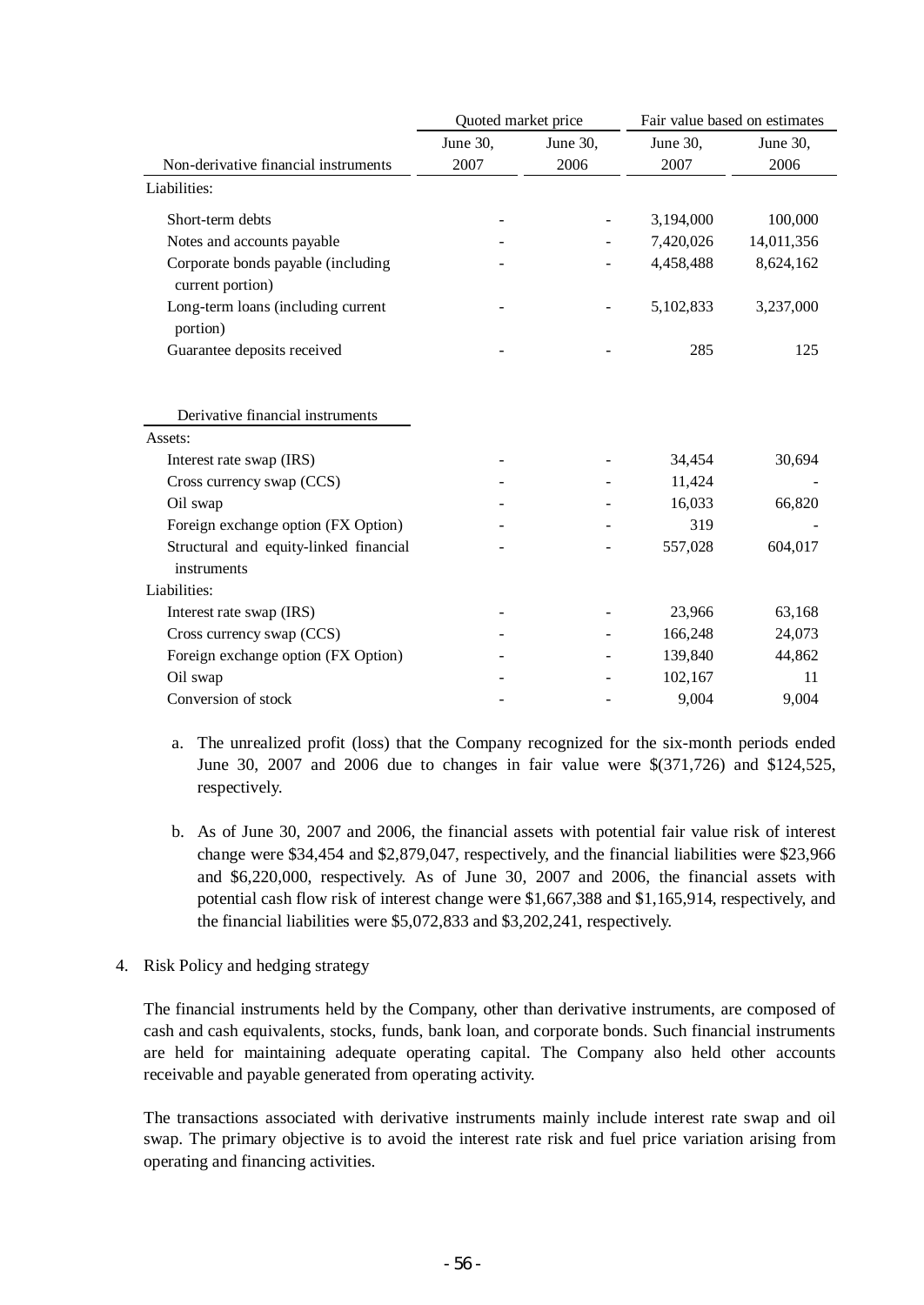The primary risks of financial instruments are cash flow risk associated with interest rate fluctuations exchange rate risk, credit risk, and liquidity risk. The risk management policies are set forth below:

### Cash flow risk associated with interest rate variations

The Company's major exposure to cash flow risk associated with interest rate variations comes primarily from long-term financing with floating interest. The Company adopts a combination of fixed and floating interest rates methods in issuance of loans to manage such interest rate risks. In addition, the Company also engages in interest rate swaps to minimize cost of borrowings.

The carrying values of the Company's financial instruments exposed to interest rate are summarized in the order of maturity as follows:

#### June 30, 2007:

#### a. Fixed interest rate

|                                 | Within 1    |                |                  |                          | Over 5          |       |                 |  |
|---------------------------------|-------------|----------------|------------------|--------------------------|-----------------|-------|-----------------|--|
|                                 | year        | $1 - 2$ years  | $2 \sim 3$ years | $3-4$ years $4-5$ years  |                 | vears | Total           |  |
| Cash and cash<br>equivalents    | \$3,472,578 | $\mathbb{S}$ - | $\mathbb{S}^-$   | \$-                      | $\mathcal{S}$ - | $S-$  | \$3,472,578     |  |
| Short-term debts                | (3,194,000) |                |                  | $\overline{\phantom{0}}$ |                 |       | $-(3,194,000)$  |  |
| 1.47% Corporate<br><b>bonds</b> | (1,000,000) |                |                  |                          |                 |       | $- (1,000,000)$ |  |
| 2.18% Bank loan                 |             | (500,000)      |                  |                          |                 |       | (500,000)       |  |
| 2.3757% Bank loan               | (30,000)    |                |                  |                          |                 |       | (30,000)        |  |

#### b. Floating interest rate

|                                | Within 1    |               |                  |                         |                | Over 5                   |             |
|--------------------------------|-------------|---------------|------------------|-------------------------|----------------|--------------------------|-------------|
|                                | year        | $1 - 2$ years | $2 \sim 3$ years | $3-4$ years $4-5$ years |                | years                    | Total       |
| Cash and cash<br>equivalents   | \$1,667,388 | \$-           | $\mathsf{s}$ -   | $\mathsf{S}$ -          | $\mathsf{S}$ - | $S-$                     | \$1,667,388 |
| \$3 billion Bank loan          |             | (300,000)     |                  |                         |                |                          | (300,000)   |
| \$13.33 billion Bank<br>loan   | (533, 333)  | (533, 333)    |                  |                         |                | $\overline{\phantom{a}}$ | (1,066,666) |
| \$20 billion Bank<br>loan      | (666, 667)  | (666, 667)    | (333, 333)       |                         |                | $\sim$                   | (1,666,667) |
| Bank loan of Bank of<br>Taiwan |             | (129.875)     | (129, 875)       | (129, 875)              | (129, 875)     |                          | (519,500)   |
| \$0.2billion Bank<br>loan      |             | (5,714)       | (5,714)          | (5,714)                 | (2,858)        | ۰                        | (20,000)    |
| \$10 billion Bank<br>loan      |             | (1,000,000)   |                  |                         |                | $\sim$                   | (1,000,000) |
| Corporate bonds                | (500,000)   |               |                  |                         |                |                          | (500,000)   |

The interest of financial instruments associated with the floating interest rates is remeasured within 1 year period and the interest for financial instruments associated with the fixed interest rate is fixed to maturity. The financial instruments not included in the above table are not subject to interest payments and thus, do not have inherent interest rate risk.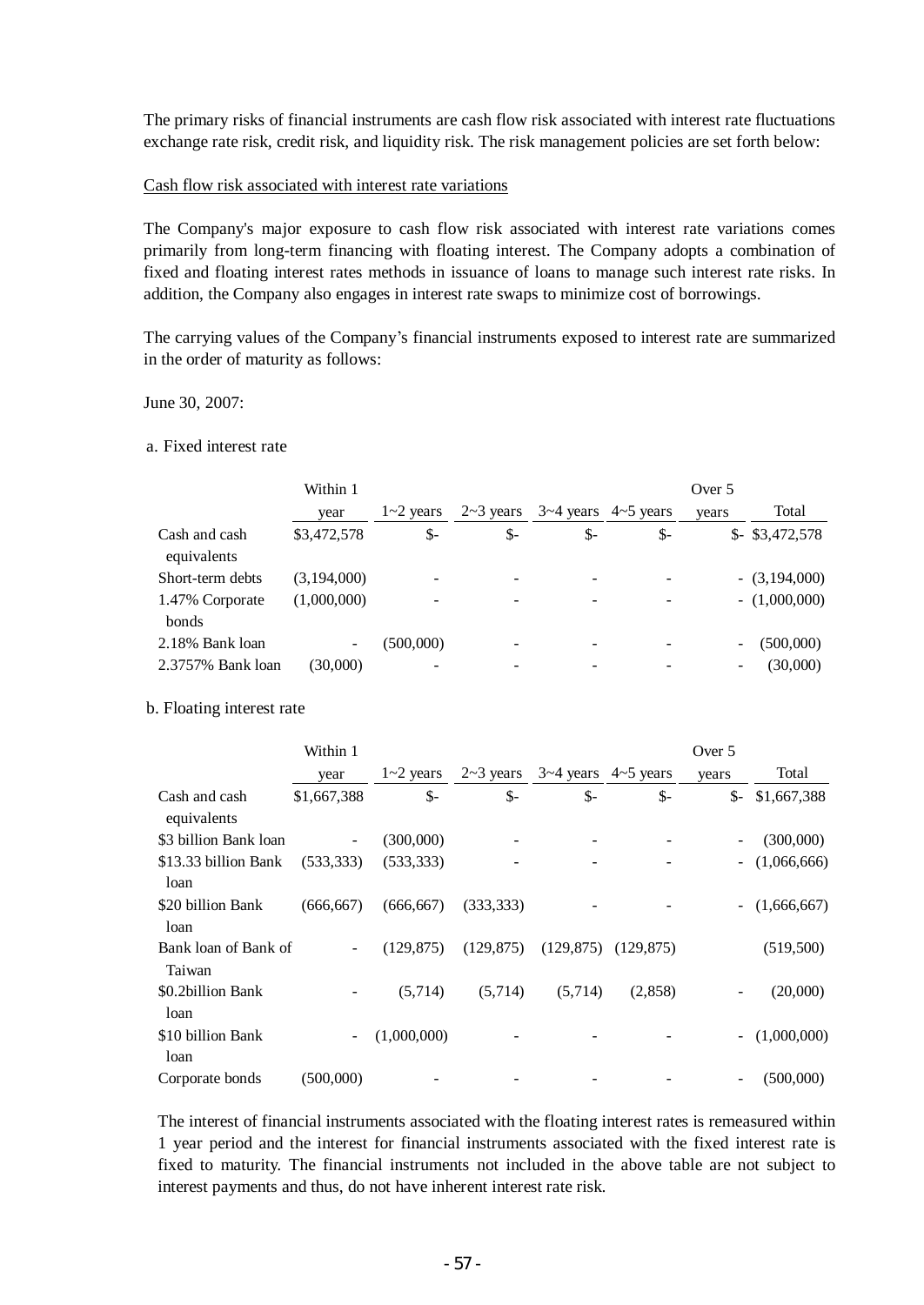#### Exchange rate risk

Although the Company is exposed to exchange rate risk, the Company has stable cash inflows denominated in foreign currencies for meeting cash outflows denominated in foreign currency due to the fact that the Company operates in international transportation industry. In order to minimize exchange rate risk, the Company also engages in activities, such as borrowing of US dollar loans, etc.

### Credit risk

The Company only deals with third parties with good credit standings. In compliance with the Company's policies, strict credit assessment is to be performed by the Company prior to providing credit to customers. The occurrence of bad debts is also minimized by the Company's practices in continuously monitoring and assessing collections on accounts and notes receivables and making adjustments to the credit terms granted for each customer based on the conclusion drawn from such assessment. Moreover, the Company is restricted from engaging in credit trading with other business units operating under other functional currencies unless permission from the highest instruction unit has been received.

Other financial instruments held by the Company are subject to credit risk arising from the failure of counterparty to settle their contractual obligations as and when they fall due. Since the Company only deals with third parties with qualifying credit standings, no collateral is required by the Company which also represents that the maximum credit exposure amount equals to the relative carrying value. The maximum credit exposure amount for various financial assets held by the Company is analyzed below:

|                                         | June 30, 2007  |                 | June 30, 2006  |                 |  |  |
|-----------------------------------------|----------------|-----------------|----------------|-----------------|--|--|
|                                         |                | Maximum credit  |                | Maximum credit  |  |  |
| Financial instruments                   | Carrying value | exposure amount | Carrying value | exposure amount |  |  |
| Financial assets at fair value through  |                |                 |                |                 |  |  |
| profit or loss                          |                |                 |                |                 |  |  |
| Bonds investment                        | $\mathbb{S}^-$ | $S-$            | \$3,575        | \$3,575         |  |  |
| <b>Equity securities</b>                | 70,308         | 70,308          | 79,446         | 79,446          |  |  |
| Beneficiary certificates                | 1,434,067      | 1,434,067       | 3,010,786      | 3,010,786       |  |  |
| Interest rate swap(IRS)                 | 34,454         | 34,454          | 30,694         | 30,694          |  |  |
| Cross currency swap (CCS)               | 11,424         | 11,424          |                |                 |  |  |
| Oil swap                                | 16,033         | 16,033          |                |                 |  |  |
| Other                                   | 557,028        | 557,028         | 604,017        | 604,017         |  |  |
| Held-to-maturity financial              |                |                 |                |                 |  |  |
| assets-current                          |                |                 |                |                 |  |  |
| Bonds investment                        |                |                 | 25,455         | 25,455          |  |  |
| Derivative financial assets for         |                |                 |                |                 |  |  |
| hedging-current                         |                |                 |                |                 |  |  |
| Oil swap                                |                |                 | 66,820         | 66,820          |  |  |
| Available-for-sale financial assets-non |                |                 |                |                 |  |  |
| current                                 |                |                 |                |                 |  |  |
| Equity security                         | 711,860        | 711,860         | 586,680        | 586,680         |  |  |
| Financial assets carried at cost-       |                |                 |                |                 |  |  |
| non current                             |                |                 |                |                 |  |  |
| <b>Stocks</b>                           | 1,492,397      | 1,492,397       | 2,182,966      | 2,182,966       |  |  |
| Bonds investment with no active         |                |                 |                |                 |  |  |
| market-non current                      |                |                 |                |                 |  |  |
| Corporate bonds                         | 11,726         | 11,726          | 12,709         | 12,709          |  |  |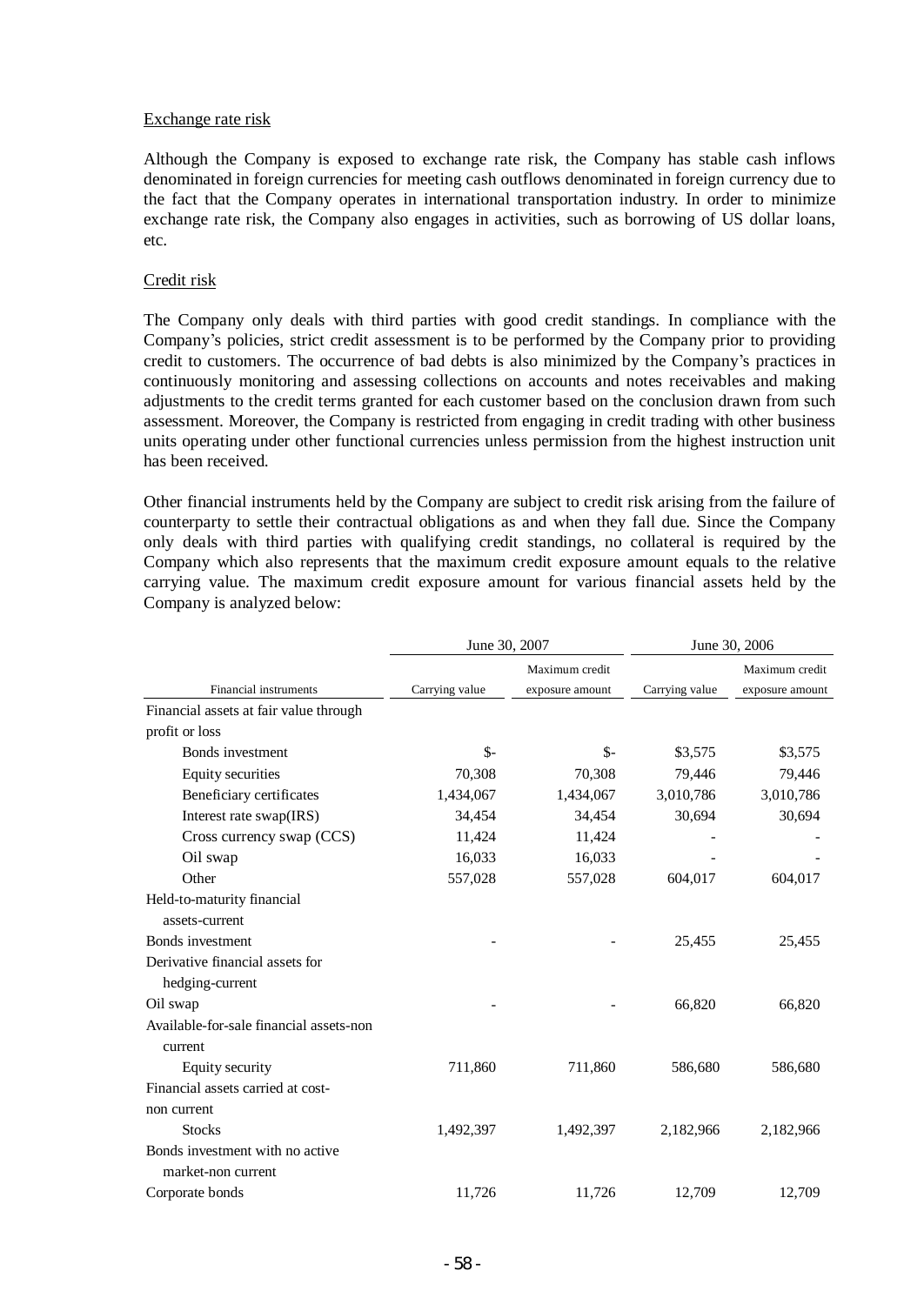Credit risk refers to the risk of counterparty's failure to settle contractual obligations as and when they fall due. The credit risk presented in the above table is the positive net amount of all contracts with positive fair values at the balance sheet date. The credit risk amount presented is the loss that may be incurred by the Company in the case of counterparty's default. Since the counterparties of the Company are business enterprises or financial institutions with good credit rating, the potential credit risk event is remote. In addition, since the Company is not concentrated in transactions with one individual or counterparty, no concentration of credit risk is evident.

# Liquity risk

The Company achieves the objectives of effective use of capital and stabilization of capital by adjusting capital through the use of cash and cash equivalents, financial instruments held for trading, bank loans and corporate bonds, etc. The operating capital of the Company is sufficient in meeting capital on demand; therefore, no significant liquidity risk is expected.

# 5. Hedging activity

# Cash flow hedge

The Company also engages in oil hedging transactions to minimize oil cost arising from variations in oil price. The Company compares the oil price and settles the contracts by cash to offset the oil cost ( an expected transaction) and to avoid the cash flow risk from oil price monthly. As of now, the total fair value of oil hedging transaction was 66,820 thousand, the effectiveness of hedging was within a range of 80% to 125%. In addition, the Company holds interest rate swap contracts in avoiding the variation between floating and fixed rate, the effective hedge accounts for 80% to 125%.

|                             | Designated hedging instrument                         |            |            |                |                 |
|-----------------------------|-------------------------------------------------------|------------|------------|----------------|-----------------|
|                             | Financial                                             | Fair value |            |                | Period of       |
|                             | instrument                                            |            |            |                | related gain or |
|                             | designated as                                         |            |            | Period of      | loss Expected   |
|                             | hedged                                                | June 30,   | June 30,   | cash flow      | to be           |
| Hedged items                | instrument                                            | 2007       | 2006       | expected       | recognized      |
| Floating interest           | Interest rate                                         | \$(7,752)  | \$(16,202) | $02 \sim 08$   | 02~2~08         |
| debts                       | swap                                                  |            |            |                |                 |
| Expected oil                | Oil swap                                              |            | 66,820     | $(14\sim 0.08$ | $(14\sim 0.08)$ |
| transaction                 |                                                       |            |            |                |                 |
|                             | Items                                                 |            |            | June 30,       | June 30,        |
|                             |                                                       |            |            | 2007           | 2006            |
| Adjustment amount in equity |                                                       |            |            | \$190,574      | \$(32,842)      |
|                             | Adjustment amount from equity to income statement     |            |            | (190, 574)     | 32,842          |
|                             | Adjustment amount from equity to non financial assets |            |            |                |                 |
| (liabilities)               |                                                       |            |            |                |                 |

6. Pursuant to the Letter (94) Chi-Mi-Tze No.016 issued by the Accounting Research and Development Foundation, the Company reclassified its financial instruments in accordance with the guidelines of SFAS No. 34, please refer to Note C.2.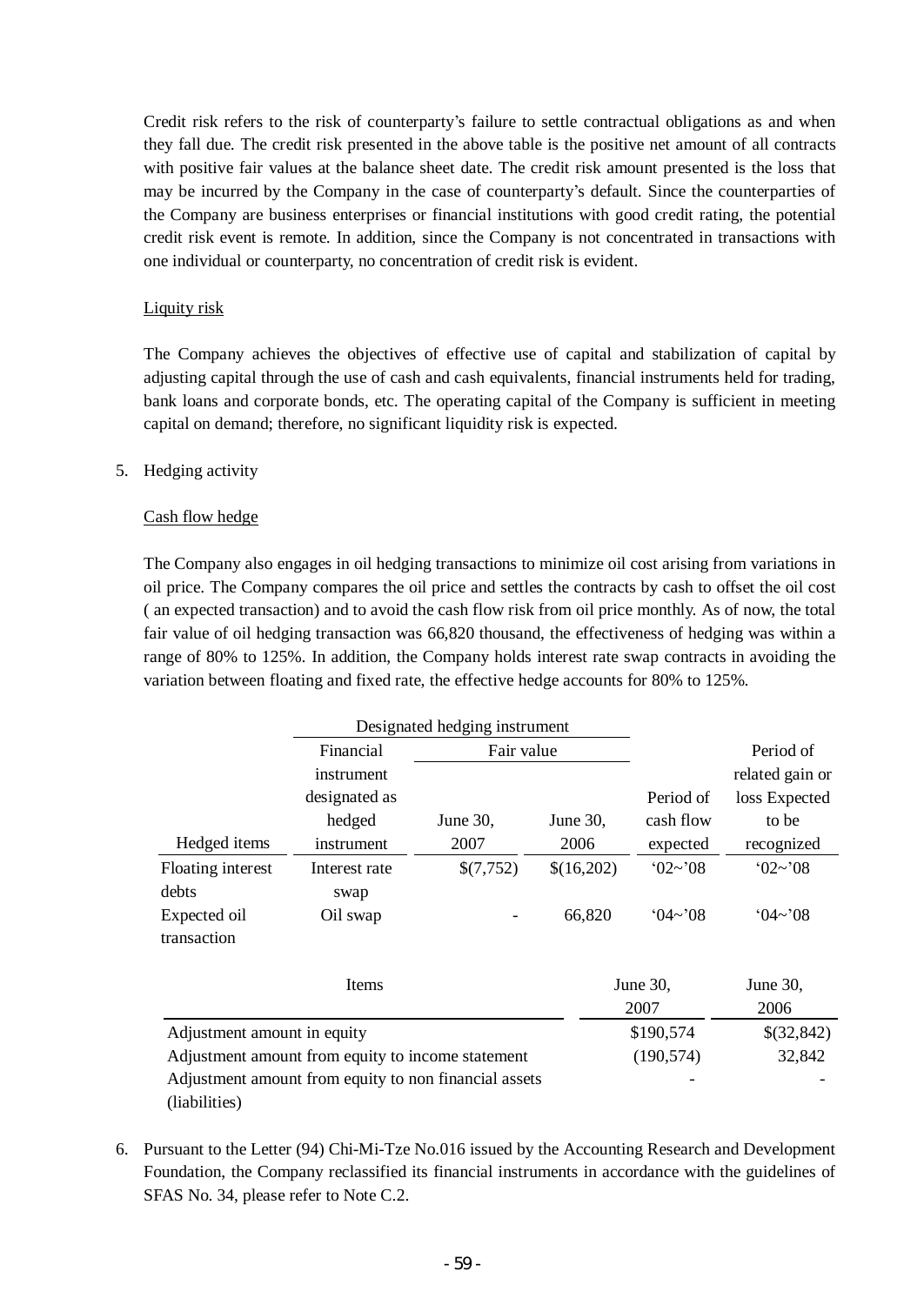### **K. SUPPLEMENTARY DISCLOSURES**

#### **1. Information on significant transactions**

(1) Loans extended by the Company

None.

(2) Endorsements and guarantees provided by the Company

Please see Schedule 4.

(3) Marketable securities held by the Company as at June 30, 2007

Please see Schedule 5.

(4) Acquisition or sale of one specific security with the accumulated amount exceeding \$100 million or 20% of the Company's paid-in capital

Please see Schedule 6.

(5) Acquisition of real estate properties with an amount exceeding \$100 million or 20% of the Company's paid-in capital

None.

(6) Disposal of real estate properties with an amount exceeding \$100 million or 20% of the Company's paid-in capital

None.

(7) Purchases from or sales to related parties exceeding \$100 million or 20% of the Company's paid-in capital

Please see Schedule 7.

(8) Receivables from related parties exceeding \$100 million or 20% of the Company's paid-in capital

Please see Schedule 8.

(9) Derivative financial instruments undertaken by the Company

Please see Note J.

# **2. Information on the investees**

(1) Information on the investees over which the Company can directly or indirectly exercise significant influence or in which the Company has controlling power

Please see Schedule 9.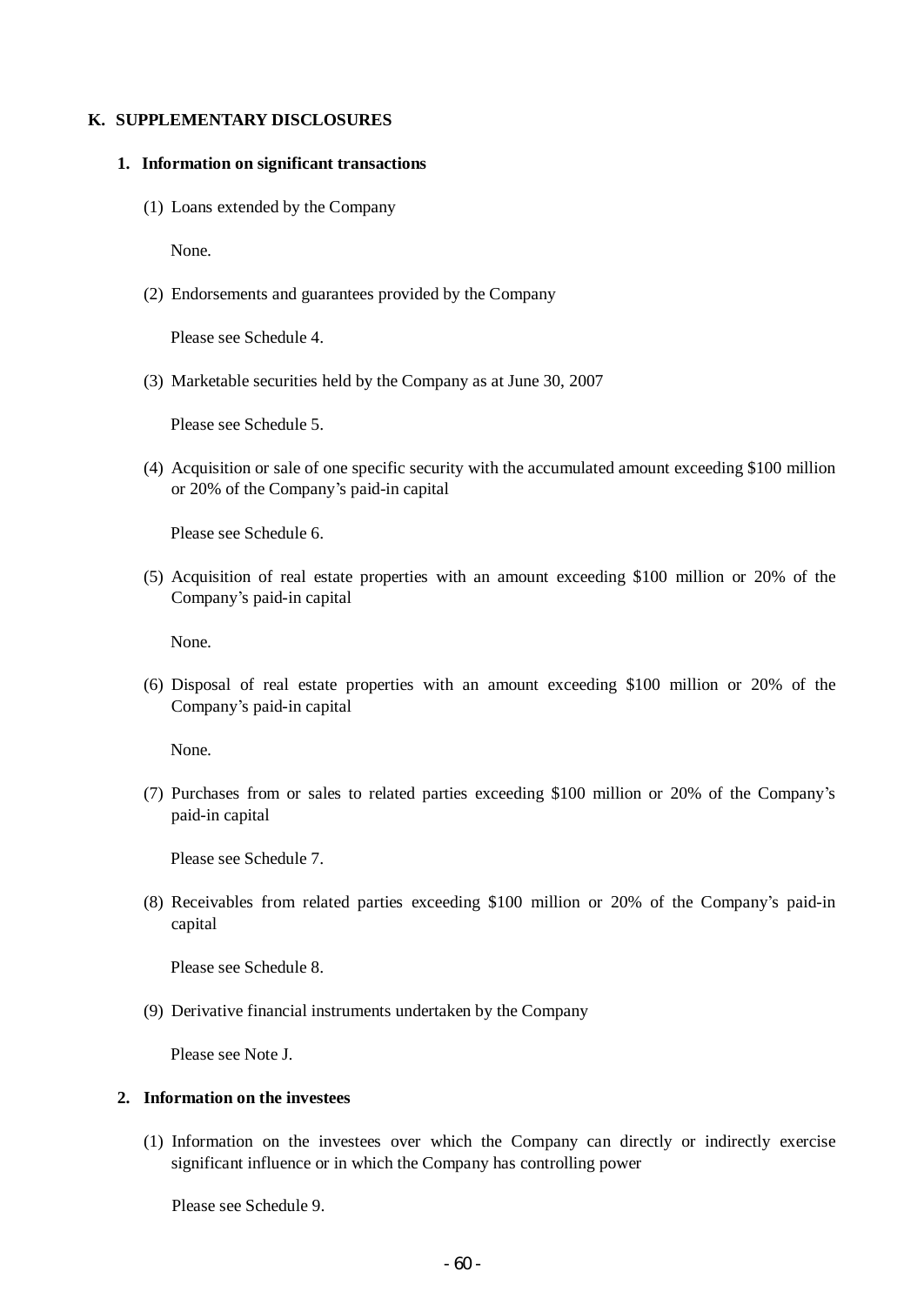- (2) Significant transactions conducted by the investees in which the Company has direct or indirect controlling power
	- a. Loans extended by the investees

Please see Schedule 3.

b. Endorsements and guarantees provided by the investees

None.

c. Marketable securities held by the investees as at June 30, 2007

Please see Schedule 5.

d. Acquisition or sale of one specific security with the accumulated amount exceeding \$100 million or 20% of the respective investee's paid-in capital

Please see Schedule 6.

e. Acquisition of real estate properties with an amount exceeding of \$100 million or 20% of the respective investee's paid-in capital

None.

f. Disposal of real estate properties with an amount exceeding \$100 million or 20% of the respective investee's paid-in capital

None.

g. Purchases from or sales to related parties exceeding \$100 million or 20% of the respective investee's paid-in capital

Please see Schedule 7.

h. Receivables from related parties exceeding \$100 million or 20% of the respective investee's paid-in capital

Please see Schedule 8.

i. Derivative financial instruments undertaken by the investees

Please see Schedule 10.

### **3. Information on Mainland China investments**

(1) Details of investments in Mainland China

Please see Schedule 11.

(2) Significant transactions conducted directly or indirectly with the investees in Mainland China

None.

## **L. SEGMENT INFORMATION**

Not applicable to the interim financial reporting.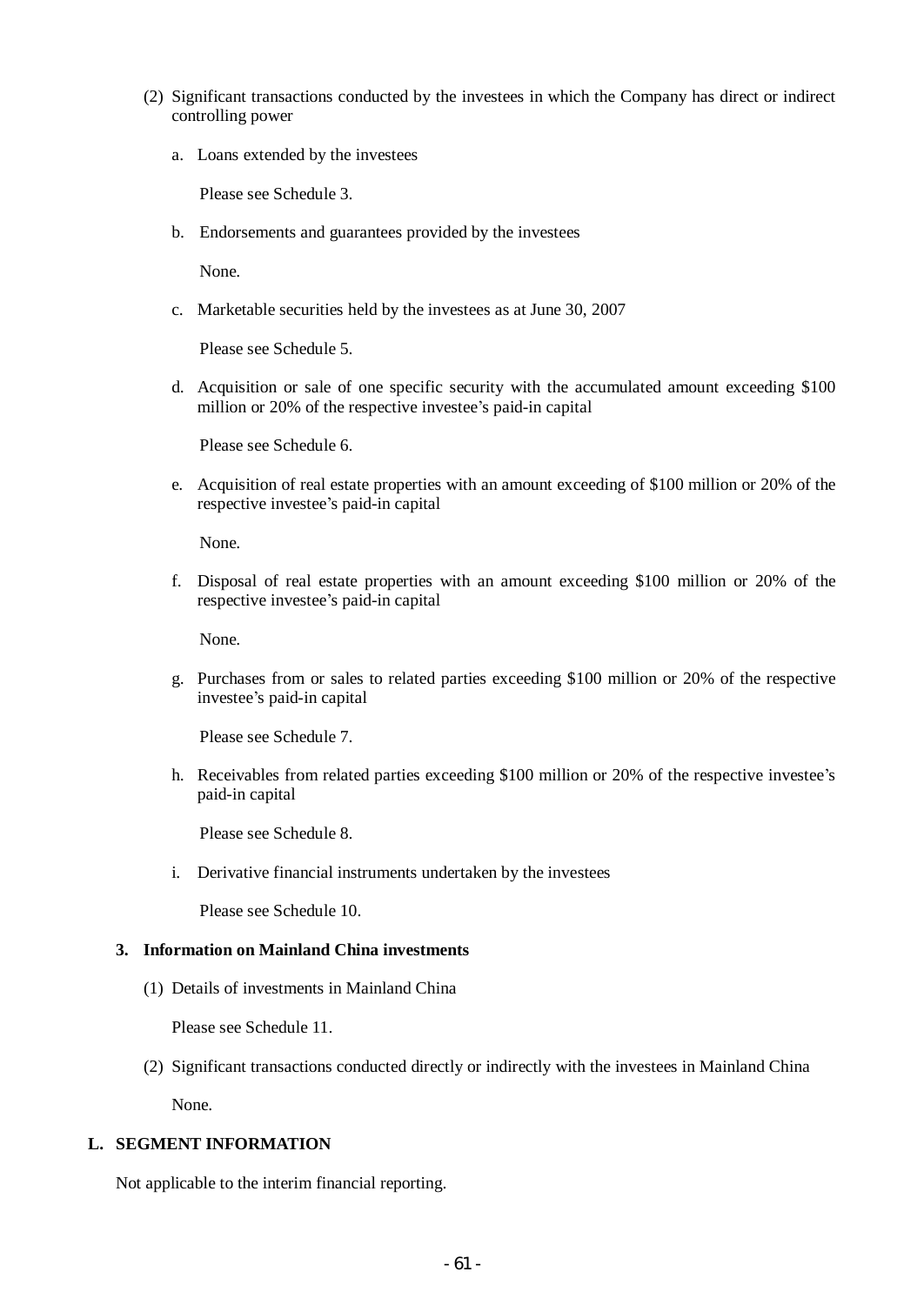# **Evergreen Marine Corporation Summary of Terms on Corporate Bonds June 30, 2007**

| <b>Type of Corporate Bonds</b>            | <b>Eleventh Secured Corporate Bonds</b>                     | <b>First unsecured Convertible Bonds</b>                                                                                                                                                                                                        |
|-------------------------------------------|-------------------------------------------------------------|-------------------------------------------------------------------------------------------------------------------------------------------------------------------------------------------------------------------------------------------------|
|                                           | Bond A: June 2, 2003~June 6, 2003                           | <b>January 12, 2004</b>                                                                                                                                                                                                                         |
| Date of issuance                          | Bond B: June 3, 2003~June 5, 2003                           |                                                                                                                                                                                                                                                 |
| <b>Face value</b>                         | NT\$5,000,000                                               | NT\$100,000                                                                                                                                                                                                                                     |
| Place of issuance                         | <b>Taiwan</b>                                               | <b>Taiwan</b>                                                                                                                                                                                                                                   |
| <b>Issue price</b>                        | <b>Market price</b>                                         | <b>Face value</b>                                                                                                                                                                                                                               |
| Principal amount                          | \$1,500,000,000                                             | \$4,000,000,000                                                                                                                                                                                                                                 |
|                                           | <b>Bond A: 1.47%</b>                                        | $0.00\%$                                                                                                                                                                                                                                        |
| <b>Interest rate</b>                      | Bond B: 4%- 6M Libor                                        |                                                                                                                                                                                                                                                 |
| Period                                    | 5 years                                                     | 5 years                                                                                                                                                                                                                                         |
|                                           | Bond A: June 2, 2008~June 6, 2008                           | <b>Januany 11, 2009</b>                                                                                                                                                                                                                         |
| <b>Maturity</b>                           | Bond B: June 3, 2008~June 5, 2008                           |                                                                                                                                                                                                                                                 |
| <b>Guarantor</b>                          | <b>Bank of Taiwan</b>                                       |                                                                                                                                                                                                                                                 |
|                                           | <b>Land Bank of Taiwan</b>                                  | <b>None</b>                                                                                                                                                                                                                                     |
| Trustee                                   | <b>International Commercial Bank of</b><br>China            | Hua Nan Bank                                                                                                                                                                                                                                    |
| Underwriter                               | <b>FuHwa Securities</b>                                     | <b>SinoPac Securities</b>                                                                                                                                                                                                                       |
|                                           | <b>City Securities Corp.</b>                                |                                                                                                                                                                                                                                                 |
| Lawyer                                    | <b>Chens Law and Patent Office</b>                          | <b>Chens Law and Patent Office</b>                                                                                                                                                                                                              |
| Certified public accountant               | <b>Ernst &amp; Young</b>                                    | <b>Ernst &amp; Young</b>                                                                                                                                                                                                                        |
| Principal repayment                       | Principals of Bonds A and B are to be<br>on the face value. | Principals of Bonds are to be repaid in<br>repaid in lump sum at maturity based   lump sum at maturity based on the face<br>value.                                                                                                              |
|                                           | Bond A: Simple interest, payable<br>annually                |                                                                                                                                                                                                                                                 |
| <b>Interest payment</b>                   | Bond B: payable semiannually                                | <b>None</b>                                                                                                                                                                                                                                     |
| Principal outstanding                     | \$1,500,000,000                                             | \$1,634,300,000                                                                                                                                                                                                                                 |
| Clauses on redemption and early repayment | <b>None</b>                                                 | During the 30 days before the bonds are<br>issued for 3 years, the bondholders may<br>exercise their redemption option at a<br>yield rate of 0.20% per annum. When<br>the bonds mature on January 11, 2009,<br>they are redeemed at face value. |
| <b>Restricted clauses</b>                 | <b>None</b>                                                 | <b>None</b>                                                                                                                                                                                                                                     |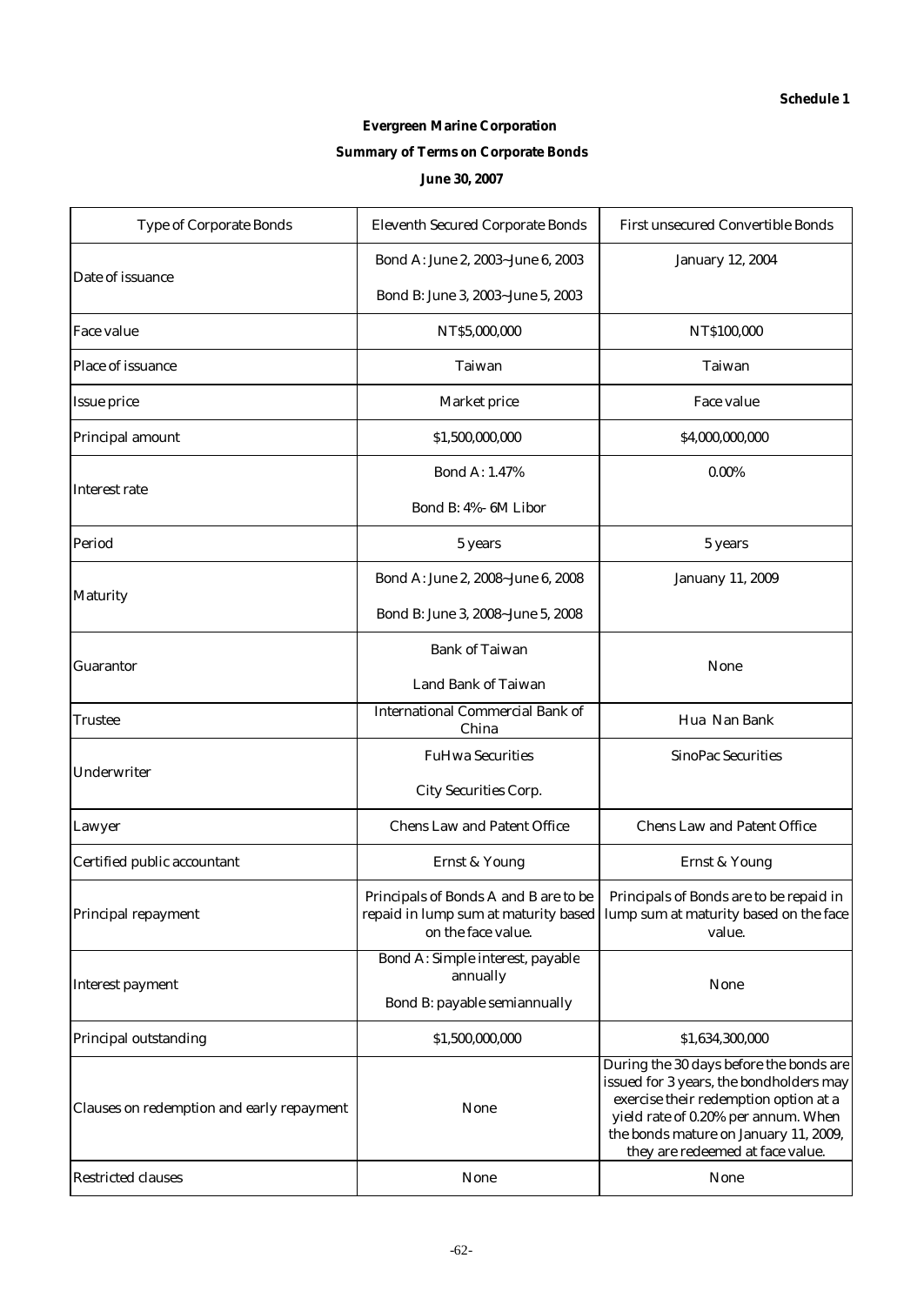# **Evergreen Marine Corporation Summary of Terms on Corporate Bonds June 30, 2007**

| <b>Type of Corporate Bonds</b>            | <b>Second unsecured Convertible Bonds</b>                                                                                            |
|-------------------------------------------|--------------------------------------------------------------------------------------------------------------------------------------|
| Date of issuance                          | September 6, 2004                                                                                                                    |
| <b>Face value</b>                         | NT\$100,000                                                                                                                          |
| Place of issuance                         | Taiwan                                                                                                                               |
| <b>Issue price</b>                        | Face value                                                                                                                           |
| Principal amount                          | NT\$4,500,000,000                                                                                                                    |
| Interest rate                             | $0.00\%$                                                                                                                             |
| Period                                    | 5 years                                                                                                                              |
| <b>Maturity</b>                           | September 5, 2009                                                                                                                    |
| <b>Guarantor</b>                          | None                                                                                                                                 |
| <b>Trustee</b>                            | SinoPac Bank                                                                                                                         |
| Underwriter                               | <b>President Securities</b>                                                                                                          |
| Lawyer                                    | Law office of S.S. Lai                                                                                                               |
| Certified public accountant               | <b>Ernst &amp; Young</b>                                                                                                             |
| Principal repayment                       | Principals of Bonds are to be repaid in lump sum at maturity based on the face<br>value.                                             |
| Principal outstanding                     | NT\$1,343,800,000                                                                                                                    |
| Clauses on redemption and early repayment | During the 30 days before the bonds are issued for 3.5 years, the bondholders<br>may exercise their redemption option at face value. |
| <b>Restricted clauses</b>                 | <b>None</b>                                                                                                                          |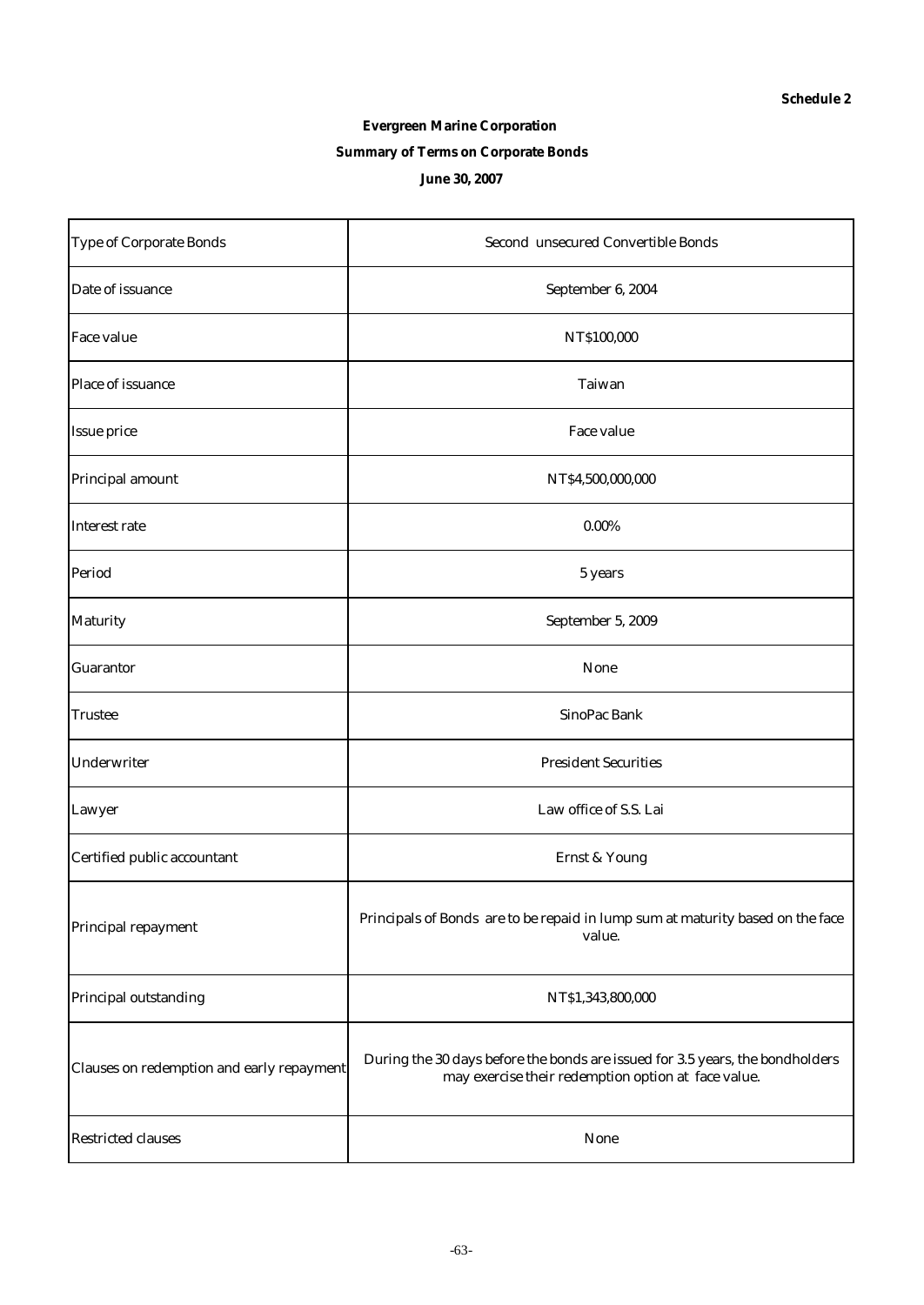#### **Evergreen Marine Corporation and Subsidiaries**

**Loans Extended**

**For The Six-Month Period Ended June 30, 2007**

#### **(Expressed in Thousands of Dollars)**

|                                         |                              | <b>Financial Statement</b>                 | Highest          | <b>Balance as at</b> | <b>Interest Rate</b> | Nature of<br>Loan | Annual<br><b>Amount of</b><br><b>Transactions</b><br>with the | <b>Reason for</b><br><b>Short-Term</b> | <b>Allowance</b><br>for Bad |                          | Collateral | <b>Limit on Loans</b><br><b>Extended to a</b><br><b>Single Company</b> | <b>Maximum Amount of</b><br><b>Loans Allowed to be</b><br><b>Extended by the</b><br>Company or its |
|-----------------------------------------|------------------------------|--------------------------------------------|------------------|----------------------|----------------------|-------------------|---------------------------------------------------------------|----------------------------------------|-----------------------------|--------------------------|------------|------------------------------------------------------------------------|----------------------------------------------------------------------------------------------------|
| Lender                                  | <b>Borrower</b>              | Account                                    | <b>Balance</b>   | June 30, 2007        | (%)                  | (Note1)           | <b>Borrower</b>                                               | <b>Financing</b>                       | <b>Debts</b>                |                          | Item Value | (Note 2)                                                               | <b>Subsidiaries (Note 2)</b>                                                                       |
| Peony Investment S.A.                   | Evergreen India Pte. Ltd.    | <b>Receivables from</b><br>related parties | <b>USD 1,250</b> | <b>USD 1,250</b>     | $5.718 - 5.733$      | $\boldsymbol{2}$  | USD-                                                          | Working<br>capital<br>requirement      | USD-                        |                          | USD-       | NTD11,734,306                                                          | NTD23,468,611                                                                                      |
| Clove Holding Ltd.                      | <b>Island Equipment LLC.</b> | $^{\prime\prime}$                          | <b>USD 8,211</b> | <b>USD 8,211</b>     | 6.36                 | $\boldsymbol{2}$  | USD-                                                          | $^{\prime\prime}$                      | USD-                        | $\overline{\phantom{a}}$ | USD-       | NTD 11,734,306                                                         | NTD23,468,611                                                                                      |
| Armand Investment N.V.                  | Armand Estate B.V.           | $^{\prime\prime}$                          | <b>USD 2,691</b> | <b>USD 2,691</b>     | 5.73                 | $\boldsymbol{2}$  | USD-                                                          | $^{\prime\prime}$                      | USD-                        |                          | USD-       | NTD11,734,306                                                          | NTD 23,468,611                                                                                     |
| <b>Evergreen Marine (UK)</b><br>Limited | <b>Island Equipment LLC.</b> | $\prime$                                   | <b>USD 3,421</b> | <b>USD 3,421</b>     | 6.36                 | $\boldsymbol{2}$  | USD-                                                          | $\prime$                               | USD-                        | $\overline{\phantom{a}}$ | USD-       | NTD 11,734,306                                                         | NTD 23,468,611                                                                                     |

Note 1: Nature of loans extended

"1" denotes the loans extended to the companies which have transactions with the Company or its subsidiaries. The annual amount of the transactions is stated accordingly.

"2" denotes the loans extended to the companies which require short-term financing. The reason for short-term financing is stated accordingly.

Note 2: Limit on loans extended

1. According to the Company's credit policy, the total amount of loans granted to a single company should not exceed 20% of the net worth stated in the latest financial statements. The calculation is as follows:

The Company: NT\$ 58,671,528 thousand \* 20% = NT\$11,734,306 thousand

Peony: US\$1,240,376 thousand \* 20% = US\$248,075 thousand

2. According to the Company's credit policy, the total amount of loans granted by the Company or its subsidiaries should not exceed 40% of the net worth stated in the latest financial statements. The calculation is as foll The Company: NT\$ 58,671,528 thousand \* 40% = NT\$23,468,611 thousand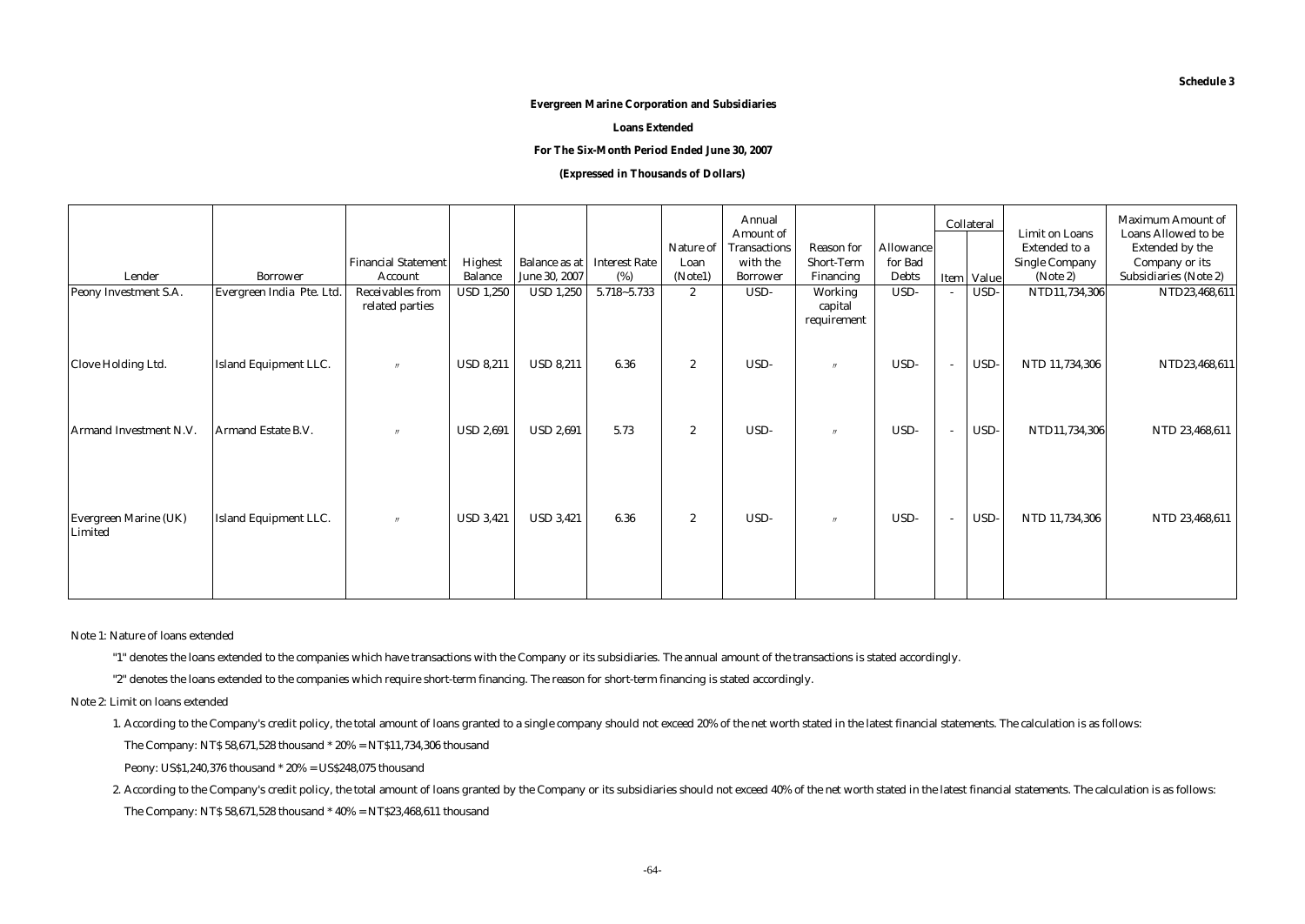#### **Evergreen Marine Corporation and Subsidiaries Endorsements and Guarantees Provided For The Six-Month Period Ended June 30, 2007 (Expressed in Thousands of Dollars)**

|                                        |                                                      | Nature of<br>Relationship | Limit on<br>Endorsements/Guarantees<br>Provided to a Single |                               | <b>Balance as at June</b>     | <b>Amount</b> of<br>Endorsements/Guarantees | <b>Ratio of Accumulated</b><br><b>Amount of</b><br>Endorsements/Guarantees | <b>Maximum Amount of</b><br>Endorsements/Guarantees<br>Allowed to be Provided by<br>the Company or its |
|----------------------------------------|------------------------------------------------------|---------------------------|-------------------------------------------------------------|-------------------------------|-------------------------------|---------------------------------------------|----------------------------------------------------------------------------|--------------------------------------------------------------------------------------------------------|
| Endorser/Guarantor                     | <b>Endorsees</b>                                     | (Note 1)                  | Company                                                     | <b>Highest Balance</b>        | 30, 2007                      | <b>Secured with Collaterals</b>             | to Net Worth (%)                                                           | <b>Subsidiaries (Note 2)</b>                                                                           |
| <b>Evergreen Marine</b><br>Corporation | Greencompass Marine S.A.                             | 3                         | \$117,343,056                                               | \$27,638,656<br>(USD838, 806) | \$27,546,387<br>(USD838, 806) | \$-                                         | 46.95%                                                                     | \$146,678,820                                                                                          |
| <b>Evergreen Marine</b><br>Corporation | Peony Investment S.A.                                |                           | 117,343,056                                                 | 7,054,281<br>(USD212,600)     | 6,981,784<br>(USD212,600)     |                                             | 11.90%                                                                     |                                                                                                        |
| <b>Evergreen Marine</b><br>Corporation | Evergreen Marine (UK) Limited                        | 3                         | 117,343,056                                                 | 20,074,554<br>(USD605,001)    | 19,891,820<br>(USD605,719)    |                                             | 33.90%                                                                     |                                                                                                        |
| <b>Evergreen Marine</b><br>Corporation | <b>Taranto Container Terminal S.P.A.</b><br>(Note 3) |                           | 186,809                                                     | 2,626,315<br>(USD79, 151)     | 2,560,911<br>(USD77, 981)     |                                             | 4.36%                                                                      |                                                                                                        |
| <b>Evergreen Marine</b><br>Corporation | <b>Whitney Equipment LLC.</b>                        | 3                         | 117,343,056                                                 | 398,172<br>(USD12,000)        | 394,080<br>(USD12,000)        |                                             | 0.67%                                                                      |                                                                                                        |
| <b>Evergreen Marine</b><br>Corporation | <b>Colon Container Terminal S.A.</b>                 | 6                         | 29,335,764                                                  | 1,758,593<br>(USD53,000)      | 1,740,520<br>(USD53,000)      |                                             | 2.97%                                                                      |                                                                                                        |
| <b>Evergreen Marine</b><br>Corporation | Italia Marittima S.P.A                               |                           | 916,617                                                     | 331,180<br>(USD 10,000)       | 328,400<br>(USD10,000)        |                                             | $0.56\%$                                                                   |                                                                                                        |

Note 1: Nature of the counterparty's relationship with the Company or its subsidiaries

"1" denotes the endorsements/guarantees provided to the companies which have transactions with the Company or its subsidiaries.

"2" denotes the endorsements/guarantees provided to the subsidiaries of which the Company holds more than 50% of the common stock.

"3" denotes the endorsements/guarantees provided to the investees of which the Company together with its subsidiaries hold more than 50% of the common stock.

"4" denotes the endorsements/guarantees provided to the companies which directly or indirectly hold more than 50% of the Company's common stock.

"5" denotes the endorsements/guarantees provided pursuant to construction contracts.

"6" denotes the endorsements/guarantees provided to joint venture companies based on the Company's or its subsidiaries' proportionate equity interest in the company.

Note 2: According to the Company's credit policy, the total amount of endorsements or guarantees provided by the Company or its subsidiaries should not exceed 250% of the net worth stated in the latest financial statements The calculation is as follows:

The Company: NT\$58,671,528 thousand \* 250% = NT\$146,678,820 thousand

Nots 3: The amount of endorsements and guarantees provided by the Company to related enterprise, Taranto Container Terminal S.P.A. (TCT), is in excess of the maximum amount predertermined by the Company's credit policy. Th Company has set out an improvement plan to deal with the issue of providing endorsements and guarantees in excess of the maximum limits.

**Schedule 4**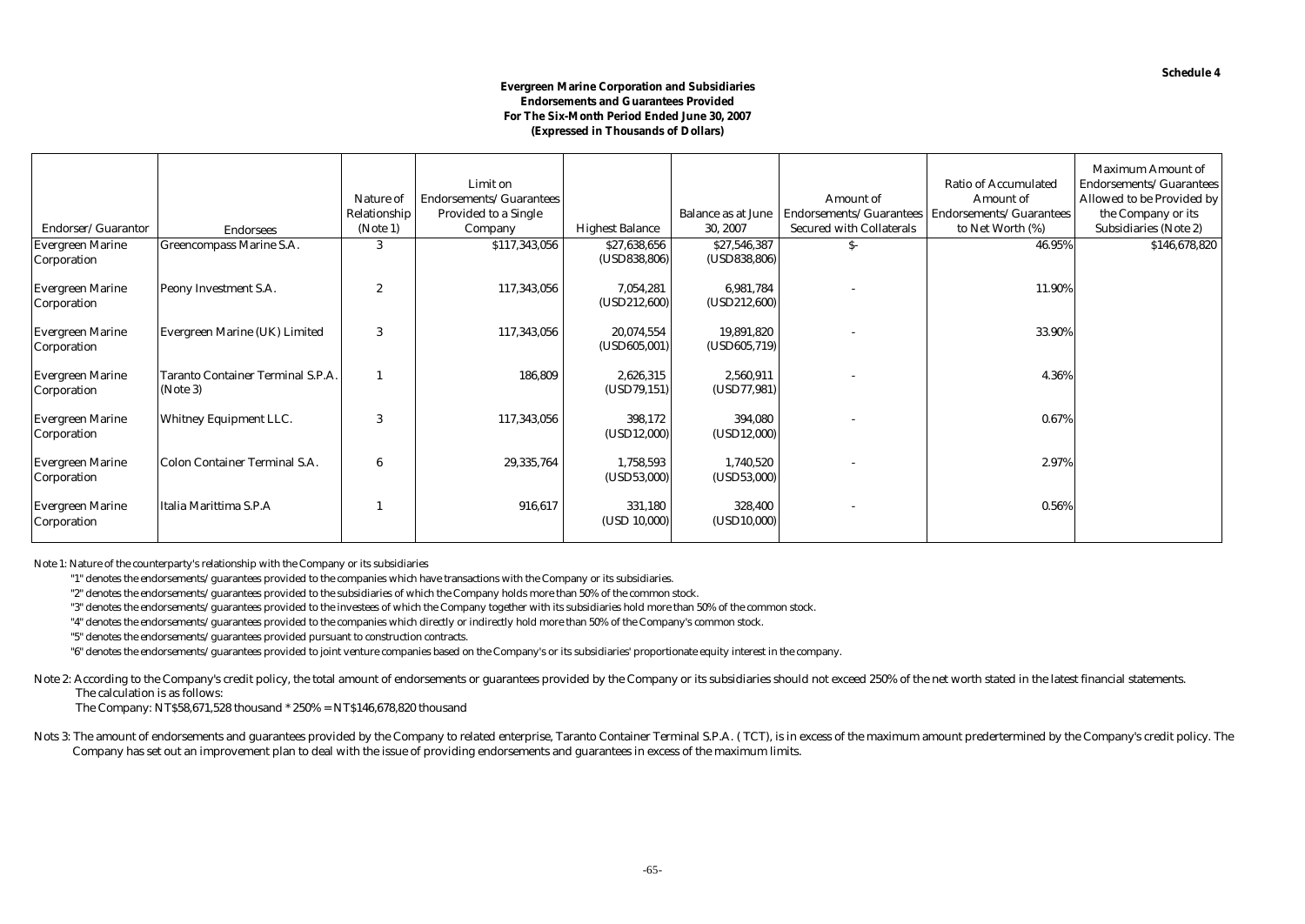|                                                    |                                                     |                                                        | Financial                              | Balance as at June 30, 2007 |                             |                |                |                       |
|----------------------------------------------------|-----------------------------------------------------|--------------------------------------------------------|----------------------------------------|-----------------------------|-----------------------------|----------------|----------------|-----------------------|
|                                                    |                                                     |                                                        | <b>Statement</b>                       | No. of                      |                             | Ownership      | Market Value / |                       |
| <b>Investor</b><br><b>Evergreen Marine Stocks:</b> | <b>Marketable Securities</b>                        | Relationship with the Company                          | Account                                |                             | Shares/Units Carrying Value | (%)            | Net Worth      | Remark                |
|                                                    |                                                     |                                                        |                                        |                             |                             |                |                |                       |
| Corporation                                        | Peony Investment S.A.                               | Subsidiary of the Company                              | Long-term equity investments accounted | 4,765                       | \$41,291,153                | 100.00         | \$41,291,153   |                       |
|                                                    |                                                     |                                                        | for by the equity method               |                             |                             |                |                |                       |
|                                                    | Taiwan Terminal Services Co., Ltd.                  |                                                        |                                        | 5,500                       | 69,839                      | 55.00          | 69,839         |                       |
|                                                    | Charng Yang Development Co., Ltd.                   | Investee company accounted for under the equity method |                                        | 34,520                      | 445,474                     | 40.00          | 445,474        |                       |
|                                                    | Evergreen International Storage and Transport Corp. |                                                        |                                        | 424,062                     | 7,396,154                   | 39.74          | 7,505,903      |                       |
|                                                    | <b>Evergreen Security Corporation</b>               |                                                        |                                        | 4,000                       | 53,576                      | 31.25          | 53,576         |                       |
|                                                    | <b>EVA Airways Corporation</b>                      |                                                        |                                        | 750,571                     | 8,665,451                   | 19.37          | 9,945,069      |                       |
|                                                    | <b>Taipei Port Container Terminal Corporation</b>   |                                                        |                                        | 34,000                      | 328,792                     | 20.00          | 328,792        |                       |
|                                                    | Power World Fund Inc.                               | None                                                   | Financial assets carried at cost       | 1,460                       | 14,603                      | 5.68           |                | Unable to acquire net |
|                                                    |                                                     |                                                        | non current                            |                             |                             |                |                | worth in time         |
|                                                    | Fubon Securities Finance Co., Ltd.                  |                                                        |                                        | 19,717                      | 190,322                     | 4.93           |                |                       |
|                                                    | <b>Taiwan HSR Consortium</b>                        |                                                        |                                        | 126,735                     | 1,250,000                   | 2.51           | $\sim$         |                       |
|                                                    | Linden Technologies Inc.                            |                                                        |                                        | 50                          | 15,372                      | 2.53           | $\sim$         |                       |
|                                                    | Taiwan Fixed Network Corp.                          |                                                        |                                        |                             |                             |                | $\sim$         |                       |
|                                                    | Well Long Information Co., Ltd.                     |                                                        |                                        | 29                          | $\sim$                      | 0.14           |                |                       |
|                                                    | TopLogis, Inc.                                      |                                                        |                                        | 2,464                       | 22,100                      | 14.79          | $\sim$         |                       |
|                                                    | Central Reinsurance Corp.                           |                                                        | Available-for-sale financial           | 42,232                      | 629,255                     | 8.45           | 629,255        |                       |
|                                                    |                                                     |                                                        | assets - non current                   |                             |                             |                |                |                       |
|                                                    | Fubon Financial Holding Co., Ltd.                   |                                                        |                                        | 2,753                       | 82,604                      | 0.04           | 82,604         |                       |
|                                                    | China Man-Made Fiber Corporation                    |                                                        | Financial assets held for trading      | 22                          | 197                         | $\sim$         | 197            |                       |
|                                                    | Merry Electronics Co, Ltd                           |                                                        |                                        | 20                          | 2,400                       | $\sim$         | 2,400          |                       |
|                                                    | MediaTek Inc.                                       |                                                        |                                        | 20                          | 10,240                      | $\sim$         | 10,240         |                       |
|                                                    | Power Quotient International Co., Ltd.              |                                                        |                                        | 200                         | 6,680                       | $\blacksquare$ | 6,680          |                       |
|                                                    | Shih Wei Navigation Co., Ltd                        |                                                        |                                        | 40                          | 1,960                       | $\blacksquare$ | 1,960          |                       |
|                                                    | <b>Silitech Technology Corporation</b>              |                                                        |                                        | 95                          | 16,330                      | $\sim$         | 16,330         |                       |
|                                                    | Casing Macron Technology Co., Ltd.                  |                                                        |                                        | 332                         | 20,418                      | $\sim$         | 20,418         |                       |
|                                                    | FOUNDING CONSTRUCTION DEVELOPMENT CO., LTD.         |                                                        |                                        | 34                          | 823                         | ÷.             | 823            |                       |
|                                                    | ProMOS Technologies Inc.                            |                                                        |                                        | 30                          | 414                         | $\sim$         | 414            |                       |
|                                                    | Acme Electronics Corporation                        |                                                        |                                        | 120                         | 5,796                       | $\sim$         | 5,796          |                       |
|                                                    | LASER TEK TAIWAN CO., LTD.                          |                                                        |                                        | 100                         | 5,050                       | ÷.             | 5.050          |                       |
|                                                    |                                                     |                                                        |                                        |                             |                             |                |                |                       |
|                                                    |                                                     |                                                        |                                        |                             |                             |                |                |                       |
|                                                    |                                                     |                                                        |                                        |                             |                             |                |                |                       |
|                                                    |                                                     |                                                        |                                        |                             |                             |                |                |                       |
|                                                    |                                                     |                                                        |                                        |                             |                             |                |                |                       |
|                                                    |                                                     |                                                        |                                        |                             |                             |                |                |                       |
|                                                    |                                                     |                                                        |                                        |                             |                             |                |                |                       |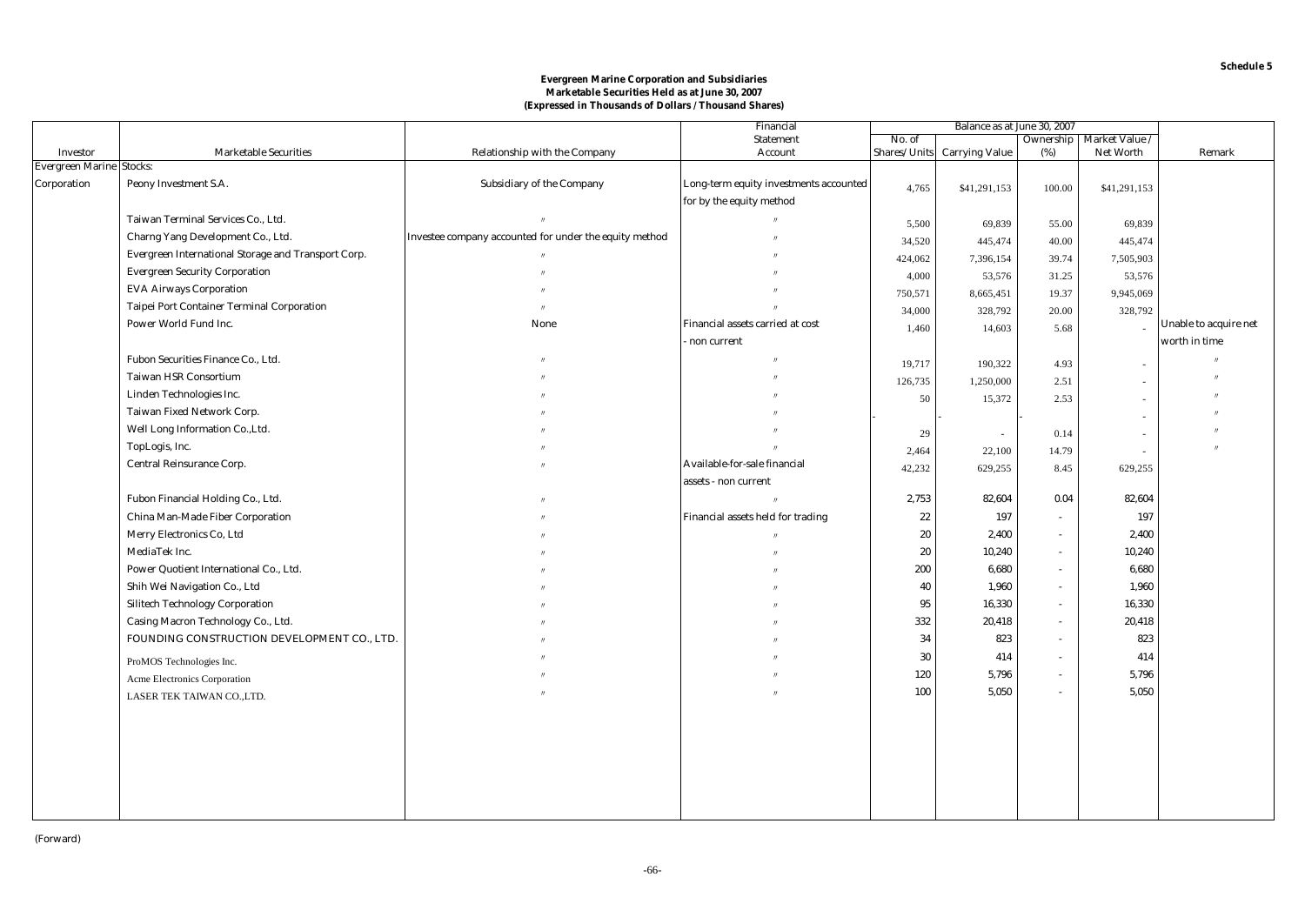|                                            |                                                                                    |                               | Financial                         | Balance as at June 30, 2007 |                       |                          |                  |        |
|--------------------------------------------|------------------------------------------------------------------------------------|-------------------------------|-----------------------------------|-----------------------------|-----------------------|--------------------------|------------------|--------|
|                                            |                                                                                    |                               | <b>Statement</b>                  | No. of                      |                       | Ownership                | Market Value /   |        |
| <b>Investor</b><br><b>Evergreen Marine</b> | <b>Marketable Securities</b>                                                       | Relationship with the Company | Account                           | Shares/Units                | <b>Carrying Value</b> | (%)                      | <b>Net Worth</b> | Remark |
| Corporation                                | Mutual Funds:                                                                      |                               | Financial assets held for trading |                             |                       |                          |                  |        |
|                                            | Cathay Global Infrastructure Fund                                                  | None                          |                                   | 2,588                       | \$29,663              | $\sim$                   | \$29,663         |        |
|                                            | Grand Cathay Luxury and Lifestyle Fund                                             |                               |                                   | 4,000                       | 40,120                | $\sim$                   | 40,120           |        |
|                                            | <b>Grand Catchy Fund</b>                                                           |                               |                                   | 5,663                       | 100,000               | $\overline{\phantom{a}}$ | 100,000          |        |
|                                            | TIIM US Equity Fund                                                                |                               |                                   | 1,804                       | 29,459                | ÷,                       | 29,459           |        |
|                                            | Paradigm Life Style Fund                                                           |                               |                                   | 1,000                       | 10,260                | ÷,                       | 10,260           |        |
|                                            | Polaris/P-Shares Taiwan Electronics Tech ETF                                       |                               |                                   | 1,500                       | 45,000                | $\sim$                   | 45,000           |        |
|                                            | Polaris Taiwan Finance Fund                                                        |                               |                                   | 600                         | 9,000                 | $\sim$                   | 9,000            |        |
|                                            | PCA Asia Pacific Infrastructure Fund                                               |                               |                                   | 3,000                       | 30,420                | $\sim$                   | 30,420           |        |
|                                            | The First Global Investment Trust Global Realty & Infrastructure Fund-Accumulation |                               |                                   | 7,000                       | 68,600                | $\overline{a}$           | 68,600           |        |
|                                            | Allianz Global Investors Global Quantitative Balanced Fund                         |                               |                                   | 4,394                       | 49,517                | $\sim$                   | 49,517           |        |
|                                            | Capital Global REIT Balanced Fund                                                  |                               |                                   | 2,000                       | 20,020                | $\overline{a}$           | 20,020           |        |
|                                            | <b>SKIT Global Stratagy Balanced Fund</b>                                          |                               |                                   | 2,000                       | 19,928                | $\overline{a}$           | 19,928           |        |
|                                            | Allianz Global Investors Global Quantitative Balanced Fund                         |                               |                                   | 3,000                       | 29,370                | $\sim$                   | 29,370           |        |
|                                            | Grand Cathay Twin-core Global Integration Fund                                     |                               |                                   | 2,906                       | 31,156                | $\sim$                   | 31,156           |        |
|                                            | Paradigm Global Portfolio Fund                                                     |                               |                                   | 2,000                       | 19,780                | ÷,                       | 19,780           |        |
|                                            | HSBC Global Themes Fund Of Funds                                                   |                               |                                   | 3,000                       | 31,260                | ÷,                       | 31,260           |        |
|                                            | Franklin Global Equity Fund of Funds                                               |                               |                                   | 5,801                       | 63,624                | $\overline{a}$           | 63,624           |        |
|                                            | Jih Sun Mortgage Backed Securities Fund                                            |                               |                                   | 14,000                      | 136,498               | $\bar{a}$                | 136,498          |        |
|                                            | THE RSIT Chosen Stratagy Fund                                                      |                               |                                   | 5,000                       | 50,018                |                          | 50,018           |        |
|                                            | HUA NAN Private placed Bond Fund NO.1                                              |                               |                                   | 2.000                       | 20,248                | $\sim$                   | 20,248           |        |
|                                            | Franklin Templeton Global Bond Fund of Funds                                       |                               |                                   | 2,000                       | 65,680                | ÷,                       | 65,680           |        |
|                                            | Templeton Foreign Equity Series Fund                                               |                               |                                   | 33                          | 32,884                | ÷,                       | 32,884           |        |
|                                            | Skandia Global Bond Fund Class B                                                   |                               |                                   | 41                          | 16,368                | $\sim$                   | 16,368           |        |
|                                            | Auto-Callable Capital Protected Notes                                              |                               |                                   | 10                          | 34,702                |                          | 34,702           |        |
|                                            | LBHI Principal Protected Investment Grade Synthetic CDO                            |                               |                                   | 2,000                       | 64,202                | ÷,                       | 64,202           |        |
|                                            | Alexandra Global Inv. (Asia) B                                                     |                               |                                   | 39                          | 20,551                | ÷,                       | 20,551           |        |
|                                            | Global Strategic FX Arbitrage Note(SERIES 2)                                       |                               |                                   | 200                         | 65,950                |                          | 65,950           |        |
|                                            | CCIB-SPF-A                                                                         |                               |                                   | 1,000                       | 32,741                | ÷,                       | 32,741           |        |
|                                            | Lydia Capital Alternative Investment Fund, LP                                      |                               |                                   | 400                         | 85,384                | ÷,                       | 85,384           |        |
|                                            | AAA SYWG DRAGON FUND                                                               |                               |                                   | 93                          | 40,896                | $\overline{a}$           | 40,896           |        |
|                                            | Macro Polo Macro Polo Pure China Fund                                              |                               |                                   |                             | 40,257                |                          | 40,257           |        |
|                                            | Fidelity India Focus Fund                                                          |                               |                                   |                             | 18,359                | $\omega$                 | 18,359           |        |
|                                            | KBC ECO Fund - Water                                                               |                               |                                   |                             | 22,731                | $\blacksquare$           | 22,731           |        |
|                                            | Global Fixed Income Portfolio-B                                                    |                               |                                   |                             | 145,840               | ÷,                       | 145,840          |        |
|                                            | <b>TOPIX BANK ETF</b>                                                              |                               |                                   | 116                         | 12,485                | $\sim$                   | 12,485           |        |
|                                            |                                                                                    |                               |                                   |                             |                       |                          |                  |        |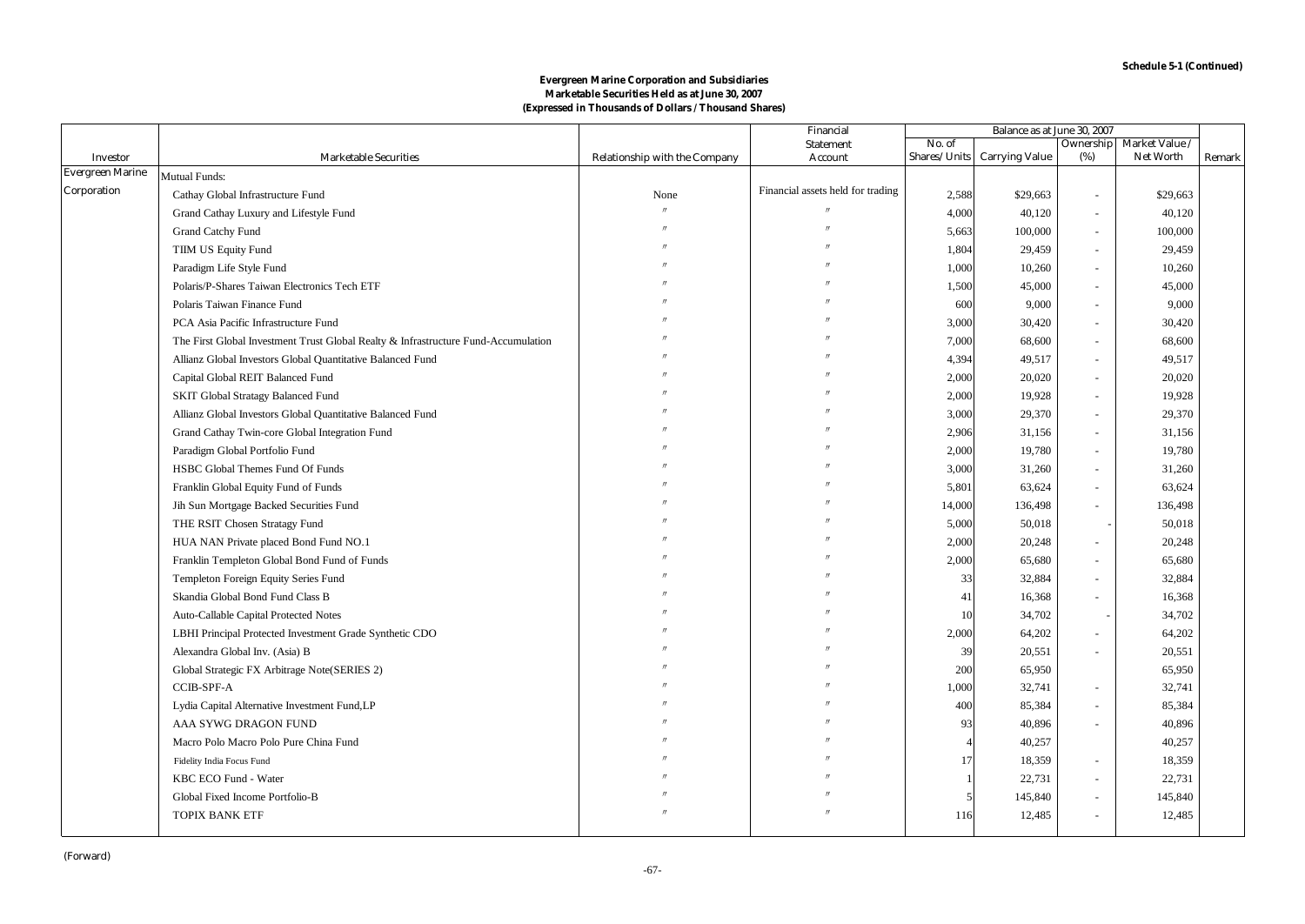|                         |                                                       |                                                                 | Financial                              | Balance as at June 30, 2007 |                                           |                          |                  |        |
|-------------------------|-------------------------------------------------------|-----------------------------------------------------------------|----------------------------------------|-----------------------------|-------------------------------------------|--------------------------|------------------|--------|
|                         |                                                       |                                                                 | <b>Statement</b>                       | No. of                      |                                           |                          | Market Value /   |        |
| <b>Investor</b>         | <b>Marketable Securities</b>                          | Relationship with the Company                                   | Account                                |                             | Shares/Units Carrying Value Ownership (%) |                          | Net Worth        | Remark |
| <b>Evergreen Marine</b> | <b>Foreign Corporate Bonds:</b>                       |                                                                 |                                        |                             |                                           |                          |                  |        |
| Corporation             | TUNTEX (THAILAND) PUBLIC COMPANY LIMITED              | None                                                            | Debt investment with no active market  | 16                          | 11,726                                    | $\overline{\phantom{a}}$ | 11,726           |        |
|                         |                                                       |                                                                 | non current                            |                             |                                           |                          |                  |        |
| <b>Peony Investment</b> | Greencompass Marine S.A.                              | <b>Indirect subsidiary of the Company</b>                       | Long-term equity investments accounted | 3,535                       | USD803,067                                | 100.00                   | USD803,067       |        |
| S.A.                    |                                                       |                                                                 | by the equity method                   |                             |                                           |                          |                  |        |
|                         | Vigor Enterprise S.A.                                 |                                                                 |                                        | 5                           | <b>USD561</b>                             | 100.00                   | <b>USD561</b>    |        |
|                         | Clove Holding Ltd.                                    |                                                                 |                                        | 10                          | USD71,967                                 | 100.00                   | USD71,967        |        |
|                         | Evergreen Heavy Industrial Corp. (M) Berhad           |                                                                 |                                        | 42,120                      | USD36,029                                 | 84.44                    | USD36,029        |        |
|                         | PT. Multi Bina Pura International                     |                                                                 |                                        | 68                          | <b>USD10,369</b>                          | 95.30                    | <b>USD10,369</b> |        |
|                         | PT. Multi Bina Transport                              |                                                                 |                                        | $\overline{2}$              | <b>USD326</b>                             | 17.39                    | <b>USD326</b>    |        |
|                         | Armand Investment (Nether Lands) N.V.                 |                                                                 |                                        |                             | <b>USD3,605</b>                           | 70.00                    | <b>USD3,605</b>  |        |
|                         | Shenzhen Greentrans Transportation Co., Ltd.          |                                                                 |                                        |                             | <b>USD3,372</b>                           | 55.00                    | USD3,372         |        |
|                         | Evergreen Marine (UK) Limited                         |                                                                 |                                        | 765                         | USD98,319                                 | 51.00                    | USD98,319        |        |
| <b>Peony Investment</b> | Luanta Investment (Netherlands) N.V.                  | Investee company of Peony accounted for under the equity method |                                        | $\sim$                      | <b>USD17,103</b>                          | 50.00                    | <b>USD17,103</b> |        |
| S.A.                    | Evergreen Container Terminal (Thailand) Ltd.          |                                                                 |                                        | 12,250                      | <b>USD23,800</b>                          | 48.18                    | <b>USD23,800</b> |        |
|                         | Shanghai Jifa Logistics Co., Ltd.                     |                                                                 |                                        | $\sim$                      | <b>USD8,613</b>                           | 21.06                    | <b>USD8,613</b>  |        |
|                         | Ningbo Victory Container Co., Ltd.                    |                                                                 |                                        | $\sim$                      | <b>USD2,306</b>                           | 40.00                    | <b>USD2,306</b>  |        |
|                         | Qingdao Evergreen Container Storage & Transportation  |                                                                 |                                        |                             | <b>USD5,472</b>                           | 40.00                    | USD5,472         |        |
|                         | Co., Ltd.                                             |                                                                 |                                        |                             |                                           |                          |                  |        |
|                         | Balsam Investment (Nether lands) N.V.                 |                                                                 |                                        | $\sim$                      | USD144,827                                | 49.00                    | USD144,827       |        |
|                         | Evergreen Shipping Agency (Singapore) Pte. Ltd.       |                                                                 |                                        | 383                         | <b>USD1,544</b>                           | 25.50                    | <b>USD1,544</b>  |        |
|                         | <b>Evergreen Shipping Agency (Korea) Corporation</b>  |                                                                 |                                        | 61                          | <b>USD2,015</b>                           | 50.00                    | USD2,015         |        |
|                         | Evergreen Shipping Agency (Thailand) Co., Ltd.        |                                                                 |                                        | 204                         | <b>USD1,046</b>                           | 25.50                    | USD1,046         |        |
|                         | PT. Evergreen Shipping Agency Indonesia               |                                                                 |                                        | $\sim$                      | <b>USD1,084</b>                           | 25.44                    | <b>USD1,084</b>  |        |
|                         | Evergreen Shipping Agency (India) Pvt. Ltd.           |                                                                 |                                        | 5                           | <b>USD106</b>                             | 49.98                    | <b>USD106</b>    |        |
|                         | Evergreen Shipping Agency (Australia) Pty. Ltd.       |                                                                 |                                        | 245                         | <b>USD133</b>                             | 25.50                    | <b>USD133</b>    |        |
|                         | Kingtrans International Logistics (Tianjin) Co., Ltd. |                                                                 |                                        | $\sim$                      | <b>USD2,048</b>                           | 20.00                    | <b>USD2,048</b>  |        |
|                         | Hutchison Inland Container Depots Limited             | None                                                            | Financial assets carried at cost       |                             | <b>USD1,492</b>                           | 7.50                     | USD1,492         |        |
|                         |                                                       |                                                                 | -non current                           |                             |                                           |                          |                  |        |
|                         | <b>South Asia Gateway Terminals</b>                   |                                                                 |                                        | 6,211                       | <b>USD2,412</b>                           | 5.00                     | USD2,412         |        |
|                         | Dongbu Pusan Container Terminal Co., Ltd.             |                                                                 |                                        | 300                         | USD1,556                                  | 15.00                    | USD1,556         |        |
|                         |                                                       |                                                                 |                                        |                             |                                           |                          |                  |        |

(Forward)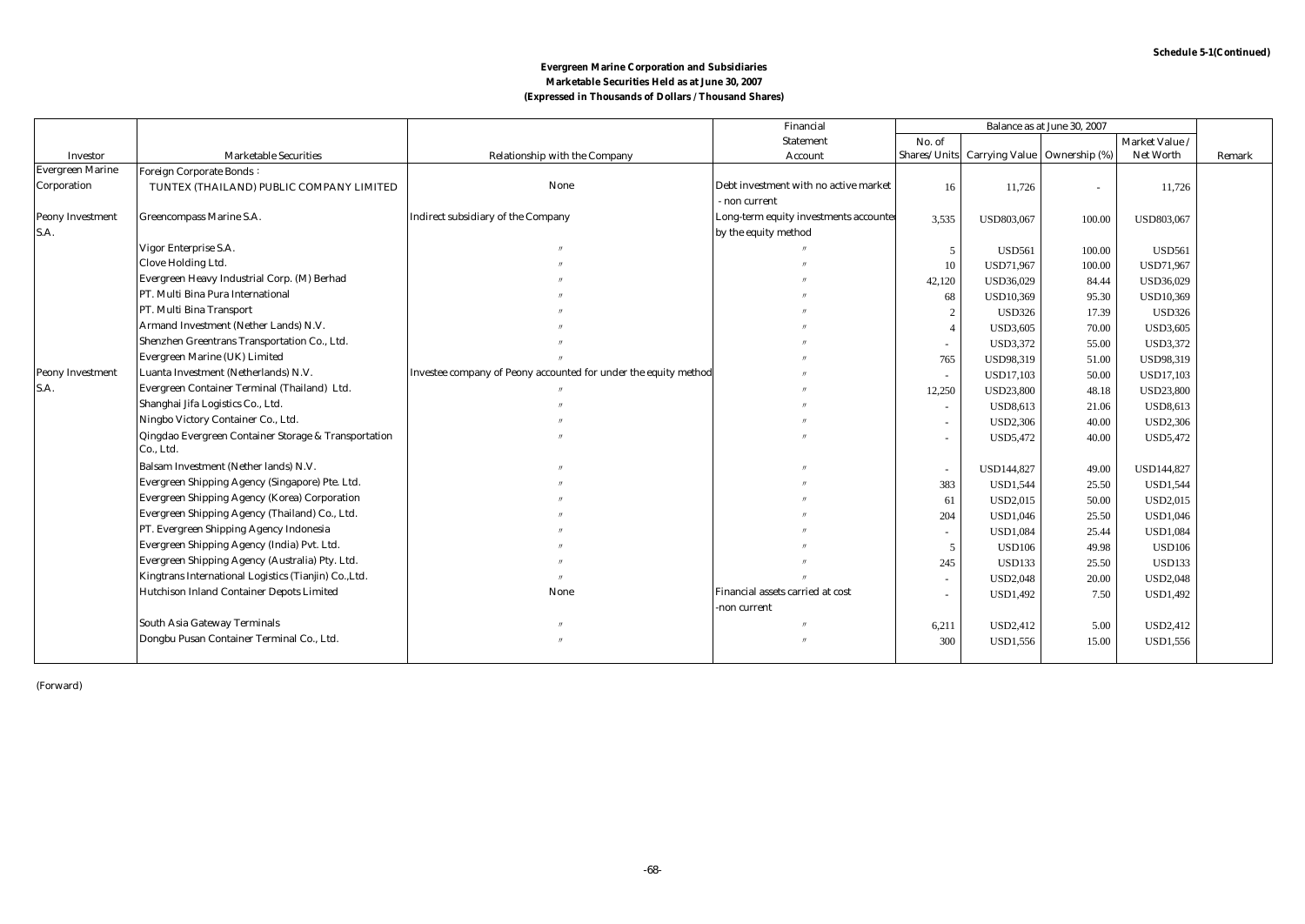|                                                    |                                                       |                                                                  | Financial                                   | Balance as at June 30, 2007 |                                |        |                   |        |
|----------------------------------------------------|-------------------------------------------------------|------------------------------------------------------------------|---------------------------------------------|-----------------------------|--------------------------------|--------|-------------------|--------|
|                                                    |                                                       |                                                                  | <b>Statement</b>                            | No. of                      |                                |        | Market Value /    |        |
| Investor                                           | <b>Marketable Securities</b>                          | Relationship with the Company                                    | Account                                     | Shares/Units                | Carrying Value   Ownership (%) |        | Net Worth         | Remark |
| PT. Multi Bina Pura                                | PT. Multi Bina Transport                              | <b>Indirect subsidiary of Peony</b>                              | Long-term equity investments accounted      | 8                           | <b>USD1,367</b>                | 72.95  | <b>USD1,367</b>   |        |
| <b>International</b>                               |                                                       |                                                                  | by the equity method                        |                             |                                |        |                   |        |
|                                                    |                                                       |                                                                  |                                             |                             |                                |        |                   |        |
| <b>Clove Holding Ltd.</b>                          | Ample Holding LTD.                                    | <b>Indirect subsidiary of Peony</b>                              |                                             | 9                           | <b>USD29,561</b>               | 90.00  | <b>USD29,561</b>  |        |
|                                                    | Classic Outlook Investment Ltd.                       | Investee company of Clove accounted for under cost method        | Financial assets carried at cost-noncurrent | $\sim$                      | <b>USD102,359</b>              | 2.25   | <b>USD102,359</b> |        |
|                                                    | Everup profits Ltd.                                   |                                                                  |                                             | $\sim$                      |                                | 2.25   |                   |        |
|                                                    | <b>Island Equipment LLC</b>                           | <b>Indirect subsidiary of Peony</b>                              | Long-term equity investments accounted      | $\sim$                      | <b>USD837</b>                  | 36.00  | <b>USD837</b>     |        |
|                                                    |                                                       |                                                                  | by the equity method                        |                             |                                |        |                   |        |
| Ample Holding Ltd.                                 | Colon Container Terminal S.A.                         | Investee company of Ample accounted for under the equity method  |                                             | 22,860                      | <b>USD64,568</b>               | 40.00  | <b>USD64,568</b>  |        |
|                                                    |                                                       |                                                                  |                                             |                             |                                |        |                   |        |
| <b>Island Equipment LLC</b>                        | <b>Whitney Equipment LLC</b>                          | Investee company of Island accounted for under the equity method |                                             | $\sim$                      | <b>USD767</b>                  | 100.00 | <b>USD767</b>     |        |
|                                                    | <b>Hemlock Equipment LLC</b>                          |                                                                  |                                             | $\blacksquare$              | <b>USD1,414</b>                | 100.00 | <b>USD1,414</b>   |        |
|                                                    |                                                       |                                                                  |                                             |                             |                                |        |                   |        |
| Evergreen Marine (UK) Limited Island Equipment LLC |                                                       | <b>Indirect subsidiary of Peony</b>                              |                                             | $\sim$                      | <b>USD66</b>                   | 15.00  | <b>USD66</b>      |        |
|                                                    | Kingtrans International Logistics (Tianjin) Co., Ltd. | Investee company of Hatsu accounted for under equity method      |                                             | ÷                           | <b>USD2,035</b>                | 20.00  | <b>USD2,035</b>   |        |
|                                                    |                                                       |                                                                  |                                             |                             |                                |        |                   |        |
|                                                    |                                                       |                                                                  |                                             |                             |                                |        |                   |        |
| <b>Armand Investment</b>                           | Armand Estate (Netherlands) B.V.                      | <b>Indirect subsidiary of Peony</b>                              |                                             | 40                          | <b>USD5,132</b>                | 100.00 | <b>USD5,132</b>   |        |
| (Netherlands) N.V.                                 |                                                       |                                                                  |                                             |                             |                                |        |                   |        |
|                                                    |                                                       |                                                                  |                                             |                             |                                |        |                   |        |
| <b>Armand Estated</b>                              | Taipei Port Container Terminal                        | Investee company of Armand Estate B.V. accounted for under       |                                             | 17,000                      | <b>USD5,006</b>                | 10.00  | <b>USD5,006</b>   |        |
| (Netherlands)B.V.                                  |                                                       | the equity method                                                |                                             |                             |                                |        |                   |        |
|                                                    |                                                       |                                                                  |                                             |                             |                                |        |                   |        |
| <b>Greencompass Marines S.A.</b>                   | <b>UBS-Forward Arbitrages Strategy Note</b>           | None                                                             | Financial assets at fair value              | 50                          | <b>USD4,636</b>                | $\sim$ | <b>USD4,636</b>   |        |
|                                                    |                                                       |                                                                  | through profit or loss-current              | $15\,$                      | <b>USD975</b>                  | $\sim$ | <b>USD975</b>     |        |
|                                                    | Lydia Capital Alternative Investment Fund             |                                                                  |                                             | 1                           | <b>USD2,990</b>                | $\sim$ | <b>USD2,990</b>   |        |
|                                                    | <b>Calyon-Dual Currency Deposit</b>                   |                                                                  |                                             | $\boldsymbol{2}$            | <b>USD1,530</b>                | $\sim$ | <b>USD1,530</b>   |        |
|                                                    | <b>Global Fixed Income Portfolio-B</b>                |                                                                  |                                             | $\mathbf{1}$                | <b>USD4,662</b>                | $\sim$ | <b>USD4,662</b>   |        |
|                                                    | <b>ABN-Yen Structural Deposit</b>                     |                                                                  |                                             | $\mathbf{1}$                | <b>USD4,097</b>                | $\sim$ | <b>USD4,097</b>   |        |
|                                                    | <b>Barclays-Yen Structural Deposit</b>                |                                                                  |                                             | $\mathbf{1}$                | <b>USD4,643</b>                | $\sim$ | <b>USD4,643</b>   |        |
|                                                    | <b>ABN-Yen Structural Deposit</b>                     |                                                                  |                                             |                             |                                |        |                   |        |
|                                                    |                                                       |                                                                  |                                             |                             |                                |        |                   |        |
|                                                    |                                                       |                                                                  |                                             |                             |                                |        |                   |        |
|                                                    |                                                       |                                                                  |                                             |                             |                                |        |                   |        |
|                                                    |                                                       |                                                                  |                                             |                             |                                |        |                   |        |
|                                                    |                                                       |                                                                  |                                             |                             |                                |        |                   |        |
|                                                    |                                                       |                                                                  |                                             |                             |                                |        |                   |        |
|                                                    |                                                       |                                                                  |                                             |                             |                                |        |                   |        |
|                                                    |                                                       |                                                                  |                                             |                             |                                |        |                   |        |
|                                                    |                                                       |                                                                  |                                             |                             |                                |        |                   |        |
|                                                    |                                                       |                                                                  |                                             |                             |                                |        |                   |        |
|                                                    |                                                       |                                                                  |                                             |                             |                                |        |                   |        |
|                                                    |                                                       |                                                                  |                                             |                             |                                |        |                   |        |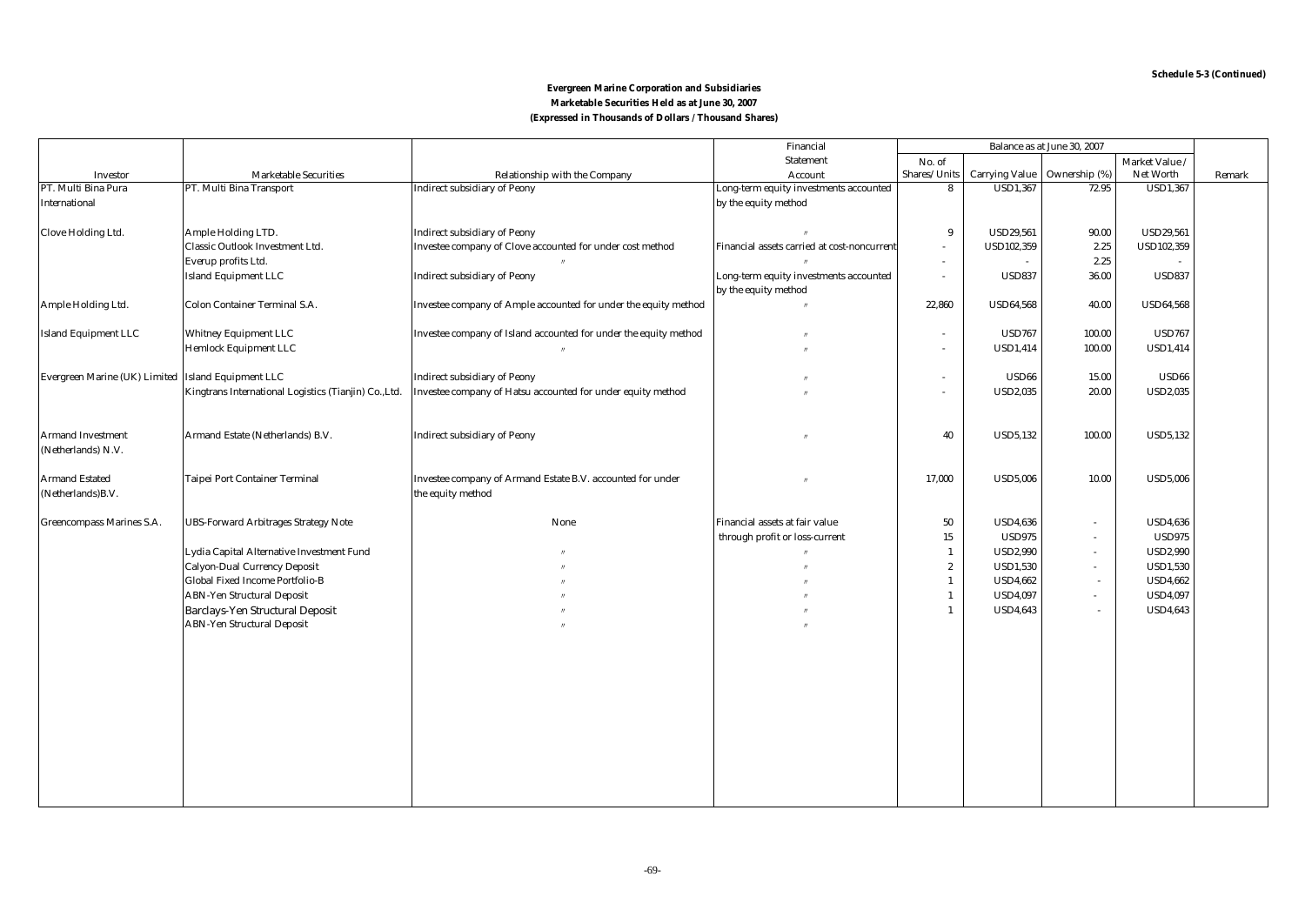#### **For The Six-Month Period Ended June 30, 2007 (Expressed in Thousands of Dollars / Thousand Shares) Evergreen Marine Corporation and Subsidiaries Summary of Significant Transactions on One Specific Security Exceeding NT\$100 Million or 20 Percent of the Paid-in Capital**

|                  |                                                                                    |                                                           |                   |                   | <b>January 1, 2007</b> |                  | Buy              |                          | Sell             |                               |                   |                          | June 3           |
|------------------|------------------------------------------------------------------------------------|-----------------------------------------------------------|-------------------|-------------------|------------------------|------------------|------------------|--------------------------|------------------|-------------------------------|-------------------|--------------------------|------------------|
|                  |                                                                                    |                                                           |                   |                   | No. of                 |                  | No. of           |                          | No. of           |                               |                   | Gain                     | No. of           |
| Buyer/Seller     | <b>Marketable Securities</b>                                                       | <b>Financial Statement Account</b>                        |                   | Related<br>Party  | Shares/<br>Units       | Amount<br>(Note) | Shares/<br>Units |                          | Shares/<br>Units | Selling<br>Price              | Carrying<br>Value | (Loss) on                | Shares/<br>Units |
|                  |                                                                                    |                                                           | Counterparty      |                   |                        |                  |                  | Amount                   |                  |                               |                   | Disposal                 |                  |
| <b>Evergreen</b> | <b>Beneficiany Certificates:</b>                                                   |                                                           |                   |                   |                        |                  |                  |                          |                  |                               |                   |                          |                  |
| <b>Marine</b>    | POLARIS DI-PO Fund                                                                 | Financial assets held for trading Open market transaction |                   | No                | 9,480                  | \$105,000        | $\sim$           |                          | 9,480            | \$105,094                     | \$105,000         | \$94                     |                  |
| Corporation      | JF(Taiwan) Bond Fund                                                               |                                                           | $^{\prime\prime}$ |                   | 7,350                  | 112,000          | $\sim$           |                          | 7,350            | 112,207                       | 112,000           | 207                      |                  |
|                  | The First Global Investment Trust Global Asset Securitization Balanced Income Fund |                                                           | $^{\prime\prime}$ | $^{\prime\prime}$ |                        |                  | 11,000           | 110,000                  | 11,000           | 110,000                       | 110,000           | $\overline{\phantom{a}}$ |                  |
|                  | TIIM High Yield Fund                                                               |                                                           |                   |                   | 21,119                 | 262,000          | $\sim$           |                          | 21,119           | 262,315                       | 262,000           | 315                      |                  |
|                  | <b>GRAND CATHAY FUND</b>                                                           |                                                           | $^{\prime\prime}$ |                   |                        |                  | 5,663            | 100,000                  | $\sim$           | $\sim$                        | $\sim$            |                          | 5,663            |
|                  | Jih Sun Mortgage Backed Securities Fund                                            |                                                           | $^{\prime\prime}$ | $^{\prime\prime}$ |                        |                  | 14,000           | 140,000                  | $\sim$           | $\sim$                        | $\sim$            |                          | 14,000           |
|                  | NITC Private Placement Global Fixed Income Arbitrage Fund                          |                                                           |                   | $^{\prime\prime}$ | 10,000                 | 100,000          | $\sim$           |                          | 10,000           | 104,051                       | $\sim$            | 4,051                    |                  |
|                  | Truswell Global Fixed Income Fund of Fund                                          |                                                           | $^{\prime\prime}$ | $^{\prime\prime}$ | 12,000                 | 120,000          | $\sim$           | $\overline{\phantom{a}}$ | 12,000           | 124,424                       | 120,000           | 4,424                    |                  |
|                  | <b>Global Fixed Income</b>                                                         |                                                           | $^{\prime}$       |                   |                        |                  | 5                | 148,978                  | $\sim$           |                               | $\sim$            |                          | $5\overline{)}$  |
|                  | Portfolio-B                                                                        |                                                           |                   |                   |                        |                  |                  |                          |                  |                               |                   |                          |                  |
| Greencompass     | <b>Investec Global Energy Fund</b>                                                 |                                                           | $^{\prime\prime}$ | $^{\prime\prime}$ | 17 <sup>1</sup>        | <b>USD 5,000</b> | $\sim$           |                          |                  | 17 USD4,508 USD5,000 USD(492) |                   |                          |                  |
| Marine S.A.      |                                                                                    |                                                           |                   |                   |                        |                  |                  |                          |                  |                               |                   |                          |                  |

Note: Initial amount prior to valuation.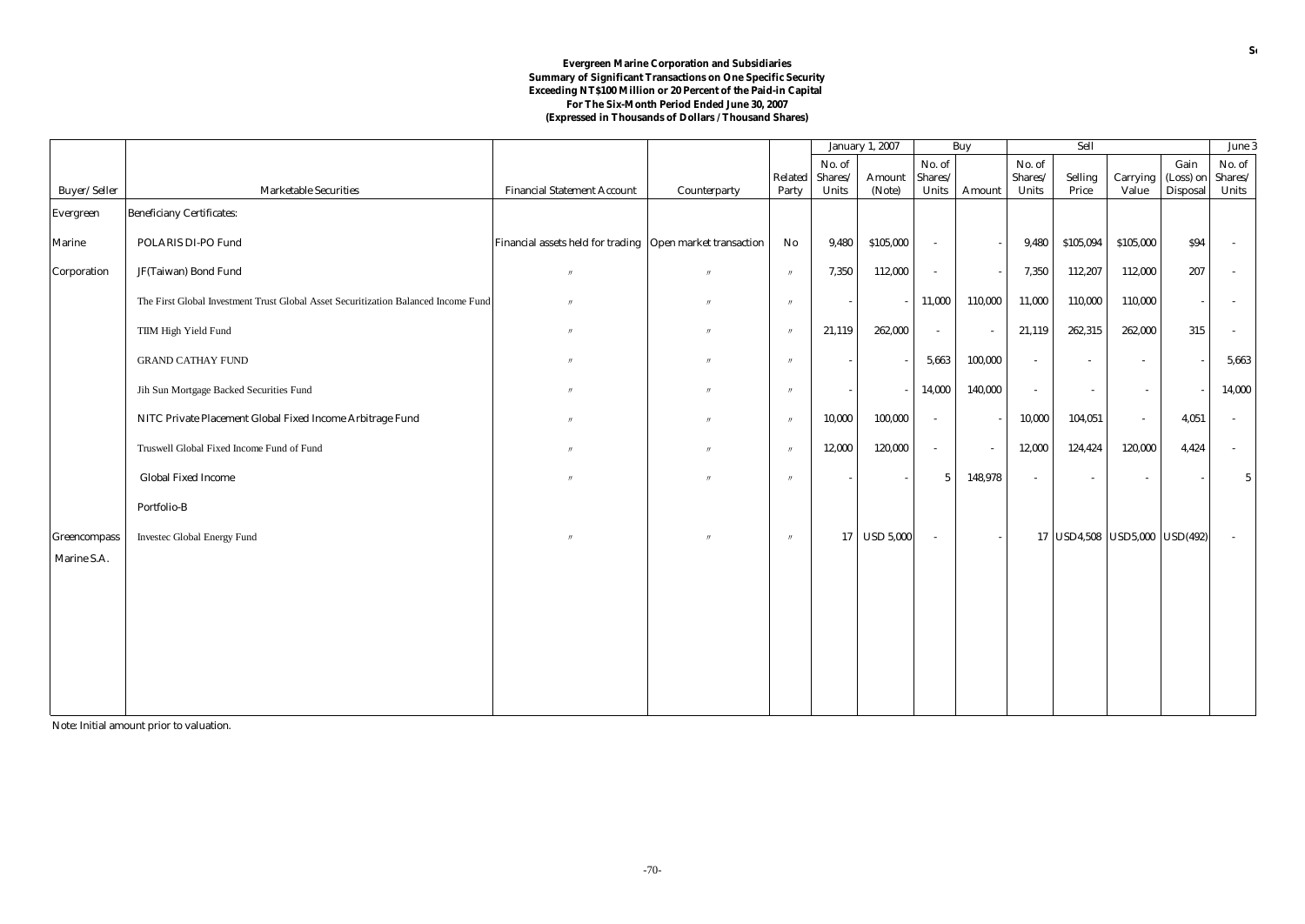**Schedule 6**

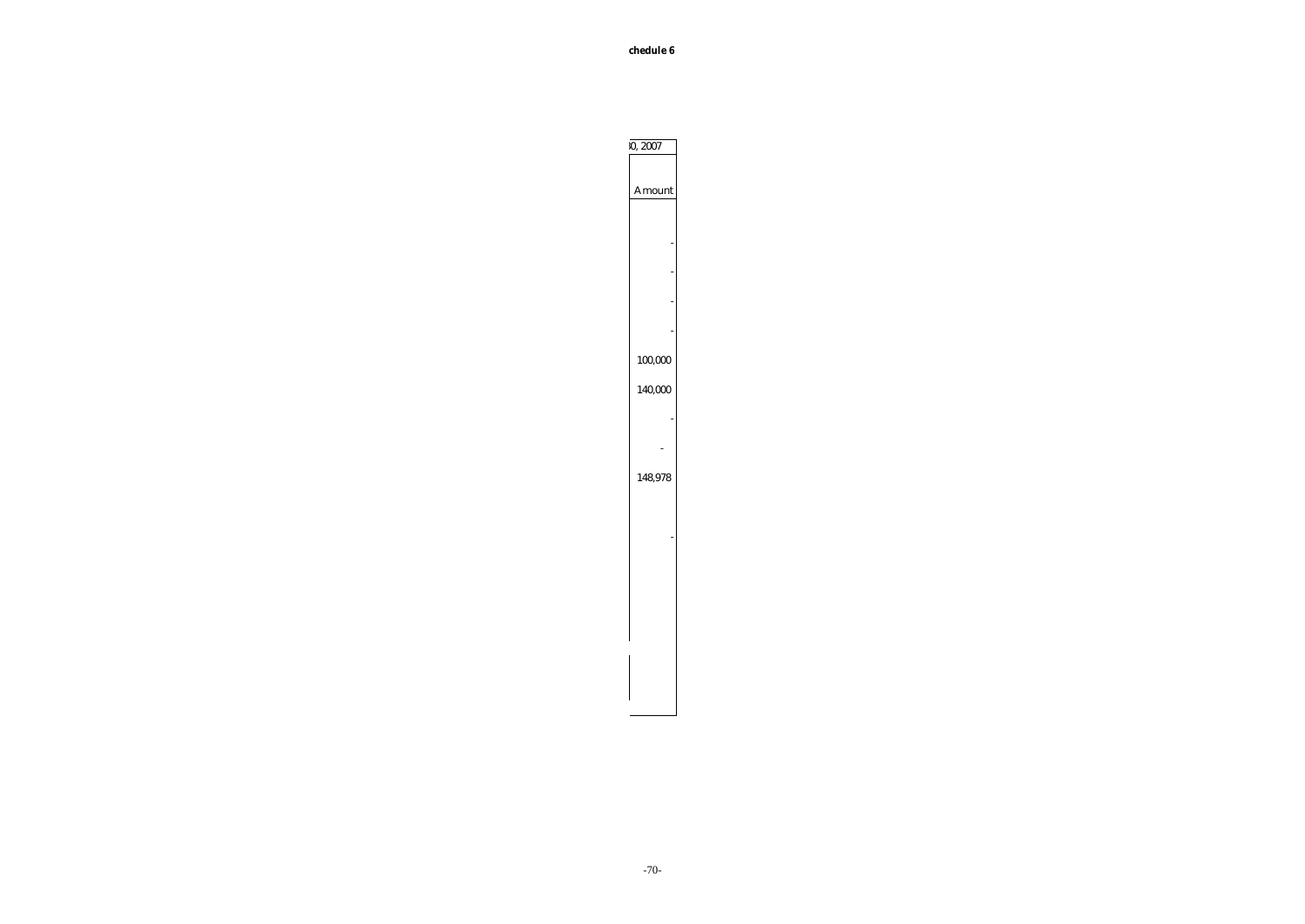#### **(Expressed in Thousands of Dollars) Evergreen Marine Corporation and Subsidiaries Purchases from and Sales to Related Parties For The Six-Month Period Ended June 30, 2007**

|                                                       |                                                                       |                                                             |                   |                 |                                     |                    | Reason for Difference in the Terms |                               |                                     |                                                      |        |
|-------------------------------------------------------|-----------------------------------------------------------------------|-------------------------------------------------------------|-------------------|-----------------|-------------------------------------|--------------------|------------------------------------|-------------------------------|-------------------------------------|------------------------------------------------------|--------|
|                                                       |                                                                       |                                                             | Transaction       |                 |                                     |                    |                                    | on Related Party Transactions | Notes/Accounts Receivable (Payable) |                                                      |        |
| Purchaser/Seller                                      | Counterparty                                                          | Nature of Relationship                                      | Purchases / Sales | Amount          | % of the Total<br>Purchases / Sales | <b>Credit Term</b> | <b>Unit Price</b>                  | <b>Credit Term</b>            | <b>Balance</b>                      | % of Total<br>Notes/Accounts<br>Receivable (Payable) | Remark |
| Evergreen                                             | <b>Evergreen International</b>                                        | Investee accounted for by                                   | <b>Purchases</b>  | \$416,040       | 3.10                                | $30 - 60$ days     | $S-$                               |                               | \$11,222                            | 0.46                                                 |        |
| Marine                                                | Storage & Transport Corp. (EITC)                                      | equity method                                               |                   |                 |                                     |                    |                                    |                               |                                     |                                                      |        |
| Corporation                                           |                                                                       |                                                             |                   |                 |                                     |                    |                                    |                               |                                     |                                                      |        |
|                                                       | Evergreen International Corp.                                         | <b>Investee of the Company's</b>                            | <b>Sales</b>      | 886,490         | 6.14                                | $30 - 60$ days     |                                    | $\sim$                        | 73,157                              | 7.61                                                 |        |
|                                                       |                                                                       | major stockholder                                           | Purchases         | 184,456         | 1.37                                | $30 - 60$ days     | $\sim$                             | $\sim$                        | 13,659                              | 0.56                                                 |        |
|                                                       | Taiwan Terminal Services Co., Ltd.                                    | Subsidiary of the Company                                   | <b>Purchases</b>  | 370,700         | 2.76                                | $30 - 60$ days     | $\sim$                             | $\sim$                        | 40,885                              | 1.67                                                 |        |
|                                                       | Evergreen Marine (UK) Limited                                         | Indirect subsidiary of<br>the Company                       | <b>Purchases</b>  | 266,623         | 1.99                                | $30 - 60$ days     |                                    | $\overline{\phantom{a}}$      | 46,514                              | 1.89                                                 |        |
|                                                       | Greencompass Marine S.A.                                              | Indirect subsidiary of                                      | <b>Sales</b>      | 143,123         | 0.99                                | $30 - 60$ days     | $\sim$                             | $\overline{\phantom{a}}$      | 19,816                              | 2.05                                                 |        |
|                                                       |                                                                       | the Company                                                 | <b>Purchases</b>  | 214,245         | 1.60                                | $30 - 60$ days     | $\sim$                             | $\sim$                        | 4,180                               | 0.17                                                 |        |
|                                                       |                                                                       |                                                             |                   |                 |                                     |                    |                                    |                               |                                     |                                                      |        |
|                                                       | <b>Gaining Enterprise S.A.</b>                                        | <b>Subsidiary of EITC accounted</b><br>for by equity method | <b>Purchases</b>  | 893,215         | 6.65                                | $30 - 60$ days     |                                    |                               |                                     | $\overline{\phantom{a}}$                             |        |
|                                                       | Italia Marittmas S.P.A                                                | <b>Investee of the Company's</b>                            | <b>Sales</b>      | 133,827         | 0.93                                | $30 - 60$ days     |                                    | $\overline{\phantom{a}}$      | 27,567                              | 2.85                                                 |        |
|                                                       |                                                                       | subsidiary with significant<br>influence                    | <b>Purchases</b>  | 294,305         | 2.19                                | $30 - 60$ days     |                                    | $\sim$                        | 365,181                             | 14.89                                                |        |
| <b>Taiwan Teminal Service</b><br>Co., Ltd.            | <b>Evergreen Marine Corporation</b>                                   | Parent company                                              | <b>Sales</b>      | 366,731         | 98.99                               | $30 - 60$ days     |                                    | $\overline{\phantom{a}}$      | 72,850                              | 99.30                                                |        |
| Evergreen Marine (UK)<br>Limited                      | <b>Evergreen Marine Corporation</b>                                   | Parent company                                              | <b>Sales</b>      | GBP3,750        | 1.08                                | $30 - 60$ days     |                                    |                               | GBP2,105                            | 3.13                                                 |        |
| Greencompass Marine S.A.                              | <b>Evergreen Marine Corporation</b>                                   | <b>Parent Company</b>                                       | <b>Sales</b>      | <b>USD7,871</b> | 0.69                                | $30 - 60$ days     |                                    | ÷.                            |                                     | $\mathbf{r}$                                         |        |
|                                                       | Evergreen International S.A.                                          | <b>Related Parties</b>                                      | <b>Sales</b>      | <b>USD4,677</b> | 0.41                                | $30 - 60$ days     |                                    | $\overline{\phantom{a}}$      |                                     |                                                      |        |
|                                                       |                                                                       |                                                             | Purchases         | <b>USD5,564</b> | 0.51                                | $30 - 60$ days     |                                    | $\sim$                        |                                     |                                                      |        |
|                                                       | Evergreen Heavy Industrial Corp. (M) Related Parties<br><b>Berhad</b> |                                                             | Purchases         | <b>USD6,319</b> | 0.58                                | $30 - 60$ days     |                                    | $\overline{\phantom{a}}$      |                                     | ٠                                                    |        |
| <b>Evergreen Heavy Industrial</b><br>Corp. (M) Berhad | Greencompass Marine S.A.                                              | <b>Related Parties</b>                                      | <b>Sales</b>      | RM52,088        | 28.71                               | 45days             |                                    |                               | RM30,579                            | 100.00                                               |        |
|                                                       | Evergreen International S.A.                                          | <b>Related Parties</b>                                      | <b>Sales</b>      | RM61,822        | 34.07                               | 45days             |                                    | $\sim$                        |                                     | $\sim$                                               |        |
|                                                       | Italia Marittima S.P.A.                                               | <b>Related Parties</b>                                      | <b>Sales</b>      | RM67,522        | 37.22                               | 45days             |                                    |                               |                                     |                                                      |        |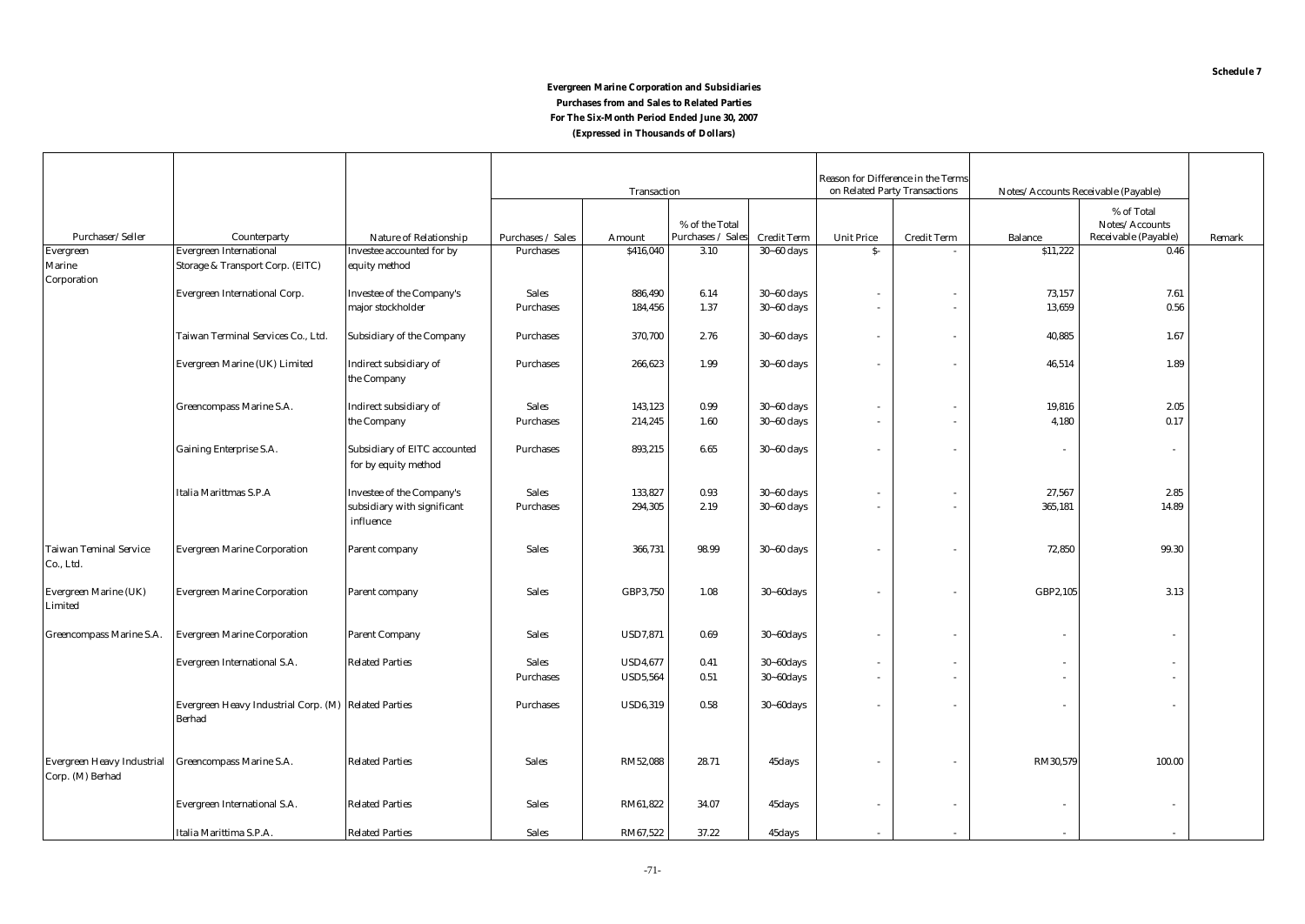### **(Expressed in Thousands of Dollars) Evergreen Marine Corporation and Subsidiaries Receivables from Related Parties Exceeding NT\$100 Million or 20 Percent of the Paid-in Capital For The Six-Month Period Ended June 30, 2007**

|                                                      |                                 |                                                               |                                  |                       | <b>Overdue Receivables</b> |                     |                           |              |
|------------------------------------------------------|---------------------------------|---------------------------------------------------------------|----------------------------------|-----------------------|----------------------------|---------------------|---------------------------|--------------|
|                                                      |                                 |                                                               |                                  |                       |                            |                     | <b>Amount Received</b>    | Allowance    |
|                                                      |                                 |                                                               |                                  | <b>Turnover Rate</b>  |                            |                     | Subsequent to the         | for Bad      |
| <b>Creditor</b>                                      | Counterparty                    | <b>Nature of Relationship</b>                                 | Balance as at June 30, 2007      | (No. of Times) Amount |                            | <b>Action Taken</b> | <b>Balance Sheet Date</b> | <b>Debts</b> |
| Evergreen Marine Corporation Evergreen International |                                 | Investee accounted for by equity method Accounts receivable - |                                  |                       |                            |                     |                           |              |
|                                                      | Storege & Transport Corp.(EITC) |                                                               | related party<br>406,491         |                       |                            |                     |                           |              |
|                                                      |                                 |                                                               |                                  |                       |                            |                     |                           |              |
|                                                      | Evergreen International S.A.    | Investee of the Company's                                     | Accounts receivable -            |                       |                            |                     |                           |              |
|                                                      |                                 | major stockholder                                             | 473,857<br>related party         |                       |                            |                     |                           |              |
|                                                      |                                 |                                                               |                                  |                       |                            |                     |                           |              |
| Evergreen Marine (UK) Ltd.                           | <b>Island Equipment LLC</b>     | <b>Indirect subsidiary of Peony</b>                           | Accounts receivable -            |                       |                            |                     |                           |              |
|                                                      |                                 |                                                               | <b>USD3,421</b><br>related party |                       | <b>USD</b>                 |                     | USD-                      | USD-         |
|                                                      |                                 |                                                               |                                  |                       |                            |                     |                           |              |
| <b>Clove Holding Ltd.</b>                            | <b>Island Equipment LLC.</b>    | <b>Indirect subsidiary of Peony</b>                           | Accounts receivable -            |                       |                            |                     |                           |              |
|                                                      |                                 |                                                               | <b>USD8,211</b><br>related party |                       | <b>USD</b>                 |                     | USD-                      | USD-         |
|                                                      |                                 |                                                               |                                  |                       |                            |                     |                           |              |
| <b>Evergreen Heavy Industrial</b>                    | <b>Greencompass Marine S.A.</b> | <b>Investee of Peony</b>                                      | <b>Accounts receivable</b>       |                       |                            |                     |                           |              |
| Corp. (M) Berhad                                     |                                 |                                                               | RM30,579                         |                       | $\mathbf{RM}$              |                     | RM30,579                  | $RM -$       |
|                                                      |                                 |                                                               |                                  |                       |                            |                     |                           |              |
|                                                      |                                 |                                                               |                                  |                       |                            |                     |                           |              |
|                                                      |                                 |                                                               |                                  |                       |                            |                     |                           |              |
|                                                      |                                 |                                                               |                                  |                       |                            |                     |                           |              |
|                                                      |                                 |                                                               |                                  |                       |                            |                     |                           |              |
|                                                      |                                 |                                                               |                                  |                       |                            |                     |                           |              |
|                                                      |                                 |                                                               |                                  |                       |                            |                     |                           |              |
|                                                      |                                 |                                                               |                                  |                       |                            |                     |                           |              |
|                                                      |                                 |                                                               |                                  |                       |                            |                     |                           |              |
|                                                      |                                 |                                                               |                                  |                       |                            |                     |                           |              |
|                                                      |                                 |                                                               |                                  |                       |                            |                     |                           |              |
|                                                      |                                 |                                                               |                                  |                       |                            |                     |                           |              |
|                                                      |                                 |                                                               |                                  |                       |                            |                     |                           |              |
|                                                      |                                 |                                                               |                                  |                       |                            |                     |                           |              |
|                                                      |                                 |                                                               |                                  |                       |                            |                     |                           |              |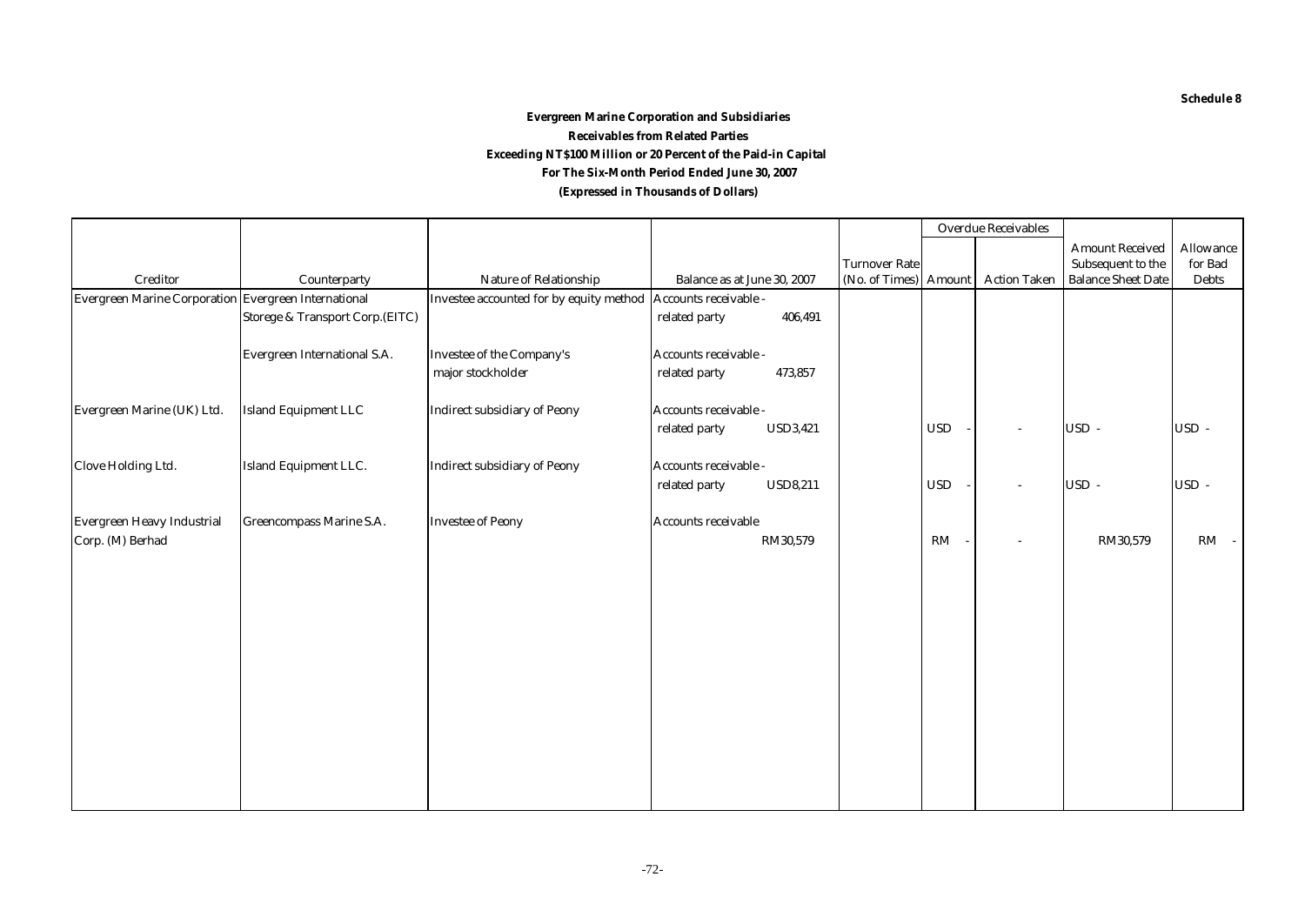### **Evergreen Marine Corporation and Subsidiaries Information on Investee Companies**

### **For The Six-Month Period Ended June 30, 2007**

**(Expressed in Thousands of Dollars / Thousand Shares)**

|             |                                        |                                                                             |                                      | <b>Initial Investment Amount</b> |                        |               | Shares Held as at June 30, 2007 |                       |                   |                        |                           |
|-------------|----------------------------------------|-----------------------------------------------------------------------------|--------------------------------------|----------------------------------|------------------------|---------------|---------------------------------|-----------------------|-------------------|------------------------|---------------------------|
|             |                                        |                                                                             |                                      | <b>Balance as at June 30,</b>    | <b>Balance</b> as at   |               | Ownership                       |                       | Net Income (Loss) | <b>Investment Gain</b> |                           |
| Investor    | Investee                               | <b>Address</b>                                                              | <b>Main Business</b>                 | 2007                             | <b>January 1, 2007</b> | No. of Shares | (%)                             | <b>Carrying Value</b> | of the Investee   | (Loss)                 | Remark                    |
| Evergreen   | Peony Investment S.A.                  | 53Rd Street, Urbanizacion Obarrio                                           | <b>Investment activities</b>         | <b>USD 476,500</b>               | <b>USD 476,500</b>     | 4,765         | 100.00                          | \$41,291,153          | \$283,042         | \$291,687              | Subsidiary of the         |
| Marine      |                                        | Torre Swiss Bank, 2nd Floor, Panama                                         |                                      |                                  |                        |               |                                 |                       |                   |                        | Company                   |
| Corporation |                                        |                                                                             |                                      |                                  |                        |               |                                 |                       |                   |                        |                           |
|             |                                        |                                                                             |                                      |                                  |                        |               |                                 |                       |                   |                        |                           |
|             | <b>Taiwan Terminal Services</b>        | 2F, No.177, Ssu Wei 4th Rd., Lingya District,                               | Loading and discharging operations   | 55,000                           | 55,000                 | 5,500         | 55.00                           | 69,839                | 9,762             | 4,651                  |                           |
|             | Co., Ltd.                              | Kaohsiung, Taiwan                                                           | of container yards                   |                                  |                        |               |                                 |                       |                   |                        |                           |
|             |                                        |                                                                             |                                      |                                  |                        |               |                                 |                       |                   |                        |                           |
|             |                                        |                                                                             |                                      |                                  |                        |               |                                 |                       |                   |                        |                           |
|             | <b>Charng Yang Development</b>         | 2F, No.369, Jingguo Rd., Taoyuan City,                                      | Development, rental and sale of      | 320,000                          | 320,000                | 34,520        | 40.00                           | 445,474               | 46,440            |                        | 18,576 Investee accounted |
|             | Co., Ltd.                              | Taoyuan County, Taiwan                                                      | residential and commercial buildings |                                  |                        |               |                                 |                       |                   |                        | for by equity method      |
|             |                                        |                                                                             |                                      |                                  |                        |               |                                 |                       |                   |                        |                           |
|             |                                        |                                                                             |                                      |                                  |                        |               |                                 |                       |                   |                        |                           |
|             | <b>Evergreen International Storage</b> | No.899, Jingguo Rd., Taoyuan City,                                          | Container transportation and         | 4,753,514                        | 4,753,514              | 424,062       | 39.74                           | 7,396,154             | 395,610           | 180,522                |                           |
|             | and Transport Corporation              | Taoyuan County, Taiwan                                                      | gas stations                         |                                  |                        |               |                                 |                       |                   |                        |                           |
|             |                                        |                                                                             |                                      |                                  |                        |               |                                 |                       |                   |                        |                           |
|             |                                        |                                                                             |                                      |                                  |                        |               |                                 |                       |                   |                        |                           |
|             |                                        | Evergreen Security Corporation 4&5F, No. 111, Sungjiang Rd., Taipei, Taiwan | General security guards services     | 25,000                           | 25,000                 | 4,000         | 31.25                           | 53,576                | 21,609            | 5,190                  |                           |
|             |                                        |                                                                             |                                      |                                  |                        |               |                                 |                       |                   |                        |                           |
|             |                                        |                                                                             |                                      |                                  |                        |               |                                 |                       |                   |                        |                           |
|             |                                        |                                                                             |                                      |                                  |                        |               |                                 |                       |                   |                        |                           |
|             | <b>EVA Airways Corporation</b>         | 11F, No.376, Section 1, Hsinnan Rd.,                                        | International passenger and cargo    | 9,267,879                        | 9,267,879              | 750,571       | 19.37                           | 8,665,451             | (1,688,409)       | (327, 039)             |                           |
|             |                                        | Lu Chu Township, Taoyuan County, Taiwan                                     | transportation                       |                                  |                        |               |                                 |                       |                   |                        |                           |
|             |                                        |                                                                             |                                      |                                  |                        |               |                                 |                       |                   |                        |                           |
|             |                                        |                                                                             |                                      |                                  |                        |               |                                 |                       |                   |                        |                           |
|             | Taipei Port Container Terminal         | 6F-1, No.220, Songjiang Rd., Taipei, Taiwan                                 | Container distribution and cargo     | 340,000                          | 160,000                | 34,000        | 20.00                           | 328,792               | (7, 171)          | (1, 434)               |                           |
|             | Corporation                            |                                                                             | stevedoring                          |                                  |                        |               |                                 |                       |                   |                        |                           |
|             |                                        |                                                                             |                                      |                                  |                        |               |                                 |                       |                   |                        |                           |
|             |                                        |                                                                             |                                      |                                  |                        |               |                                 |                       |                   |                        |                           |
|             |                                        |                                                                             |                                      |                                  |                        |               |                                 |                       |                   |                        |                           |
|             |                                        |                                                                             |                                      |                                  |                        |               |                                 |                       |                   |                        |                           |
|             |                                        |                                                                             |                                      |                                  |                        |               |                                 |                       |                   |                        |                           |
|             |                                        |                                                                             |                                      |                                  |                        |               |                                 |                       |                   |                        |                           |
|             |                                        |                                                                             |                                      |                                  |                        |               |                                 |                       |                   |                        |                           |
|             |                                        |                                                                             |                                      |                                  |                        |               |                                 |                       |                   |                        |                           |
|             |                                        |                                                                             |                                      |                                  |                        |               |                                 |                       |                   |                        |                           |
|             |                                        |                                                                             |                                      |                                  |                        |               |                                 |                       |                   |                        |                           |
|             |                                        |                                                                             |                                      |                                  |                        |               |                                 |                       |                   |                        |                           |
|             |                                        |                                                                             |                                      |                                  |                        |               |                                 |                       |                   |                        |                           |

**Schedule 9**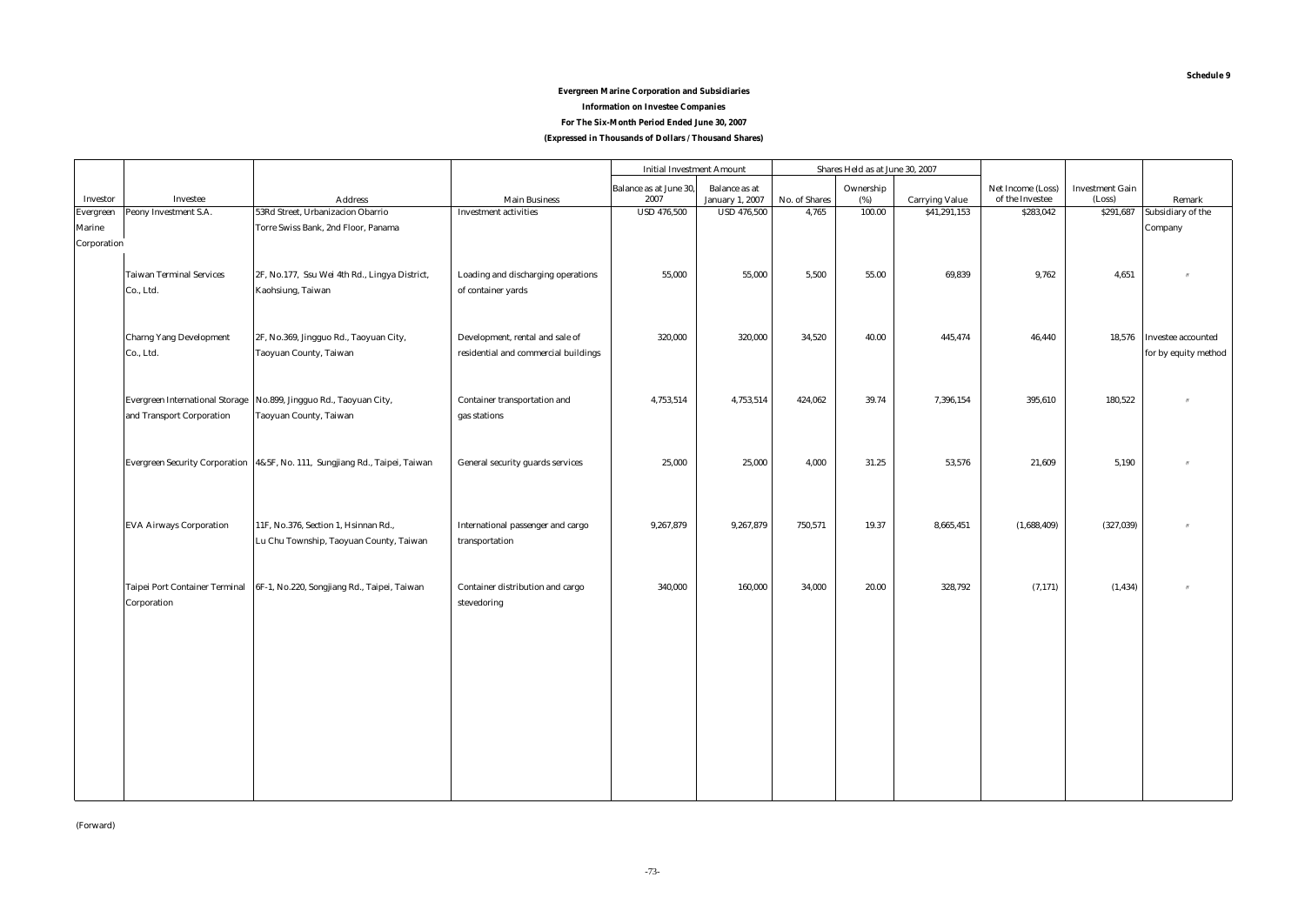#### **Evergreen Marine Corporation and Subsidiaries Information on Investee Companies**

#### **For The Six-Month Period Ended June 30, 2007**

#### **(Expressed in Thousands of Dollars / Thousand Shares)**

|                        |                                         |                                                     |                                          |                           | <b>Initial Investment Amount</b> | Shares Held as at June 30, 2007 |           | Net Income            |                   |                   |                                             |
|------------------------|-----------------------------------------|-----------------------------------------------------|------------------------------------------|---------------------------|----------------------------------|---------------------------------|-----------|-----------------------|-------------------|-------------------|---------------------------------------------|
|                        |                                         |                                                     |                                          | <b>Balance as at June</b> | <b>Balance</b> as at             |                                 | Ownership |                       | (Loss) of the     | Investment        |                                             |
| <b>Investor</b>        | Investee                                | <b>Address</b>                                      | <b>Main Business</b>                     | 30, 2007                  | <b>January 1, 2007</b>           | No. of Shares                   | (%)       | <b>Carrying Value</b> | Investee          | Gain (Loss)       | Remark                                      |
| Peony                  | <b>Greencompass Marine S.A</b>          | 53rd Street. Urbanizacion                           | Marine transportation                    | <b>USD 353,500</b>        | <b>USD 353,500</b>               | 3,535                           | 100.00    | <b>USD 803.067</b>    | <b>USD 18,090</b> | <b>USD 18,090</b> | Indirect subsidiary of the Company          |
| <b>Investment S.A.</b> |                                         | <b>Obarrio Torre Swiss Bank,</b>                    |                                          |                           |                                  |                                 |           |                       |                   |                   |                                             |
|                        |                                         | 2nd Floor, Panama, Republic of Panama               |                                          |                           |                                  |                                 |           |                       |                   |                   |                                             |
|                        | Vigor Enterprise S.A.                   | 53rd Street, Urbanizacion                           | <b>Investment holding company</b>        | <b>USD 500</b>            | <b>USD 500</b>                   | $5\overline{)}$                 | 100.00    | <b>USD 561</b>        | <b>USD 14</b>     | <b>USD 14</b>     |                                             |
|                        |                                         | <b>Obarrio Torre Swiss Bank,</b>                    |                                          |                           |                                  |                                 |           |                       |                   |                   |                                             |
|                        |                                         | 2nd Floor, Panama, Republic of Panama               |                                          |                           |                                  |                                 |           |                       |                   |                   |                                             |
|                        |                                         |                                                     |                                          |                           |                                  |                                 |           |                       |                   |                   |                                             |
|                        | <b>Clove Holding Ltd.</b>               | Craigmuir Chambers, P. O. Box71, Road Town,         | <b>Investment holding company</b>        | <b>USD 10</b>             | <b>USD 10</b>                    | 10                              | 100.00    | <b>USD 71.967</b>     | <b>USD 4.936</b>  | <b>USD 4.936</b>  |                                             |
|                        |                                         | Tortola, B. V. I.                                   |                                          |                           |                                  |                                 |           |                       |                   |                   |                                             |
|                        | Evergreen Marine (UK) Limited           | 160 Euston Road, London NW 12 DX, U.K.              | Marine transportation                    | <b>USD 1,503</b>          | <b>USD 1,503</b>                 | 765                             | 51.00     | <b>USD 98,319</b>     | <b>USD 3,135</b>  | <b>USD 1,599</b>  |                                             |
|                        |                                         |                                                     |                                          |                           |                                  |                                 |           |                       |                   |                   |                                             |
|                        | Evergreen Heavy Industrial Co.          | Lot 139, Jalan, Cecair, Phase 2 Free Trade Zone     | <b>Container manufacturing</b>           | <b>USD 27,295</b>         | <b>USD 27,295</b>                | 42,120                          | 84.44     | <b>USD 36,029</b>     | <b>USD 2,330</b>  | <b>USD 1,968</b>  |                                             |
|                        | (Malaysia) Berhad                       | Johor Port Authority, B1700 Pasir Gudang,           |                                          |                           |                                  |                                 |           |                       |                   |                   |                                             |
|                        |                                         | Johor, Johore Bahru, Malaysia                       |                                          |                           |                                  |                                 |           |                       |                   |                   |                                             |
|                        | PT. Multi Bina Pura International       | JL Raya Cakung Cilincing, RT, 002-05, Desa          | Loading and discharging operations       | <b>USD 20,204</b>         | <b>USD 20,204</b>                | 68                              | 95.30     | <b>USD 10,369</b>     | <b>USD 955</b>    | <b>USD 910</b>    |                                             |
|                        |                                         | Rorotan P.O. Box 6043 Jakarta 14260. Indonesia      | of container yards and                   |                           |                                  |                                 |           |                       |                   |                   |                                             |
|                        |                                         | Lot 139, Jalan                                      |                                          |                           |                                  |                                 |           |                       |                   |                   |                                             |
|                        |                                         |                                                     | inland transportation                    |                           |                                  |                                 |           |                       |                   |                   |                                             |
|                        | PT. Multi Bina Transport                | JL Raya Cakung Cilincing, RT, 002-05, Desa          | Loading and discharging operations       | Rp 1,800,000              | Rp 1,800,000                     | $\overline{2}$                  | 17.39     | <b>USD 326</b>        | <b>USD 273</b>    | <b>USD 47</b>     |                                             |
|                        |                                         | Rorotan P.O. Box 6043 Jakarta 14260. Indonesia      | of container yards and                   |                           |                                  |                                 |           |                       |                   |                   |                                             |
|                        |                                         | Lot 139, Jalan                                      | inland transportation                    |                           |                                  |                                 |           |                       |                   |                   |                                             |
|                        |                                         |                                                     |                                          |                           |                                  |                                 |           |                       |                   |                   |                                             |
|                        | PT. Evergreen Shipping Agency Indonesia | <b>Gedung Pricewaterhouse Coopers 9-10th</b>        | Shipping agency                          | <b>USD 258</b>            | <b>USD 258</b>                   | ÷                               | 25.44     | <b>USD 1.084</b>      | <b>USD 1,429</b>  | <b>USD 364</b>    | <b>Investee company of Peony</b>            |
|                        |                                         | Floors Jl. H.R. Rasuna said kav. C-03               |                                          |                           |                                  |                                 |           |                       |                   |                   | accounted for under equity method           |
|                        |                                         | Jakarta 12920, Indonesia                            |                                          |                           |                                  |                                 |           |                       |                   |                   |                                             |
|                        | Luanta Investment (Netherlands) N.V.    | 21-A Van Engelenweg, Curacao, Netherlands, Antilles | <b>Investment holding company</b>        | <b>USD 21,973</b>         | <b>USD 21.973</b>                | $\overline{\phantom{a}}$        | 50.00     | <b>USD 17.103</b>     | (USD 2, 942)      | (USD 1,441)       |                                             |
|                        |                                         |                                                     |                                          |                           |                                  |                                 |           |                       |                   |                   |                                             |
|                        | Balsam Investment (Netherlands) N.V.    | 21-A Van Englenweg, Curacao, Netherlands,           | <b>Investment holding company</b>        | <b>USD 50,715</b>         | <b>USD 50,715</b>                | $\sim$                          | 49.00     | <b>USD 144,827</b>    | (USD 41,243)      | (USD 20, 209)     |                                             |
|                        |                                         | <b>Antilles</b>                                     |                                          |                           |                                  |                                 |           |                       |                   |                   |                                             |
|                        | Shanghai Jifa Logistics Co., Ltd.       | 12F, Jifa Building, No.4049C, Jungong Rd.,          | Inland container transportation,         | <b>USD 6,635</b>          | <b>USD 6.635</b>                 | ÷,                              | 21.06     | <b>USD 8.613</b>      | <b>USD 381</b>    | <b>USD 80</b>     |                                             |
|                        |                                         | Shanghai City                                       | container storage, loading, discharging, |                           |                                  |                                 |           |                       |                   |                   |                                             |
|                        |                                         |                                                     | leasing, repair, cleaning and related    |                           |                                  |                                 |           |                       |                   |                   |                                             |
|                        |                                         |                                                     | activities                               |                           |                                  |                                 |           |                       |                   |                   |                                             |
|                        |                                         |                                                     |                                          |                           |                                  |                                 |           |                       |                   |                   |                                             |
|                        | Shenzhen Greentrans Transportation Co., | San Jiao Long Warehouse & Storage Zone,             | Loading, discharging, storage, repair,   | <b>USD 3,134</b>          | <b>USD 3,134</b>                 |                                 | 55.00     | <b>USD 3,372</b>      | (USD 88)          |                   | (USD 49) Indirect subsidiary of the Company |
|                        | Ltd.                                    | Fu Kang Road, Hengang Town, Shenzhen,               | cleaning and transportation of           |                           |                                  |                                 |           |                       |                   |                   |                                             |
|                        |                                         | China                                               | containers                               |                           |                                  |                                 |           |                       |                   |                   |                                             |
|                        | Qingdao Evergreen Container             | No. 114 Huangho E Rd.                               | Inland container transportation,         | <b>USD 4,447</b>          | <b>USD 4,447</b>                 | $\sim$                          | 40.00     | <b>USD 5,472</b>      | <b>USD 732</b>    |                   | USD 293 Investee company of Peony           |
|                        | Storage & Transportation Co., Ltd.      | Huangdao District Qingdao, China                    | container storage, loading, discharging, |                           |                                  |                                 |           |                       |                   |                   | accounted for under equity method           |
|                        |                                         |                                                     | leasing, repair, cleaning and related    |                           |                                  |                                 |           |                       |                   |                   |                                             |
|                        |                                         |                                                     | activities                               |                           |                                  |                                 |           |                       |                   |                   |                                             |
|                        |                                         |                                                     |                                          |                           |                                  |                                 |           |                       |                   |                   |                                             |
|                        | Ningbo Victory Container Co., Ltd.      | No.201 Area, Beilun Xiaoshan                        | Inland container transportation,         | <b>USD 1,199</b>          | <b>USD 1,199</b>                 |                                 | 40.00     | <b>USD 2,306</b>      | <b>USD 626</b>    | <b>USD 250</b>    |                                             |
|                        |                                         | Industrial Estate, Ningbo Economic and              | container storage, loading, discharging, |                           |                                  |                                 |           |                       |                   |                   |                                             |
|                        |                                         | <b>Technical Development Zone, China</b>            | leasing, repair, cleaning and related    |                           |                                  |                                 |           |                       |                   |                   |                                             |
|                        |                                         |                                                     |                                          |                           |                                  |                                 |           |                       |                   |                   |                                             |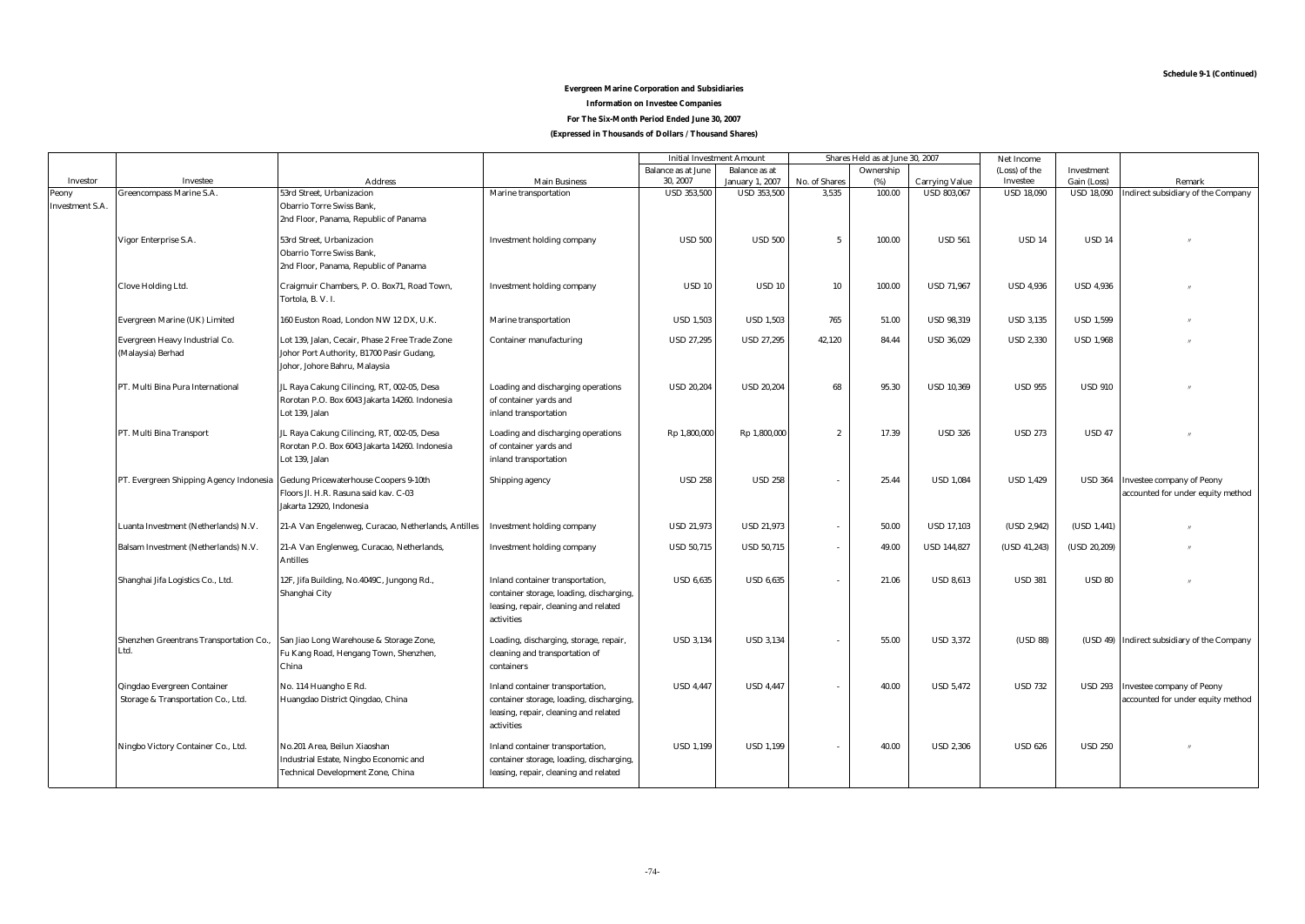#### **Evergreen Marine Corporation and Subsidiaries**

#### **Information on Investee Companies**

**For The Six-Month Period Ended June 30, 2007**

**(Expressed in Thousands of Dollars / Thousand Shares)**

|                        |                                           |                                                 |                                          | <b>Initial Investment Amount</b>      |                                                | Shares Held as at June 30, 2007 |                  |                       | Net Income                |                           |                                                  |
|------------------------|-------------------------------------------|-------------------------------------------------|------------------------------------------|---------------------------------------|------------------------------------------------|---------------------------------|------------------|-----------------------|---------------------------|---------------------------|--------------------------------------------------|
| Investor               | Investee                                  | <b>Address</b>                                  | <b>Main Business</b>                     | <b>Balance as at June</b><br>30, 2007 | <b>Balance</b> as at<br><b>January 1, 2007</b> | No. of Shares                   | Ownership<br>(%) | <b>Carrying Value</b> | (Loss) of the<br>Investee | Investment<br>Gain (Loss) | Remark                                           |
| Peony                  | <b>Kingstrans International Logistics</b> | The Tienjin harbor protects tax area 120 rooms  | Inland container transportation,         | <b>USD 2,000</b>                      | <b>USD 1,000</b>                               |                                 | 20.00            | <b>USD 2,048</b>      | USD 8                     |                           | <b>USD 2</b> Investee company of Peony accounted |
| <b>Investment S.A.</b> | (Tianjin) Co., Ltd.                       | for nine 90th of roadses of sea beaches         | container storage, loading, discharging, |                                       |                                                |                                 |                  |                       |                           |                           | for under equity method                          |
|                        |                                           |                                                 | leasing, repair, cleaning and related    |                                       |                                                |                                 |                  |                       |                           |                           |                                                  |
|                        |                                           |                                                 | activities                               |                                       |                                                |                                 |                  |                       |                           |                           |                                                  |
|                        |                                           |                                                 |                                          |                                       |                                                |                                 |                  |                       |                           |                           |                                                  |
|                        | <b>Evergreen Container Terminal</b>       | 33/4Moo 1, Chaokhun Tahan Road,                 | Inland container storage and loading     | <b>USD 28,636</b>                     | <b>USD 28,636</b>                              | 12,250                          | 48.18            | <b>USD 23,800</b>     | <b>USD 2,411</b>          | <b>USD 1,162</b>          |                                                  |
|                        | (Thailand) Ltd.                           | Sun District Klong 3,                           |                                          |                                       |                                                |                                 |                  |                       |                           |                           |                                                  |
|                        |                                           | Lat Krabang District, Bangkok 10520             |                                          |                                       |                                                |                                 |                  |                       |                           |                           |                                                  |
|                        | <b>Evergreen Shipping Agency</b>          | 333 Jalan Besar, Singapore 209018               | Shipping agency                          | <b>USD 219</b>                        | <b>USD 219</b>                                 | 383                             | 25.50            | <b>USD 1,544</b>      | <b>USD 393</b>            | <b>USD 100</b>            |                                                  |
|                        | (Singapore) Pte. Ltd.                     |                                                 |                                          |                                       |                                                |                                 |                  |                       |                           |                           |                                                  |
|                        |                                           |                                                 |                                          |                                       |                                                |                                 |                  |                       |                           |                           |                                                  |
|                        | <b>Evergreen Shipping Agency</b>          | Green Tower, 24-25th Floors                     | Shipping agency                          | <b>USD 238</b>                        | <b>USD 238</b>                                 | 204                             | 25.50            | <b>USD 1,046</b>      | <b>USD 1,376</b>          | <b>USD 351</b>            |                                                  |
|                        | (Thailand) Co. Ltd.                       | 3656/81 Rama IV Road                            |                                          |                                       |                                                |                                 |                  |                       |                           |                           |                                                  |
|                        |                                           | Klongton Klongtoey Bangkok 10110                |                                          |                                       |                                                |                                 |                  |                       |                           |                           |                                                  |
|                        |                                           |                                                 |                                          |                                       |                                                |                                 |                  |                       |                           |                           |                                                  |
|                        | <b>Evergreen Shipping Agency</b>          | 15th Fl., Korea Express Center, 83-5, 4-Ka,     | Shipping agency                          | <b>USD 238</b>                        | <b>USD 238</b>                                 | 61                              | 50.00            | <b>USD 2,015</b>      | <b>USD 301</b>            | <b>USD 150</b>            |                                                  |
|                        | (Korea) Corp.                             | Jung-Ang Dong Jung-Ku, Pusan, Republic of Korea |                                          |                                       |                                                |                                 |                  |                       |                           |                           |                                                  |
|                        | <b>Armand Investment</b>                  | Van Engelenweg 21A Curacao                      | Investment holding company               | <b>USD 3,710</b>                      | <b>USD 1,750</b>                               | $\overline{4}$                  | 70.00            | <b>USD 3.605</b>      | (USD 18)                  |                           | (USD 13) Indirect subsidiary of the Company      |
|                        | (Netherlands) N.V.                        | <b>Netherlands Antilles</b>                     |                                          |                                       |                                                |                                 |                  |                       |                           |                           |                                                  |
|                        |                                           |                                                 |                                          |                                       |                                                |                                 |                  |                       |                           |                           |                                                  |
|                        | <b>Evergreen Shipping Agency</b>          | J.N. Heredia Marg Ballard Estate                | Shipping agency                          | <b>USD 12</b>                         | <b>USD 12</b>                                  | $5\phantom{.0}$                 | 49.98            | <b>USD 106</b>        | <b>USD 98</b>             |                           | USD 49 Investee company of Peony accounted       |
|                        | (India) Pvt. Ltd.                         | Mumbai 400 038, India                           |                                          |                                       |                                                |                                 |                  |                       |                           |                           | for under equity method                          |
|                        |                                           |                                                 |                                          |                                       |                                                |                                 |                  |                       |                           |                           |                                                  |
|                        | <b>Evergreen Shipping Agency</b>          | Level 13,181 Miller Street, North Sydney        | Shipping agency                          | USD-                                  | USD-                                           | 245                             | 25.50            | <b>USD 133</b>        | <b>USD 369</b>            | <b>USD 94</b>             |                                                  |
|                        | (Australia) Pty Ltd.                      | NSW 2060 Australia                              |                                          |                                       |                                                |                                 |                  |                       |                           |                           |                                                  |
|                        |                                           |                                                 |                                          |                                       |                                                |                                 |                  |                       |                           |                           |                                                  |
|                        |                                           |                                                 |                                          |                                       |                                                |                                 |                  |                       |                           |                           |                                                  |
|                        |                                           |                                                 |                                          |                                       |                                                |                                 |                  |                       |                           |                           |                                                  |
|                        |                                           |                                                 |                                          |                                       |                                                |                                 |                  |                       |                           |                           |                                                  |
|                        |                                           |                                                 |                                          |                                       |                                                |                                 |                  |                       |                           |                           |                                                  |
|                        |                                           |                                                 |                                          |                                       |                                                |                                 |                  |                       |                           |                           |                                                  |
|                        |                                           |                                                 |                                          |                                       |                                                |                                 |                  |                       |                           |                           |                                                  |
|                        |                                           |                                                 |                                          |                                       |                                                |                                 |                  |                       |                           |                           |                                                  |
|                        |                                           |                                                 |                                          |                                       |                                                |                                 |                  |                       |                           |                           |                                                  |
|                        |                                           |                                                 |                                          |                                       |                                                |                                 |                  |                       |                           |                           |                                                  |
|                        |                                           |                                                 |                                          |                                       |                                                |                                 |                  |                       |                           |                           |                                                  |
|                        |                                           |                                                 |                                          |                                       |                                                |                                 |                  |                       |                           |                           |                                                  |
|                        |                                           |                                                 |                                          |                                       |                                                |                                 |                  |                       |                           |                           |                                                  |
|                        |                                           |                                                 |                                          |                                       |                                                |                                 |                  |                       |                           |                           |                                                  |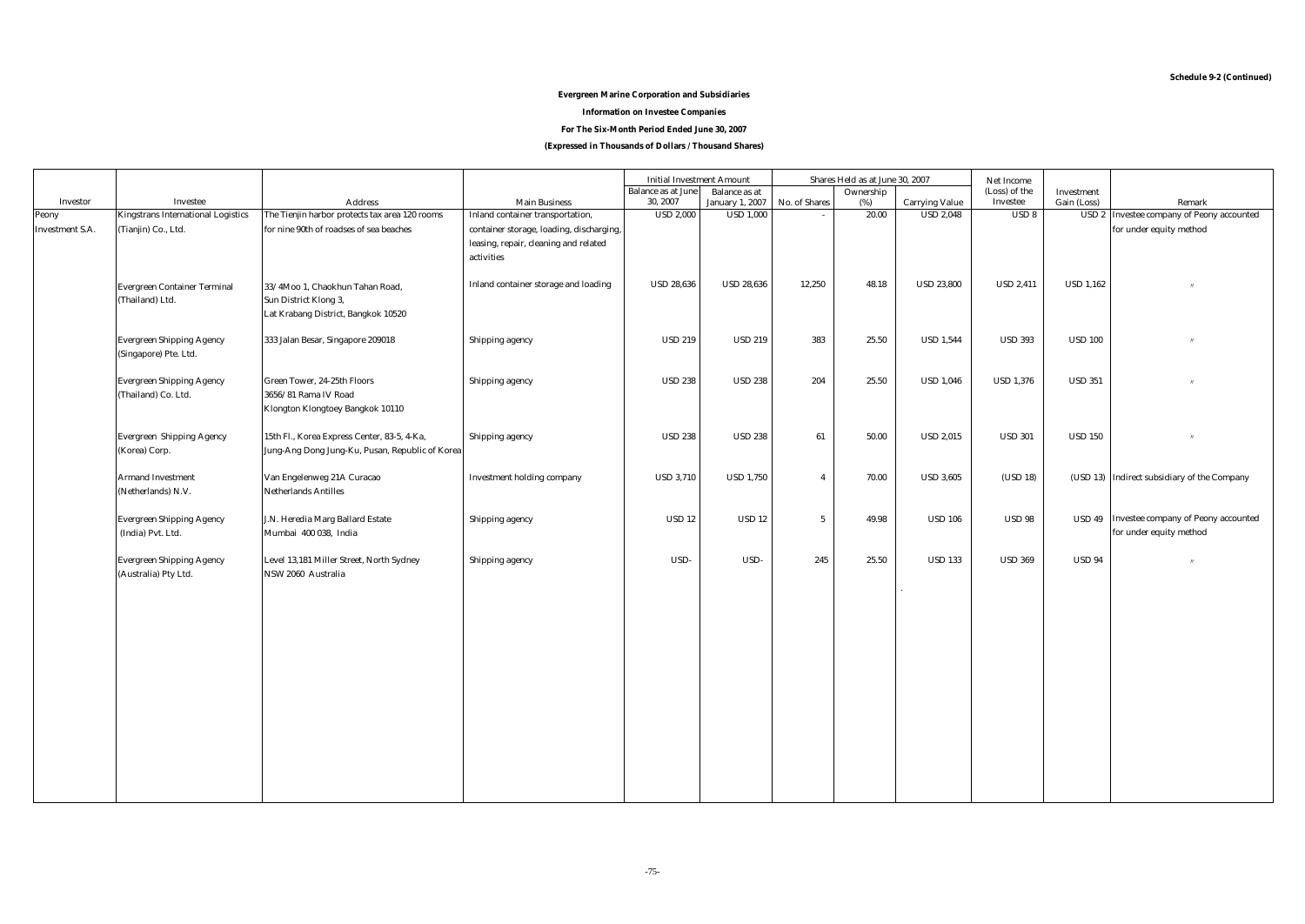#### **Evergreen Marine Corporation Investments in Mainland China For The Six-Month Period Ended June 30, 2007 (Expressed in Thousands of Dollars)**

| <b>Investee in Mainland China</b>                                                    | <b>Main Business</b>                                                                                                                | Paid-in Capital  | in Mainland<br>China (Note 1) | Way of Investing Balance of Investments<br>in Mainland China as at<br><b>January 1, 2007</b> | <b>Investment Amount</b><br><b>Remitted to Mainland</b><br>China from Taiwan<br>during 1H 2007 | <b>Amount Remitted Back</b><br>to Taiwan from<br>Mainland China during<br>1H 2007 | in Mainland China as at<br>June 30, 2007 | Balance of Investments The Company's Direct/<br><b>Indirect Ownership in</b><br>the Investee (%) | <b>Investment Income</b><br>(Loss) for 1H 2007 (Note Investments as at<br>2) | <b>Carrying Value of</b><br>June 30, 2007 | Accumulated<br>Amount of<br>Investment<br><b>Income Remitted</b><br><b>Back to Taiwan as</b><br>at June 30, 2007 |
|--------------------------------------------------------------------------------------|-------------------------------------------------------------------------------------------------------------------------------------|------------------|-------------------------------|----------------------------------------------------------------------------------------------|------------------------------------------------------------------------------------------------|-----------------------------------------------------------------------------------|------------------------------------------|--------------------------------------------------------------------------------------------------|------------------------------------------------------------------------------|-------------------------------------------|------------------------------------------------------------------------------------------------------------------|
| Shanghai Jifa Logistics Co., Ltd.                                                    | Inland container transportation,<br>container storage, loading, discharging,<br>leasing, repair, cleaning and related<br>activities | RMB271,565       | (2)                           | \$197,040<br>(USD 6,000                                                                      | $S-$                                                                                           | $S-$                                                                              | \$197,040<br>$($ USD 6.000 $)$           | 21.06                                                                                            | \$2,635<br>(USD 80)                                                          | \$282,851<br>$($ USD 8.613 $)$            | $S-$                                                                                                             |
| Ningbo Victory Container Co., Ltd.                                                   | Inland container transportation,<br>container storage, loading and discharging                                                      | RMB24,119        | (2)                           | \$33,431<br>(USD 1, 018)                                                                     |                                                                                                |                                                                                   | 33,431<br>$($ USD 1,018 $)$              | 40.00                                                                                            | 8,235<br>(USD 250)                                                           | 75,729<br>$($ USD 2,306 $)$               |                                                                                                                  |
| Qingdao Evergreen Container<br>Storage & Transportation Co., Ltd.                    | Inland container transportation,<br>container storage, loading, discharging,<br>leasing, repair, cleaning and related<br>activities | <b>RMB92,500</b> | (2)                           | \$146,039<br>(USD 4, 447)                                                                    |                                                                                                |                                                                                   | 146,039<br>(USD 4,447)                   | 40.00                                                                                            | 9.651<br>(USD 293)                                                           | 179,700<br>$($ USD $5,472)$               |                                                                                                                  |
| <b>Shenzhen Greentrans</b><br>Transportation Co., Ltd.                               | Inland container loading, discharging,<br>storage, repair, cleaning and related<br>activities                                       | RMB44,960        | (2)                           | \$102,921<br>(USD 3, 134)                                                                    |                                                                                                |                                                                                   | 102,921<br>$($ USD 3,134 $)$             | 55.00                                                                                            | 1,614<br>$($ USD -49 $)$                                                     | 110,736<br>$($ USD 3,372 $)$              |                                                                                                                  |
| Shenzhen Hutchison Inland Container<br>Depots Co., Ltd.                              | <b>Inland container yard</b>                                                                                                        | <b>HKD92,000</b> | (2)                           | 26,485<br>(HKD 6,304)                                                                        |                                                                                                |                                                                                   | 26,485<br>(HKD 6, 304)                   | 6.85                                                                                             |                                                                              | 26,485<br>(HKD 6, 304)                    |                                                                                                                  |
| Kingtrans Intl. Logistics (Tianjin) Co., Ltd. Inland container loading, discharging, | storage, repair, cleaning and related<br>activities                                                                                 | <b>USD9000</b>   | (2)                           | 65,680<br>(USD 2,000)                                                                        | 65,680<br>(USD 2,000)                                                                          |                                                                                   | 131,360<br>(USD 4,000)                   | 40.00                                                                                            | 66<br>(USD2)                                                                 | 134,119<br>(USD 4, 084)                   |                                                                                                                  |

| <b>Balance of Investments in Mainland China</b><br>as at June 30,2007 | <b>Investment Amount Approved by the</b><br><b>Investment Commission of the Ministry of</b><br><b>Economic Affairs (MOEA)</b> | Quota of Investments in Mainland China<br>Imposed by the Investment Commission of<br><b>MOEA</b> |              |
|-----------------------------------------------------------------------|-------------------------------------------------------------------------------------------------------------------------------|--------------------------------------------------------------------------------------------------|--------------|
| \$637.276                                                             | \$1,185,261                                                                                                                   | Net worth under<br>\$5,000,000,000 (40%)                                                         | \$2,000,000  |
| (USD 18.599)                                                          | (USD 36.092)                                                                                                                  | Net worth between                                                                                | 1.500.000    |
| (HKD 6.304)                                                           |                                                                                                                               | \$5,000,000,000 and<br>\$10,000,000,000 (30%)                                                    |              |
|                                                                       |                                                                                                                               | Net worth over<br>\$10,000,000,000 (20%)                                                         | 9.759.942    |
|                                                                       |                                                                                                                               |                                                                                                  |              |
|                                                                       |                                                                                                                               |                                                                                                  |              |
|                                                                       |                                                                                                                               |                                                                                                  | \$13,259,942 |

(Net worth of the Company: NT\$58,799,711)

Note 1: Investments in Mainland China can be conducted by the following ways:

(1) Remitting the funds to Mainland China via a thirty country (2) Via a new investee to be set up in a third country

(3) Via an existing investee set up in a third country

(4) Investing directly in Mainland China

(5) Others

Note 2: Investment income (loss) for the year

"(1)" denotes that the investee is still in the start-up stage.

 "(2)" denotes the basis on which the investment income (loss) is recognized. (a) Based on the investee's financial statements audited by an international accounting firm other than the Company's auditor (b) Based on the investee's financial statements audited by the Company's auditor (c) Others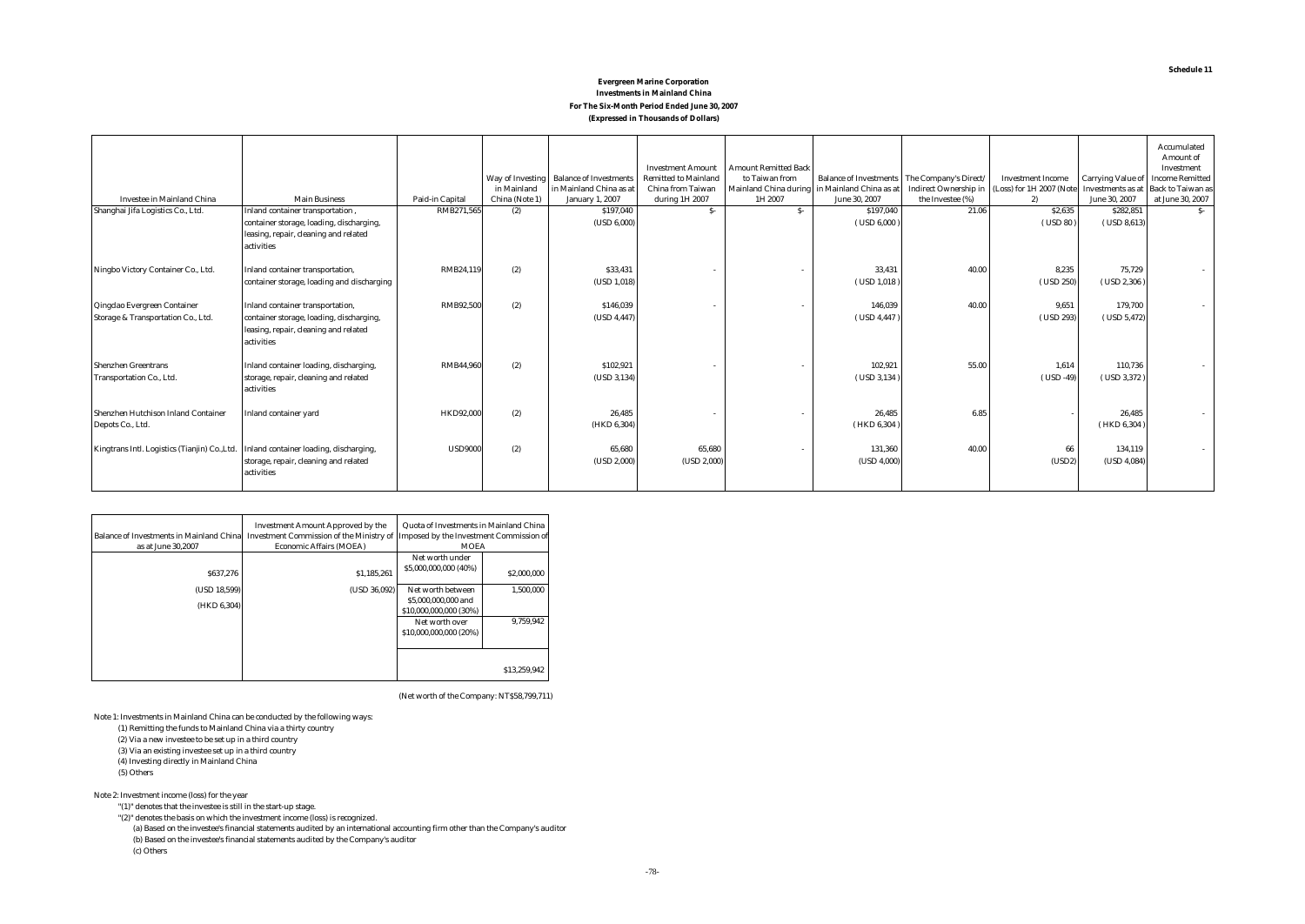# Evergreen Marine Corporation and Subsidiaries-Greencompass Marine S. A. Derivative financial instrument transactons June 30, 2007

# 1. Derivative financial instruments transactions:

(1) The contract amounts (or notional principal) and credit risk (expressed in thousand dollars)

|                              |         |            |                 | June 30, 2007      |  |         |                     | June 30, 2006 |     |  |
|------------------------------|---------|------------|-----------------|--------------------|--|---------|---------------------|---------------|-----|--|
|                              |         |            | <b>Notional</b> |                    |  |         | <b>Notional</b>     |               |     |  |
|                              |         |            | Principal       |                    |  |         | Principal           |               |     |  |
|                              |         |            | (Contract       |                    |  |         | (Contract           |               |     |  |
| <b>Financial Instruments</b> | Amount) |            |                 | <b>Credit Risk</b> |  | Amount) | <b>Credit Risk</b>  |               |     |  |
| Interest rate swaps USD      |         |            | 64,202 USD      |                    |  |         | 371 USD 113,419 USD |               | 270 |  |
| (IRS)                        |         |            |                 |                    |  |         |                     |               |     |  |
| Foreign exchange             |         | <b>USD</b> | 6,000           | <b>USD</b>         |  | - EUR   | 5,000 USD           |               |     |  |
| option                       |         |            |                 |                    |  |         |                     |               |     |  |
|                              |         | <b>JPY</b> | 400,000         | JPY                |  |         |                     |               |     |  |
|                              |         | <b>GBP</b> | 7,000           | <b>GBP</b>         |  |         |                     |               |     |  |
|                              |         | <b>EUR</b> | 6,000           | <b>EUR</b>         |  |         |                     |               |     |  |
|                              |         |            |                 |                    |  |         |                     |               |     |  |

The above credits risk amounts are based on the contracts with positive fair values on the balance sheet date and represent the possible loss that will be incurred by the company in the event of counterparties' default. The counterparties of the Company are all well-known banks with good credit ratings. Thus, the credit risk is assessed to be remote.

(2) Market risk

The interest rate swaps are utilized to hedge against fluctuations in interest rates. The foreign exchange options are derivative financial instruments which are held for trading. Periodic reviews are conducted for evaluating the level of Subsidiary's exposure to market risk, and a stop-loss mechanism has been established to minimize the impact of market risk on the Subsidiary's operations.

(3) Liquidity risk, cash flow risk and the amount, timing and uncertainty of demand for future cash flow.

As no principals are exchanged upon settlement of the interest rate swaps and forward exchange options, no significant demand for cash flow is expected. Therefore, the Subsidiary's working capital is assessed to be adequate and no funding risk is dominant. In addition, since the interest rates, exchange rates and prices are predetermined, no significant cash flow risk is expected.

(4) The types, objectives and strategies of holding derivative financial instruments

The derivative financial instruments undertaken by the Company are held for trading and non-trading purposes. The primary objectives of derivative financial instruments held for non-trading purposes are to mitigate risk of debt obligations and commitments arising from fluctuations in interest rates and exchange rate. The hedging strategy of